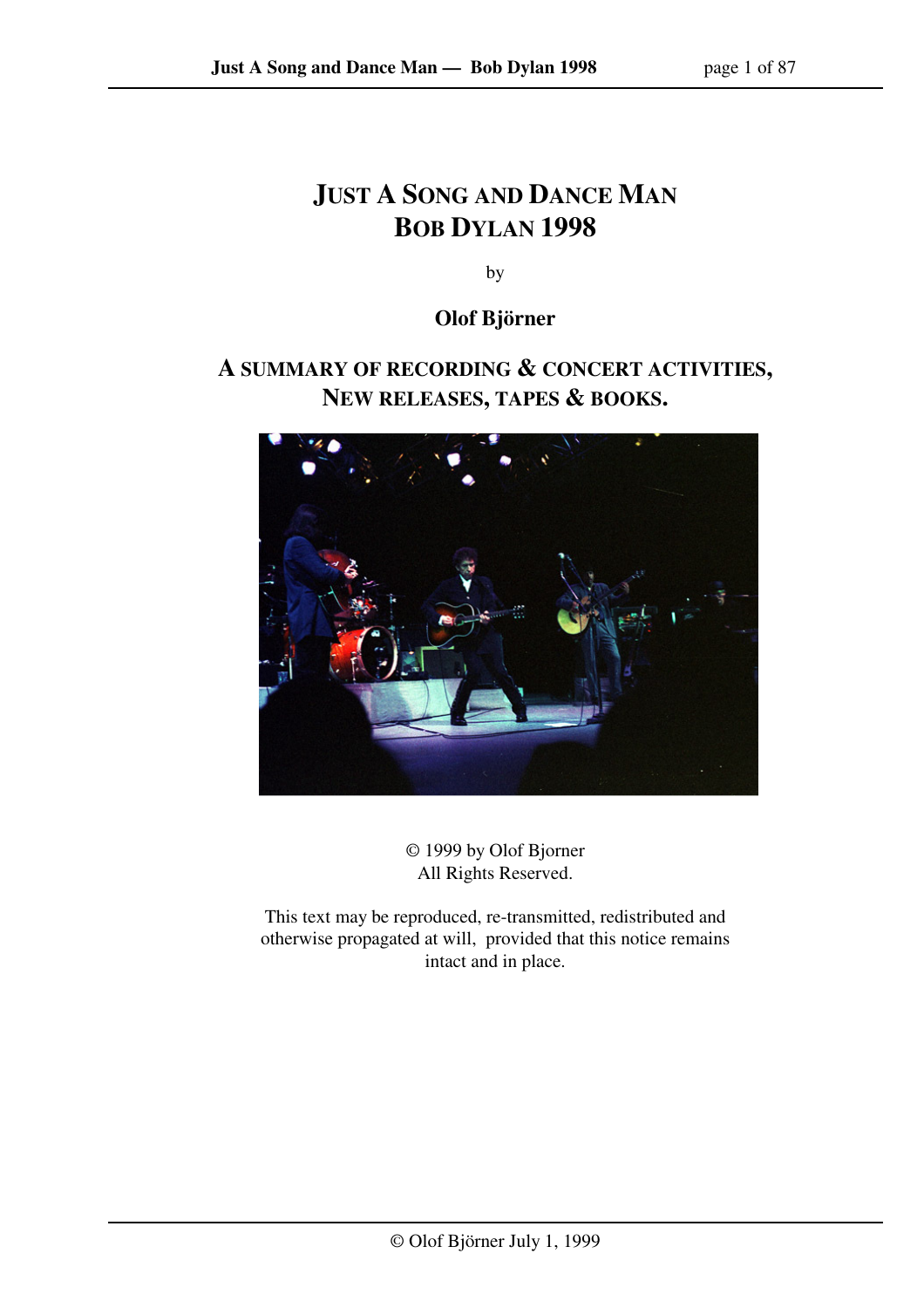# **CONTENTS:**

| 1                       |       |  |
|-------------------------|-------|--|
| $\boldsymbol{2}$        |       |  |
|                         |       |  |
| 3                       |       |  |
| $\overline{\mathbf{4}}$ |       |  |
|                         | 4.1   |  |
|                         | 4.2   |  |
|                         | 4.3   |  |
|                         | 4.4   |  |
|                         | 4.4.1 |  |
|                         | 4.4.2 |  |
|                         | 4.5   |  |
|                         | 4.6   |  |
|                         | 4.7   |  |
|                         | 4.7.1 |  |
|                         | 4.7.2 |  |
|                         |       |  |
|                         | 4.8.1 |  |
|                         | 4.8.2 |  |
|                         | 4.8.3 |  |
|                         | 4.8.4 |  |
| 5                       |       |  |
|                         | 5.1   |  |
|                         | 5.2   |  |
|                         | 5.3   |  |
|                         | 5.4   |  |
|                         | 5.4.1 |  |
|                         | 5.4.2 |  |
|                         | 5.4.3 |  |
|                         | 5.4.4 |  |
|                         | 5.5   |  |
|                         | 5.5.1 |  |
|                         | 5.5.2 |  |
|                         | 5.5.3 |  |
|                         | 5.5.4 |  |
|                         |       |  |
|                         | 5.6.1 |  |
|                         | 5.6.2 |  |
|                         | 5.6.3 |  |
|                         | 5.6.4 |  |
|                         | 5.7.1 |  |
|                         | 5.7.2 |  |
|                         | 5.7.3 |  |
|                         | 5.7.4 |  |
|                         |       |  |
|                         | 5.8.1 |  |
|                         | 5.8.2 |  |
|                         | 5.8.3 |  |
|                         | 5.8.4 |  |
|                         |       |  |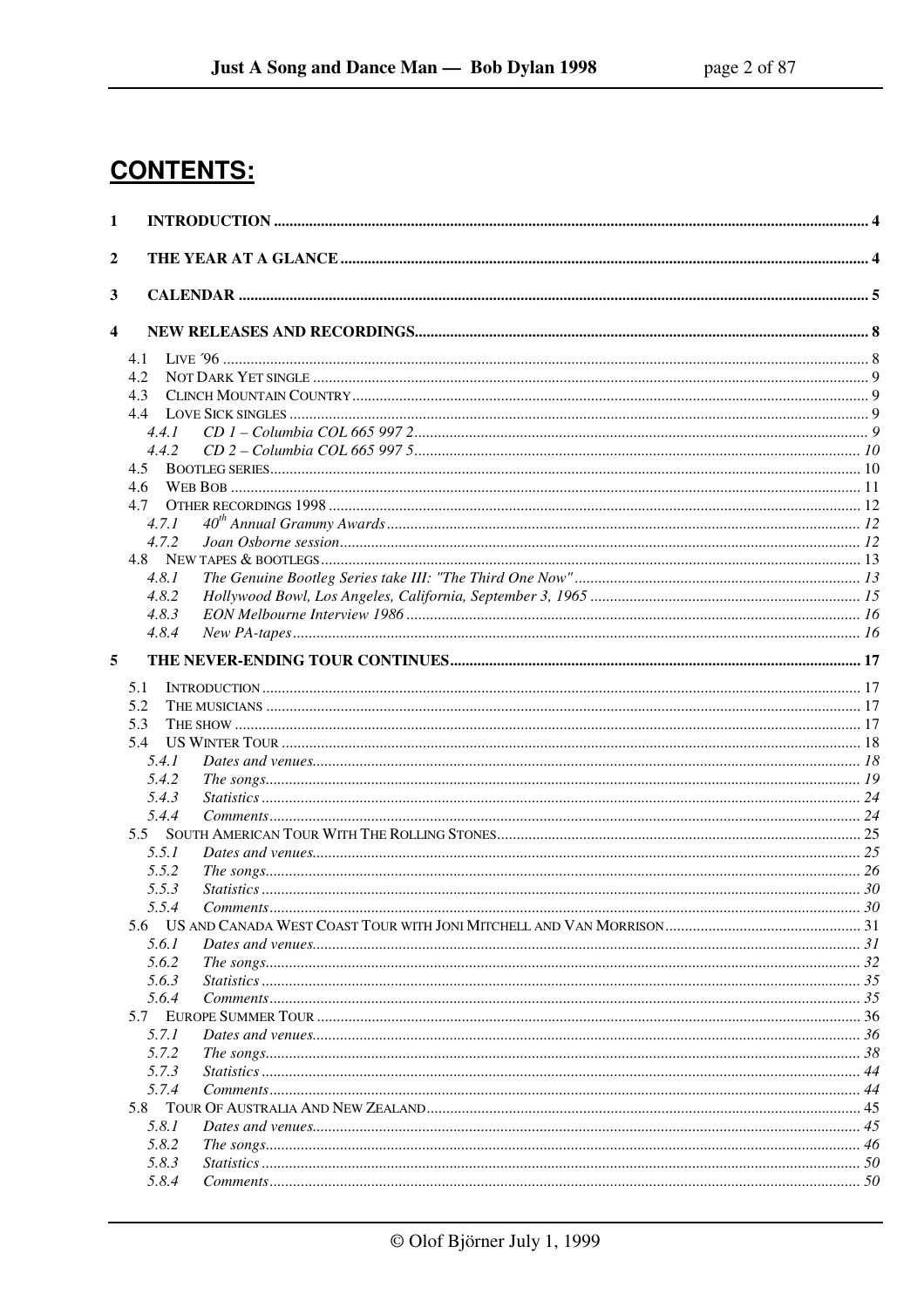|                  | 5.9.1  |  |
|------------------|--------|--|
|                  | 5.9.2  |  |
|                  | 5.9.3  |  |
|                  | 5.9.4  |  |
|                  | 5.10   |  |
|                  | 5.10.1 |  |
|                  | 5.10.2 |  |
|                  | 5.10.3 |  |
|                  | 5.10.4 |  |
|                  | 5.11   |  |
|                  | 5.11.1 |  |
|                  | 5.11.2 |  |
|                  | 5.11.3 |  |
|                  | 5.11.4 |  |
|                  | 5.11.5 |  |
|                  | 5.11.6 |  |
|                  | 5.11.7 |  |
| 6                |        |  |
| 7                |        |  |
| 8                |        |  |
| $\boldsymbol{9}$ |        |  |
|                  | 9.1    |  |
|                  | 9.2    |  |
|                  | 9.3    |  |
|                  | 9.4    |  |
|                  | 9.5    |  |
|                  | 9.6    |  |
|                  | 9.7    |  |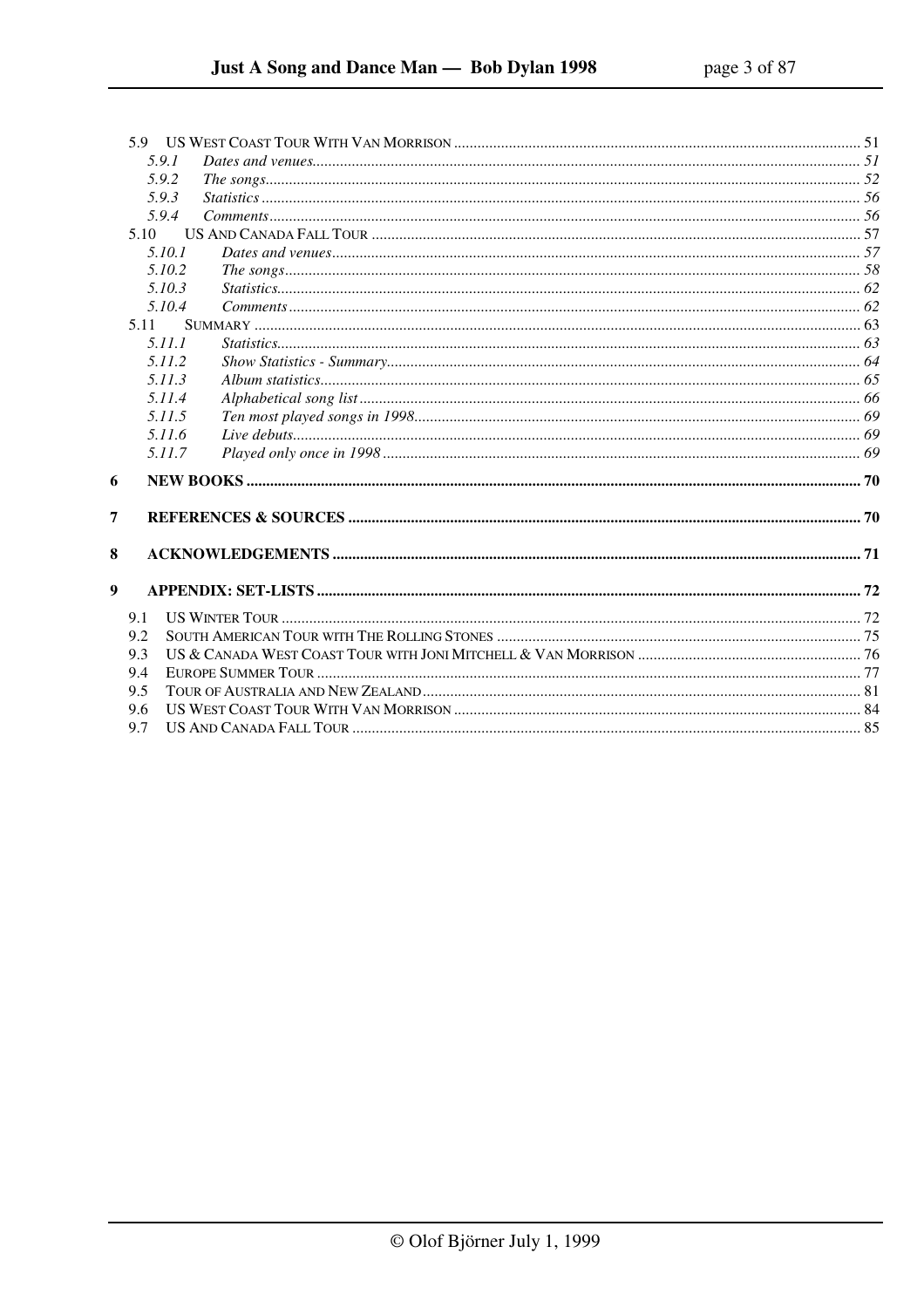## **1 INTRODUCTION**

After the turbulent 1997 with the dramatic hospitalization, the triumphant release of Time Out Of Mind, playing for the Pope, and receiving the JFK Award, 1998 meant back to business, i.e. back to touring, touring and more touring. In February Dylan received no less than three Grammy Awards for Time Out Of Mind. And in October volume 4 of Bootleg Series was finally released. The media attention during last year and the Grammies meant that Dylan now played in bigger venues than ever before during the Never-Ending tour.

## **2 THE YEAR AT A GLANCE**

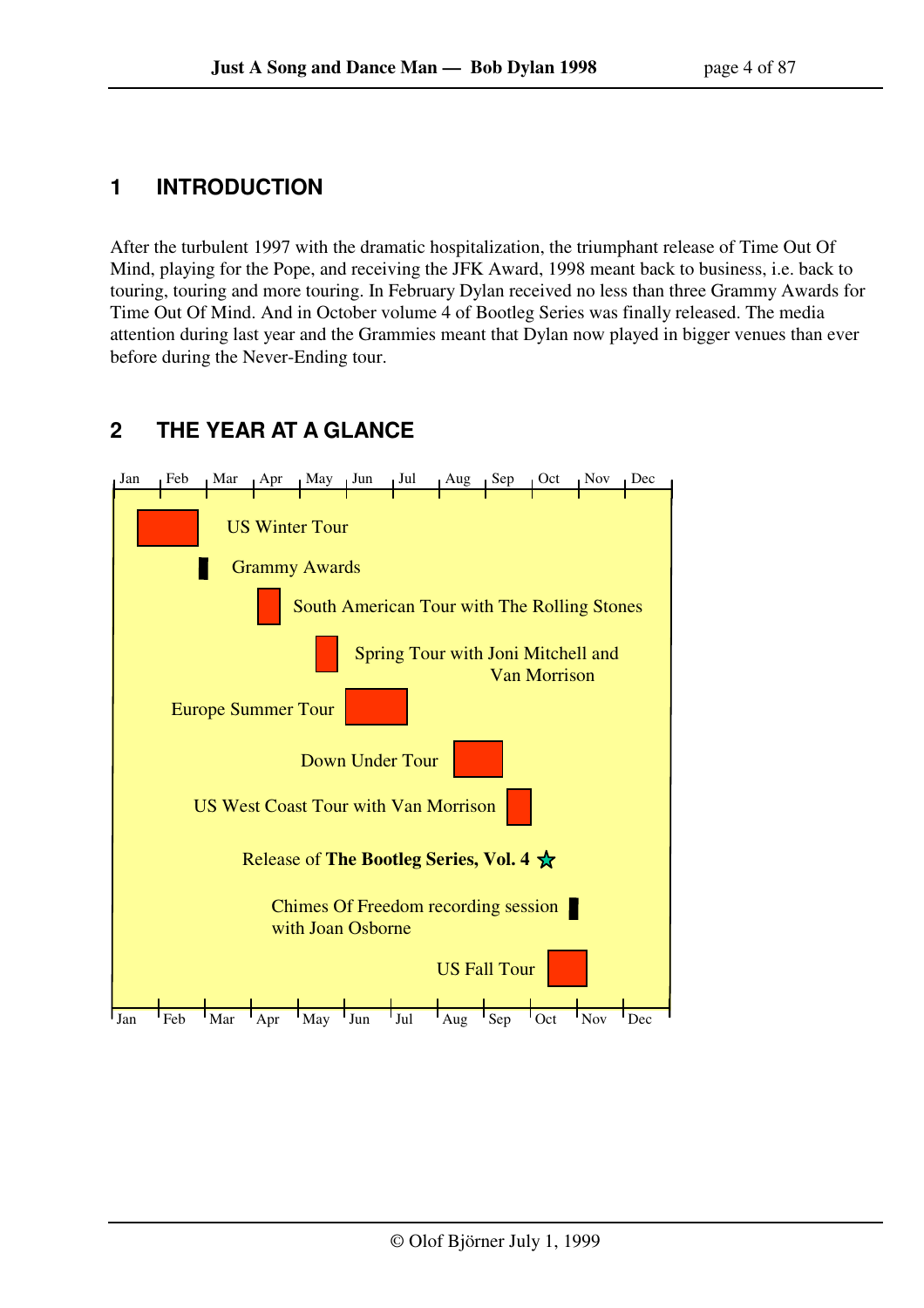# **3 CALENDAR**

| January       | Dylan appears in a promotional music video by Sony recording artist Wyclef Jean.<br>The song, Gone 'Til November, mentions Dylan and Knockin' On Heaven's Door. The<br>video is shot in Los Angeles International Airport.                                                                                                                                                                                                                                                                                         |
|---------------|--------------------------------------------------------------------------------------------------------------------------------------------------------------------------------------------------------------------------------------------------------------------------------------------------------------------------------------------------------------------------------------------------------------------------------------------------------------------------------------------------------------------|
| January       | Bob Dylan gets three Grammy nominations:                                                                                                                                                                                                                                                                                                                                                                                                                                                                           |
|               | Time Out Of Mind for "album of the year"<br>Time Out Of Mind for "best contemporary folk album" (!)<br>Cold Irons Bound for "best male contemporary rock vocal performance".                                                                                                                                                                                                                                                                                                                                       |
|               | Jacob Dylan gets two Grammy nominations, both for the song One Headlight, one in<br>the category "best rock vocal" and one in the category "best rock performance by a<br>duo or a group with vocal".                                                                                                                                                                                                                                                                                                              |
|               | <i>January 13, 14</i> Dylan starts the 11 <sup>th</sup> year of the Never-Ending Tour with two warm up show in New<br>London, Connecticut. The first show features the second live rendition of Make You<br>Feel My Love and Bob Dylan on organ on Love Sick. This is the first live keyboard<br>playing by Dylan since Stuttgart June 16, 1991. It also turned out to be the only<br>keyboard exercise in 1998. The second show features Million Miles and Not Dark Yet,<br>both performed live only once before. |
| January 16-24 | The shows in New York City and Boston are "double bills" with Van Morrison.                                                                                                                                                                                                                                                                                                                                                                                                                                        |
| January 18    | Dylan joins Van Morrison during his set at The Madison Square Garden in New York<br>City and they perform <i>More And More</i> together.                                                                                                                                                                                                                                                                                                                                                                           |
| January 21    | Dylan joins Van Morrison one more time during his set at The Madison Square<br>Garden in New York City and this time they perform Blue Suede Shows together.                                                                                                                                                                                                                                                                                                                                                       |
| January 24    | Dylan joins Van Morrison for the third and last time during his set at Fleet Center in<br>Boston and again they perform Blue Suede Shows together. Later Van Morrison joins<br>Dylan on Knockin' On Heaven's Door.                                                                                                                                                                                                                                                                                                 |
| February      | The February issue of Mojo contains an interview with Dylan conducted by one Serge<br>Kanganski. It comes from the mini press conference held in October 1997 in London.                                                                                                                                                                                                                                                                                                                                           |
| February      | Gone 'Til November with Wyclef Jean is released as a video single.                                                                                                                                                                                                                                                                                                                                                                                                                                                 |
| February 1    | Born In Time from the show in Newark, New Jersey is released in June on one of the<br>LOVE SICK singles.                                                                                                                                                                                                                                                                                                                                                                                                           |
| February 22   | The US Winter tour ends with a show in Fairfax, Virginia.                                                                                                                                                                                                                                                                                                                                                                                                                                                          |
| February 23   | At Carl Perkins' funeral mass in the R.E. Womack Chapel on the campus of Lambuth<br>University in Jackson, Tennessee Wynona Judd read the following note sent by Bob<br>Dylan: "He really stood for freedom. That whole sound stood for all degrees of<br>freedom. It would just jump off the turntable. We wanted to go where that was<br>happening".                                                                                                                                                             |
| February 25   | Bob Dylan and his band appear at the 40 <sup>th</sup> Grammy Awards Ceremony at the Radio<br>City Music Hall in New York City. They perform Love Sick which is released as a                                                                                                                                                                                                                                                                                                                                       |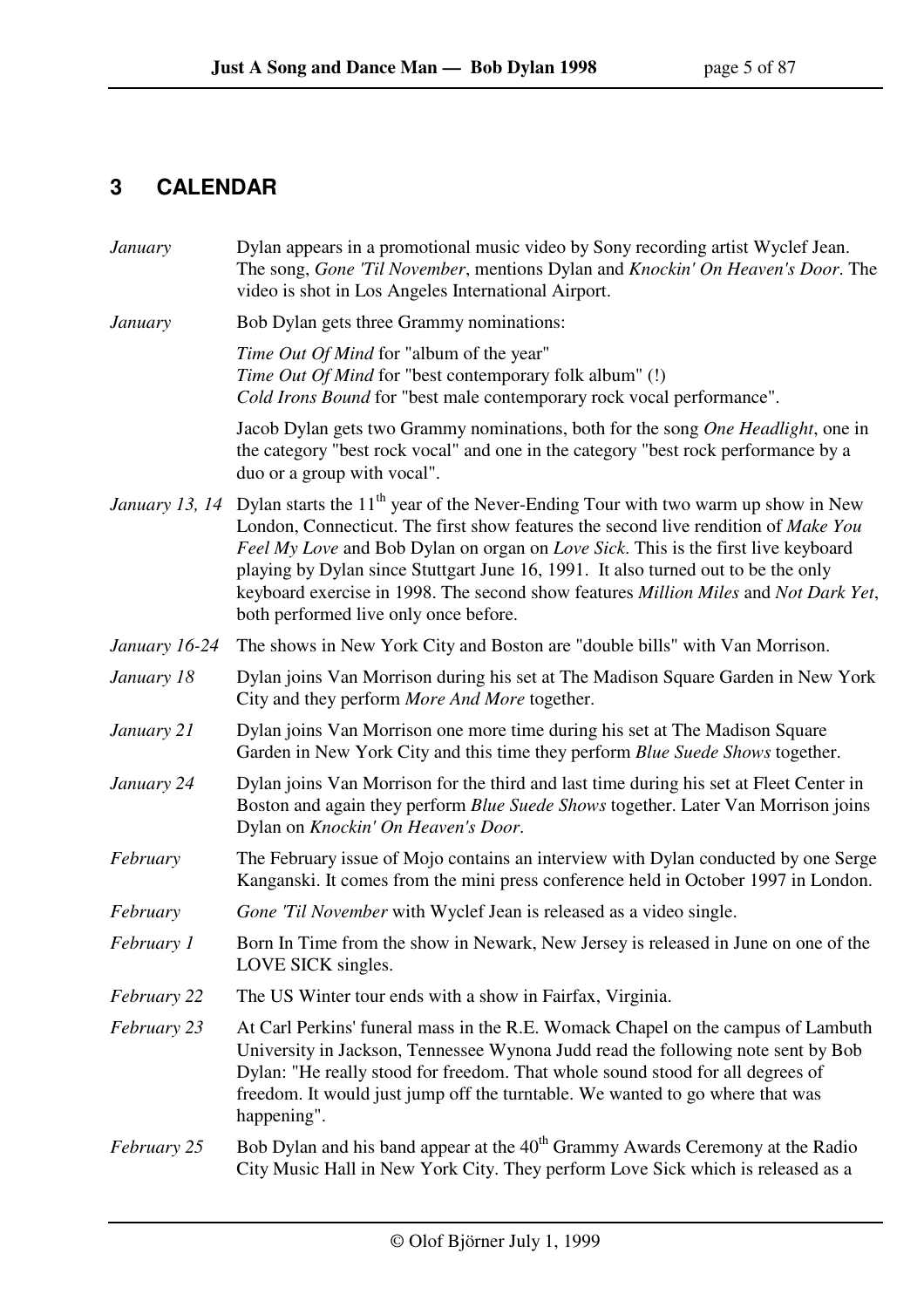|                          | single in June. Dylan wins all the three categories mentioned above! During Dylan's<br>performance a shirt-less "performance artist" appear with the words SOY BOMB<br>written in block letters on the chest but Dylan and the band ignores him best as they<br>can. The whole ceremony is broadcast live over the CBS television network in the<br>USA and later on several networks in Europe. Jacob Dylan also wins his nominations,<br>so it is a great evening for the Dylan family. |
|--------------------------|-------------------------------------------------------------------------------------------------------------------------------------------------------------------------------------------------------------------------------------------------------------------------------------------------------------------------------------------------------------------------------------------------------------------------------------------------------------------------------------------|
| <b>March</b>             | The Not Dark Yet promotional video directed by Michael Borofsky is released.                                                                                                                                                                                                                                                                                                                                                                                                              |
| <b>March 30-31</b>       | A short tour of South America where Dylan and his band opened for The Rolling<br>Stones is preceded by two warm-up shows in Miami Beach, Florida                                                                                                                                                                                                                                                                                                                                          |
| April 4, 5, 11<br>and 13 | Bob Dylan performs Like A Rolling Stone with The Rolling Stones during their set.                                                                                                                                                                                                                                                                                                                                                                                                         |
| April 15                 | The South American tour ends with a concert in Teatro Monumental in Santiago,<br>Chile. Since this a bill without The Rolling Stones it is a full length concert with 15<br>songs as opposed to the short 11 song sets used earlier during the tour.                                                                                                                                                                                                                                      |
| May $13$                 | The short West Coast tour with Joni Mitchell and Van Morrison starts with another<br>warm up show in the small 1000 seater venue The Rage in Vancouver, British<br>Columbia. The Gordon Lightfoot song I'm Not Supposed To Care is performed for the<br>first time.                                                                                                                                                                                                                       |
| May $14$                 | Frank Sinatra dies at age 82.                                                                                                                                                                                                                                                                                                                                                                                                                                                             |
| May 17                   | Bob Dylan and Joni Mitchell opened the show in George, Washington. All other<br>shows during this tour are opened by Joni Mitchell and Van Morrison.                                                                                                                                                                                                                                                                                                                                      |
| May $19$                 | The double CD Clinch Mountain Country by Ralph Stanley & Friends is released.<br>Bob Dylan contributes with                                                                                                                                                                                                                                                                                                                                                                               |
| May 20                   | Bob Dylan attends Frank Sinatra's funeral mass at the Good Shepherd Catholic<br>Church in Beverly Hills, California. Bob Dylan's publicist issued the following<br>statement from Dylan: "Right from the beginning, he was there with the truth of<br>things in his voice. His music had an influence on me, whether I knew it or not. He<br>was one of the very few singers who sang without a mask. It's a sad day."                                                                    |
| May 21                   | At the show in Los Angeles Dylan performs Restless Farewell as a tribute to Frank<br>Sinatra.                                                                                                                                                                                                                                                                                                                                                                                             |
| May 22                   | The audience at the Pauley Pavilion, UCLA in Los Angeles is treated to the first<br>acoustic version of This Wheel's On Fire.                                                                                                                                                                                                                                                                                                                                                             |
| May 23                   | Final show of the Spring tour in Anaheim, California.                                                                                                                                                                                                                                                                                                                                                                                                                                     |
| May 24                   | Bob Dylan's 57 <sup>th</sup> birthday.                                                                                                                                                                                                                                                                                                                                                                                                                                                    |
| $May\,30$                | After just a week's rest, the so far longest tour of Europe starts with a show in<br>Nürburg, Germany at the Rock Am Ring festival held at the race course Nürburgring.                                                                                                                                                                                                                                                                                                                   |
| June 2                   | Two singles with Love Sick as the leading track are issued in Sweden. The first single<br>has Love Sick from the Grammy Awards and three live tracks from 1997. The second<br>single has Love Sick from Time Out Of Mind and three more live tracks from 1997.                                                                                                                                                                                                                            |
| June 15                  | The show in Rotterdam's Sportpaleis Ahoy is yet another double bill with Van<br>Morrison, as are the UK concerts later on, with the exception of the Glastonbury                                                                                                                                                                                                                                                                                                                          |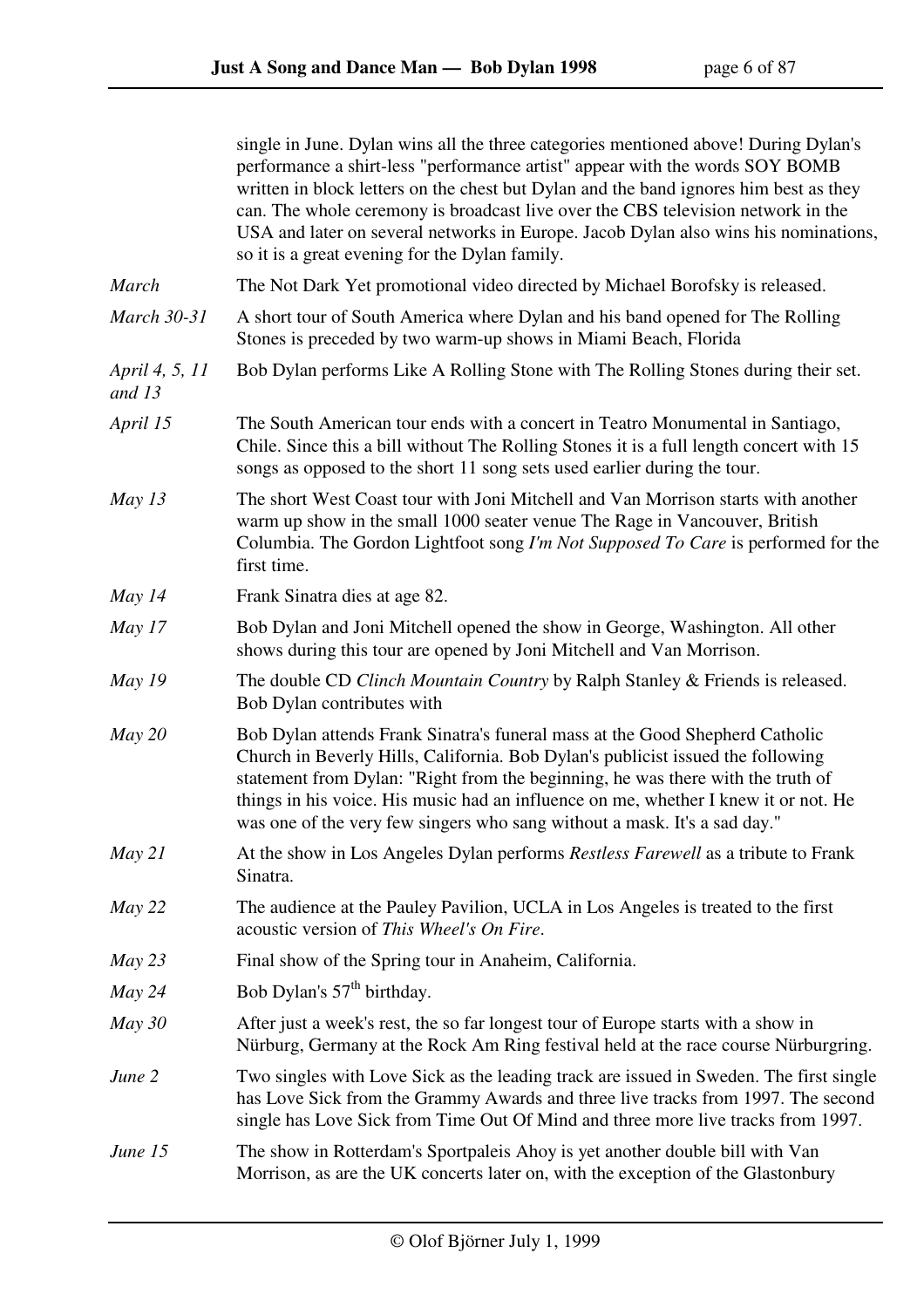|                        | Festival gig.                                                                                                                                                                                                                                                                                                                                                            |
|------------------------|--------------------------------------------------------------------------------------------------------------------------------------------------------------------------------------------------------------------------------------------------------------------------------------------------------------------------------------------------------------------------|
| June 19                | Dylan opens the show in the Botanic Gardens in Belfast with Gotta Serve Somebody,<br>first live performance since Charlottesville, November 20, 1991. This show also<br>features the second only performance of <i>The Roving Blade</i> , the first being from<br>Reims, France, July 1, 1992.                                                                           |
| June 30                | <i>Happy Birthday</i> is performed for Suzie at the show in Paris, France.                                                                                                                                                                                                                                                                                               |
| July 3                 | Bob Dylan plays his 1000 <sup>th</sup> show during The Never-Ending Tour at the 32 <sup>nd</sup> Montreux<br>Jazz Festival in Montreux, Switzerland.                                                                                                                                                                                                                     |
| July 12                | The massive 33 gig Summer tour ends in Zürich, Switzerland.                                                                                                                                                                                                                                                                                                              |
| August 19              | The Never-Ending Tour rolls on with 15 more shows in Australia and New Zealand,<br>the first being another warm up gig in the small Mercury Lounge in the Crown Casino<br>in Melbourne. The show is longer than usual and features no less than seven songs in<br>the acoustic set, one being Dark As A Dungeon, not performed since New York City,<br>October 19, 1990. |
| August 22              | First show without Silvio since Fort Myers, Florida, September 27, 1995!                                                                                                                                                                                                                                                                                                 |
| September 4            | <i>I Threw It All Away</i> is performed at the show in Sydney, first time since New Haven,<br>September 17, 1978!!                                                                                                                                                                                                                                                       |
| September 12           | End of Tour down under with a concert in Christchurh, New Zealand.                                                                                                                                                                                                                                                                                                       |
| September<br>17, 19    | On their way home from New Zealand Dylan and the band give two shows on Hawaii,<br>one in Maui and one in Honolulu.                                                                                                                                                                                                                                                      |
| September<br>$22 - 27$ | Short West Coast tour with Van Morrison.                                                                                                                                                                                                                                                                                                                                 |
| September 29           | Sheryl Crow releases THE GLOBE SESSIONS, which contains an unreleased song from<br>the Time Out Of Mind sessions called <i>Mississippi</i> .                                                                                                                                                                                                                             |
| October 13             | THE BOOTLEG SERIES, VOL. 4: BOB DYLAN LIVE, 1966: THE "ROYAL ALBERT<br>HALL CONCERT" is finally released. For further details see section 4.5 below.                                                                                                                                                                                                                     |
| October 15             | The last 1999 tour starts in Calgary, Alberta, Canada.                                                                                                                                                                                                                                                                                                                   |
| October 28             | Tomorrow Night returns to the set list after more than five years. It was last played in<br>Springfield, April 5, 1994.                                                                                                                                                                                                                                                  |
| October 31             | Bob Dylan and Joan Osborne record Chimes Of Freedom in New York City. The song<br>is released on the soundtrack to the NBC television series <i>The '60s</i> in January 1999.                                                                                                                                                                                            |
| November 3             | At the show in Rochester, New York <i>I Believe In You</i> returns after almost three years,<br>Last time was in Cottbus, Germany, July 14, 1996. Also played is <i>Across The</i><br>Borderline which has been absent since Ames, November 2, 1991, eight years to the<br>day!                                                                                          |
| November 7             | This years 110 <sup>th</sup> and last show is played in Atlanta, Georgia.                                                                                                                                                                                                                                                                                                |
| December               | The third triple album in the Genuine Bootleg Series entitled "The Third One Now"<br>appears. For further details see section 4.8 below.                                                                                                                                                                                                                                 |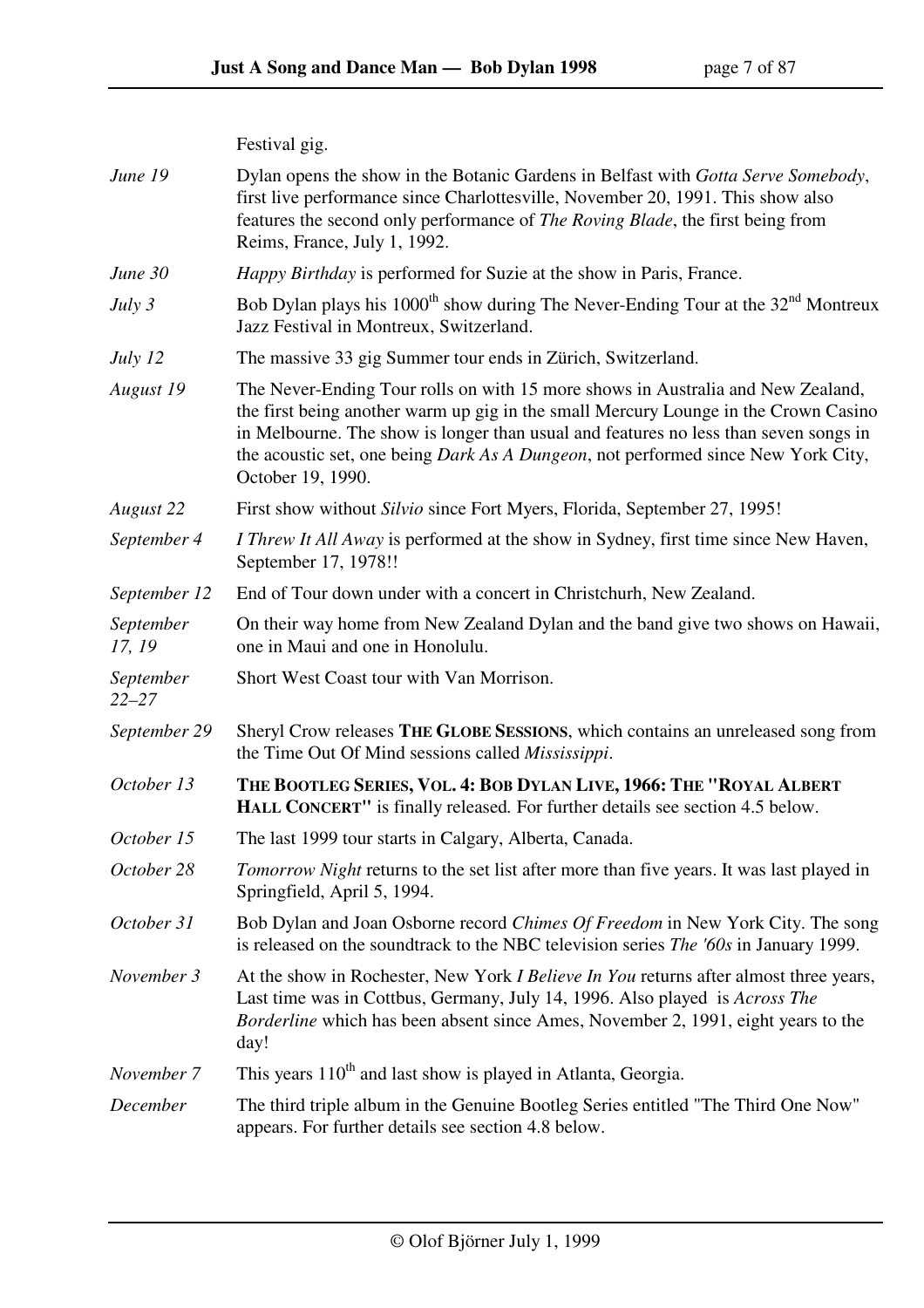## **4 NEW RELEASES AND RECORDINGS**

## **4.1 Live ´96**

- *1. My Back Pages*
- *2. Tombstone Blues*
- *3. Ballad Of A Thin Man*
- *4. Boots Of Spanish Leather*

Live recordings from House Of Blues, Atlanta, Georgia.

- 1, 3 recorded August 3, 1996
- 3, 4 recorded August 4, 1996

Bob Dylan (vocal & guitar), Bucky Baxter (pedal steel guitar), John Jackson (guitar), Tony Garnier (bass), Winston Watson (drums).

Released on Columbia CSK 3818, late November 1997. Available only in The U.S. through Coalition Independent Music Shops in a limited edition of 5000 copies. Obtained free of charge by presenting a completed form available on the Internet!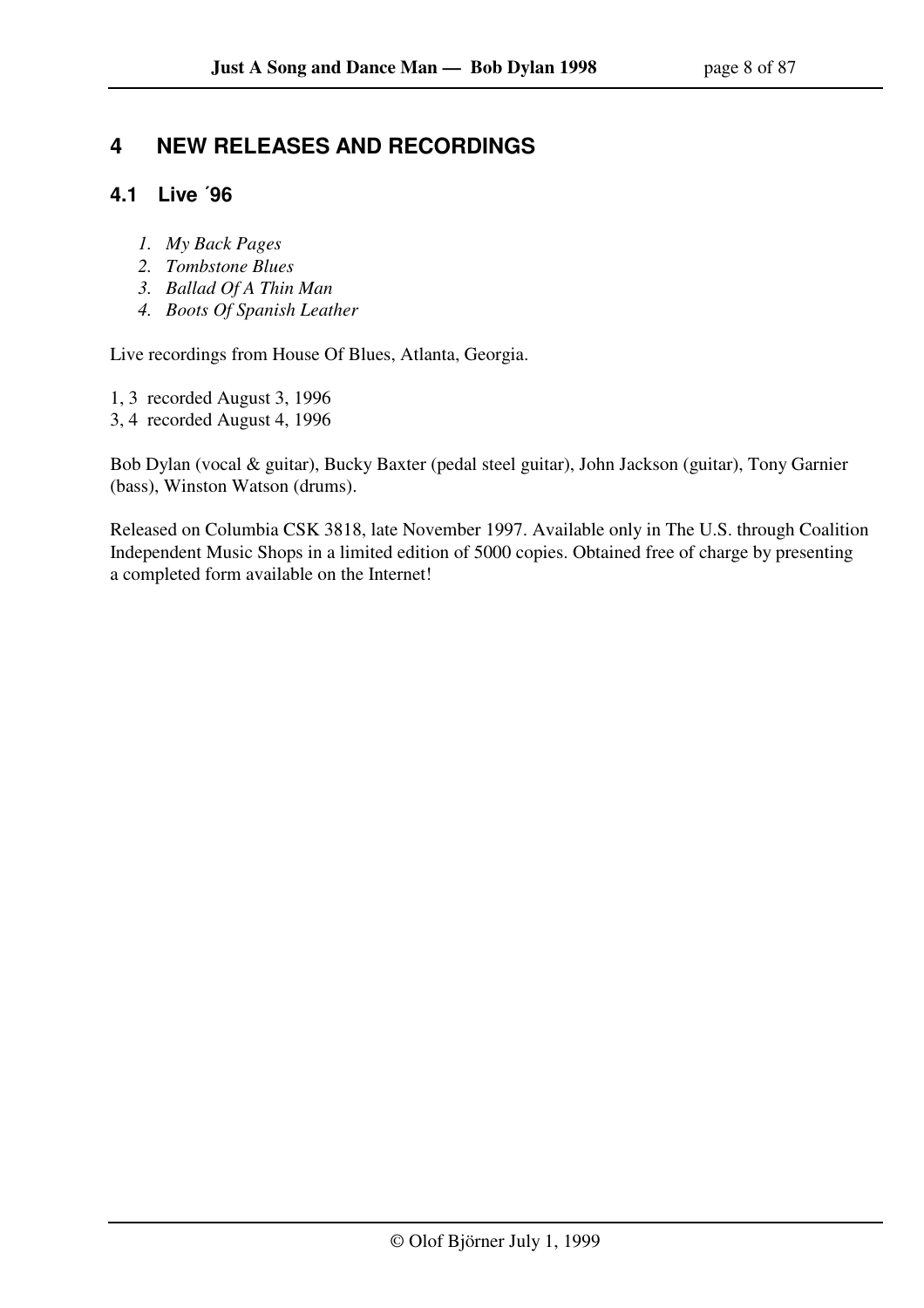## **4.2 Not Dark Yet single**

- *1. Not Dark Yet*
- *2. Tombstone Blues*
- *3. Ballad Of A Thin Man*
- *4. Boots Of Spanish Leather*

### 1 taken from **Time Out Of Mind**.

2, 3 and 4 taken from **Live '96**.

Released February 1998 in Sweden and Norway only. Columbia COL 665 443 2.

## **4.3 Clinch Mountain Country**

*1. The Lonesome River* (Carter Stanley & Ralph Stanley)

Bob Dylan (vocal & acoustic guitar) with Ralph Stanley & The Clinch Mountain Boys: Ralph Stanley (vocal & banjo), Jack Cooke (upright bass), Ralph Stanley II (rhythm guitar), James Shelton (guitar), Steve Sparkman (banjo), James Price (fiddle), John Rigsby (mandolin).

Released on **Ralph Stanley & Friends; Clinch Mountain Country**, Rebel REB-5001, May 19, 1998.

Stereo studio recording, 3 minutes.

## **4.4 Love Sick singles**

### **4.4.1 CD 1 – Columbia COL 665 997 2**

- *1. Love Sick*
- *2. Cold Irons Bound*
- *3. Cocaine Blues* (trad.)
- *4. Born In Time*

1 is the version performed at the Grammy Awards ceremony in Radio City Music Hall, News York City, February 25, 1998.

2, 3 are from El Rey Theatre, Los Angeles, California, December 16, 1997.

4 is from Center For The Performing Arts, Newark, New Jersey, February 1, 1998.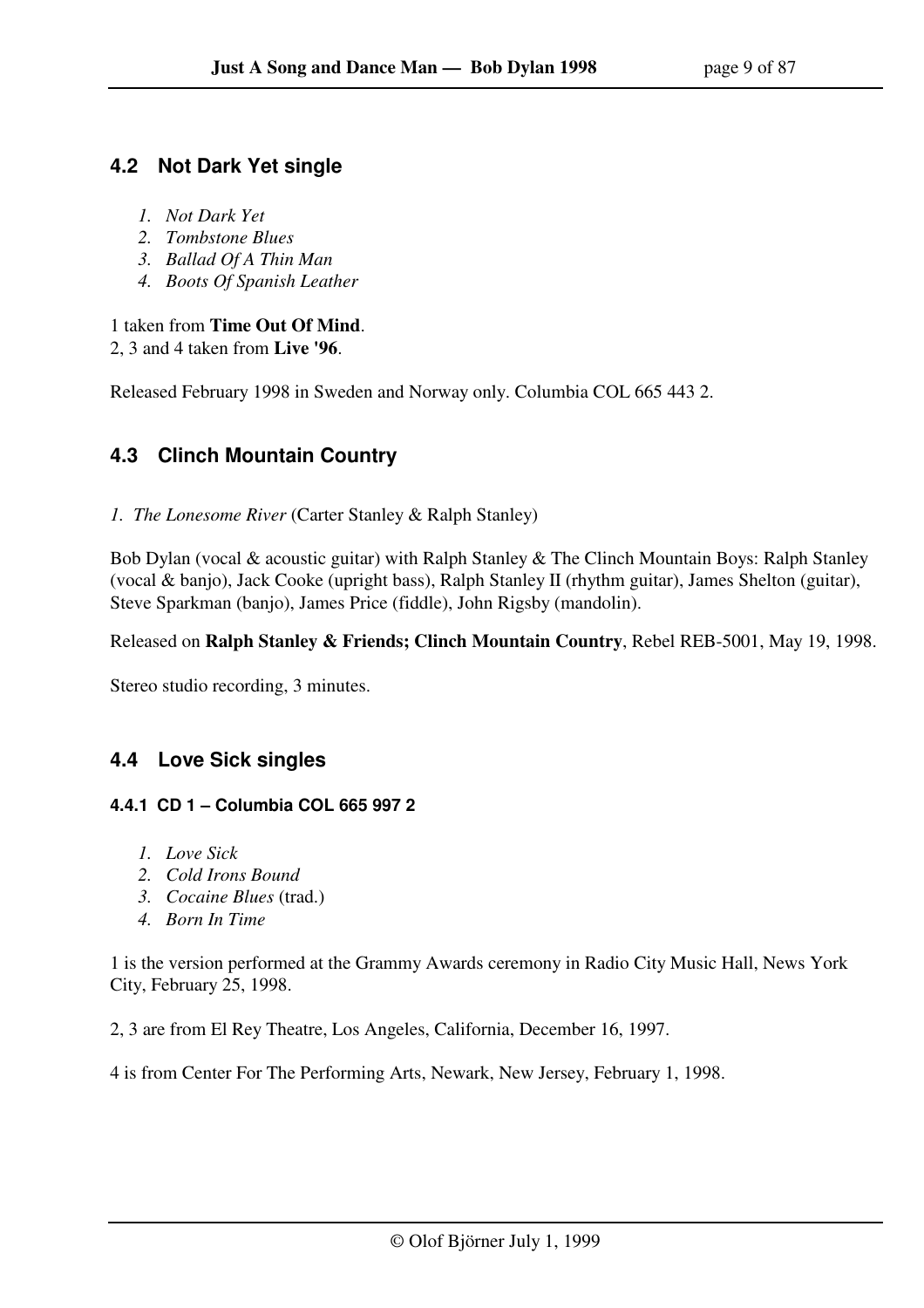### **4.4.2 CD 2 – Columbia COL 665 997 5**

- *1. Love Sick*
- *2. Can't Wait*
- *3. Roving Gambler* (trad.)
- *4. Blind Willie McTell*

### 1 is taken from **Time Out Of Mind**.

2 is from El Rey Theatre, Los Angeles, California, December 20, 1997.

3 is from December 1997.

4 is from Jones Beach Music Theatre, Wantaugh, New York, August 17, 1997.

## **4.5 Bootleg series**

*CD1:* 

- *1. She Belongs To Me*
- *2. Fourth Time Around*
- *3. Visions Of Johanna*
- *4. It's All Over Now, Baby Blue*
- *5. Desolation Row*
- *6. Just Like A Woman*
- *7. Mr. Tambourine Man*

*CD2:* 

- *8. Tell Me, Momma*
- *9. I Don't Believe You*
- *10. Baby Let Me Follow You Down*
- *11. Just Like Tom Thumb's Blues*
- *12. Leopard-Skin Pill-Box Hat*
- *13. One Too Many Mornings*
- *14. Ballad Of A Thin Man*
- *15. Like A Rolling Stone*

Recorded at The Free Trade Hall, Manchester, England on May 17, 1966.

1-7 Bob Dylan (vocal, guitar & harmonica).

8-15 Bob Dylan (vocal, guitar & harmonica), Robbie Robertson (guitar), Rick Danko (bass), Garth Hudson (organ), Mickey Jones (drums).

14 Bob Dylan piano.

Released on **The Bootleg Series, Vol. 4: Bob Dylan Live, 1966: The "Royal Albert Hall Concert",**  October 13, 1998.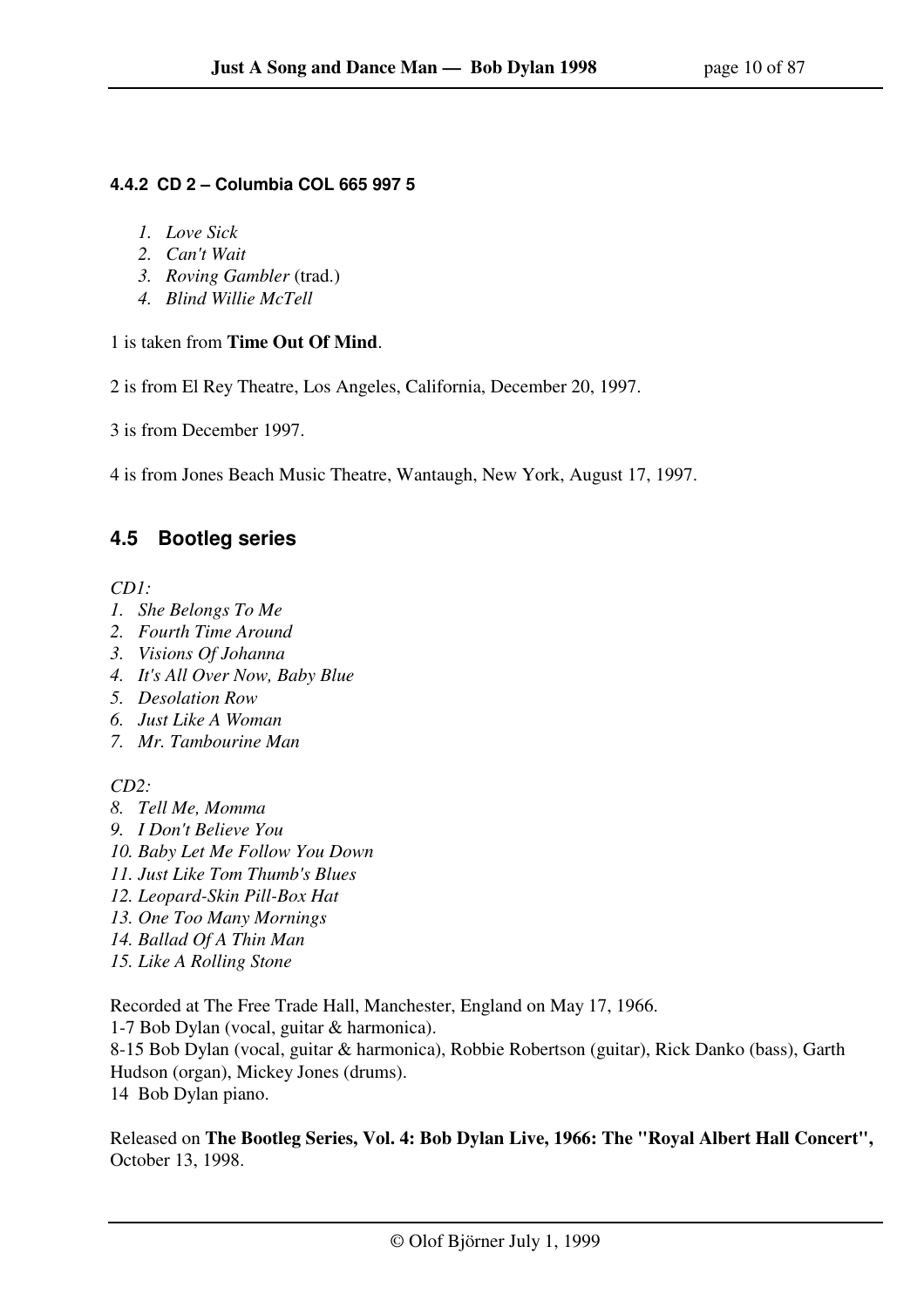## **4.6 Web Bob**

The official Bob Dylan homepage on the Internet, www.bobdylan.com, started August 1997 and has developed into far the best of all official artist pages. A special treat is the inclusion of complete and mostly unreleased tracks, made available in the so called "real-audio" format. Almost all so far are live PA recordings. Tracks in order of appearance:

| Blind Willie McTell *         | August 17, 1997         | Jones Beach Music Theatre, Wantaugh, New<br>York |
|-------------------------------|-------------------------|--------------------------------------------------|
| Visions Of Johanna            | September 3, 1992       | Orpheum Theatre, Minneapolis, Minnesota          |
| Mr. Tambourine Man            | August 23, 1997         | Wolftrap, Vienna, Virginia                       |
| Lay Down Your Weary Tune      | October 26, 1963        | Carnegie Hall, New York City, New York           |
| John Brown                    | April 12, 1963          | Town Hall, New York City, New York               |
| Cold Irons Bound *            | December 16, 1997       | El Rey Theatre, Los Angeles, California          |
| You're A Big Girl Now         | December 17, 1997       | El Rey Theatre, Los Angeles, California          |
| The Lonesome Death Of Hattie  | December 16, 1997       | El Rey Theatre, Los Angeles, California          |
| Carroll                       |                         |                                                  |
| Percy's Song                  | October 26, 1963        | Carnegie Hall, New York City, New York           |
| Till I Fell In Love With You  | December 16, 1997       | El Rey Theatre, Los Angeles, California          |
| <b>Seven Curses</b>           | October 26, 1963        | Carnegie Hall, New York City, New York           |
| <b>Idiot Wind</b>             | August 30, 1992         | Orpheum Theatre, Minneapolis, Minnesota          |
| Has Anybody Seen My Love?     | November 17, 1993       | The Supper Club, New York City, New York         |
| Weeping Willow                | November 17, 1993       | The Supper Club, New York City, New York         |
| Love Sick *                   | February 25, 1998       | Grammy Awards, Radio City Music Hall,            |
|                               |                         | New York City, New York                          |
| Girl From The North Country   | <b>January 20, 1998</b> | Madison Square Garden Theater, New York          |
|                               |                         | City, New York                                   |
| The Man In Me                 | <b>January 28, 1998</b> | Landmark Theatre, Syracuse, New York             |
| Born In Time *                | February 1, 1998        | Center For The Performing Arts, Newark,          |
|                               |                         | New Jersey                                       |
| <b>Tears Of Rage</b>          | January 17, 1998        | Madison Square Garden Theater, New York          |
|                               |                         | City, New York                                   |
| Delia                         | November 17, 1993       | The Supper Club, New York City, New York         |
| The Lonesome River            |                         | Duet with Ralph Stanley taken from the           |
|                               |                         | album CLINCH MOUNTAIN COUNTRY                    |
| Make You Feel My Love         | May 21, 1998            | Pauley Pavilion, UCLA, Los Angeles,              |
|                               |                         | California                                       |
| I'm Not Supposed To Care      | May 23, 1998            | The Pond, Anaheim, California                    |
| <b>Shelter From The Storm</b> | October 19, 1994        | Roseland Ballroom, New York City, New<br>York    |
| Boots Of Spanish Leather      | June 21, 1998           | SECC, Glasgow, Scotland                          |
| Mama, You Been On My Mind     | June 17, 1998           | Forrest Nationaal, Brussels, Belgium             |
| Señor (Tales Of Yankee Power) | July 6, 1998            | Piazza Napoleone, Lucca, Italy                   |
| A Hard Rain's A-Gonna Fall    | June 2, 1998            | Messehalle, Leipzig, Germany                     |
| I And I                       | July 1, 1998            | Forum, Dijon, France                             |
| Baby, Let Me Follow You Down  | May 17, 1966            | Free Trade Hall, Manchester, England             |
|                               |                         |                                                  |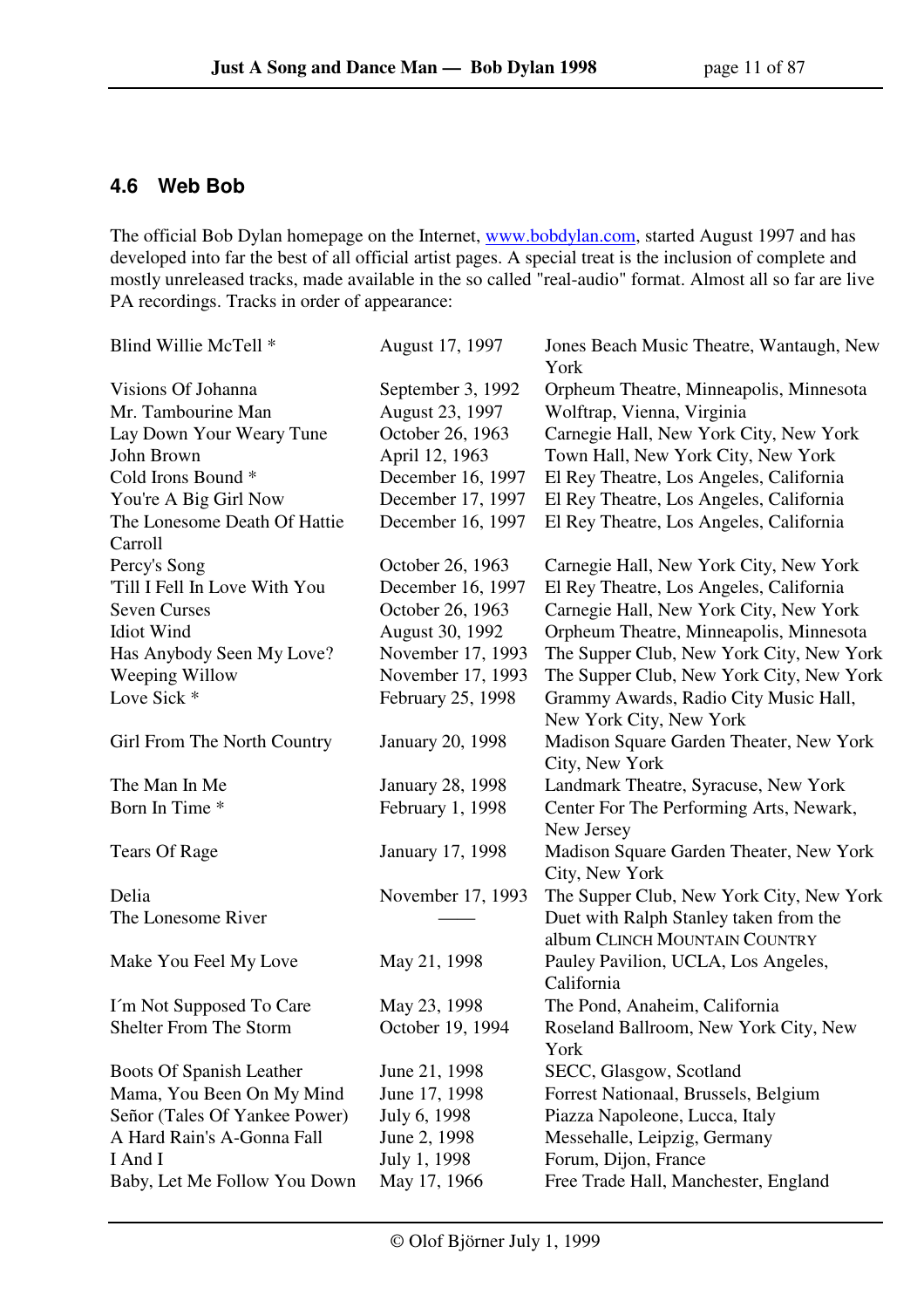| Roving Blade                 | June 19, 1998     | Botanic Gardens, Belfast, Northern Ireland |
|------------------------------|-------------------|--------------------------------------------|
| Friend Of The Devil          | May 31, 1998      | Frankenstadion, Nuremberg, Germany         |
| Rank Strangers To Me         | July 5, 1998      | La Scalinata, Rome, Italy                  |
| <b>Shake Sugaree</b>         | December 1, 1997  | The Roxy, Atlanta, Georgia                 |
| Oh Babe It Ain't No Lie      | June 12, 1998     | Stadtpark, Hamburg, Germany                |
| The Times We've Known        | November 1, 1998  | Madison Square Garden, New York City,      |
|                              |                   | New York                                   |
| <b>Little Moses</b>          | September 2, 1992 | Orpheum Theater, Minneapolis, Minnesota    |
| I Believe In You             | November 3, 1998  | Blue Cross Arena, Rochester, New York      |
| <b>Across The Borderline</b> | November 3, 1998  | Blue Cross Arena, Rochester, New York      |
| Not Dark Yet                 | June 3, 1998      | Berlin, Germany                            |

\* released on Love Sick single see section 4.4 above. \*\* released on Bootleg Series, Vol. 4.

## **4.7 Other recordings 1998**

Please note that this section does not include the shows of the Never-Ending tour. They are covered in section 5.

## **4.7.1 40th Annual Grammy Awards**

Radio City Music Hall, New York City, New York, February 25, 1998.

 *1. Love Sick* 

Bob Dylan (vocal & guitar), Larry Campbell (guitar), Bucky Baxter (pedal steel guitar), Tony Garnier (bass), David Kemper (drums).

Stereo TV broadcast, 6 minutes.

Released on single LOVE SICK, Columbia COL 665 997 2, June 2, 1998.

### **4.7.2 Joan Osborne session**

Unidentified studio, New York City, New York, October 31, 1998.

### *1. Chimes Of Freedom*

Bob Dylan and Joan Osborne shared vocal backed by unidentified musicians.

Released on the soundtrack **The '60s**, January 26, 1999.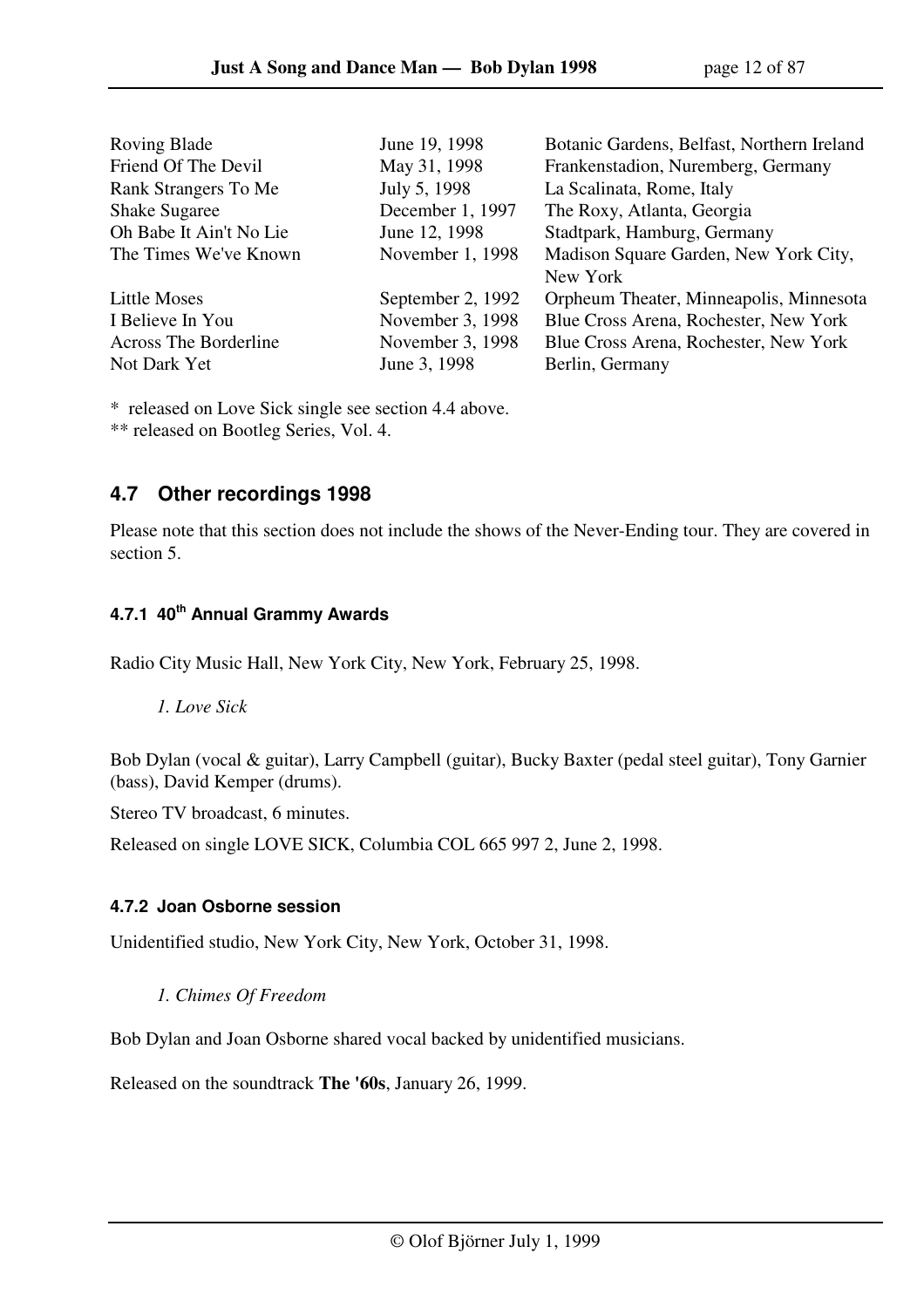## **4.8 New tapes & bootlegs**

### **4.8.1 The Genuine Bootleg Series take III: "The Third One Now"**

- ☺ means new, not previously released or in circulation
- $\overline{\mathbf{z}}$ means already in circulating but now in significantly improved quality

### CD 1:

| Hard Times In New York Town          | $\odot$         | "Smith home tape" 1962, from the tapes recorded at<br>the home of Eve and Mac McKenzie in New York<br>City, late 1961, 1962 and early 1963. According to<br>Day By Day by Clinton Heylin this song was<br>recorded on January 29, 1962. |
|--------------------------------------|-----------------|-----------------------------------------------------------------------------------------------------------------------------------------------------------------------------------------------------------------------------------------|
| The Death Of Emmett Till             | $\odot$         | "Smith home tape" 1962. See above                                                                                                                                                                                                       |
| Sally Gal                            |                 | Oscar Brand Folk Festival, WNYC Radio Studio,<br>October 29, 1961                                                                                                                                                                       |
| The Girl I Left Behind               |                 | as above                                                                                                                                                                                                                                |
| I Rode Out One Morning               |                 | <b>7</b> "Smith home tape" 1962. See above. Exact<br>recording date unknown.                                                                                                                                                            |
| House Of The Risin' Sun              | 7               | as above                                                                                                                                                                                                                                |
| See That My Grave Is Kept Clean      | 7               | as above                                                                                                                                                                                                                                |
| <b>Ballad Of Donald White</b>        | 7               | as above                                                                                                                                                                                                                                |
| Farewell                             |                 | Witmark demo, March 1963                                                                                                                                                                                                                |
| Percy's Song                         |                 | Carnegie Hall, New York City, October 26, 1963                                                                                                                                                                                          |
| I Shall Be Free No 10                |                 | Another Side outtake. Columbia Studios, New York<br>City, June 9, 1964                                                                                                                                                                  |
| I Shall Be Free No 10                |                 | as above                                                                                                                                                                                                                                |
| If You Gotta Go, Go Now              |                 | live 65                                                                                                                                                                                                                                 |
| It's Alright, Ma (I'm Only Bleeding) |                 | Les Crane Show, WABC TV Studios, February 17,<br>1965                                                                                                                                                                                   |
| <b>Tombstone Blues</b>               |                 | C Highway 61 Revisited outtake. Columbia Recording<br>Studio A, New York City, July 29, 1965 with The<br><b>Chambers Brothers</b>                                                                                                       |
| From A Buick 6                       |                 | Hollywood Bowl, Los Angeles, California<br>September 3, 1965                                                                                                                                                                            |
| Visions Of Johanna                   | ☺               | The Gaumont, Sheffield, England, May 16, 1966                                                                                                                                                                                           |
| Leopard-Skin Pill-Box Hat            | $_{\mathbb{O}}$ | The Odeon, Liverpool, England, May 14, 1966                                                                                                                                                                                             |

 $CD<sub>2</sub>$ :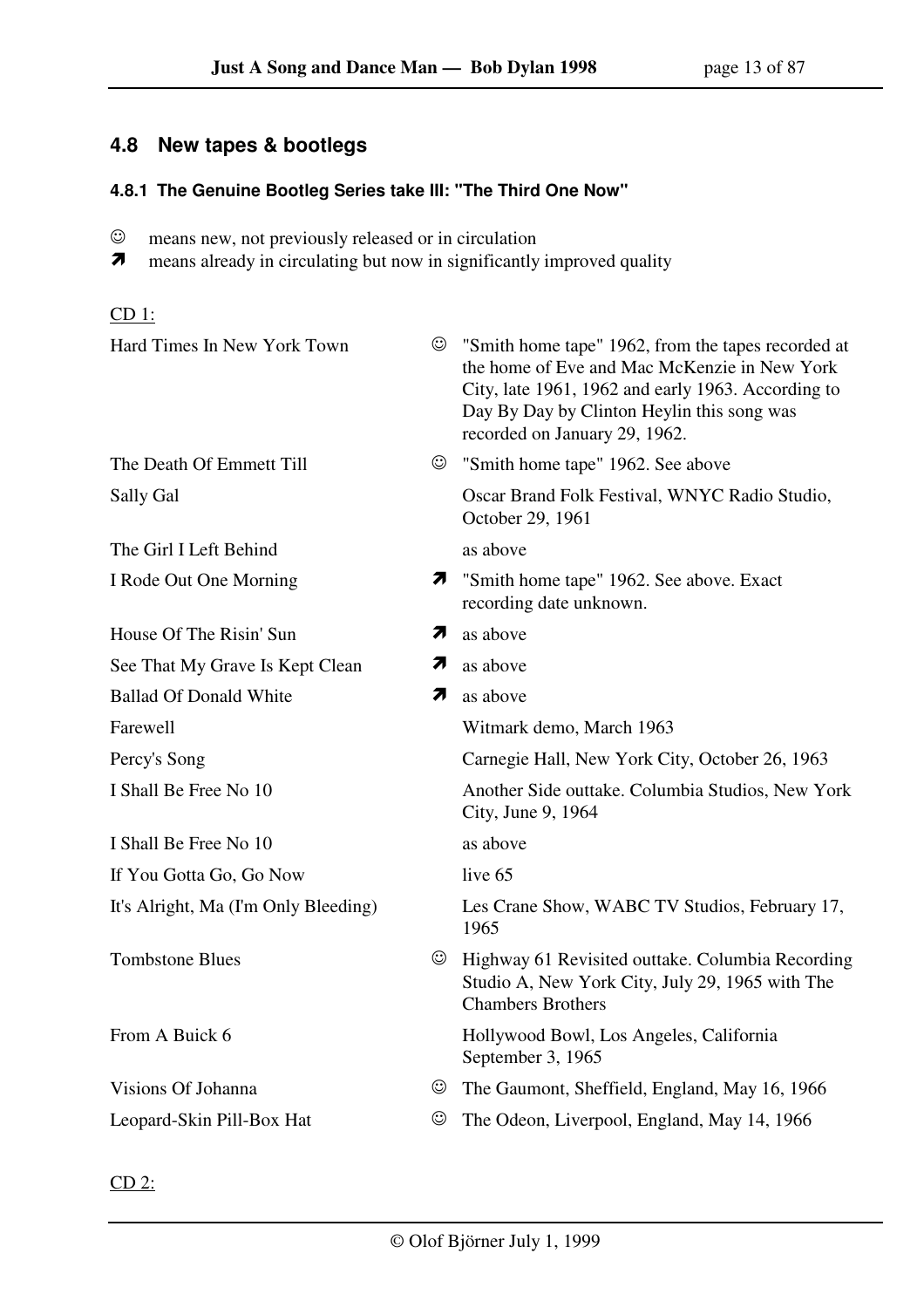| Mr. Tambourine Man                    | ☺                        | The Gaumont, Sheffield, England, May 16, 1966                                                                                         |
|---------------------------------------|--------------------------|---------------------------------------------------------------------------------------------------------------------------------------|
| This Wheel's On Fire                  | $\overline{\phantom{a}}$ | Basement tapes, unmixed stereo. Big Pink, West<br>Saugerties, New York, 1967.                                                         |
| You Ain't Goin' Nowhere               | 7                        | as above                                                                                                                              |
| I Shall Be Released                   | 71                       | as above                                                                                                                              |
| Too Much Of Nothing                   | 71                       | as above                                                                                                                              |
| You Ain't Goin' Nowhere               | 71                       | as above                                                                                                                              |
| <b>Folsom Prison Blues</b>            |                          | Columbia Studios, Nashville, Tennessee May 3,<br>1969                                                                                 |
| Ring Of Fire                          |                          | as above                                                                                                                              |
| Went To See The Gypsy                 | $_{\odot}$               | New Morning outtake recorded at Studio B,<br>Columbia Recording Studios, New York City, New<br>York, March 3, 4 or 5, 1970            |
| If Not For You                        | $\odot$                  | New Morning outtake recorded at Studio B,<br>Columbia Recording Studios, New York City, New<br>York, May 1, 1970                      |
| Sign On The Window                    | ☺                        | Studio E, Columbia Recording Studios, New York<br>City, New York, June 5, 1970 (released New<br><b>Morning</b> version with overdubs) |
| Knockin' On Heaven's Door             |                          | Burbank Studios, Burbank, California, February<br>1973                                                                                |
| Sweet Amarillo                        |                          | As above (not listed on cover or in booklet)                                                                                          |
| Nobody 'Cept You                      |                          | Forum de Montreal, Montreal, Quebec, Canada<br>January 11, 1974                                                                       |
| Lily, Rosemary And The Jack Of Hearts |                          | <b>Blood On The Tracks outtake recorded at</b><br>Columbia A&R Studios, New York City, New<br>York, September 12, 1974                |
| If You See Her, Say Hello             |                          | as above                                                                                                                              |
| Simple Twist Of Fate                  |                          | From "The World Of John Hammond", WTTW<br>TV-studios, Chicago, Illinois, September 10, 1974                                           |
| Oh, Sister                            |                          | as above                                                                                                                              |
| Rita May                              | ☺                        | <b>Desire</b> outtake recorded at Studio E, Columbia<br>Recording Studios, New York City, New York, July<br>14, 1975                  |
| $CD_3$ :                              |                          |                                                                                                                                       |
| Never Let Me Go                       |                          | Forum de Montreal, Montreal, Quebec, Canada<br>December 4, 1975                                                                       |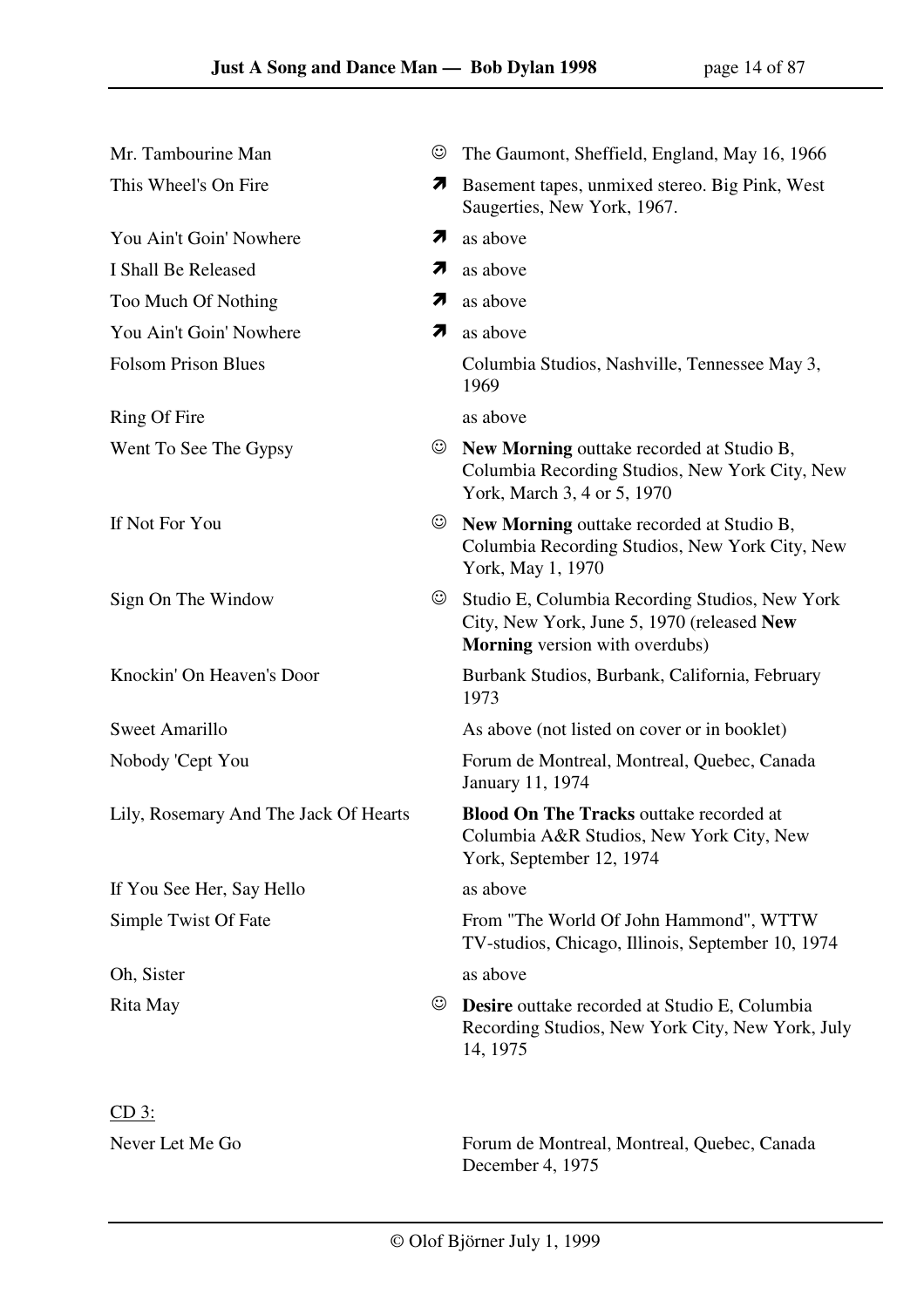| Sign Language              |            | Shangri-La Studios, Malibu, California, March<br>1976 with Eric Clapton                                                             |
|----------------------------|------------|-------------------------------------------------------------------------------------------------------------------------------------|
| Ballad Of A Thin Man       | $\odot$    | Rehearsals at Rundown Studios, Santa Monica,<br>California, January-February 1978.                                                  |
| Blowin' In The Wind        | ☺          | as above                                                                                                                            |
| Blowin' In The Wind        | ☺          | as above                                                                                                                            |
| Shot Of Love               | ☺          | Clover, Los Angeles, California, probably May 15,<br>1981                                                                           |
| Watered-Down Love          | ☺          | as above                                                                                                                            |
| Tangled Up In Blue         |            | Roma Palaeur, Rome, Italy, June 19, 1984                                                                                            |
| A Couple More Years        |            | Townhouse Studio, London, England, August<br>27/28, 1986                                                                            |
| The French Girl            |            | Grateful Dead Rehearsals, Club Front, San Rafael,<br>California, April 1987                                                         |
| Series Of Dreams           |            | Studio On The Move, New Orleans, Louisiana,<br>March/April 1989                                                                     |
| <b>Ring Them Bells</b>     |            | From "The Great Music Experience" at Todaiji<br>Temple, Nara, Japan, Mat 20, 1994                                                   |
| <b>Handy Dandy</b>         | $_{\odot}$ | <b>Under The Red Sky outtake recorded at Oceanway</b><br>Studios, Los Angeles, California, January 1990                             |
| T.V. Talkin' Song          | ☺          | <b>Under The Red Sky outtake probably recorded at</b><br>The Complex Studio, Los Angeles, California,<br>March 1990                 |
| Anyway You Want Me         | $_{\odot}$ | Sony Studios, New York City, New York,<br>September 30, 1994                                                                        |
| My Blue Eyed Jane          |            | Ardent Studios, Memphis, Tennessee, May 9-11,<br>1994 with Emmylou Harris                                                           |
| <b>Blind Willie McTell</b> |            | Filene Center, Wolf Trap Farm Park For The<br>Performing Arts, Vienna, Virginia, August 23 or 24,<br>1997                           |
| <b>Hard Times</b>          |            | From Willie Nelson's 60 <sup>th</sup> birthday party filmed at<br>KRLU TV Studios, Austin, Texas, April 28, 1993                    |
| <b>Restless Farewell</b>   |            | From Sinatra 80, the Frank Sinatra 80th Year<br>Tribute concert at Shrine Auditorium, Los Angeles,<br>California, November 19, 1995 |

### **4.8.2 Hollywood Bowl, Los Angeles, California, September 3, 1965**

This is a new 75-minute PA-tape containing the following: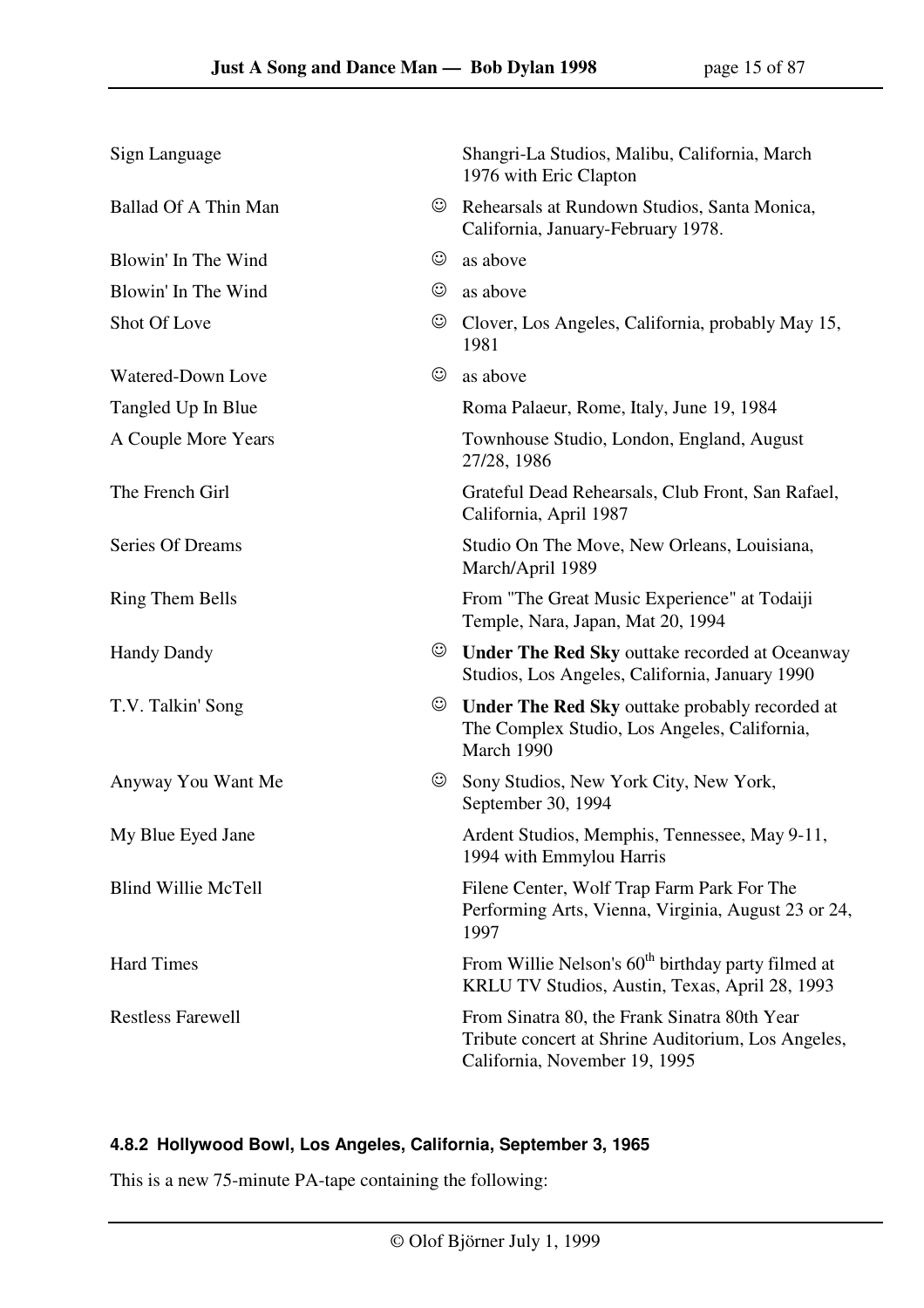- *1. She Belongs To Me*
- *2. To Ramona*
- *3. Gates Of Eden*
- *4. It's All Over Now, Baby Blue*
- *5. Desolation Row*
- *6. Love Minus Zero/No Limit*
- *7. Mr. Tambourine Man*
- *8. I Don't Believe You*
- *9. Just Like Tom Thumb's Blues*
- *10. From A Buick 6*
- *11. Maggie's Farm*
- *12. Ballad Of A Thin Man*
- *13. Like A Rolling Stone*

1-7 Bob Dylan vocal & acoustic guitar.

1-8 and 13 Bob Dylan harmonica.

8-13 Bob Dylan vocal & electric guitar, Robbie Robertson guitar, Al Kooper organ, Harvey Brooks bass, Levon Helm drums.

### **4.8.3 EON Melbourne Interview 1986**

This interview was taped poolside February 20 or 21 at Rockman's Regency Hotel in Melbourne and broadcast on EON-FM in Melbourne February 21. The interview is reprinted in The Bridge No. 1.

### **4.8.4 New PA-tapes**

The following new PA-tapes have started circulating:

- $\circledcirc$  Newport, Rhode Island, July 24 & 26, 1964 5 songs
- ☺ Los Angeles Evening show February 14, 1974- line recording with the last 50 minutes including The Band's set
- ☺ New York City, New York December 8, 1997 line recording
- ☺ San José, California May 19, 1998
- ☺ Puyallup, Washington September 22, 1998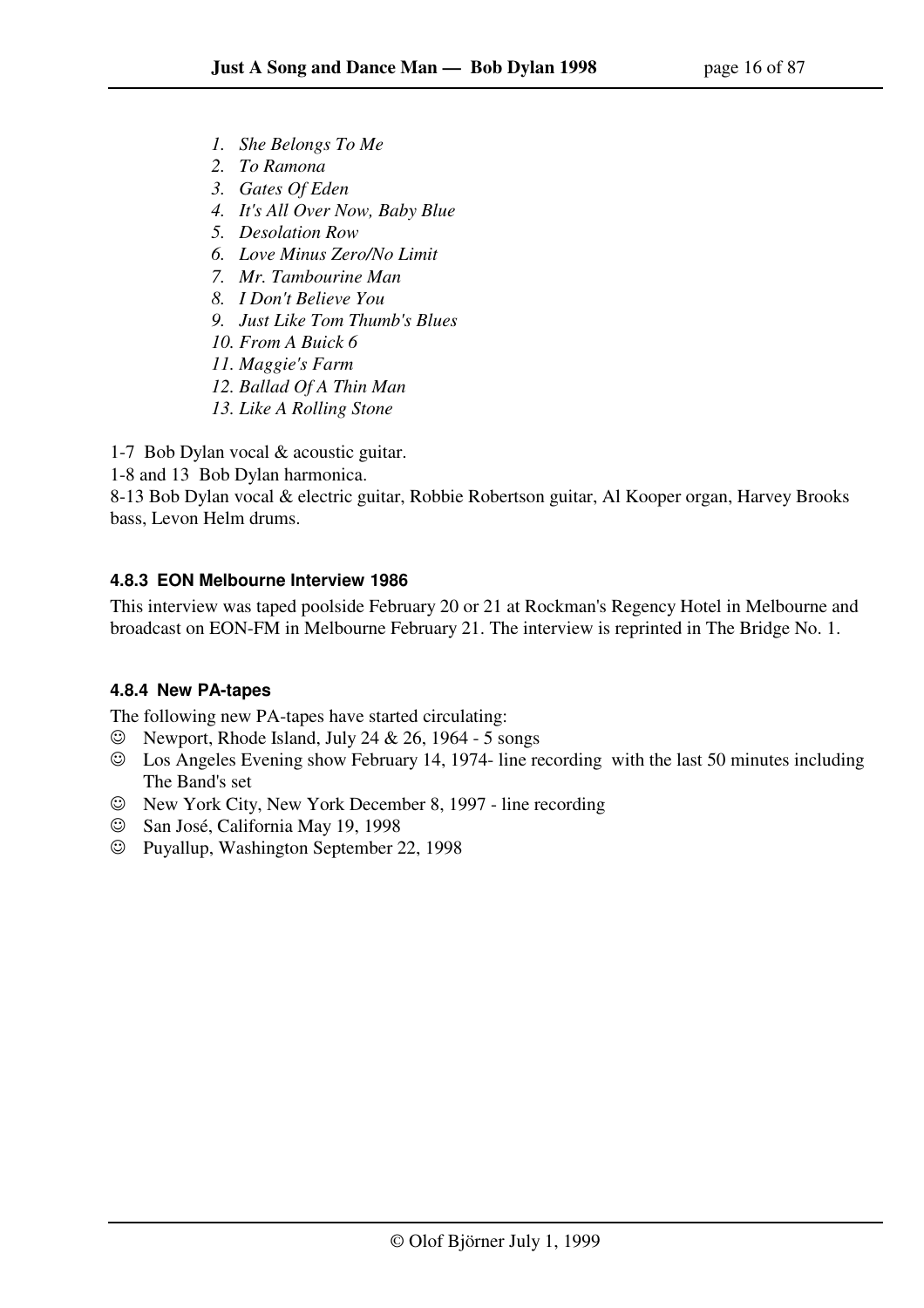## **5 THE NEVER-ENDING TOUR CONTINUES**

## **5.1 Introduction**

The Never-Ending Tour rolled on with 110 new shows, all pretty much the same as in the last six years**.** The 1998 part of The Never-Ending Tour consisted of no less than seven (7) new "legs".

| January – February | US                      | 21 shows |
|--------------------|-------------------------|----------|
| March - April      | South America           | 8 shows  |
| May                | US & Canada             | 8 shows  |
| $May - July$       | Europe                  | 33 shows |
| August – September | Australia & New Zealand | 15 shows |
| September          | US                      | 8 shows  |
| October – November | US & Canada             | 17 shows |

## **5.2 The musicians**

| Larry Campbell      | electric and acoustic guitar, back-up vocal, fiddle                                                                   |
|---------------------|-----------------------------------------------------------------------------------------------------------------------|
| <b>Bucky Baxter</b> | pedal steel guitar, lap steel guitar<br>electric & acoustic slide guitar, dobro<br>electric mandolin<br>back-up vocal |
| <b>Tony Garnier</b> | bass                                                                                                                  |
| David Kemper        | drums                                                                                                                 |

## **5.3 The show**

The standard show contained a main set:

 5-6 electric songs 3-4 acoustic 2-3 electric

and then encores:

| 1 electric | or 1 acoustic |
|------------|---------------|
| 1 acoustic | 2 electric    |
| 1 electric | 1 acoustic    |

A shortened version was used at various festivals.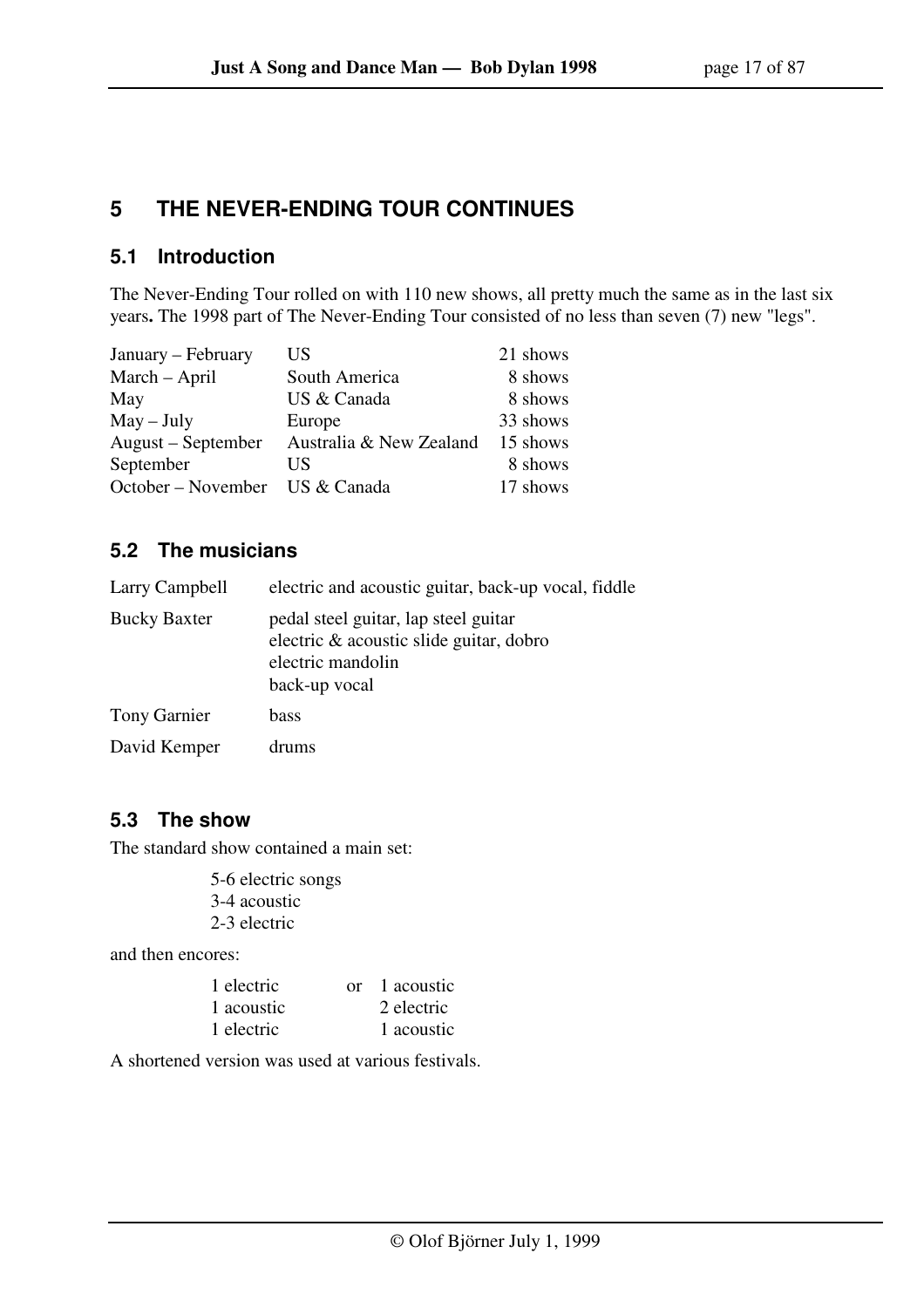## **5.4 US Winter Tour**

### **5.4.1 Dates and venues**

## **JANUARY**

| 13 | New London, Connecticut          | Garde Arts Center                  |
|----|----------------------------------|------------------------------------|
| 14 | New London, Connecticut          | Garde Arts Center                  |
| 16 | New York City, New York          | The Theater, Madison Square Garden |
| 17 | New York City, New York          | The Theater, Madison Square Garden |
| 18 | New York City, New York          | The Theater, Madison Square Garden |
| 20 | New York City, New York          | The Theater, Madison Square Garden |
| 21 | New York City, New York          | The Theater, Madison Square Garden |
| 23 | Boston, Massachusetts            | <b>Fleet Center</b>                |
| 24 | Boston, Massachusetts            | <b>Fleet Center</b>                |
| 27 | Poughkeepsie, New York           | Mid-Hudson Civic Center            |
| 28 | Syracuse, New York               | Landmark Theater                   |
| 30 | Brookville, New York             | Tilles Center, C.W. Post College   |
| 31 | <b>Atlantic City, New Jersey</b> | Mark G. Etess Arena, Taj Mahal     |
|    |                                  |                                    |

## **FEBRUARY**

|    | Newark, New Jersey         | Prudential Hall, New Jersey Performing Arts Center |
|----|----------------------------|----------------------------------------------------|
| 2  | Springfield, Massachusetts | <b>Symphony Hall</b>                               |
| 14 | Cleveland, Ohio            | <b>Public Hall</b>                                 |
| 15 | Toledo, Ohio               | John F. Savage Hall, University Of Toledo          |
| 17 | St. Louis, Missouri        | Fox Theatre                                        |
| 19 | Cincinnati, Ohio           | Cincinnati Gardens                                 |
| 20 | Bristol, Tennessee         | Viking Hall, Bristol University                    |
| 22 | Fairfax, Virginia          | Patriot Center, George Mason University            |
|    |                            |                                                    |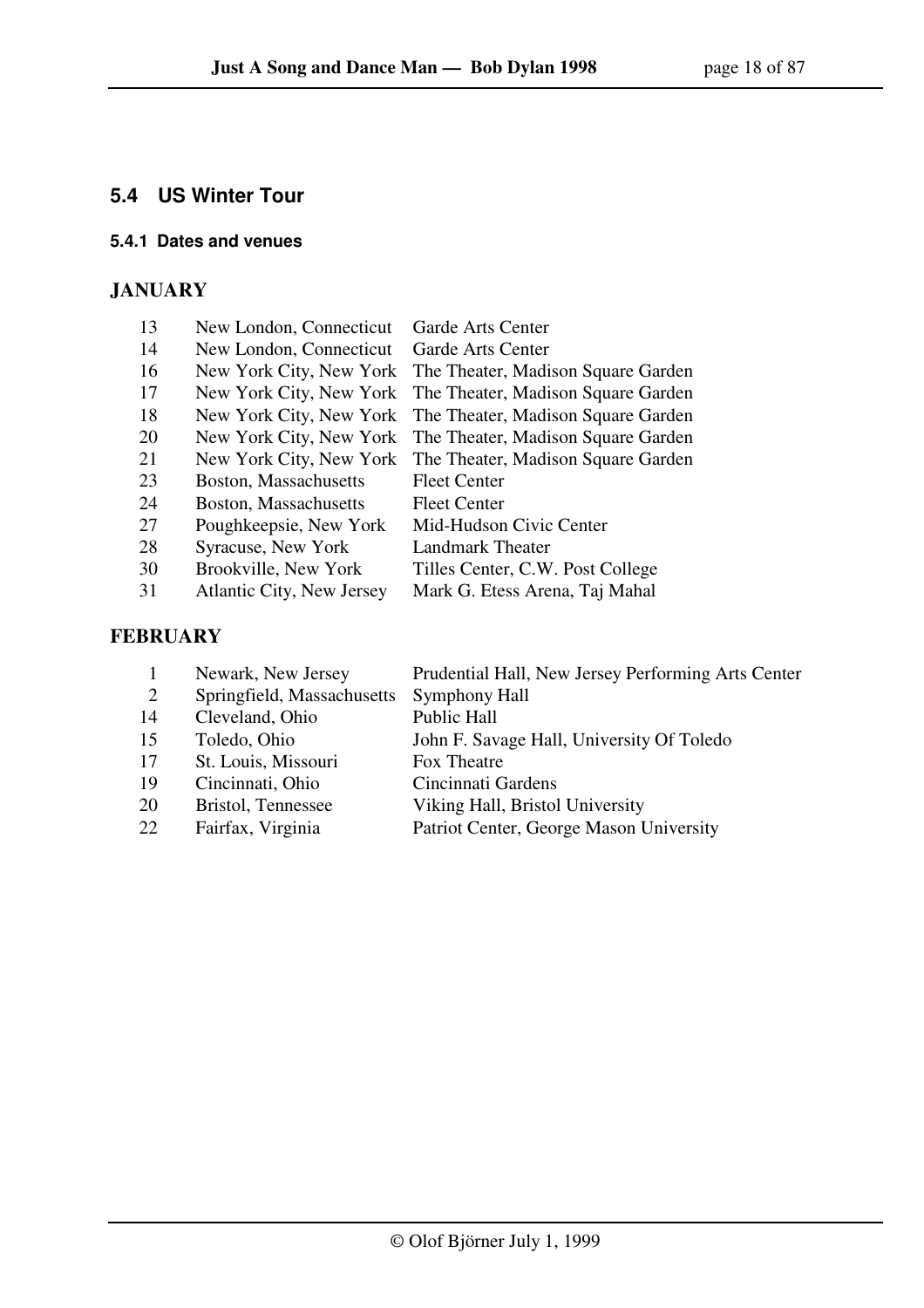### **5.4.2 The songs**

## **AB acoustic with the band**

### **SONG CHART**

|                                   |    |                |                |                |    |    |    | January |                |           |              |                |    |    |          |    |    | $F_6$ |
|-----------------------------------|----|----------------|----------------|----------------|----|----|----|---------|----------------|-----------|--------------|----------------|----|----|----------|----|----|-------|
|                                   |    | 13             | 14             | 16             | 17 | 18 | 20 | 21      | 23             | 24        | 27           | 28             | 30 | 31 | 1        | 2  | 14 |       |
| <b>Absolutely Sweet Marie</b>     |    |                |                | 1              | 1  |    |    |         |                |           | $\mathbf{1}$ |                | 1  |    |          |    |    |       |
| The Man In Me                     |    | $\overline{c}$ |                |                |    |    |    |         |                |           |              | $\overline{2}$ |    |    |          |    |    |       |
| Cold Irons Bound                  |    | 3              | 3              | 3              |    | 3  | 3  | 3       | 3              | 3         |              |                |    |    |          |    |    |       |
| Just Like A Woman                 |    | 4              |                | 10             |    |    |    |         |                | 4         |              |                |    | 4  |          |    |    |       |
| Can't Wait                        |    | 5              | 5              |                | 3  |    |    |         |                |           | 3            | 3              | 3  | 3  | 3        | 3  | 3  |       |
| Silvio                            |    | 6              | 6              | 5              | 5  | 5  | 5  | 5       | 5              | 5         | 5            | 5              | 5  | 5  | 5        | 5  | 5  |       |
| <b>Desolation Row</b>             | AB | 7              |                |                |    | 6  |    |         | 6              |           |              |                |    |    |          |    |    |       |
| Tomorrow Is A Long Time           | AB | 8              |                |                | 6  |    |    |         |                |           |              |                |    |    |          |    |    |       |
| Tangled Up In Blue                | AB | 9              | 9              | 8              | 8  | 8  | 8  | 8       | 8              | 8         | 8            | 8              | 8  | 8  | 8        | 8  | 8  |       |
| Make You Feel My Love             |    | 10             |                |                |    |    |    |         |                |           |              |                |    |    |          |    |    |       |
| <b>Tears Of Rage</b>              |    | 11             |                |                | 10 |    |    |         |                |           |              |                |    |    |          |    |    |       |
| 'Til I Fell In Love With You      |    | 12             | 12             |                |    | 11 | 11 | -11     |                | 11        | 11           |                | 11 |    | 12 12    | 12 | 12 |       |
| Highway 61 Revisited              |    | 13             |                | 11             |    | 12 | 12 | 12      | 12             | 12        | 12           |                | 12 | 11 | 11       |    | 11 |       |
| My Back Pages                     | AB | 14             |                | 13             |    |    |    |         |                |           |              |                |    |    |          |    |    |       |
| Love Sick                         |    | 15             | 15             | 14             | 14 | 14 | 14 | 14      | 14             | <b>14</b> | 14           | 14 14          |    |    | 14 14 14 |    | 14 |       |
| Rainy Day Women #12 & 35          |    | 16             | 16             | 15             | 15 | 15 | 15 | 15      | 15             | 15        | 15           | 15             | 15 | 15 | 15       | 15 | 15 |       |
| Not Dark Yet                      |    |                | $\overline{2}$ | $\overline{2}$ | 4  |    |    |         |                |           |              |                |    |    |          |    |    |       |
| I'll Be Your Baby Tonight         |    |                | 4              |                |    |    |    |         |                |           | 4            |                |    |    |          |    |    |       |
| The Times They Are A-Changin'     | AB |                | 7              |                |    |    |    | 6       |                |           |              |                |    |    |          |    |    |       |
| Love Minus Zero /No Limit         | AB |                | 8              |                |    |    |    |         |                | $\tau$    |              |                |    |    |          |    |    |       |
| <b>Million Miles</b>              |    |                | 10             | 9              | 9  | 9  | 9  | 9       | 9              | 9         | 9            | 9              | 9  | 9  | 9        | 9  | 9  |       |
| This Wheel's On Fire              |    |                | 11             |                |    |    |    |         |                |           |              |                |    | 10 |          |    |    |       |
| Like A Rolling Stone              |    |                | 13             | 12             | 12 |    |    |         |                |           |              | 12             |    |    |          |    |    |       |
| Don't Think Twice, It's All Right | AB |                | 14             |                |    |    | 13 | 13      |                |           |              |                |    |    |          |    | 13 |       |
| Simple Twist Of Fate              |    |                |                | 4              |    |    |    |         | 4              |           |              |                |    |    |          |    | 4  |       |
| One Too Many Mornings             | AB |                |                | 6              |    |    |    |         | $\overline{7}$ |           |              |                |    |    |          |    |    |       |
| John Brown                        | AB |                |                | 7              |    |    |    |         |                |           |              |                |    |    |          |    |    |       |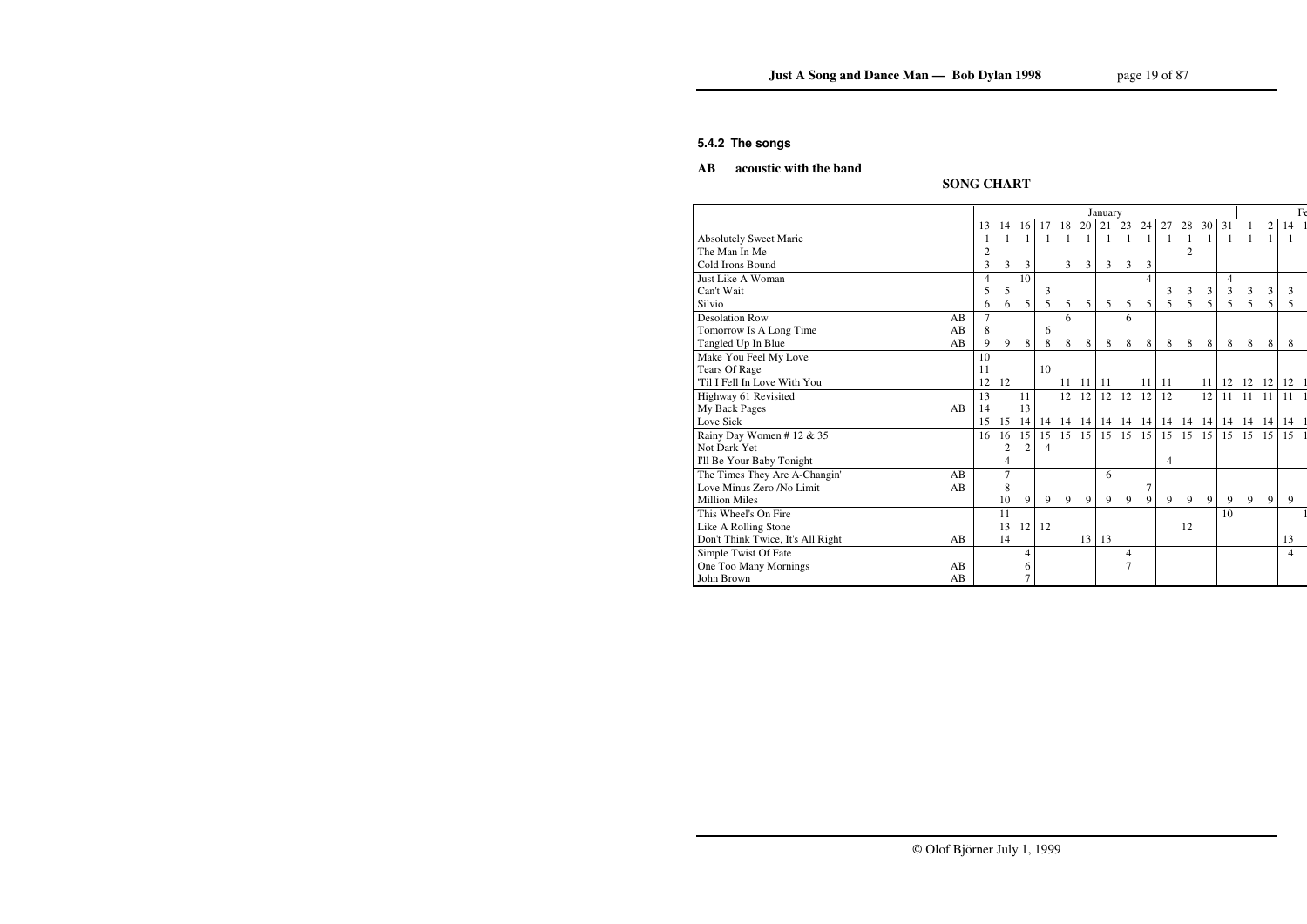## **SONG CHART – continued**

|                                      |    |    |          |  | January |          |  |  |                |  |     |  |
|--------------------------------------|----|----|----------|--|---------|----------|--|--|----------------|--|-----|--|
|                                      |    | 14 | 16 17 18 |  |         | 20 21 23 |  |  | 24 27 28 30 31 |  | -14 |  |
| Señor (Tales Of Yankee Power)        |    |    |          |  |         |          |  |  |                |  |     |  |
| The Lonesome Death Of Hattie Carroll | AВ |    |          |  |         |          |  |  |                |  |     |  |
| Leopard-Skin Pill-Box Hat            |    |    |          |  |         |          |  |  |                |  |     |  |
| Forever Young                        | AВ |    |          |  |         |          |  |  |                |  |     |  |
| I Want You                           |    |    |          |  |         |          |  |  |                |  |     |  |
| You're A Big Girl Now                |    |    |          |  |         |          |  |  |                |  |     |  |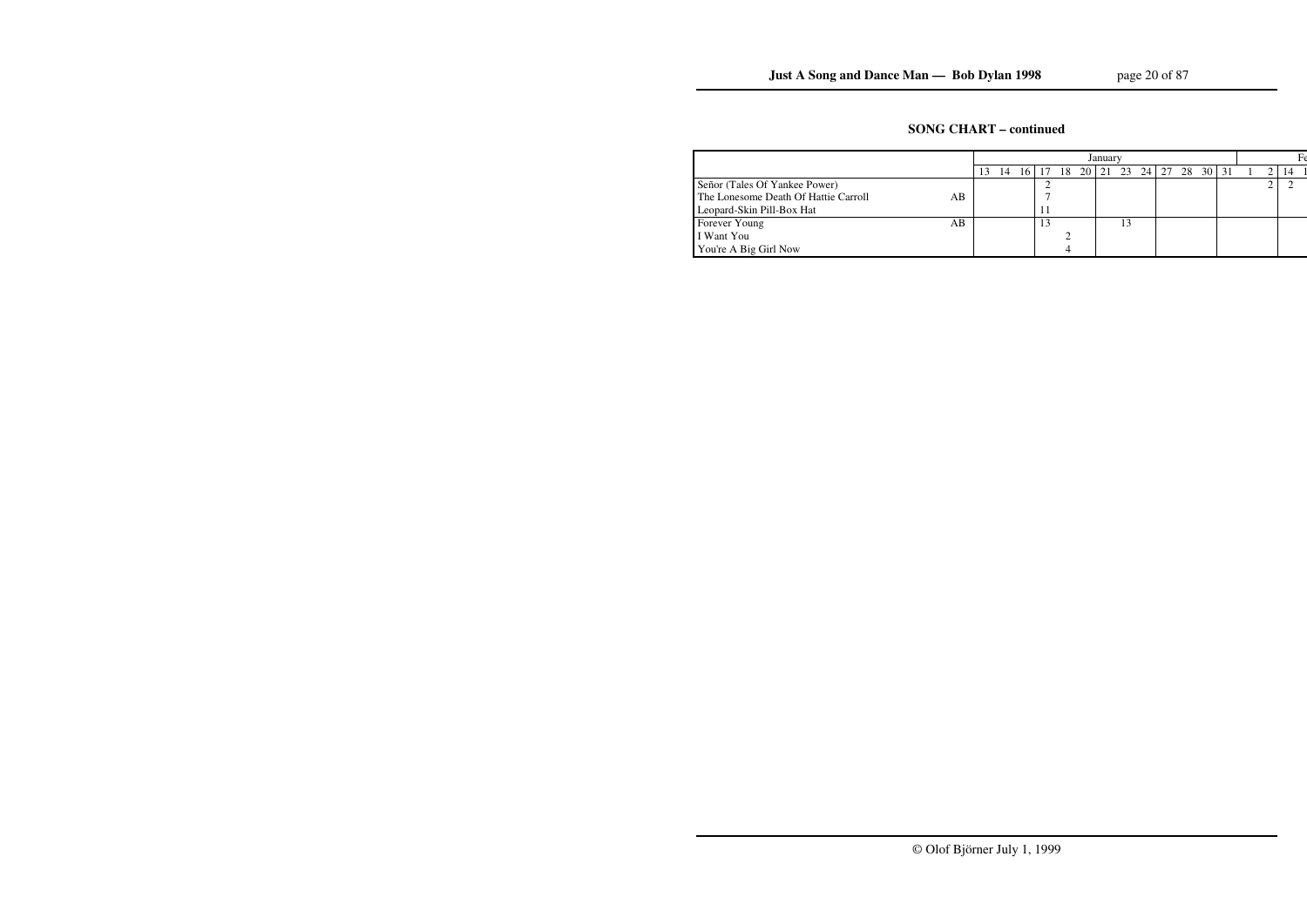### **SONG CHART – continued**

|                                               |    |    |     |    |    |    |                | January                  |       |                |                |                |                |                |                |                | $F_6$ |
|-----------------------------------------------|----|----|-----|----|----|----|----------------|--------------------------|-------|----------------|----------------|----------------|----------------|----------------|----------------|----------------|-------|
|                                               |    | 13 | 14  | 16 | 17 | 18 | 20             | 21                       | 23    | 24             | 27             | 28             | 30             | 31             |                | $\overline{2}$ | 14    |
| It's All Over Now, Baby Blue                  | AB |    |     |    |    | 7  |                |                          |       |                |                |                |                |                |                |                |       |
| Stuck Inside Of Mobile With The Memphis Blues |    |    |     |    |    | 10 |                | 10                       | - 10  |                |                | 10             |                |                |                |                |       |
| Knockin' On Heaven's Door                     | AB |    |     |    |    | 13 |                |                          |       | 13             |                |                |                |                |                |                |       |
| Tonight I'll Be Staying Here With You         |    |    |     |    |    |    | $\overline{c}$ |                          |       | $\overline{2}$ |                |                |                | $\overline{2}$ | $\overline{2}$ |                |       |
| Born In Time                                  |    |    |     |    |    |    | 4              |                          |       |                |                |                |                |                | 4              |                |       |
| A Hard Rain's A-Gonna Fall                    | AB |    |     |    |    |    | 6              |                          |       | 6              |                |                |                |                |                |                |       |
| Girl From The North Country                   | AB |    |     |    |    |    | 7              |                          |       |                |                |                |                |                |                |                |       |
| Positively 4th Street                         |    |    |     |    |    |    | 10             |                          |       | 10             |                |                |                |                |                |                |       |
| Man In The Long Black Coat                    |    |    |     |    |    |    |                | 2                        |       |                |                |                |                |                |                |                |       |
| Shelter From The Storm                        |    |    |     |    |    |    |                | $\overline{\mathcal{L}}$ |       |                |                |                |                |                |                |                |       |
| Mr. Tambourine Man                            | AB |    |     |    |    |    |                | 7                        |       |                |                |                |                |                |                |                |       |
| Lay Lady Lay                                  |    |    |     |    |    |    |                |                          | 2     |                |                |                |                |                |                |                |       |
| <b>Ballad Of A Thin Man</b>                   |    |    |     |    |    |    |                |                          | 11    |                |                | 11             |                |                |                |                |       |
| If Not For You                                |    |    |     |    |    |    |                |                          |       |                | $\overline{c}$ |                |                |                |                |                |       |
| Cocaine Blues                                 | AB |    |     |    |    |    |                |                          |       |                | 6              | 6              | 6              | 6              | 6              | 6              | 6     |
| Boots Of Spanish Leather                      | AB |    |     |    |    |    |                |                          |       |                | $\overline{7}$ |                |                |                |                |                |       |
| Queen Jane Approximately                      |    |    |     |    |    |    |                |                          |       |                | 10             |                | 10             |                |                |                | 10    |
| It Ain't Me, Babe                             | AB |    |     |    |    |    |                |                          |       |                | 13             | 13             | 13             | 13             | 13             | 13             |       |
| I Don't Believe You                           |    |    |     |    |    |    |                |                          |       |                |                | 4              |                |                |                |                |       |
| Masters Of War                                | AB |    |     |    |    |    |                |                          |       |                |                | $\overline{7}$ | 7              | 7              | 7              | 7              | 7     |
| Pretty Peggy-O                                |    |    |     |    |    |    |                |                          |       |                |                |                | $\mathbf{2}$   |                |                |                |       |
| Under The Red Sky                             |    |    |     |    |    |    |                |                          |       |                |                |                | $\overline{4}$ |                |                |                |       |
| Just Like Tom Thumb's Blues                   |    |    |     |    |    |    |                |                          |       |                |                |                |                |                | 10             |                |       |
| <b>Shooting Star</b>                          |    |    |     |    |    |    |                |                          |       |                |                |                |                |                |                | 4              |       |
| <b>Blind Willie McTell</b>                    |    |    |     |    |    |    |                |                          |       |                |                |                |                |                |                | 10             |       |
| Total # of songs                              |    | 16 | -16 | 15 | 15 | 15 | 15             |                          | 15 15 | 15             | 15             | 15             | 15             | 15             | 15             | 15             | 15    |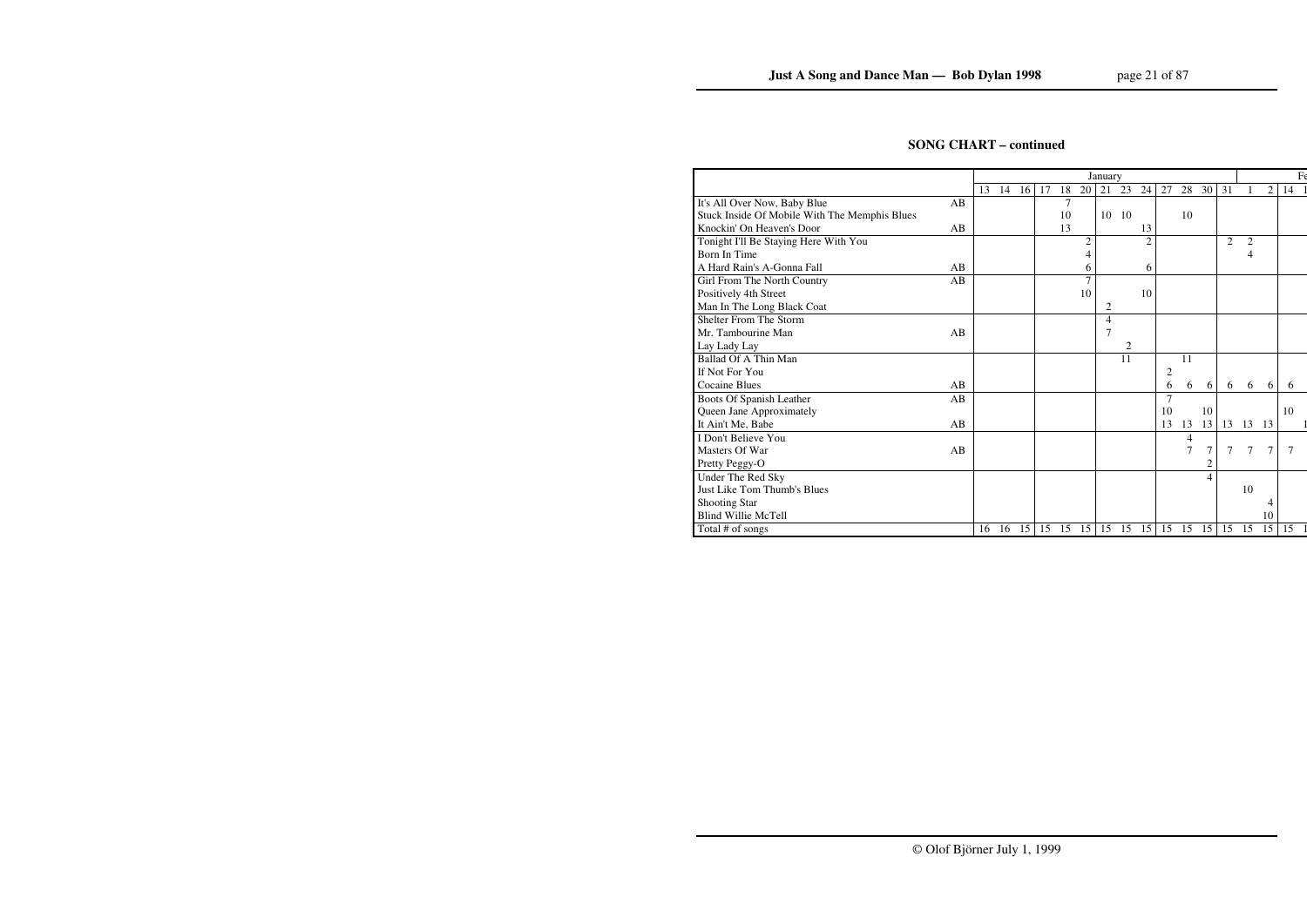## **ALPHABETIC SONG CHART**

|                                      |    |                |    |           |                |                |    | January |                   |    |                |                |                |              |              |                | $F\epsilon$ |
|--------------------------------------|----|----------------|----|-----------|----------------|----------------|----|---------|-------------------|----|----------------|----------------|----------------|--------------|--------------|----------------|-------------|
|                                      |    | 13             | 14 | 16        | 17             | 18             | 20 | 21      | 23                | 24 | 27             | 28             | 30             | 31           |              | $\overline{c}$ | 14          |
| <b>Absolutely Sweet Marie</b>        |    |                |    | 1         | $\mathbf{1}$   |                | 1  |         | 1                 |    | 1              | $\mathbf{1}$   | 1              | $\mathbf{1}$ | $\mathbf{1}$ | 1              |             |
| Ballad Of A Thin Man                 |    |                |    |           |                |                |    |         | 11                |    |                | 11             |                |              |              |                |             |
| <b>Blind Willie McTell</b>           |    |                |    |           |                |                |    |         |                   |    |                |                |                |              |              | 10             |             |
| Boots Of Spanish Leather             | AB |                |    |           |                |                |    |         |                   |    | 7              |                |                |              |              |                |             |
| Born In Time                         |    |                |    |           |                |                | 4  |         |                   |    |                |                |                |              | 4            |                |             |
| Can't Wait                           |    | 5              | 5  |           | 3              |                |    |         |                   |    | 3              | $\mathfrak{Z}$ | $\mathfrak{Z}$ | 3            | 3            | 3              | 3           |
| <b>Cocaine Blues</b>                 | AB |                |    |           |                |                |    |         |                   |    | 6              | 6              | $\overline{6}$ | 6            | 6            | 6              | 6           |
| Cold Irons Bound                     |    | 3              | 3  | 3         |                | 3              | 3  | 3       | 3                 | 3  |                |                |                |              |              |                |             |
| <b>Desolation Row</b>                | AB | 7              |    |           |                | 6              |    |         | 6                 |    |                |                |                |              |              |                |             |
| Don't Think Twice, It's All Right    | AB |                | 14 |           |                |                | 13 | 13      |                   |    |                |                |                |              |              |                | 13          |
| Forever Young                        | AB |                |    |           | 13             |                |    |         | 13                |    |                |                |                |              |              |                |             |
| Girl From The North Country          | AB |                |    |           |                |                | 7  |         |                   |    |                |                |                |              |              |                |             |
| A Hard Rain's A-Gonna Fall           | AB |                |    |           |                |                | 6  |         |                   | 6  |                |                |                |              |              |                |             |
| Highway 61 Revisited                 |    | 13             |    | 11        |                | 12             | 12 | 12      | 12                | 12 | 12             |                | 12             | 11           | 11           | -11            | 11          |
| I Don't Believe You                  |    |                |    |           |                |                |    |         |                   |    |                | 4              |                |              |              |                |             |
| <b>I</b> Want You                    |    |                |    |           |                | $\overline{2}$ |    |         |                   |    |                |                |                |              |              |                |             |
| If Not For You                       |    |                |    |           |                |                |    |         |                   |    | $\overline{c}$ |                |                |              |              |                |             |
| I'll Be Your Baby Tonight            |    |                | 4  |           |                |                |    |         |                   |    | 4              |                |                |              |              |                |             |
| It Ain't Me, Babe                    | AB |                |    |           |                |                |    |         |                   |    | 13             | 13             | 13             | 13           | 13           | 13             |             |
| It's All Over Now, Baby Blue         | AB |                |    |           |                | 7              |    |         |                   |    |                |                |                |              |              |                |             |
| John Brown                           | AB |                |    | 7         |                |                |    |         |                   |    |                |                |                |              |              |                |             |
| Just Like A Woman                    |    | $\overline{4}$ |    | 10        |                |                |    |         |                   | 4  |                |                |                | 4            |              |                |             |
| <b>Just Like Tom Thumb's Blues</b>   |    |                |    |           |                |                |    |         |                   |    |                |                |                |              | 10           |                |             |
| Knockin' On Heaven's Door            | AB |                |    |           |                | 13             |    |         |                   | 13 |                |                |                |              |              |                |             |
| Lay Lady Lay                         |    |                |    |           |                |                |    |         | $\overline{2}$    |    |                |                |                |              |              |                |             |
| Leopard-Skin Pill-Box Hat            |    |                |    |           | 11             |                |    |         |                   |    |                |                |                |              |              |                |             |
| Like A Rolling Stone                 |    |                | 13 | 12        | 12             |                |    |         |                   |    |                | 12             |                |              |              |                |             |
| The Lonesome Death Of Hattie Carroll | AB |                |    |           | $\overline{7}$ |                |    |         |                   |    |                |                |                |              |              |                |             |
| Love Minus Zero/No Limit             | AB |                | 8  |           |                |                |    |         |                   | 7  |                |                |                |              |              |                |             |
| Love Sick                            |    | 15             | 15 | $14 \mid$ |                |                |    |         | 14 14 14 14 14 14 |    |                | 14 14 14       |                |              |              | 14 14 14       | 14          |

## **ALPHABETIC SONG CHART**

|                            |    |    |    |    |    |      | January |    |       |    |                  |    |  |  |
|----------------------------|----|----|----|----|----|------|---------|----|-------|----|------------------|----|--|--|
|                            |    | 14 | 16 | 17 | 18 | 20 l | 21      | 23 | 24 27 | 28 | 30 <sup>-1</sup> | 31 |  |  |
| Make You Feel My Love      | 10 |    |    |    |    |      |         |    |       |    |                  |    |  |  |
| The Man In Me              |    |    |    |    |    |      |         |    |       |    |                  |    |  |  |
| Man In The Long Black Coat |    |    |    |    |    |      |         |    |       |    |                  |    |  |  |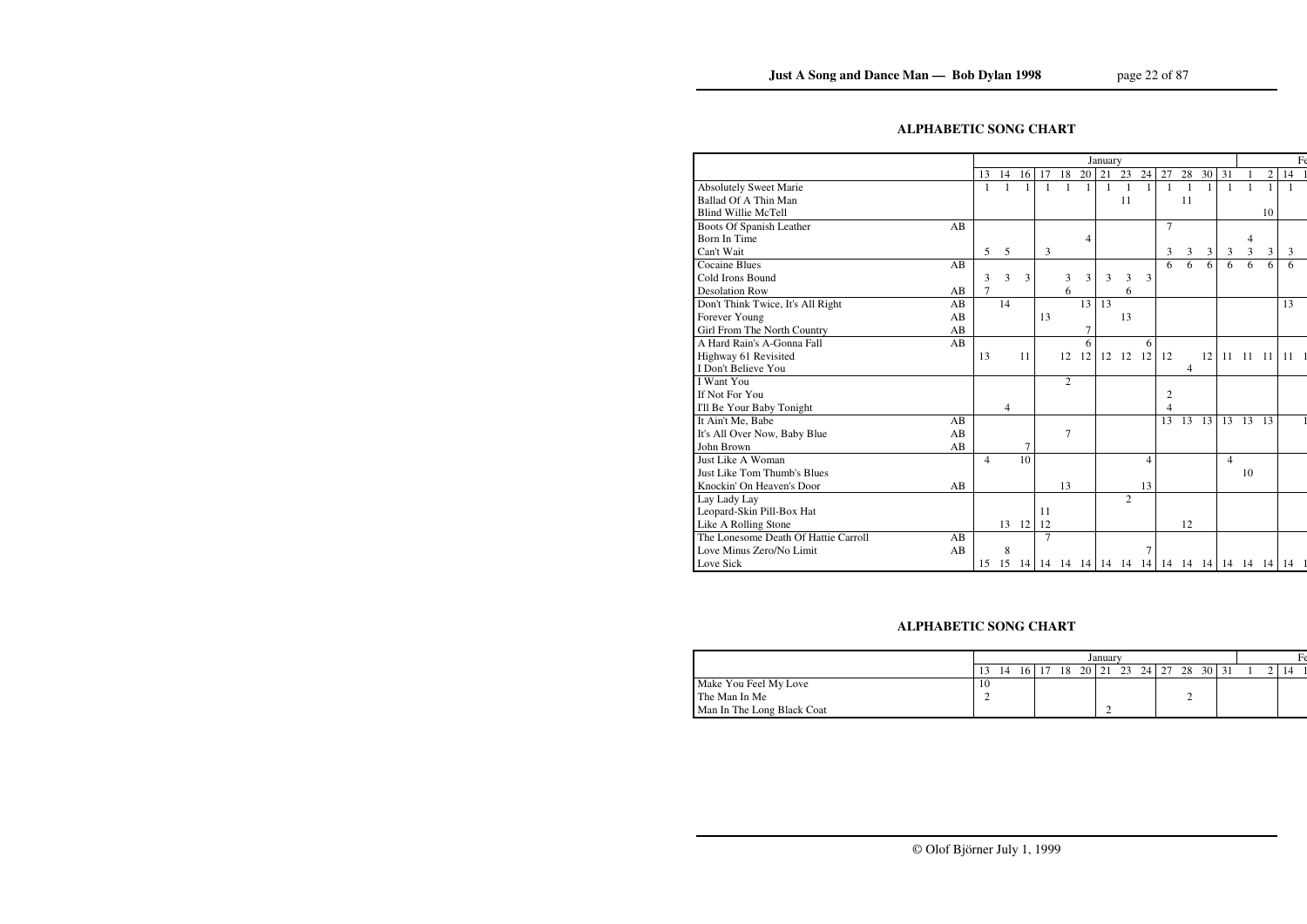## **ALPHABETIC SONG CHART – continued**

|                                               |    |    |    |                |                |    |                | January |    |                |    |    |                |                |                |                |                | $F_6$ |
|-----------------------------------------------|----|----|----|----------------|----------------|----|----------------|---------|----|----------------|----|----|----------------|----------------|----------------|----------------|----------------|-------|
|                                               |    | 13 | 14 | 16             | 17             | 18 | 20             | 21      | 23 | 24             | 27 | 28 | 30             | 31             |                | $\overline{c}$ | 14             |       |
| Masters Of War                                | AB |    |    |                |                |    |                |         |    |                |    | 7  | $\tau$         | $\overline{7}$ | $\overline{7}$ | 7              | 7              |       |
| <b>Million Miles</b>                          |    |    | 10 | 9              | 9              | 9  | 9              | 9       | 9  | $\mathbf Q$    | 9  | 9  | 9              | 9              | 9              | 9              | 9              |       |
| Mr. Tambourine Man                            | AB |    |    |                |                |    |                | 7       |    |                |    |    |                |                |                |                |                |       |
| My Back Pages                                 | AB | 14 |    | 13             |                |    |                |         |    |                |    |    |                |                |                |                |                |       |
| Not Dark Yet                                  |    |    | 2  | $\overline{c}$ | $\overline{4}$ |    |                |         |    |                |    |    |                |                |                |                |                |       |
| One Too Many Mornings                         | AB |    |    | 6              |                |    |                |         | 7  |                |    |    |                |                |                |                |                |       |
| Positively 4th Street                         |    |    |    |                |                |    | 10             |         |    | 10             |    |    |                |                |                |                |                |       |
| Pretty Peggy-O                                |    |    |    |                |                |    |                |         |    |                |    |    | $\overline{c}$ |                |                |                |                |       |
| Queen Jane Approximately                      |    |    |    |                |                |    |                |         |    |                | 10 |    | 10             |                |                |                | 10             |       |
| Rainy Day Women # 12 & 35                     |    | 16 | 16 | 15             | 15             | 15 | 15             | 15      | 15 | 15             | 15 | 15 | 15             | 15             | 15             | 15             | 15             |       |
| Señor (Tales Of Yankee Power)                 |    |    |    |                | $\overline{2}$ |    |                |         |    |                |    |    |                |                |                | 2              | $\overline{2}$ |       |
| Shelter From The Storm                        |    |    |    |                |                |    |                | 4       |    |                |    |    |                |                |                |                |                |       |
| <b>Shooting Star</b>                          |    |    |    |                |                |    |                |         |    |                |    |    |                |                |                | 4              |                |       |
| Silvio                                        |    | 6  | 6  | 5              | 5              | 5  | 5              | 5       | 5  | 5              | 5  | 5  | 5              | 5              | 5              | 5              | 5              |       |
| Simple Twist Of Fate                          |    |    |    | 4              |                |    |                |         | 4  |                |    |    |                |                |                |                | 4              |       |
| Stuck Inside Of Mobile With The Memphis Blues |    |    |    |                |                | 10 |                | 10      | 10 |                |    | 10 |                |                |                |                |                |       |
| Tangled Up In Blue                            | AB | 9  | 9  | 8              | 8              | 8  | 8              | 8       | 8  | 8              | 8  | 8  | 8              | 8              | 8              | 8              | 8              |       |
| <b>Tears Of Rage</b>                          |    | 11 |    |                | 10             |    |                |         |    |                |    |    |                |                |                |                |                |       |
| This Wheel's On Fire                          |    |    | 11 |                |                |    |                |         |    |                |    |    |                | 10             |                |                |                |       |
| 'Til I Fell In Love With You                  |    | 12 | 12 |                |                | 11 | 11             | 11      |    | 11             | 11 |    | 11             | 12             | 12             | 12             | 12             |       |
| The Times They Are A-Changin'                 | AB |    | 7  |                |                |    |                | 6       |    |                |    |    |                |                |                |                |                |       |
| Tomorrow Is A Long Time                       | AB | 8  |    |                | 6              |    |                |         |    |                |    |    |                |                |                |                |                |       |
| Tonight I'll Be Staying Here With You         |    |    |    |                |                |    | $\overline{2}$ |         |    | $\overline{2}$ |    |    |                | 2              | $\overline{c}$ |                |                |       |
| Under The Red Sky                             |    |    |    |                |                |    |                |         |    |                |    |    | 4              |                |                |                |                |       |
| You're A Big Girl Now                         |    |    |    |                |                | 4  |                |         |    |                |    |    |                |                |                |                |                |       |
| Total # of songs                              |    | 16 | 16 | 15             | 15             | 15 | 15             | 15      | 15 | 15             | 15 | 15 | 15             | 15             | 15             | 15             | 15             |       |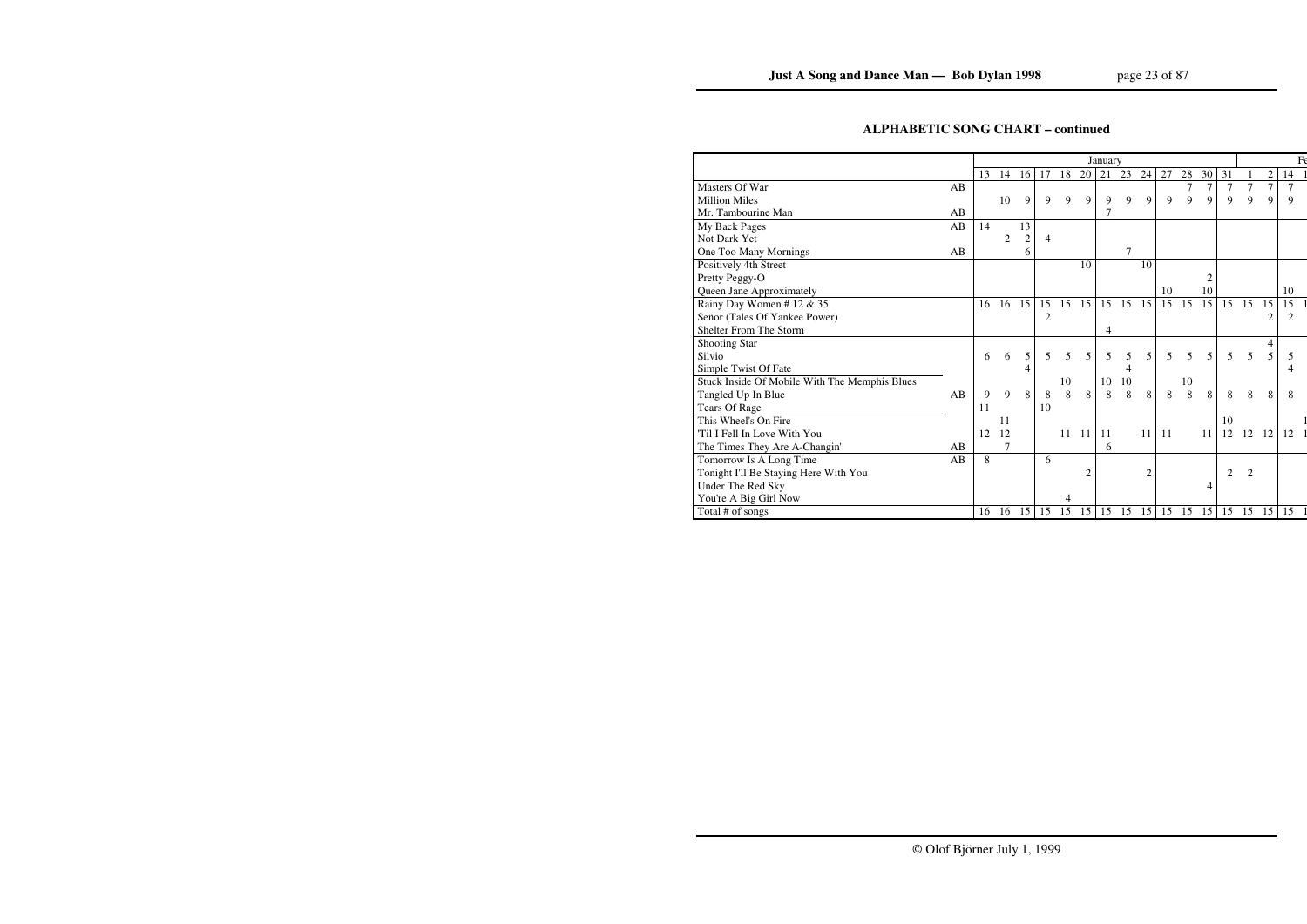| Number of shows:                         | 21  |
|------------------------------------------|-----|
| Number of circulating shows:             | 21  |
| Number of circulating & complete shows:  | 21  |
| Number of unique shows <sup>1</sup> :    | 21  |
| Number of different shows <sup>2</sup> : | 21  |
| Number of different songs <sup>3</sup> : | 58  |
| Number of unique songs <sup>4</sup> :    | 58  |
| Number of performed songs:               | 317 |
| Mean number of performed songs:          | 15  |
| Variation                                | 3 R |

|                 | # of  |      | # $of$ |      |
|-----------------|-------|------|--------|------|
|                 | songs | %    | perf.  | $\%$ |
| Electric        | 38    | 65.5 | 233    | 73.5 |
| Acoustic w band | 20    | 34.5 | 84     | 26.5 |
| Albums          | 54    | 93.1 | 296    | 93.4 |
| Singles         |       | 1.7  |        | 0.9  |
| Outtakes        |       | 3.4  | 6      | 1.9  |
| Covers          |       | 17   | 12     | 3.8  |

### **5.4.4 Comments**

| New London, January 13 | Second live rendition of <i>Make You Feel My Love</i> . Bob Dylan plays organ on |
|------------------------|----------------------------------------------------------------------------------|
|                        | Love Sick. This is the first live keyboard playing by Dylan since Stuttgart      |
|                        | June 16, 1991. It is sadly the only keyboard exercise in 1998.                   |
| New London, January 14 | Second live rendition of <i>Million Miles</i> and <i>Not Dark Yet</i>            |
| Boston, February 24    | Van Morrison guests on Knockin' On Heaven's Door.                                |
|                        |                                                                                  |

### *Recommended shows*

-

Newark February 2 and Toledo February 15.

 $<sup>1</sup>$  a show is unique if no other show has the same songs in the same order.</sup>

 $2$  a show is different from another show if the set of songs are different, regardless of order

<sup>&</sup>lt;sup>3</sup> electric and acoustic versions are counted as different songs<br>  $A^4$  a song is counted as unique regardless of how it is performed<br>  $B^5$  variation is computed as the quote between number of different songs and mean n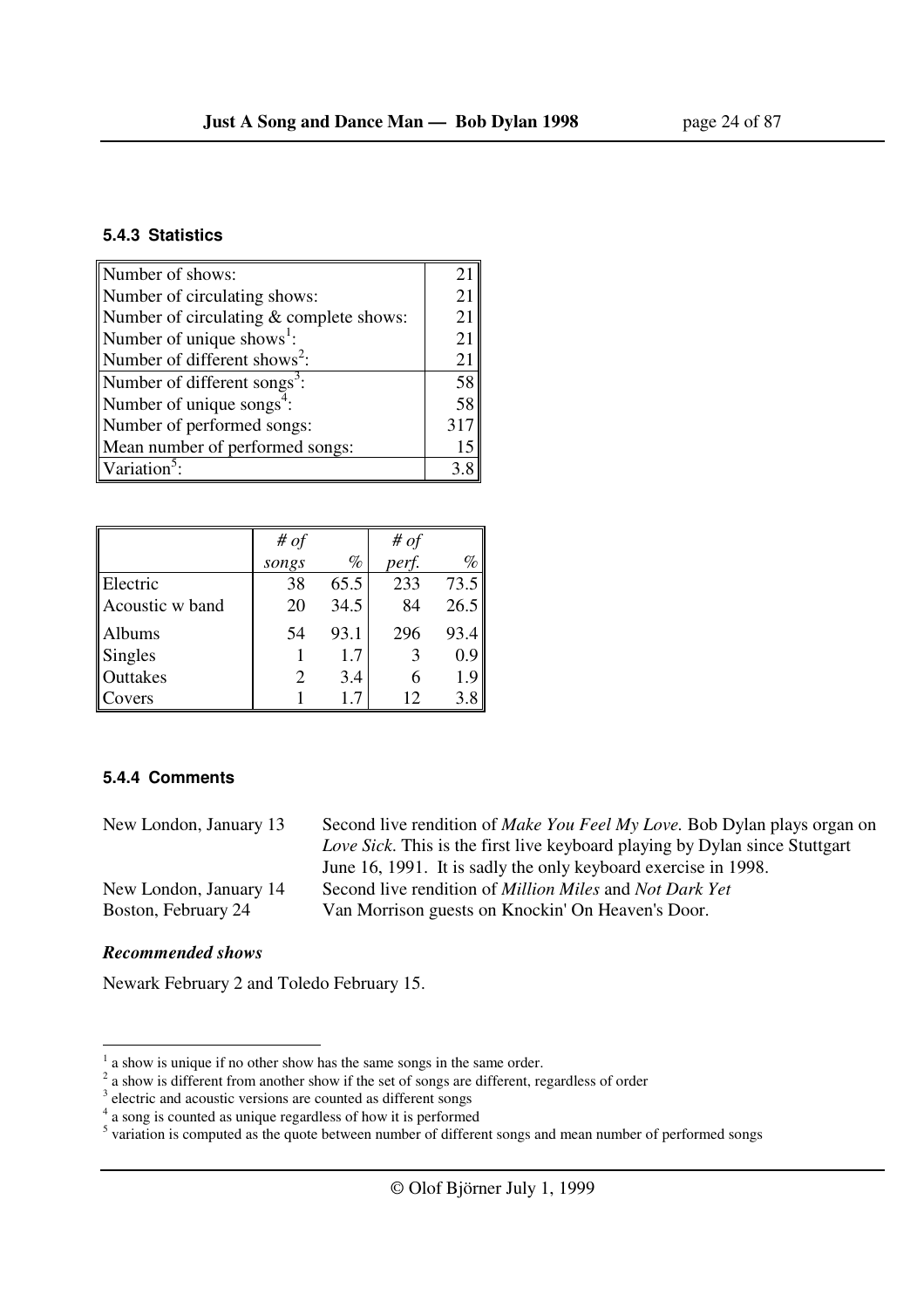### *BobTalk*

*I think I've been here one time before, I think this used to be a parking lot. A few years ago* [someone in the audience: *It ain't so bad now!*] Before Masters Of War, Newark, February 1.

*Say hello to the guitar player: Larry Campbell, who's been playing with us for a while, he's only playing a few guitars too, none of us play a whole lot of guitars. On the drums David Kemper is playing tonight. Bucky Baxter's on the steel guitar and on bass guitar Tony Garnier. I wanna say Happy Valentine's Day to you, you, you and you, yeah!!* Band credits before Highway 61 Revisited, Cleveland February 14.

### *Tapes*

There are complete audience tapes from all shows in circulation.

## **5.5 South American Tour With The Rolling Stones**

### **5.5.1 Dates and venues**

### **MARCH**

| 30 | Miami Beach, Florida | Cameo Theater |
|----|----------------------|---------------|
| 31 | Miami Beach, Florida | Cameo Theater |

### **APRIL**

| 4  | Buenos Aires, Argentina | <b>River Plate Stadium</b>                                   |
|----|-------------------------|--------------------------------------------------------------|
|    | Buenos Aires, Argentina | <b>River Plate Stadium</b>                                   |
|    | Porto Alegre, Brazil    | Bar Opinião                                                  |
| 11 | Rio de Janeiro, Brazil  | Sambódromo, Praça da Apoteose                                |
| 13 | São Paolo, Brazil       | Pista de Atletismo Ibirapuera, Estádio Ícaro de Castro Mello |
| 15 | Santiago, Chile         | <b>Teatro Monumental</b>                                     |
|    |                         |                                                              |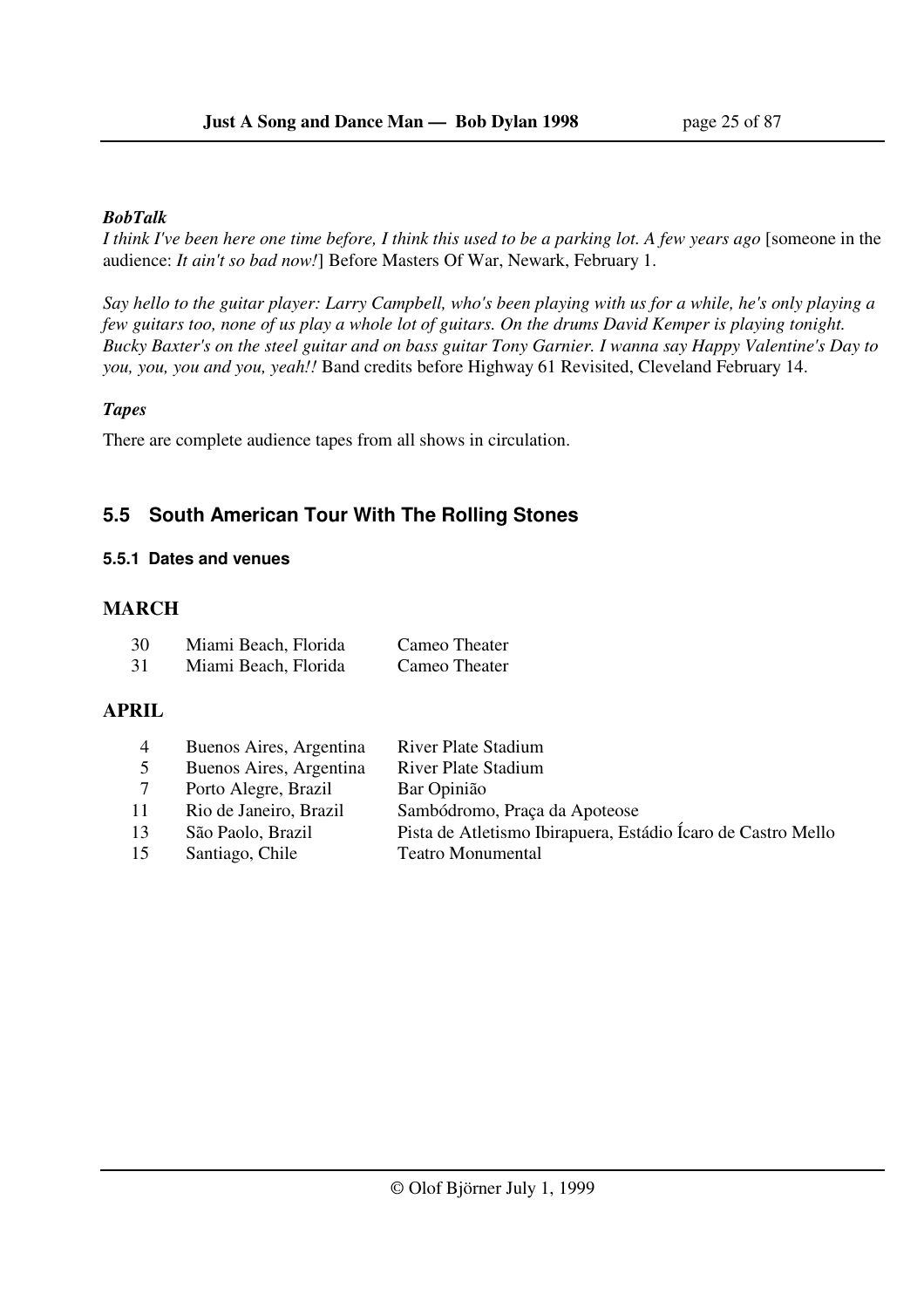## **5.5.2 The songs**

AB acoustic with the band

### **SONG CHART**

|                                         |    | March          |                | April          |                |                |                |                |                |                         |
|-----------------------------------------|----|----------------|----------------|----------------|----------------|----------------|----------------|----------------|----------------|-------------------------|
|                                         |    | 30             | 31             | $\overline{4}$ | 5              | $\tau$         | 11             | 13             | 15             | $\Sigma$                |
| To Be Alone With You                    |    | $\mathbf{1}$   | $\mathbf{1}$   |                |                | 1              | 1              |                |                | $\overline{4}$          |
| If You See Her, Say Hello               |    | $\overline{2}$ |                |                |                |                |                |                |                | $\mathbf{1}$            |
| Can't Wait                              |    | 3              | 3              |                |                |                |                | 3              |                | $\overline{\mathbf{3}}$ |
| Born In Time                            |    | $\overline{4}$ |                |                |                |                |                |                |                | $\mathbf{1}$            |
| Silvio                                  |    | 5              | 5              | 5              | 5              | 5              | 5              | 5              | 5              | $8\,$                   |
| The White Dove                          | AB | 6              |                |                |                | 6              |                |                |                | $\frac{2}{2}$           |
| It's All Over Now, Baby Blue            | AB | $\overline{7}$ |                |                |                |                | 7              |                |                |                         |
| Tangled Up In Blue                      | AB | 8              | 8              | 8              | 8              | 8              | 8              | 8              | 8              | 8                       |
| All Along The Watchtower                |    | 9              |                |                |                |                |                |                |                | $\mathbf 1$             |
| Queen Jane Approximately                |    | 10             |                |                |                |                |                |                |                | $\mathbf{1}$            |
| 'Til I Fell In Love With You            |    | 11             | 12             |                | 10             |                |                | 9              | 9              | 5                       |
| Highway 61 Revisited                    |    | 12             |                | 11             | 11             | 11             | 11             |                | 11             | 6                       |
| It Ain't Me, Babe                       | AB | 13             | 13             |                |                | 12             |                |                |                | $\overline{\mathbf{3}}$ |
| Love Sick                               |    | 14             | 14             |                |                | 13             | 10             |                | 13             | 5                       |
| Rainy Day Women # 12 $&$ 35             |    | 15             | 15             |                |                | 14             |                | 11             | 14             | 5                       |
| Señor (Tales Of Yankee Power)           |    |                | $\overline{2}$ |                | $\overline{2}$ |                |                |                | $\overline{2}$ | $\overline{\mathbf{3}}$ |
| You're A Big Girl Now                   |    |                | 4              |                | $\overline{4}$ |                |                |                |                | $\overline{2}$          |
| <b>Cocaine Blues</b>                    | AB |                | 6              | 6              |                |                | 6              |                |                | $\overline{\mathbf{3}}$ |
| One Too Many Mornings                   | AB |                | $\overline{7}$ |                |                |                |                |                |                | $\mathbf{1}$            |
| <b>Million Miles</b>                    |    |                | 9              |                |                |                |                |                |                | $\mathbf{1}$            |
| Jokerman                                |    |                | 10             |                |                |                |                |                |                | $\mathbf{1}$            |
| Stuck Inside Of Mobile With The Memphis |    |                | 11             | 9              |                | 9              | 9              |                |                | $\overline{4}$          |
| Maggie's Farm                           |    |                |                | 1              |                |                |                |                |                | $\mathbf{1}$            |
| Lay Lady Lay                            |    |                |                | $\overline{2}$ |                |                |                |                |                | $\mathbf{1}$            |
| Cold Irons Bound                        |    |                |                | $\overline{3}$ | $\overline{3}$ | $\overline{3}$ | 3              |                | $\overline{3}$ | $\overline{5}$          |
| Just Like A Woman                       |    |                |                | $\overline{4}$ |                |                | $\overline{4}$ |                | $\overline{4}$ | $\overline{3}$          |
| Mr. Tambourine Man                      | AB |                |                | 7              |                |                |                |                |                | $\mathbf{1}$            |
| I Shall Be Released                     |    |                |                | 10             |                |                |                |                |                | $\mathbf{1}$            |
| <b>Absolutely Sweet Marie</b>           |    |                |                |                | 1              |                |                | 1              | 1              | $\overline{3}$          |
| I'm A Rovin' Gambler                    | AB |                |                |                | 6              |                |                |                |                | $\mathbf{1}$            |
| Masters Of War                          | AB |                |                |                | $\overline{7}$ |                |                |                |                | $\mathbf{1}$            |
| Knockin' On Heaven's Door               |    |                |                |                | 9              |                |                |                |                | $\mathbf{1}$            |
| I Want You                              |    |                |                |                |                | 2              |                | $\overline{2}$ |                | $\overline{c}$          |
| Positively 4th Street                   |    |                |                |                |                | $\overline{4}$ |                | 10             |                | $\overline{2}$          |
| Don't Think Twice, It's All Right       | AB |                |                |                |                | $\overline{7}$ |                |                |                | $\mathbf{1}$            |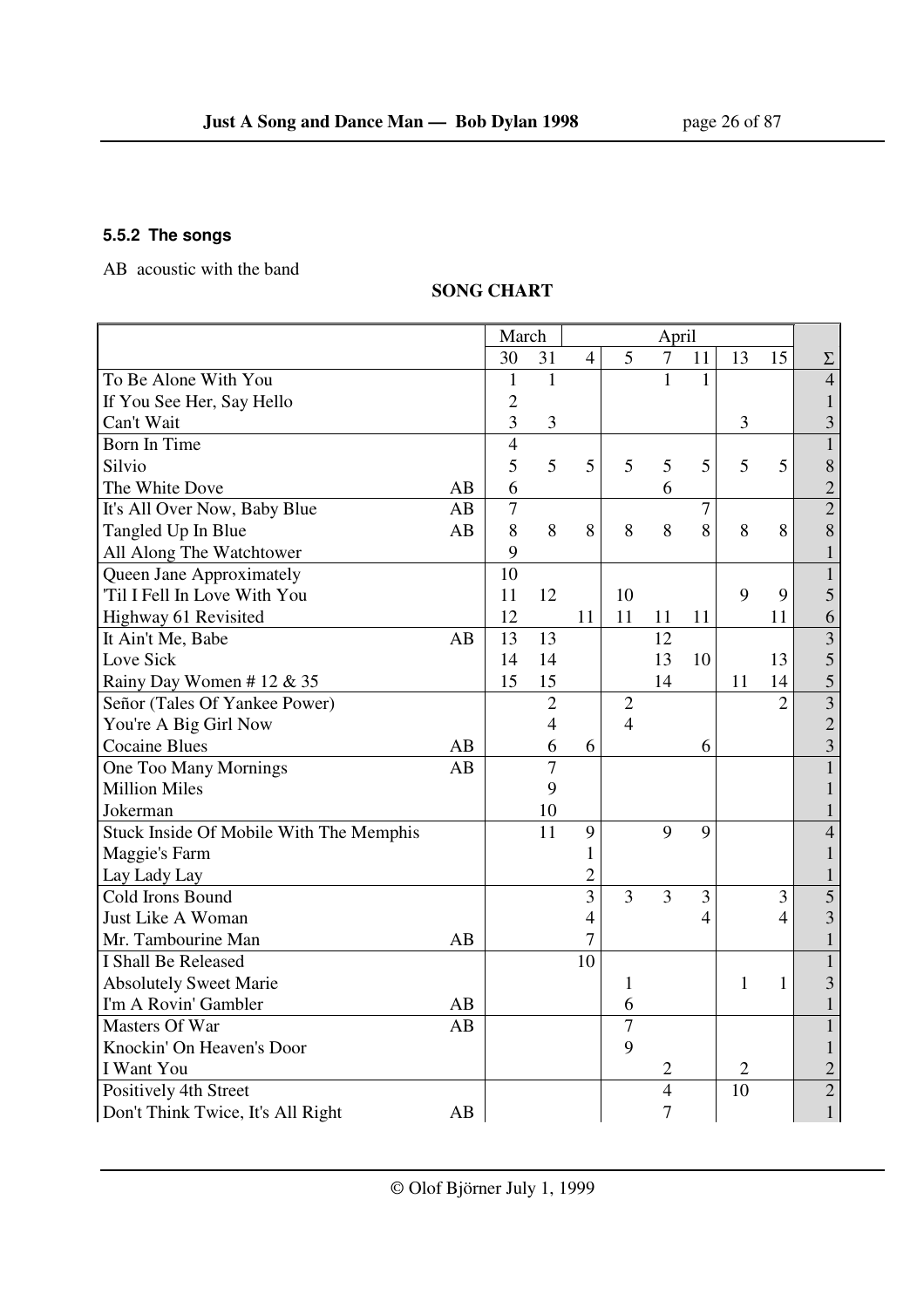| This<br>$\! \cdot$<br>'Jn Fire<br>Wheel's C |  |  |
|---------------------------------------------|--|--|
|---------------------------------------------|--|--|

### **SONG CHART – continued**

|                                  | March |    | April |  |  |  |    |                |
|----------------------------------|-------|----|-------|--|--|--|----|----------------|
|                                  | 30    | 31 | 4     |  |  |  | 15 | Σ              |
| The Man In Me                    |       |    |       |  |  |  |    |                |
| I'll Be Your Baby Tonight        |       |    |       |  |  |  |    |                |
| Stone Walls And Steel Bars<br>AB |       |    |       |  |  |  | h  | $\overline{2}$ |
| AB<br>Forever Young              |       |    |       |  |  |  | 15 | $\overline{2}$ |
| <b>My Back Pages</b><br>AB       |       |    |       |  |  |  |    |                |
| I'll Remember You                |       |    |       |  |  |  | 10 |                |
| Blowin' In The Wind<br>AB        |       |    |       |  |  |  | 12 |                |
| Total # of songs                 |       |    |       |  |  |  |    | 103            |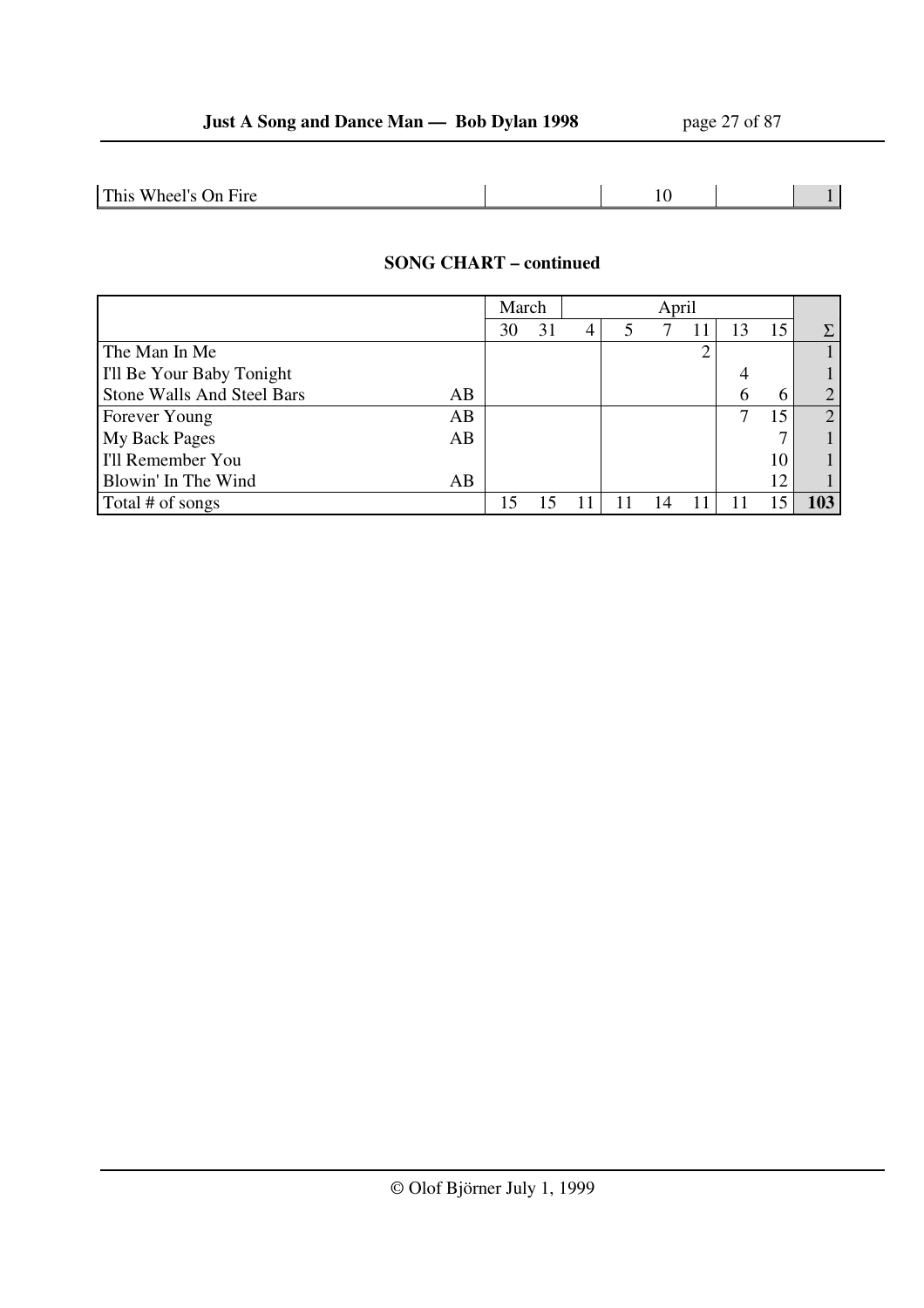|                                         |    | March          |                | April          |                |                |                |                |                |                |
|-----------------------------------------|----|----------------|----------------|----------------|----------------|----------------|----------------|----------------|----------------|----------------|
|                                         |    | 30             | 31             | $\overline{4}$ | 5              | $\overline{7}$ | 11             | 13             | 15             | Σ              |
| <b>Absolutely Sweet Marie</b>           |    |                |                |                | $\mathbf{1}$   |                |                | 1              | $\mathbf{1}$   | 3              |
| All Along The Watchtower                |    | 9              |                |                |                |                |                |                |                |                |
| Blowin' In The Wind                     | AB |                |                |                |                |                |                |                | 12             |                |
| Born In Time                            |    | $\overline{4}$ |                |                |                |                |                |                |                | $\mathbf{1}$   |
| Can't Wait                              |    | 3              | 3              |                |                |                |                | 3              |                | 3              |
| <b>Cocaine Blues</b>                    | AB |                | 6              | 6              |                |                | 6              |                |                | $\overline{3}$ |
| Cold Irons Bound                        |    |                |                | 3              | 3              | 3              | $\overline{3}$ |                | 3              | $\overline{5}$ |
| Don't Think Twice, It's All Right       | AB |                |                |                |                | $\overline{7}$ |                |                |                | 1              |
| Forever Young                           | AB |                |                |                |                |                |                | $\tau$         | 15             | $\overline{c}$ |
| Highway 61 Revisited                    |    | 12             |                | 11             | 11             | 11             | 11             |                | 11             | $\overline{6}$ |
| I Shall Be Released                     |    |                |                | 10             |                |                |                |                |                |                |
| I Want You                              |    |                |                |                |                | $\overline{2}$ |                | $\overline{2}$ |                | $\overline{c}$ |
| If You See Her, Say Hello               |    | $\overline{2}$ |                |                |                |                |                |                |                | $\mathbf{1}$   |
| I'll Be Your Baby Tonight               |    |                |                |                |                |                |                | $\overline{4}$ |                |                |
| <b>I'll Remember You</b>                |    |                |                |                |                |                |                |                | 10             |                |
| I'm A Rovin' Gambler                    | AB |                |                |                | 6              |                |                |                |                | $\mathbf{1}$   |
| It Ain't Me, Babe                       | AB | 13             | 13             |                |                | 12             |                |                |                | 3              |
| It's All Over Now, Baby Blue            | AB | 7              |                |                |                |                | 7              |                |                | $\overline{c}$ |
| Jokerman                                |    |                | 10             |                |                |                |                |                |                | $\mathbf{1}$   |
| Just Like A Woman                       |    |                |                | $\overline{4}$ |                |                | $\overline{4}$ |                | $\overline{4}$ | 3              |
| Knockin' On Heaven's Door               |    |                |                |                | 9              |                |                |                |                |                |
| Lay Lady Lay                            |    |                |                | $\overline{2}$ |                |                |                |                |                | 1              |
| Love Sick                               |    | 14             | 14             |                |                | 13             | 10             |                | 13             | 5              |
| Maggie's Farm                           |    |                |                | 1              |                |                |                |                |                |                |
| The Man In Me                           |    |                |                |                |                |                | $\overline{2}$ |                |                |                |
| Masters Of War                          | AB |                |                |                | 7              |                |                |                |                |                |
| <b>Million Miles</b>                    |    |                | 9              |                |                |                |                |                |                |                |
| Mr. Tambourine Man                      | AB |                |                | 7              |                |                |                |                |                |                |
| <b>My Back Pages</b>                    | AB |                |                |                |                |                |                |                | 7              |                |
| One Too Many Mornings                   | AB |                | 7              |                |                |                |                |                |                |                |
| Positively 4th Street                   |    |                |                |                |                | $\overline{4}$ |                | 10             |                | $\overline{c}$ |
| Queen Jane Approximately                |    | 10             |                |                |                |                |                |                |                | $\mathbf{1}$   |
| Rainy Day Women #12 & 35                |    | 15             | 15             |                |                | 14             |                | 11             | 14             | 5              |
| Señor (Tales Of Yankee Power)           |    |                | $\overline{2}$ |                | $\overline{2}$ |                |                |                | 2              | $\overline{3}$ |
| Silvio                                  |    | 5              | 5              | 5              | $\overline{5}$ | 5              | 5              | 5              | 5              | 8              |
| <b>Stone Walls And Steel Bars</b>       | AB |                |                |                |                |                |                | 6              | 6              | $\overline{c}$ |
| Stuck Inside Of Mobile With The Memphis |    |                | 11             | 9              |                | 9              | 9              |                |                | $\overline{4}$ |
| Tangled Up In Blue                      | AB | 8              | 8              | 8              | 8              | 8              | 8              | 8              | 8              | 8              |
| This Wheel's On Fire                    |    |                |                |                |                | 10             |                |                |                | $\mathbf{1}$   |

## **ALPHABETIC SONG CHART**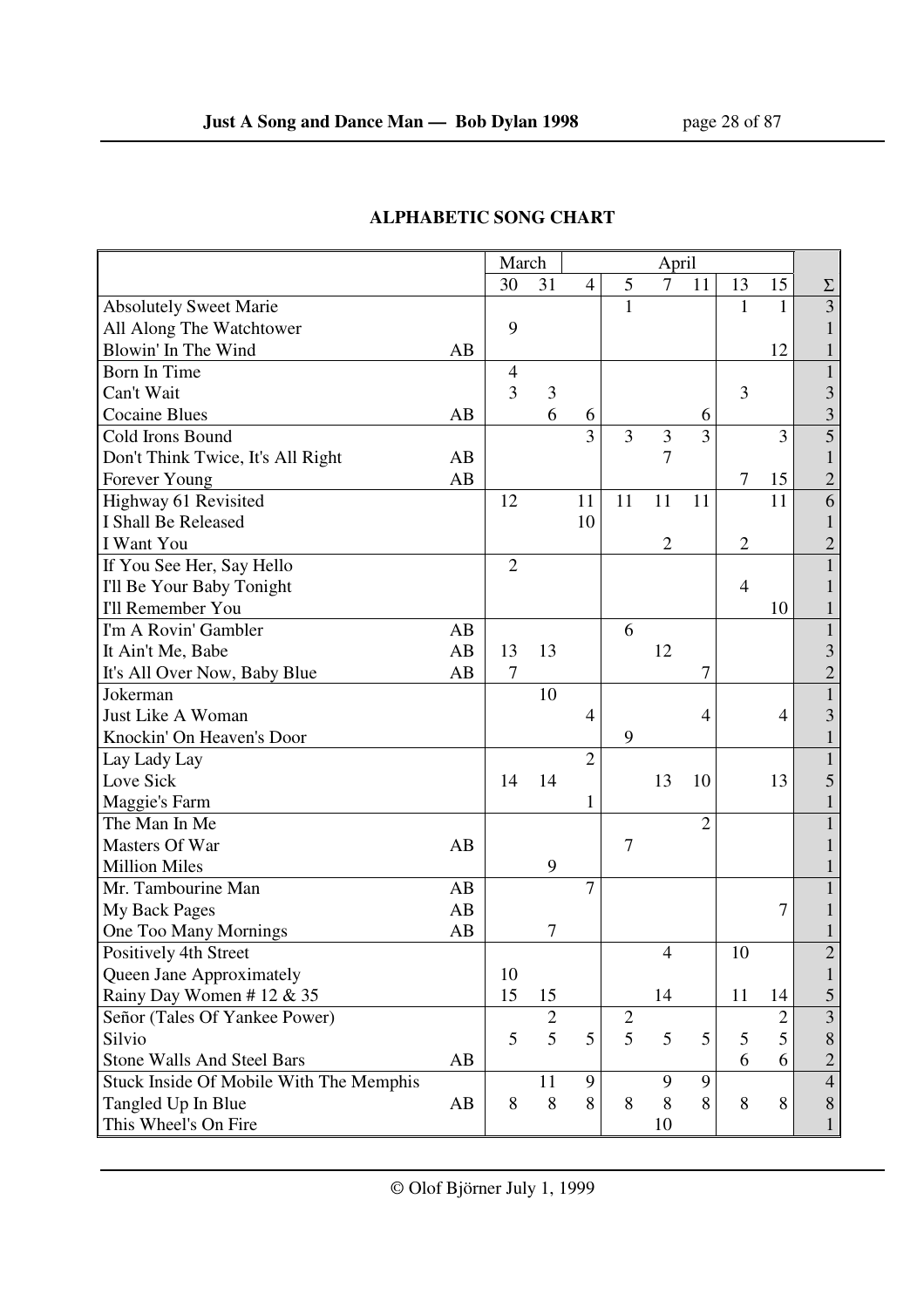|                             | April<br>March |  |  |    |  |  |                  |
|-----------------------------|----------------|--|--|----|--|--|------------------|
|                             | 30             |  |  |    |  |  | $\Sigma_{\perp}$ |
| Til I Fell In Love With You |                |  |  | 10 |  |  |                  |
| To Be Alone With You        |                |  |  |    |  |  |                  |
| The White Dove<br>AB        |                |  |  |    |  |  | ◠                |
| You're A Big Girl Now       |                |  |  |    |  |  |                  |
| Total # of songs            |                |  |  |    |  |  |                  |

### **ALPHABETIC SONG CHART – continued**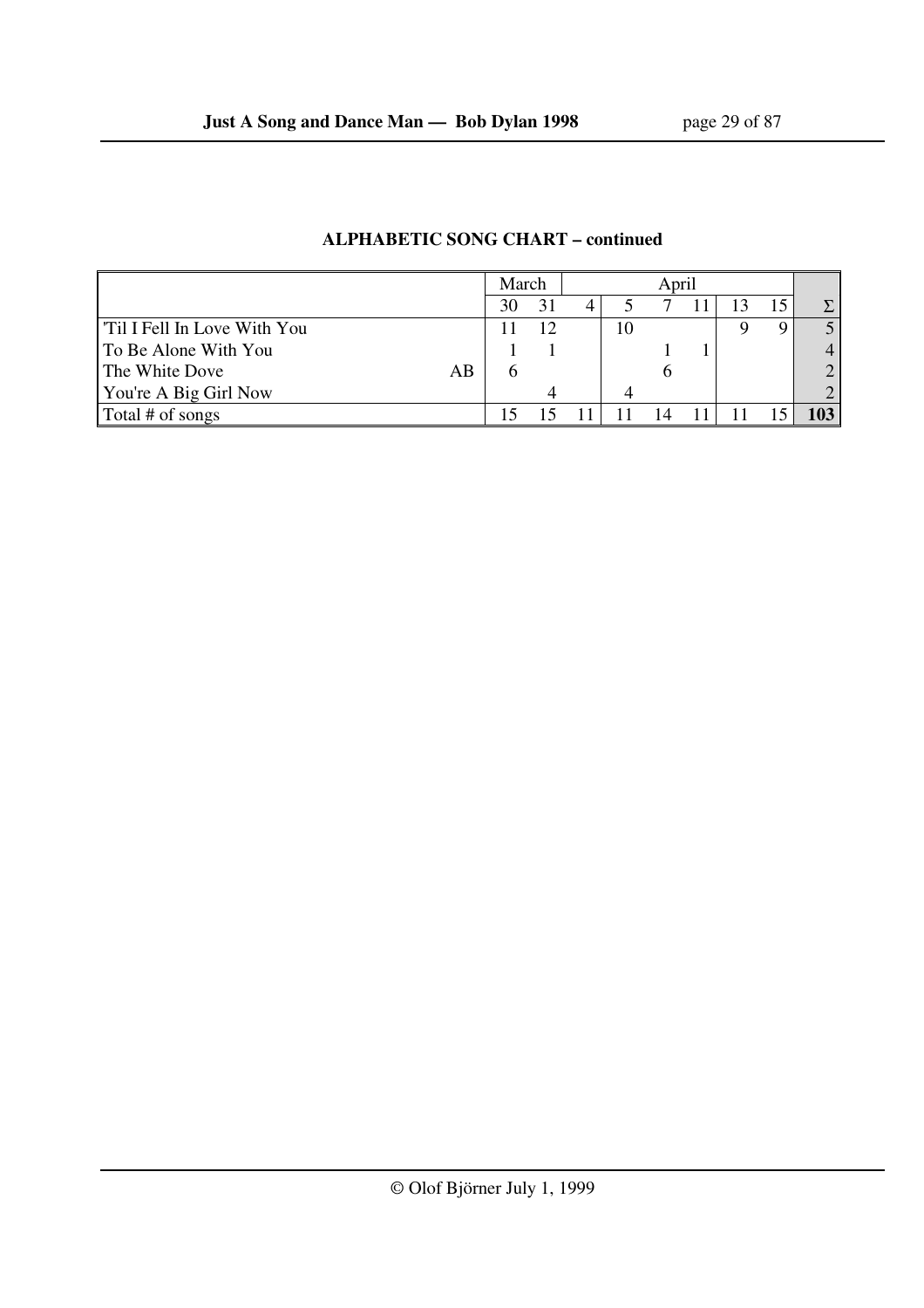### **5.5.3 Statistics**

Shows:

| Number of shows:                         |     |
|------------------------------------------|-----|
| Number of circulating shows:             |     |
| Number of circulating & complete shows:  | 2   |
| Number of unique shows <sup>6</sup> :    | 8   |
| Number of different shows':              | 8   |
| Number of different songs <sup>8</sup> : | 43  |
| Number of unique songs <sup>9</sup> :    | 43  |
| Number of performed songs:               | 103 |
| Mean number of performed songs:          |     |
| Variation <sup>10</sup>                  |     |

Songs:

|                 | # $of$ |      | # $of$ |      |
|-----------------|--------|------|--------|------|
|                 | songs  | $\%$ | perf.  | %    |
| Electric        | 29     | 67.4 | 74     | 71.8 |
| Acoustic w band | 13     | 30.2 | 28     | 27.2 |
| Albums          | 37     | 86.0 | 92     | 89.3 |
| <b>Singles</b>  |        | 2.3  |        | 1.9  |
| Outtakes        |        | 2.3  |        |      |
| Covers          |        | 7.0  |        |      |

### **5.5.4 Comments**

*Recommended shows*

None.

### *Tapes*

Only the two first warm-up shows from Miami are in general circulation.

 $\frac{1}{6}$  a show is unique if no other show has the same songs in the same order<br>
<sup>7</sup> a show is different from another show if the set of songs are different, regardless of order<br>
<sup>8</sup> electric and acoustic versions are co

<sup>&</sup>lt;sup>10</sup> variation is computed as the quote between number of different songs and mean number of performed songs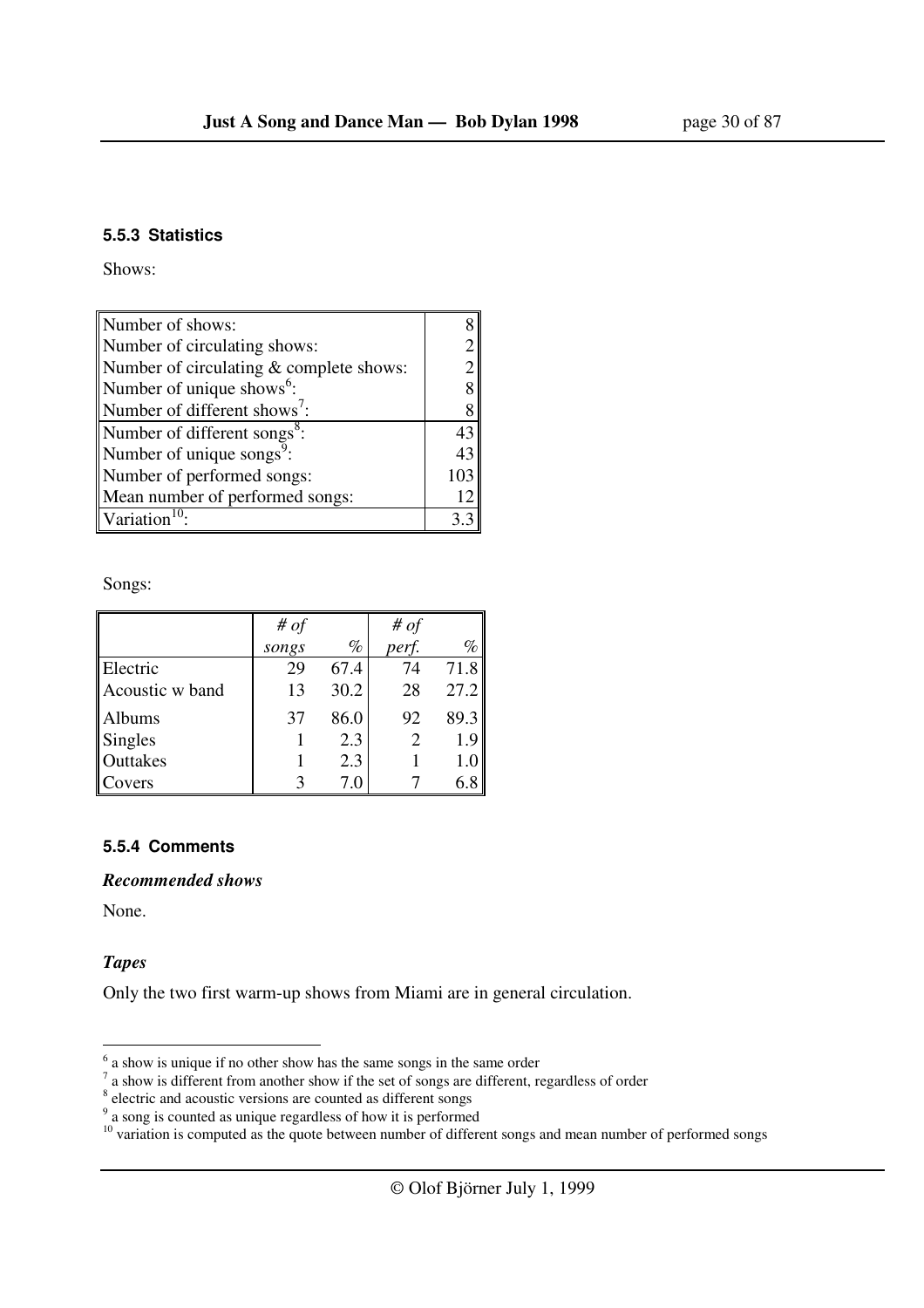## **5.6 US and Canada West Coast Tour with Joni Mitchell and Van Morrison**

### **5.6.1 Dates and venues**

### **MAY**

- 13 Vancouver, British Columbia, Canada The Rage
- 
- 16 George, Washington
- 17 George, Washington Gorge Amphitheatre
- 19 San José, California San Jose Arena
- 21 Los Angeles, California Pauley Pavilion, UCLA
- 
- 23 Anaheim, California Arena, Pond Of Anaheim

14 Vancouver, British Columbia, Canada General Motors Arena<br>16 George, Washington Gorge Amphitheatre 22 Los Angeles, California Pauley Pavilion, UCLA<br>23 Anaheim. California Arena. Pond Of Anaheir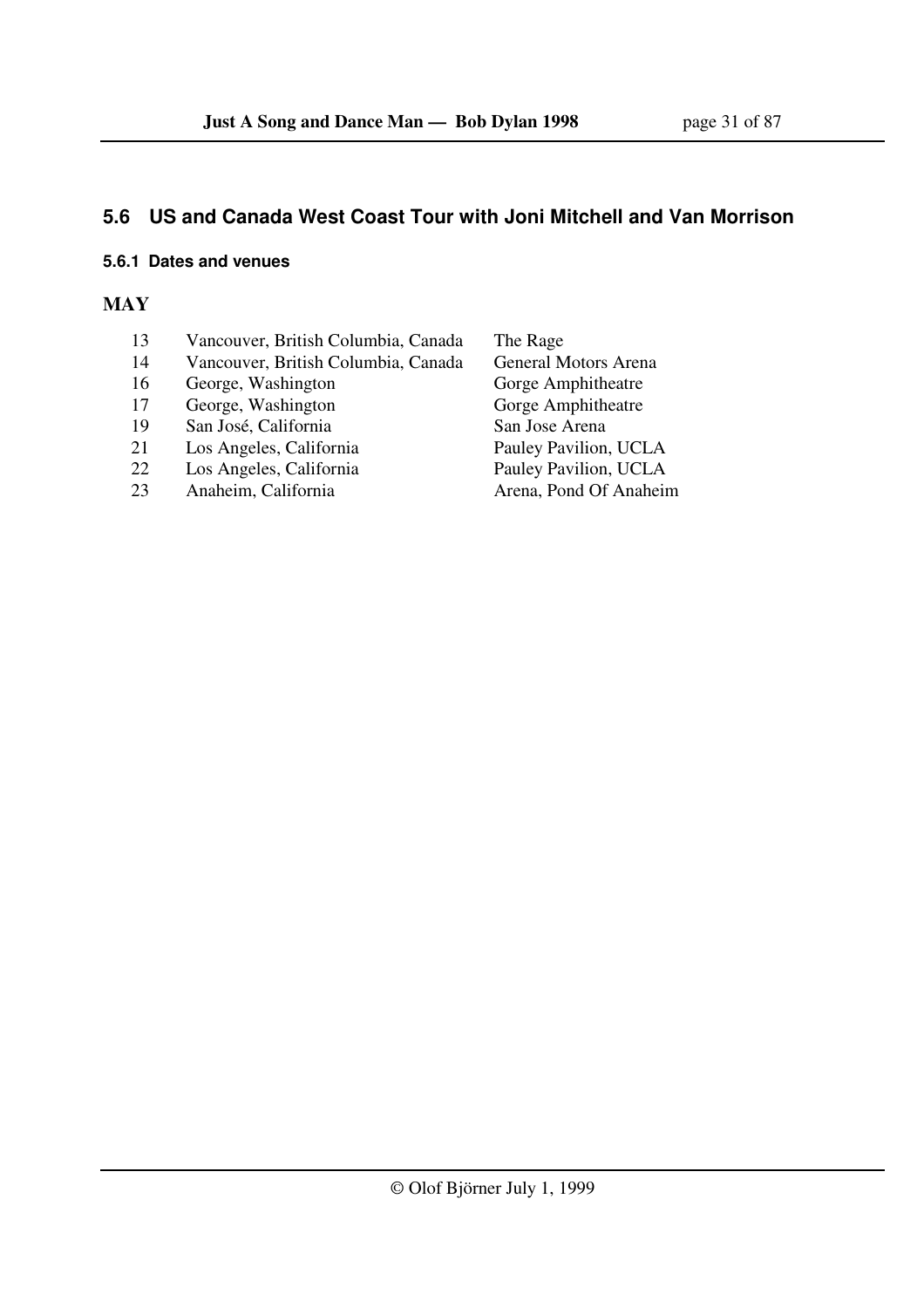### **5.6.2 The songs**

AB acoustic with the band

|                                         | <b>SONG CHART</b> |                |                |                |                |                |                |                |                  |                |
|-----------------------------------------|-------------------|----------------|----------------|----------------|----------------|----------------|----------------|----------------|------------------|----------------|
|                                         |                   |                |                |                | May            |                |                |                |                  |                |
|                                         |                   | 13             | 14             | 16             | 17             | 19             | 21             | 22             | 23               |                |
| Not Fade Away                           |                   | $\mathbf{1}$   |                |                |                |                |                |                |                  | 1              |
| Tonight I'll Be Staying Here With You   |                   | $\overline{c}$ |                |                |                |                |                |                |                  | $\mathbf{1}$   |
| Cold Irons Bound                        |                   | 3              | 3              | 3              | $\overline{3}$ | 3              | 3              | 3              | 3                | 8              |
| Make You Feel My Love                   |                   | $\overline{4}$ |                |                |                | 9              | 9              |                | 9                | $\overline{4}$ |
| Silvio                                  |                   | 5              | 5              | 5              | 5              | 5              | 5              | 5              | 5                | $\,8$          |
| <b>Stone Walls And Steel Bars</b>       | AB                | 6              |                |                |                | 6              |                |                |                  | $\overline{c}$ |
| It's All Over Now, Baby Blue            | AB                | 7              |                |                |                |                |                |                |                  | $\mathbf{1}$   |
| Tangled Up In Blue                      | AB                | 8              | 8              | 8              | $\overline{7}$ | 8              | 8              |                | 8                | 7              |
| <b>Million Miles</b>                    |                   | 9              |                |                |                |                |                |                |                  | $\mathbf{1}$   |
| I'm Not Supposed To Care                |                   | 10             |                |                |                |                |                |                | 4                | $\overline{c}$ |
| Highway 61 Revisited                    |                   | 11             | 11             | 11             | 9              | 10             | 10             | 9              | 10               | 8              |
| 'Til I Fell In Love With You            |                   | 12             |                | 9              |                |                |                |                |                  | $\overline{c}$ |
| It Ain't Me, Babe                       | AB                | 13             |                | 12             | 10             |                |                | 10             |                  | $\overline{4}$ |
| Love Sick                               |                   | 14             | 13             | 13             |                | 12             | 12             | 11             | 12               | 7              |
| Rainy Day Women #12 & 35                |                   | 15             | 14             | 14             | 11             | 13             | 13             | 12             | 13               | $\, 8$         |
| <b>Absolutely Sweet Marie</b>           |                   |                | $\mathbf{1}$   | 1              |                | 1              | $\mathbf{1}$   |                | 1                | 5              |
| Señor (Tales Of Yankee Power)           |                   |                | $\overline{c}$ |                |                |                |                |                |                  |                |
| You're A Big Girl Now                   |                   |                | $\overline{4}$ |                |                |                |                |                |                  |                |
| <b>Cocaine Blues</b>                    | AB                |                | 6              | 6              |                |                |                |                | 6                | $\overline{3}$ |
| Mr. Tambourine Man                      | AB                |                | 7              |                |                |                |                |                |                  |                |
| Stuck Inside Of Mobile With The Memphis |                   |                | 9              |                |                |                |                |                |                  |                |
| I Shall Be Released                     |                   |                | 10             | 10             |                |                |                |                |                  | $\overline{2}$ |
| Forever Young                           | AB                |                | 12             |                |                | 11             | 11             |                | 11               | $\overline{4}$ |
| If You See Her, Say Hello               |                   |                |                | 2              |                |                |                | 2              |                  | $\overline{c}$ |
| Simple Twist Of Fate                    |                   |                |                | $\overline{4}$ |                |                |                | $\overline{4}$ |                  | $\overline{2}$ |
| The Times They Are A-Changin'           | AB                |                |                | 7              |                |                |                |                | $\boldsymbol{7}$ | $\overline{c}$ |
| Maggie's Farm                           |                   |                |                |                | 1              |                |                | 1              |                  | $\overline{c}$ |
| Lay Lady Lay                            |                   |                |                |                | $\overline{c}$ |                |                |                | $\overline{2}$   | $\overline{2}$ |
| Just Like A Woman                       |                   |                |                |                | 4              | 4              | 4              |                |                  | $\overline{3}$ |
| I'm A Rovin' Gambler                    | AB                |                |                |                | 6              |                |                |                |                  | $\bf{l}$       |
| This Wheel's On Fire                    |                   |                |                |                | 8              |                |                |                |                  |                |
| The Man In Me                           |                   |                |                |                |                | $\overline{2}$ | 2              |                |                  | 2              |
| Masters Of War                          | AB                |                |                |                |                | $\tau$         | $\overline{7}$ |                |                  | $\overline{c}$ |
| Rank Strangers To Me                    | AB                |                |                |                |                |                | 6              | 6              |                  | $\overline{2}$ |
| <b>Restless Farewell</b>                | AB                |                |                |                |                |                | 14             |                |                  | $\mathbf{1}$   |
| This Wheel's On Fire                    | AB                |                |                |                |                |                |                | 7              |                  | 1              |
| <b>Tears Of Rage</b>                    |                   |                |                |                |                |                |                | 8              |                  | $\mathbf{1}$   |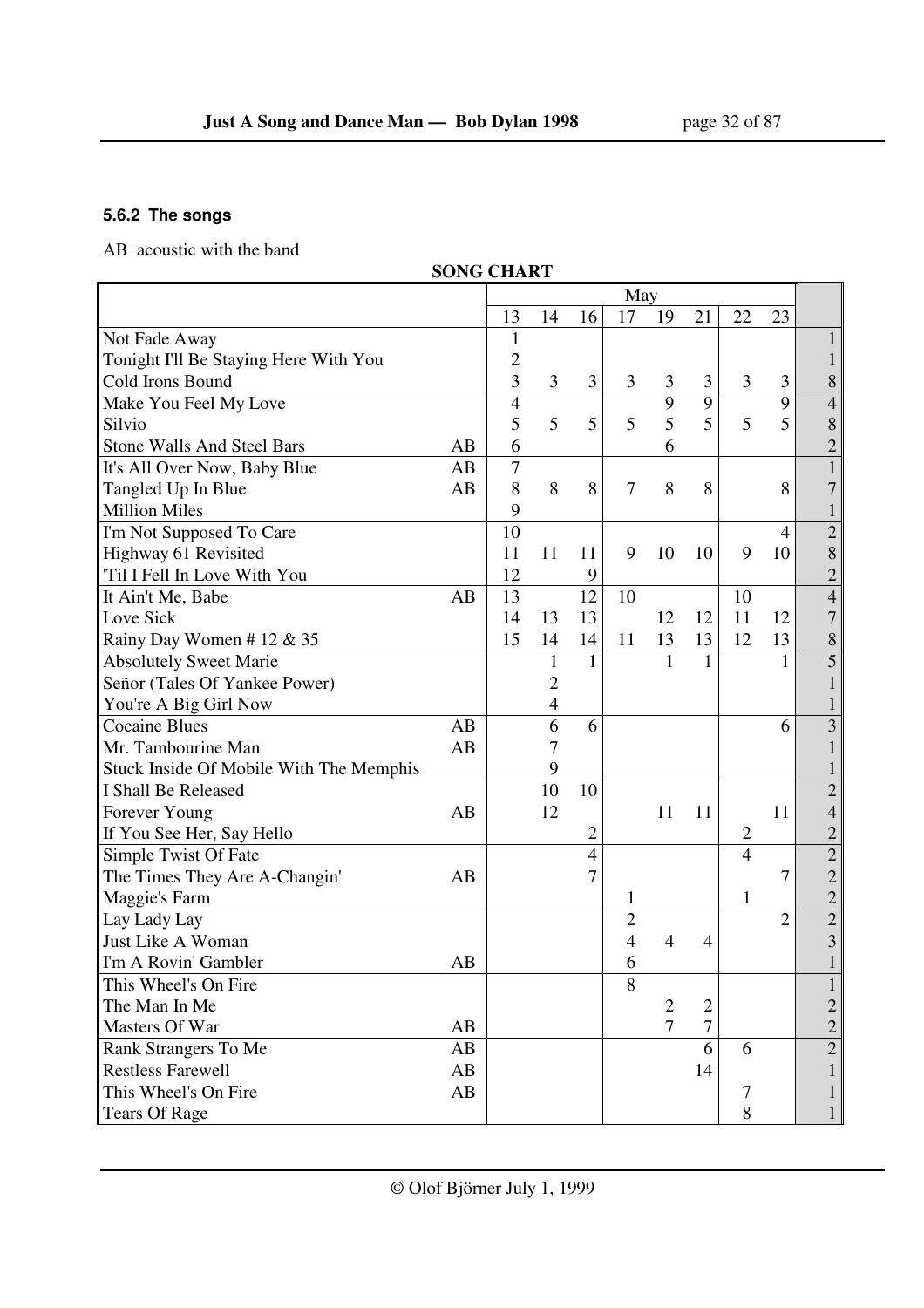Total # of songs 15 14 14 11 13 14 12 13 **106**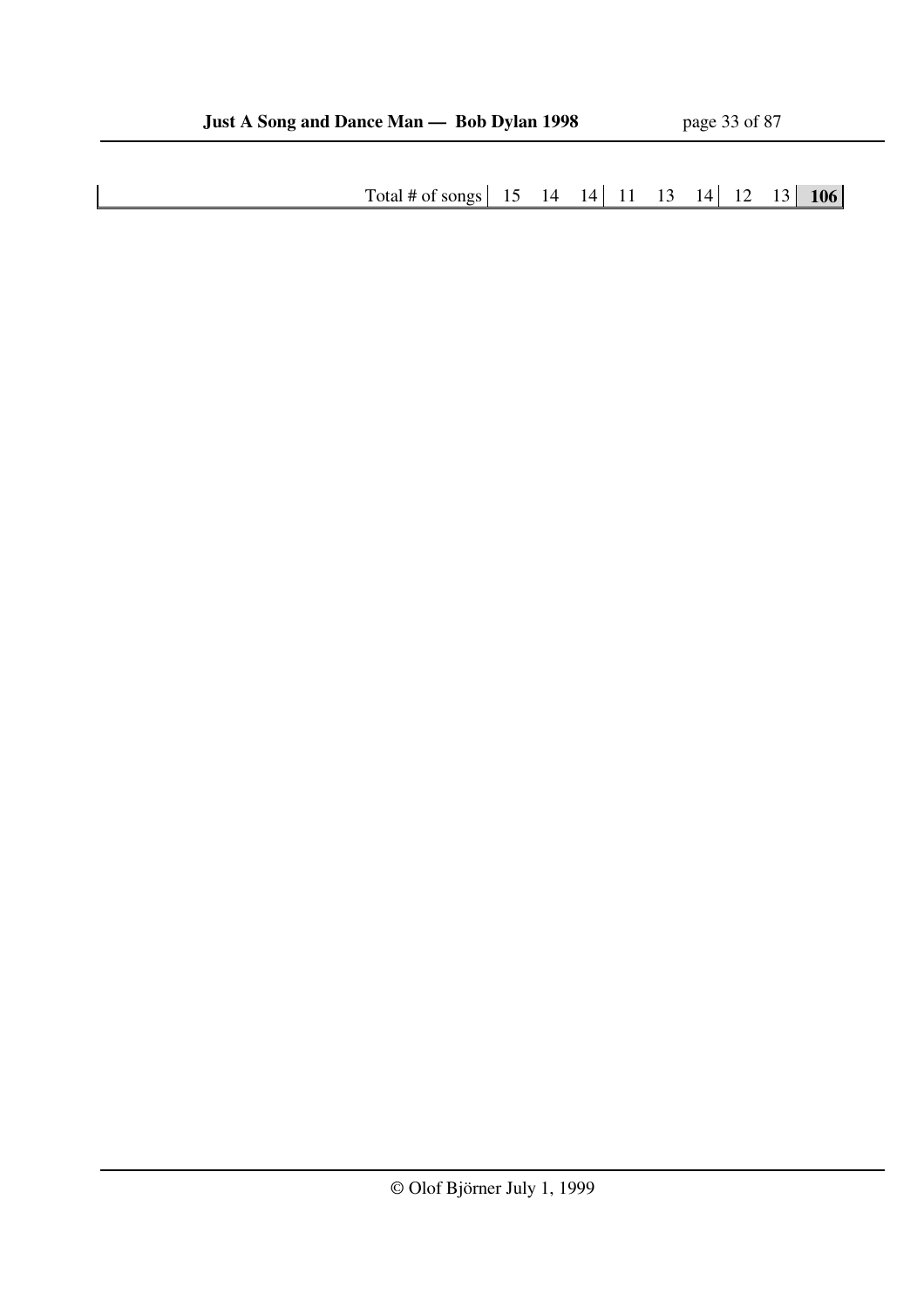|                                         |    | May            |                |                |                |                |                |                |                |                |
|-----------------------------------------|----|----------------|----------------|----------------|----------------|----------------|----------------|----------------|----------------|----------------|
|                                         |    | 13             | 14             | 16             | 17             | 19             | 21             | 22             | 23             |                |
| <b>Absolutely Sweet Marie</b>           |    |                | 1              | 1              |                | $\mathbf{1}$   | $\mathbf{1}$   |                | 1              | 5              |
| <b>Cocaine Blues</b>                    | AB |                | 6              | 6              |                |                |                |                | 6              | 3              |
| Cold Irons Bound                        |    | 3              | 3              | 3              | 3              | 3              | 3              | 3              | 3              | 8              |
| Forever Young                           | AB |                | 12             |                |                | 11             | 11             |                | 11             | $\overline{4}$ |
| Highway 61 Revisited                    |    | 11             | 11             | 11             | 9              | 10             | 10             | 9              | 10             | $\,$ 8 $\,$    |
| I Shall Be Released                     |    |                | 10             | 10             |                |                |                |                |                | $\overline{c}$ |
| If You See Her, Say Hello               |    |                |                | $\overline{2}$ |                |                |                | $\overline{2}$ |                | $\overline{2}$ |
| I'm A Rovin' Gambler                    | AB |                |                |                | 6              |                |                |                |                |                |
| I'm Not Supposed To Care                |    | 10             |                |                |                |                |                |                | $\overline{4}$ | 2              |
| It Ain't Me, Babe                       | AB | 13             |                | 12             | 10             |                |                | 10             |                | 4              |
| It's All Over Now, Baby Blue            | AB | $\overline{7}$ |                |                |                |                |                |                |                |                |
| Just Like A Woman                       |    |                |                |                | 4              | 4              | 4              |                |                | 3              |
| Lay Lady Lay                            |    |                |                |                | $\overline{2}$ |                |                |                | $\overline{2}$ | $\overline{c}$ |
| Love Sick                               |    | 14             | 13             | 13             |                | 12             | 12             | 11             | 12             | 7              |
| Maggie's Farm                           |    |                |                |                | 1              |                |                | 1              |                | $\overline{2}$ |
| Make You Feel My Love                   |    | 4              |                |                |                | 9              | 9              |                | $\mathbf Q$    | $\overline{4}$ |
| The Man In Me                           |    |                |                |                |                | $\overline{2}$ | $\overline{2}$ |                |                | 2              |
| Masters Of War                          | AB |                |                |                |                | $\overline{7}$ | $\overline{7}$ |                |                | $\overline{2}$ |
| <b>Million Miles</b>                    |    | 9              |                |                |                |                |                |                |                |                |
| Mr. Tambourine Man                      | AB |                | 7              |                |                |                |                |                |                |                |
| Not Fade Away                           |    | 1              |                |                |                |                |                |                |                |                |
| Rainy Day Women #12 & 35                |    | 15             | 14             | 14             | 11             | 13             | 13             | 12             | 13             | 8              |
| Rank Strangers To Me                    | AB |                |                |                |                |                | 6              | 6              |                | 2              |
| <b>Restless Farewell</b>                | AB |                |                |                |                |                | 14             |                |                |                |
| Señor (Tales Of Yankee Power)           |    |                | $\mathbf{2}$   |                |                |                |                |                |                |                |
| Silvio                                  |    | 5              | $\overline{5}$ | 5              | 5              | 5              | 5              | 5              | 5              | 8              |
| Simple Twist Of Fate                    |    |                |                | 4              |                |                |                | 4              |                | $\overline{c}$ |
| <b>Stone Walls And Steel Bars</b>       | AB | 6              |                |                |                | 6              |                |                |                | $\overline{2}$ |
| Stuck Inside Of Mobile With The Memphis |    |                | 9              |                |                |                |                |                |                |                |
| Tangled Up In Blue                      | AB | 8              | 8              | 8              | 7              | 8              | 8              |                | 8              |                |
| <b>Tears Of Rage</b>                    |    |                |                |                |                |                |                | 8              |                |                |
| This Wheel's On Fire                    |    |                |                |                | 8              |                |                |                |                |                |
| This Wheel's On Fire                    | AB |                |                |                |                |                |                | 7              |                |                |
| 'Til I Fell In Love With You            |    | 12             |                | 9              |                |                |                |                |                | $\overline{c}$ |
| The Times They Are A-Changin'           | AB |                |                |                |                |                |                |                | 7              | $\overline{2}$ |
| Tonight I'll Be Staying Here With You   |    | $\overline{2}$ |                |                |                |                |                |                |                |                |
| You're A Big Girl Now                   |    |                | 4              |                |                |                |                |                |                |                |
| Total # of songs                        |    | 15             | 14             | 14             | 11             | 13             | 14             | 12             | 13             | 106            |

## **ALPHABETIC SONG CHART**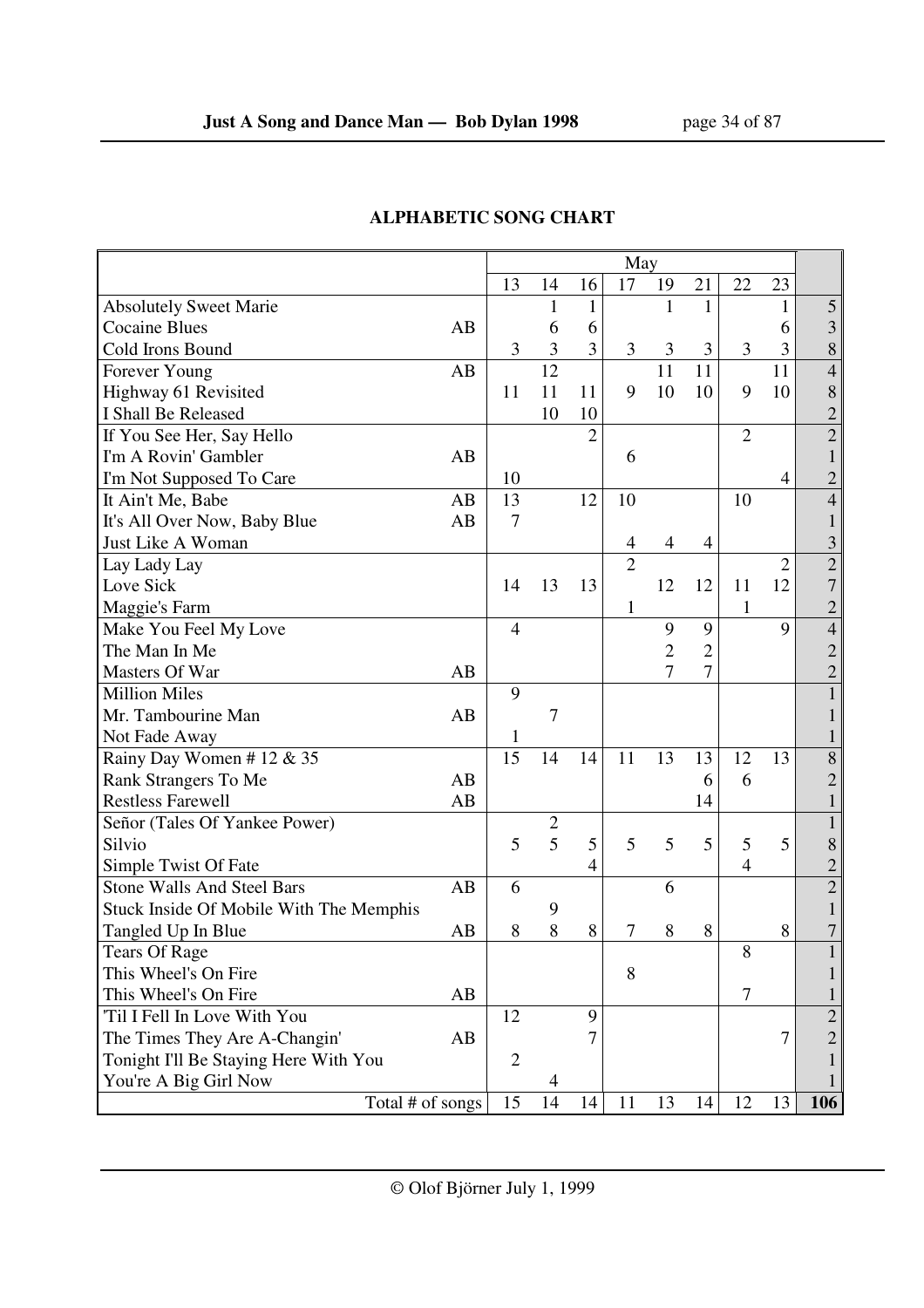### **5.6.3 Statistics**

Shows:

| Number of shows:                        |    |  |  |
|-----------------------------------------|----|--|--|
| Number of circulating shows:            |    |  |  |
| Number of circulating & complete shows: |    |  |  |
| Number of unique shows $^{11}$ :        |    |  |  |
| Number of different shows $^{12}$ :     |    |  |  |
| Number of different songs $^{13}$ :     |    |  |  |
| Number of unique songs $^{14}$ :        | 36 |  |  |
| Number of performed songs:              |    |  |  |
| Mean number of performed songs:         | 13 |  |  |
| Variation                               |    |  |  |

Songs:

|                 | # $of$ |      | # $of$                |      |
|-----------------|--------|------|-----------------------|------|
|                 | songs  | $\%$ | perf.                 | %    |
| Electric        | 24     | 64.9 | 75                    | 70.8 |
| Acoustic w band | 10     | 27.0 | 28                    | 26.4 |
| <b>Albums</b>   | 30     | 83.3 | 95                    | 89.6 |
| Singles         |        | 0.0  |                       | 0.0  |
| Outtakes        |        | 2.8  | $\mathcal{D}_{\cdot}$ | 1.9  |
| Covers          |        | 13.9 |                       | 8.5  |

### **5.6.4 Comments**

*Guests:* 

-

Joni Mitchell and Van Morrison joined on vocals on I Shall Be Released in George, May 16.

### *Selected BobTalk*

 $11$  a show is unique if no other show has the same songs in the same order

 $12$  a show is different from another show if the set of songs are different, regardless of order

<sup>&</sup>lt;sup>13</sup> electric and acoustic versions are counted as different songs

 $14$  a song is counted as unique regardless of how it is performed

<sup>&</sup>lt;sup>15</sup> variation is computed as the quote between number of different songs and mean number of performed songs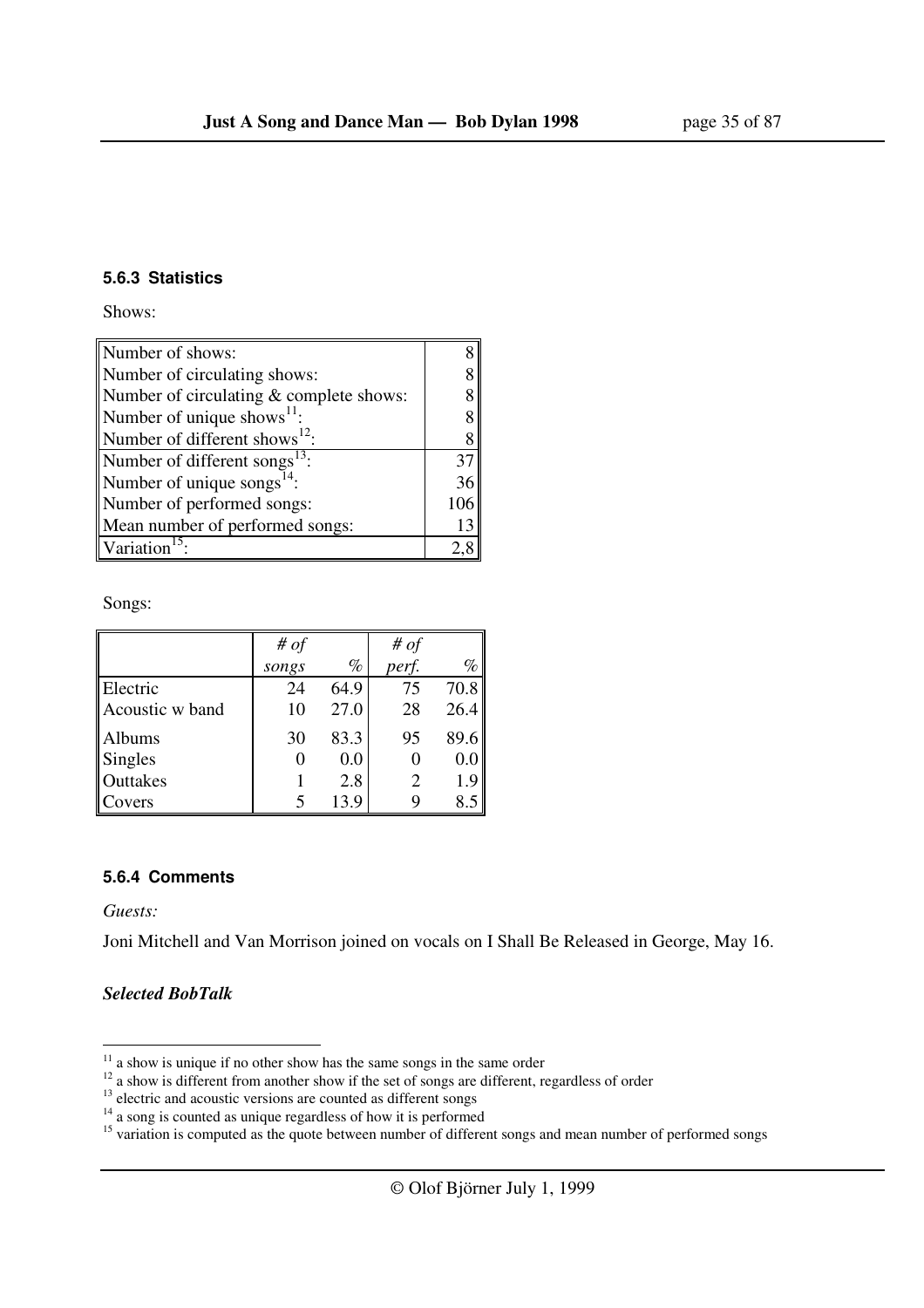*I wanna say hello to my cousin Linda O'Neal who's here someplace!* Before Highway 61 Revisited, San José May 19.

*I played at the Frank Sinatra Tribute show a few years back, and I played the next song. We had it all worked out and everything, but then they said they wanted to hear this one instead so … I hadn't played it up till that time and I haven't played it since, I'll try my best to do it.* Before Restless Farewell, Los Angeles May 21.

### *Recommended shows*

San José May 19,

### *Tapes*

There are good and complete audience tapes from all shows, San José circulates as soundboard.

## **5.7 Europe Summer Tour**

### **5.7.1 Dates and venues**

### **MAY**

| 30 | Eifel, Germany     | Rock am Ring festival, Nürburgring                  |
|----|--------------------|-----------------------------------------------------|
| 31 | Nuremberg, Germany | Rock im Park festival, Center Stage, Frankenstadion |

### **JUNE**

| 2              | Leipzig, Germany           | Messehalle 7                          |
|----------------|----------------------------|---------------------------------------|
| 3              | Berlin, Germany            | Waldbühne                             |
| $\overline{4}$ | Rostock, Germany           | Stadthalle                            |
| 6              | Malmö, Sweden              | Brofästivalen, Sibbarps strand        |
| 7              | Oslo, Norway               | Norwegian Wood Festival, Frognerbadet |
| 9              | Stockholm, Sweden          | Globe Arena                           |
| 10             | Göteborg, Sweden           | Scandinavium                          |
| 11             | Copenhagen, Denmark        | Forum                                 |
| 12             | Hamburg, Germany           | Freileichtbühne, Stadtpark            |
| 14             | Bremen, Germany            | Stadthalle Bremen                     |
| 15             | Rotterdam, The Netherlands | Sportpaleis Ahoy                      |
| 16             | Essen, Germany             | Grugahalle                            |
| 17             | Brussels, Belgium          | <b>Forrest Nationaal</b>              |
| 19             | Belfast, Northern Ireland  | <b>Botanic Gardens</b>                |
| 20             | Newcastle, England         | Newcastle Arena (Telewest Arena)      |
| 21             | Glasgow, Scotland          | Hall 4, S.E.C.C Arena                 |
| 23             | Sheffield, England         | Sheffield Arena                       |
| 24             | Birmingham, England        | NEC Arena, National Exhibition Centre |
|                |                            |                                       |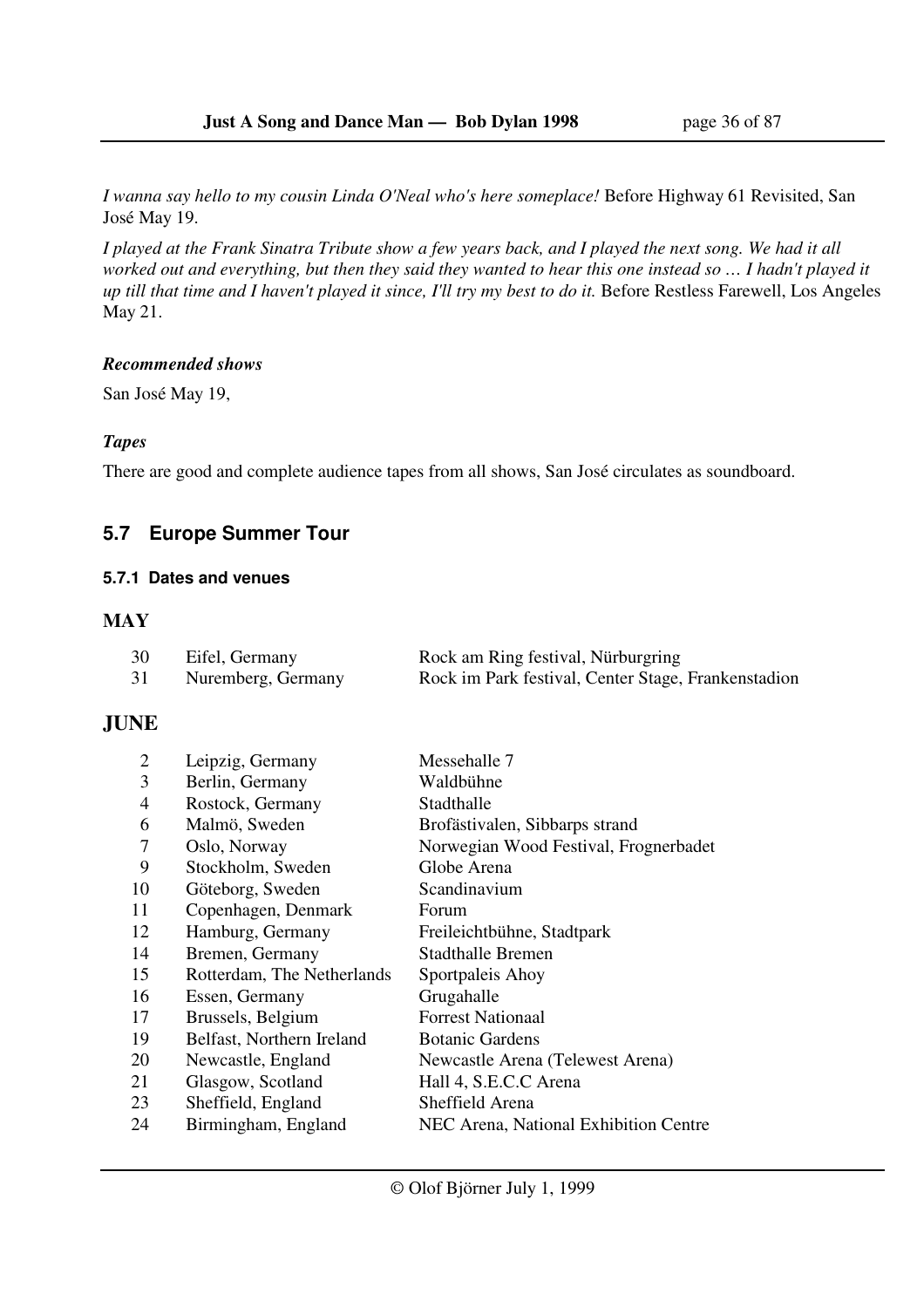| 25 | Manchester, England | <b>NYNEX Arena Manchester</b>                          |
|----|---------------------|--------------------------------------------------------|
| 26 | Roskilde, Denmark   | Orange Stage, Roskilde Festival, Dyrskuepladsen        |
| 27 | London, England     | <b>Wembley Arena</b>                                   |
| 28 | Pilton, England     | <b>Glastonbury Festival of Contemporary Performing</b> |
|    |                     | Arts, Pyramid Stage, Worthy Farm.                      |
| 30 | Paris France        | Le Zenith                                              |
|    |                     |                                                        |

# **JULY**

|                | Dijon, France         | The Forum                                        |
|----------------|-----------------------|--------------------------------------------------|
|                |                       |                                                  |
| 3              | Montreux, Switzerland | 32nd Montreux Jazz Festival, Stravinski Hall     |
| $\overline{4}$ | Villafranca, Italy    | Castello Scaligero                               |
| 5              | Rome, Italy           | La Scalinata                                     |
| 6              | Lucca, Italy          | Summer Festival 1998, Piazza Napoleone           |
| -9             | Torino, Italy         | Collegno Pellerossa Festival                     |
| 11             | Escalarre, Spain      | Doctor Music Festival                            |
| 12             | Zürich, Switzerland   | Out In The Green Festival, Racetrack, Frauenfeld |
|                |                       |                                                  |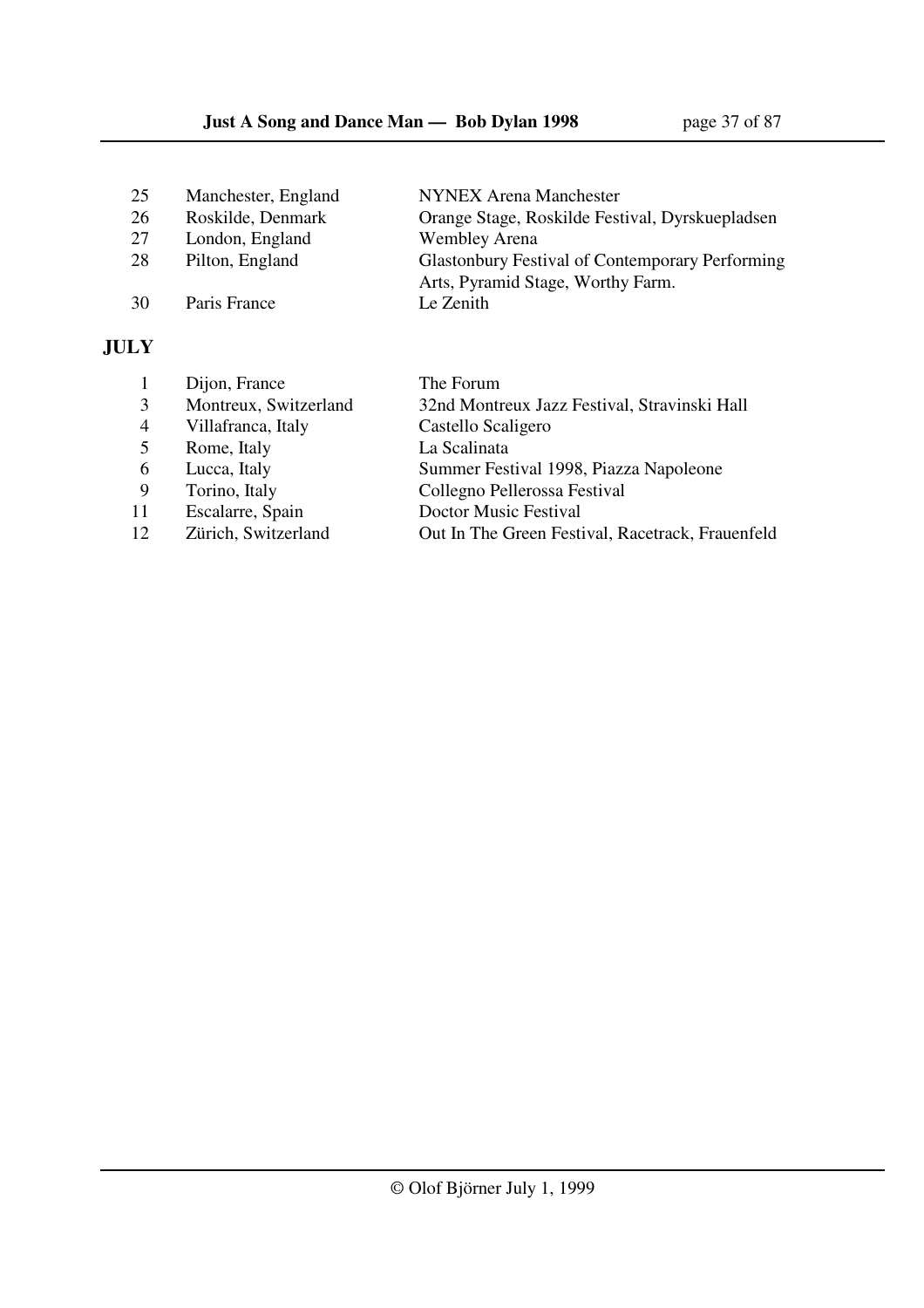#### **5.7.2 The songs**

# **SONG CHART**

|                                   |    | May |                |                |    |    |    |        |    |    |    |    |    |    | June           |    |    |                |    |    |                |     |    |     |
|-----------------------------------|----|-----|----------------|----------------|----|----|----|--------|----|----|----|----|----|----|----------------|----|----|----------------|----|----|----------------|-----|----|-----|
|                                   |    | 30  | 31             | $\overline{c}$ | 3  | 4  | 6  | $\tau$ | 9  | 10 | 11 | 12 | 14 | 15 | 16             | 17 | 19 | 20             | 21 | 23 | 24             | 25  | 26 | 27  |
| Maggie's Farm                     |    | 1   |                |                |    |    |    |        |    |    |    |    |    |    |                |    |    |                |    |    |                |     |    |     |
| Señor (Tales Of Yankee Power)     |    | 2   |                |                |    |    |    |        |    |    |    |    |    |    | 2              |    |    |                |    |    |                |     |    |     |
| Cold Irons Bound                  |    | 3   |                | 3              | 3  | 3  | 3  | 3      | 3  | 3  | 3  |    | 3  | 3  | $\overline{3}$ | 3  | 3  | $\mathfrak{Z}$ | 3  | 3  | $\mathfrak{Z}$ | 3   | 3  | 3   |
| Just Like A Woman                 |    | 4   |                |                |    |    |    |        |    |    |    |    |    | 4  |                |    |    |                |    |    |                |     |    |     |
| Silvio                            |    | 5   | 5              | 5              | 5  | 5  | 5  | 5      | 5  | 5  | 5  | 5  | 5  | 5  | 5              | 5  | 5  | 5              | 5  | 5  | 5              | 5   |    | 5   |
| <b>Cocaine Blues</b>              | AB | 6   |                |                |    |    |    |        |    |    |    |    |    |    |                |    |    |                |    |    |                |     | 6  |     |
| Mr. Tambourine Man                | AB | 7   |                |                |    |    |    | 7      |    |    |    |    |    |    |                | 8  |    |                |    | 6  |                |     |    |     |
| Tangled Up In Blue                | AB | 8   | 8              | 8              | 9  | 8  | 9  | 9      | 8  | 9  | 9  | 9  | 9  | 8  | 9              | 9  | 9  | 9              | 9  | 10 | 10             | -10 | 9  | -10 |
| Knockin' On Heaven's Door         |    | 9   |                |                |    |    |    |        |    |    |    |    |    |    |                |    |    |                |    |    |                |     |    |     |
| Highway 61 Revisited              |    | 10  | 10             | 11             | 11 | 11 | 11 | 11     | 11 | 13 | 13 | 13 |    | 11 |                | 13 |    | 12             | 12 | 12 | 12             | 12  | 12 |     |
| Watching The River Flow           |    | 11  |                |                |    |    |    |        |    |    |    |    | 12 |    |                |    |    |                |    |    |                |     |    |     |
| <b>Ballad Of A Thin Man</b>       |    | 12  |                |                |    |    |    |        |    |    |    |    |    |    |                |    |    |                |    |    |                |     | 10 |     |
| Til I Fell In Love With You       |    | 13  |                |                |    |    |    |        |    | 11 |    | 12 | 13 |    | 13             |    | 12 |                |    |    |                |     |    | 12  |
| To Be Alone With You              |    |     |                |                |    |    |    |        |    |    |    |    |    |    |                |    |    |                |    |    |                |     |    |     |
| Lay Lady Lay                      |    |     | $\overline{2}$ |                |    |    |    |        |    |    |    |    |    |    |                |    |    |                |    |    |                |     |    |     |
| Tough Mama                        |    |     | 3              |                |    |    |    |        |    |    |    | 3  |    |    |                |    |    |                |    |    |                |     |    |     |
| I'll Be Your Baby Tonight         |    |     |                |                |    |    |    |        |    |    |    |    |    |    |                |    |    |                |    |    |                |     |    |     |
| Friend Of The Devil               | AB |     | 6              |                |    |    |    |        |    |    |    |    |    |    |                |    |    |                |    |    |                |     |    |     |
| It's All Over Now, Baby Blue      | AB |     | $\overline{7}$ |                |    |    |    |        |    |    |    |    |    |    |                |    |    |                |    |    |                | 8   |    |     |
| It Takes A Lot To Laugh           |    |     | 9              |                |    |    |    |        |    |    |    |    |    |    |                |    |    |                |    |    |                |     |    |     |
| Don't Think Twice, It's All Right | AB |     | 11             |                | 12 |    | 8  |        |    |    | 14 |    | 8  |    |                |    | 8  |                |    |    |                |     | 8  |     |
| Rainy Day Women #12 & 35          |    |     | 12             | 14             | 14 | 14 | 13 | 14     | 14 | 16 | 16 |    | 16 | 14 | 16             | 16 |    | 14             | 14 | 14 | 14             | 14  | 14 | 14  |
| If Not For You                    |    |     |                | 2              |    |    |    |        |    |    |    |    |    |    |                |    |    | $\overline{c}$ |    |    |                |     | 2  |     |
| Shelter From The Storm            |    |     |                |                |    |    |    |        |    |    |    |    |    |    |                |    |    |                |    |    |                |     |    |     |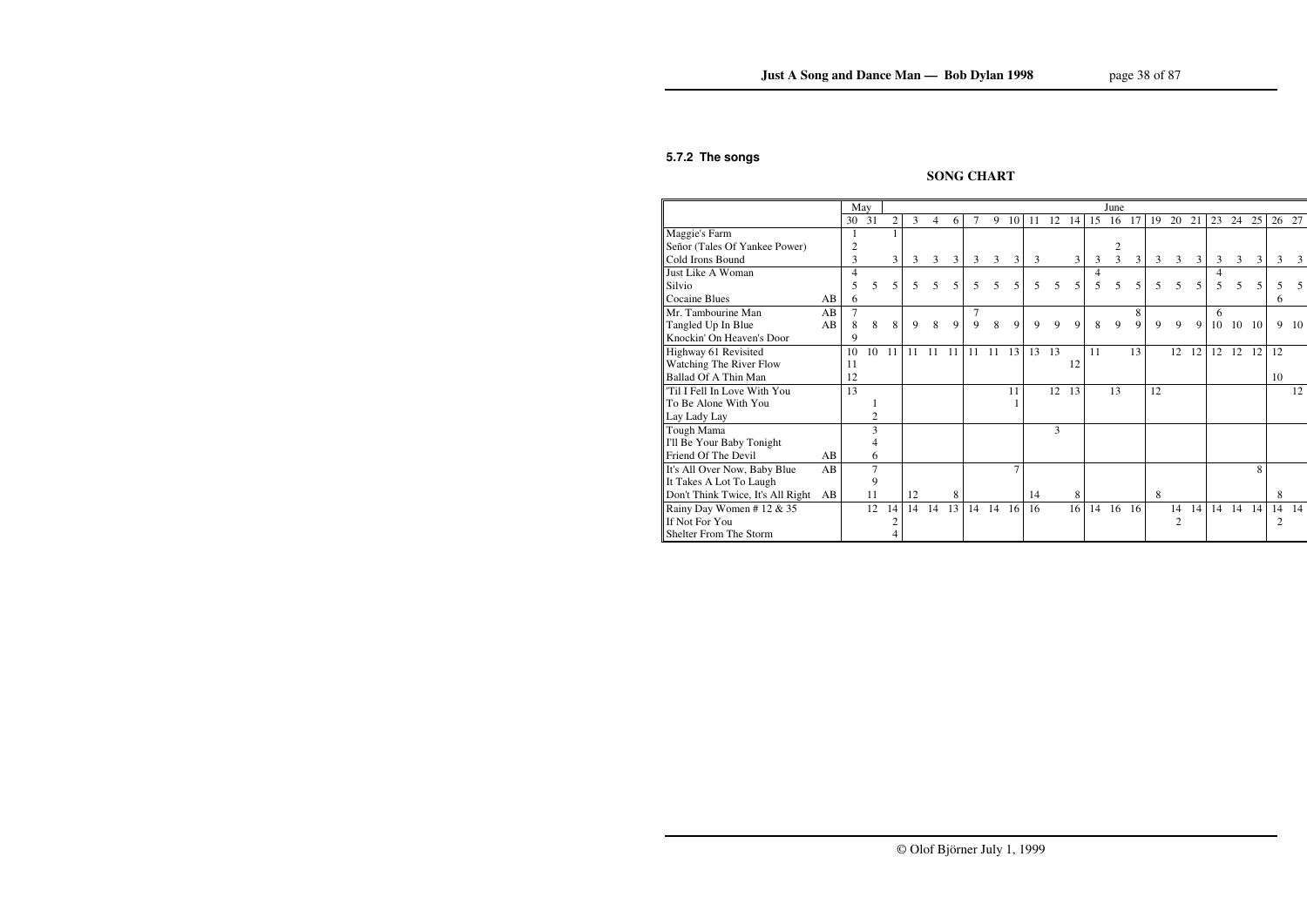## **SONG CHART – continued**

|                                    | May      |    |  |    |    |    |          |    |                |    | June |    |    |    |    |    |    |    |       |
|------------------------------------|----------|----|--|----|----|----|----------|----|----------------|----|------|----|----|----|----|----|----|----|-------|
|                                    | 30<br>31 | ◠  |  | h. |    |    | $\left($ |    | $\overline{4}$ |    | 16   |    | 19 | 20 | 21 | 23 | 24 | 25 | 26 27 |
| A Hard Rain's A-Gonna Fall<br>AB I |          |    |  |    |    |    |          |    |                |    |      |    |    |    |    |    |    |    |       |
| AВ<br>One Too Many Mornings        |          |    |  |    |    |    |          |    |                |    |      |    |    |    |    |    |    |    |       |
| This Wheel's On Fire               |          |    |  |    |    | 10 |          |    |                |    |      |    |    |    |    |    |    |    |       |
| Make You Feel My Love              |          | 10 |  |    | 10 | Q  | 2        |    | 1 <sub>1</sub> | 10 |      | 10 |    |    |    |    |    |    |       |
| It Ain't Me, Babe<br>AB.           |          | 12 |  |    |    |    |          |    |                | 12 | 14   |    | 13 |    |    |    |    |    |       |
| Love Sick                          |          |    |  |    |    |    |          | 15 | 15.            |    |      |    |    |    |    |    |    |    | -13   |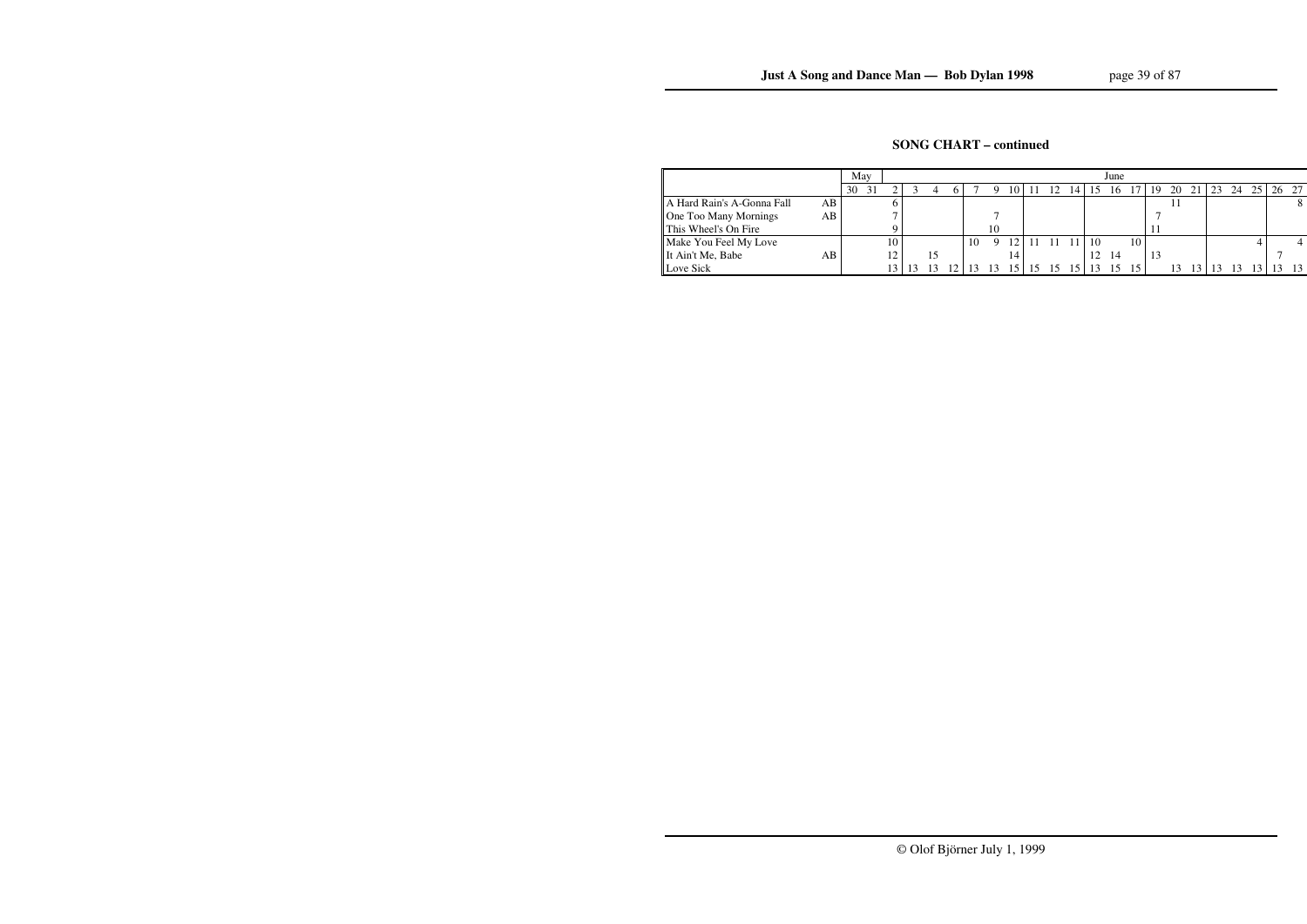## **SONG CHART – continued**

|                                 |    | May   |                 |                 |                |                |                |                |                |                |                |                |                | June           |    |                |                |                |                |                |    |    |    |
|---------------------------------|----|-------|-----------------|-----------------|----------------|----------------|----------------|----------------|----------------|----------------|----------------|----------------|----------------|----------------|----|----------------|----------------|----------------|----------------|----------------|----|----|----|
|                                 |    | 30 31 | $\overline{2}$  | 3               | 4              | 6              | 7              | 9              | 10             | 11             | 12             | 14             | 15             | 16             | 17 | 19             | 20             | 21             | 23             | 24             | 25 | 26 | 27 |
| Blowin' In The Wind             | AB |       | $\overline{15}$ | $\overline{15}$ |                |                | 15             | 15             |                | 17             | 17             | 17             |                | 17             | 17 |                |                | 15             | 15             | 15             | 15 | 15 | 15 |
| Everything Is Broken            |    |       |                 |                 |                |                |                |                |                |                |                |                |                |                |    |                |                |                |                |                |    |    |    |
| If You See Her, Say Hello       |    |       |                 | $\overline{c}$  |                |                |                |                |                |                |                |                |                |                |    |                |                |                | $\overline{2}$ |                |    |    |    |
| Under The Red Sky               |    |       |                 | 4               |                |                |                |                |                |                |                |                |                | $\overline{4}$ |    | $\overline{4}$ |                |                |                |                |    |    |    |
| The Times They Are A-Changin'   | AB |       |                 | 6               |                |                |                |                | 6              |                |                |                | $\overline{7}$ |                |    |                |                |                | 9              |                |    |    | 6  |
| Love Minus Zero/No Limit        | AB |       |                 | 7               |                |                |                |                |                | $\overline{7}$ |                |                |                |                |    |                | 8              |                |                |                |    |    |    |
| Masters Of War                  | AB |       |                 | 8               | $\overline{7}$ | $\overline{7}$ | 8              |                | 8              | 8              | $\overline{7}$ |                |                |                |    |                | $\overline{7}$ | $\overline{7}$ | $\overline{7}$ |                | 7  |    |    |
| Not Dark Yet                    |    |       |                 | 10              |                |                |                |                |                |                |                |                |                |                |    |                |                |                |                |                |    |    |    |
| All Along The Watchtower        |    |       |                 |                 |                |                |                |                |                |                |                |                |                |                |    |                |                |                |                |                |    |    |    |
| Tonight I'll Be Staying Here Wi |    |       |                 |                 | $\overline{2}$ |                | $\overline{2}$ | $\overline{2}$ |                | $\overline{2}$ |                |                |                |                |    | $\overline{2}$ |                |                |                | $\overline{2}$ |    |    |    |
| What Good Am I?                 |    |       |                 |                 | 4              |                |                |                |                |                |                |                |                |                |    |                |                |                |                |                |    |    |    |
| Girl From The North Country     | AB |       |                 |                 | 6              |                |                |                |                |                |                | 7              |                |                |    |                |                |                |                | 6              |    |    |    |
| <b>Tears Of Rage</b>            |    |       |                 |                 | 9              |                |                |                |                |                | $\overline{4}$ |                |                |                | 4  |                |                |                |                |                |    |    |    |
| You Ain't Goin' Nowhere         |    |       |                 |                 | 10             |                |                |                |                |                |                |                | 2              |                |    |                |                |                |                |                |    | 4  |    |
| My Back Pages                   | AB |       |                 |                 | 12             |                |                |                |                |                | 14             |                |                |                |    |                |                |                |                |                |    |    |    |
| Pretty Peggy-O                  |    |       |                 |                 |                | $\overline{c}$ |                |                |                |                |                |                |                |                |    |                |                |                |                |                |    |    |    |
| Positively 4th Street           |    |       |                 |                 |                | 4              |                |                |                |                |                |                |                |                |    |                |                | 4              |                |                |    |    |    |
| I'm A Rovin' Gambler            | AB |       |                 |                 |                | 6              |                |                |                |                |                |                |                |                |    |                |                |                |                |                |    |    |    |
| Forever Young                   | AB |       |                 |                 |                | 10             | 12             | 12             |                |                |                |                |                |                | 14 |                | 10             | 10             | 11             |                | 11 |    | 11 |
| Simple Twist Of Fate            |    |       |                 |                 |                |                | 4              |                |                |                |                |                |                |                |    |                | 4              |                |                |                |    |    |    |
| The White Dove                  | AB |       |                 |                 |                |                | 6              |                |                |                |                |                |                |                |    |                |                |                |                |                |    |    |    |
| Every Grain Of Sand             |    |       |                 |                 |                |                |                | 4              |                |                |                |                |                |                |    |                |                |                |                |                |    |    |    |
| <b>Desolation Row</b>           | AB |       |                 |                 |                |                |                | 6              |                |                |                |                | 6              |                |    |                |                | 11             |                | 9              |    |    |    |
| Man In The Long Black Coat      |    |       |                 |                 |                |                |                |                | 2              |                |                | $\overline{2}$ |                |                |    |                |                | $\overline{c}$ |                |                |    |    | 2  |
| Born In Time                    |    |       |                 |                 |                |                |                |                | $\overline{4}$ |                |                |                |                |                |    |                |                |                |                | 4              |    |    |    |
| She Belongs To Me               |    |       |                 |                 |                |                |                |                | 10             |                |                |                |                | 11             |    |                |                |                |                |                |    |    |    |
| Shooting Star                   |    |       |                 |                 |                |                |                |                |                | 4              |                |                |                |                |    |                |                |                |                |                |    |    |    |
| To Ramona                       | AB |       |                 |                 |                |                |                |                |                | 6              |                |                |                | 6              |    |                | 6              |                |                |                | 6  |    |    |
| Can't Wait                      |    |       |                 |                 |                |                |                |                |                | 10             | 10             | 10             | 9              | 10             | 11 | 10             |                |                |                |                |    |    |    |
| <b>Blind Willie McTell</b>      |    |       |                 |                 |                |                |                |                |                | 12             |                |                |                | 12             |    |                |                |                |                |                |    |    |    |

## **SONG CHART – continued**

|                               |    | May |    |   |   |   |   |   |    |    |    |                |    | June |               |    |    |    |    |    |    |       |
|-------------------------------|----|-----|----|---|---|---|---|---|----|----|----|----------------|----|------|---------------|----|----|----|----|----|----|-------|
|                               |    | 30  | 31 | 2 | 3 | 4 | 6 | 9 | 10 | 11 | 12 | $\overline{4}$ | 15 | 16   | 17            | 19 | 20 | 21 | 23 | 24 | 25 | 26 27 |
| I Want You                    |    |     |    |   |   |   |   |   |    |    |    |                |    |      |               |    |    |    |    |    |    |       |
| Oh Babe It Ain't No Lie       | AB |     |    |   |   |   |   |   |    |    |    |                |    |      |               |    |    |    |    |    |    |       |
| Boots Of Spanish Leather      | AB |     |    |   |   |   |   |   |    |    | 8  |                |    |      |               |    |    | 6  |    |    |    |       |
| Alabama Getaway               |    |     |    |   |   |   |   |   |    |    | 16 |                |    |      |               |    |    |    |    |    |    |       |
| Leopard-Skin Pill-Box Hat     |    |     |    |   |   |   |   |   |    |    |    |                |    |      |               |    |    |    |    |    |    |       |
| You're A Big Girl Now         |    |     |    |   |   |   |   |   |    |    |    | 4              |    |      |               |    |    |    |    |    |    |       |
| John Brown                    | AB |     |    |   |   |   |   |   |    |    |    | 6              |    |      |               |    |    |    |    |    |    |       |
| Knockin' On Heaven's Door     | AB |     |    |   |   |   |   |   |    |    |    | 14             |    |      |               |    |    |    |    | 11 |    |       |
| <b>Ballad Of Hollis Brown</b> | AB |     |    |   |   |   |   |   |    |    |    |                |    |      | $\mathcal{I}$ |    |    |    |    |    |    |       |
| Lonesome Death Of Hattie Carr | AB |     |    |   |   |   |   |   |    |    |    |                |    | 8    |               |    |    |    |    |    |    |       |
| License To Kill               |    |     |    |   |   |   |   |   |    |    |    |                |    |      |               |    |    |    |    |    |    |       |
| Mama, You Been On My Mind     | AB |     |    |   |   |   |   |   |    |    |    |                |    |      | 6             |    |    | 8  | 8  | 8  | -9 | 9     |
| I Don't Believe You           |    |     |    |   |   |   |   |   |    |    |    |                |    |      | 12            |    |    |    |    |    |    |       |
| Gotta Serve Somebody          |    |     |    |   |   |   |   |   |    |    |    |                |    |      |               |    |    |    |    |    |    |       |
|                               |    |     |    |   |   |   |   |   |    |    |    |                |    |      |               |    |    |    |    |    |    |       |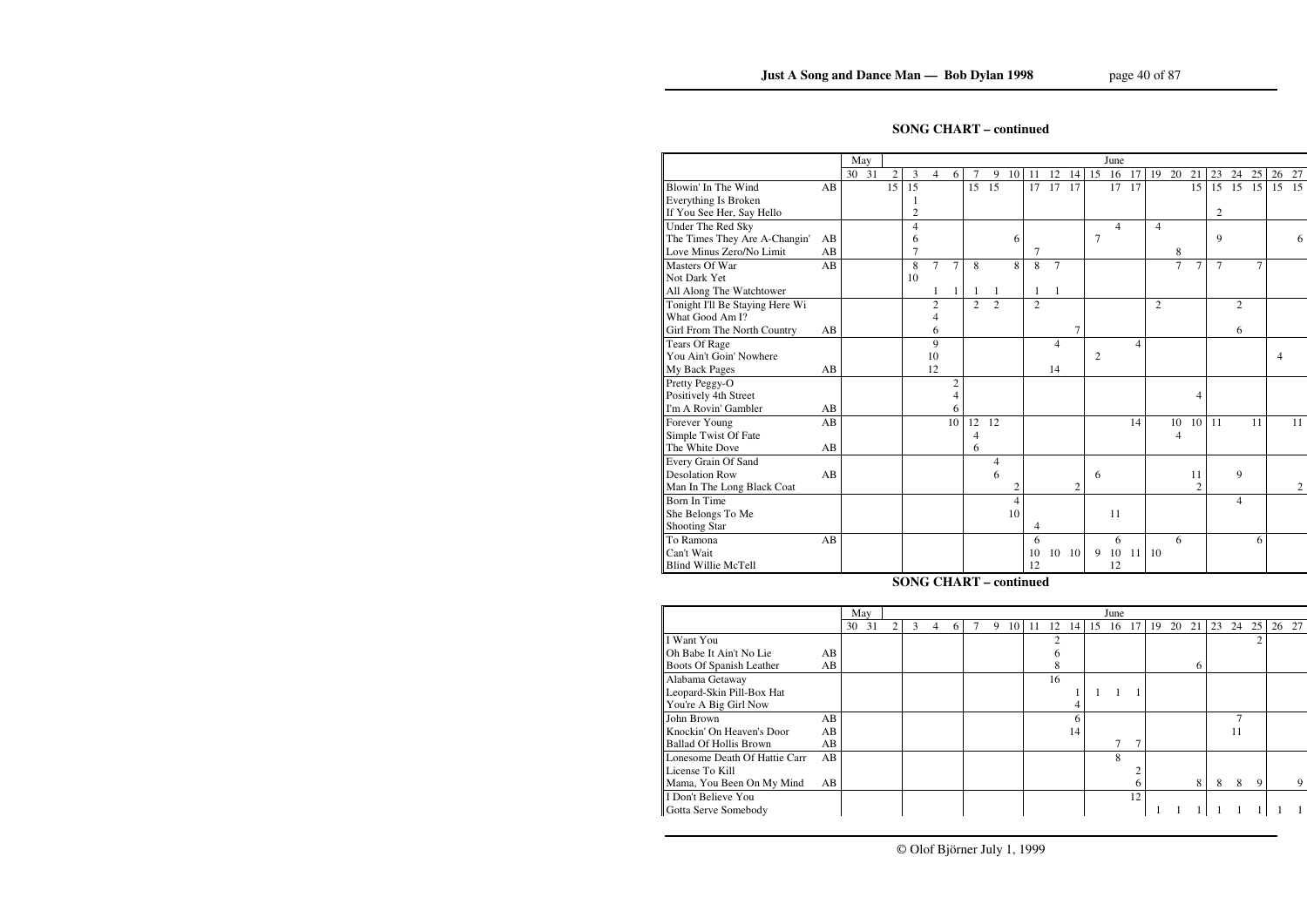| The Roving Blade                | AB |     |    |                 |    |    |                 |    |    |    |    |  | b |    |     |    |    |  |    |
|---------------------------------|----|-----|----|-----------------|----|----|-----------------|----|----|----|----|--|---|----|-----|----|----|--|----|
| I Shall Be Released             |    |     |    |                 |    |    |                 |    |    |    |    |  |   |    |     |    |    |  |    |
| Tomorrow Is A Long Time         |    |     |    |                 |    |    |                 |    |    |    |    |  |   |    |     |    |    |  |    |
| Happy Birthday                  | AB |     |    |                 |    |    |                 |    |    |    |    |  |   |    |     |    |    |  |    |
| Seeing The Real You At Last     |    |     |    |                 |    |    |                 |    |    |    |    |  |   |    |     |    |    |  |    |
| Stuck Inside Of Mobile With The |    |     |    |                 |    |    |                 |    |    |    |    |  |   |    |     |    |    |  |    |
| I And I                         |    |     |    |                 |    |    |                 |    |    |    |    |  |   |    |     |    |    |  |    |
| The Man In Me                   |    |     |    |                 |    |    |                 |    |    |    |    |  |   |    |     |    |    |  |    |
| I'll Remember You               |    |     |    |                 |    |    |                 |    |    |    |    |  |   |    |     |    |    |  |    |
| Rank Strangers To Me            | AB |     |    |                 |    |    |                 |    |    |    |    |  |   |    |     |    |    |  |    |
| Total # of songs                |    | -13 | 12 | 15 <sup>1</sup> | 15 | 15 | 13 <sup>1</sup> | 15 | 16 | 17 | 14 |  |   | 14 | 15. | 15 | 15 |  | 15 |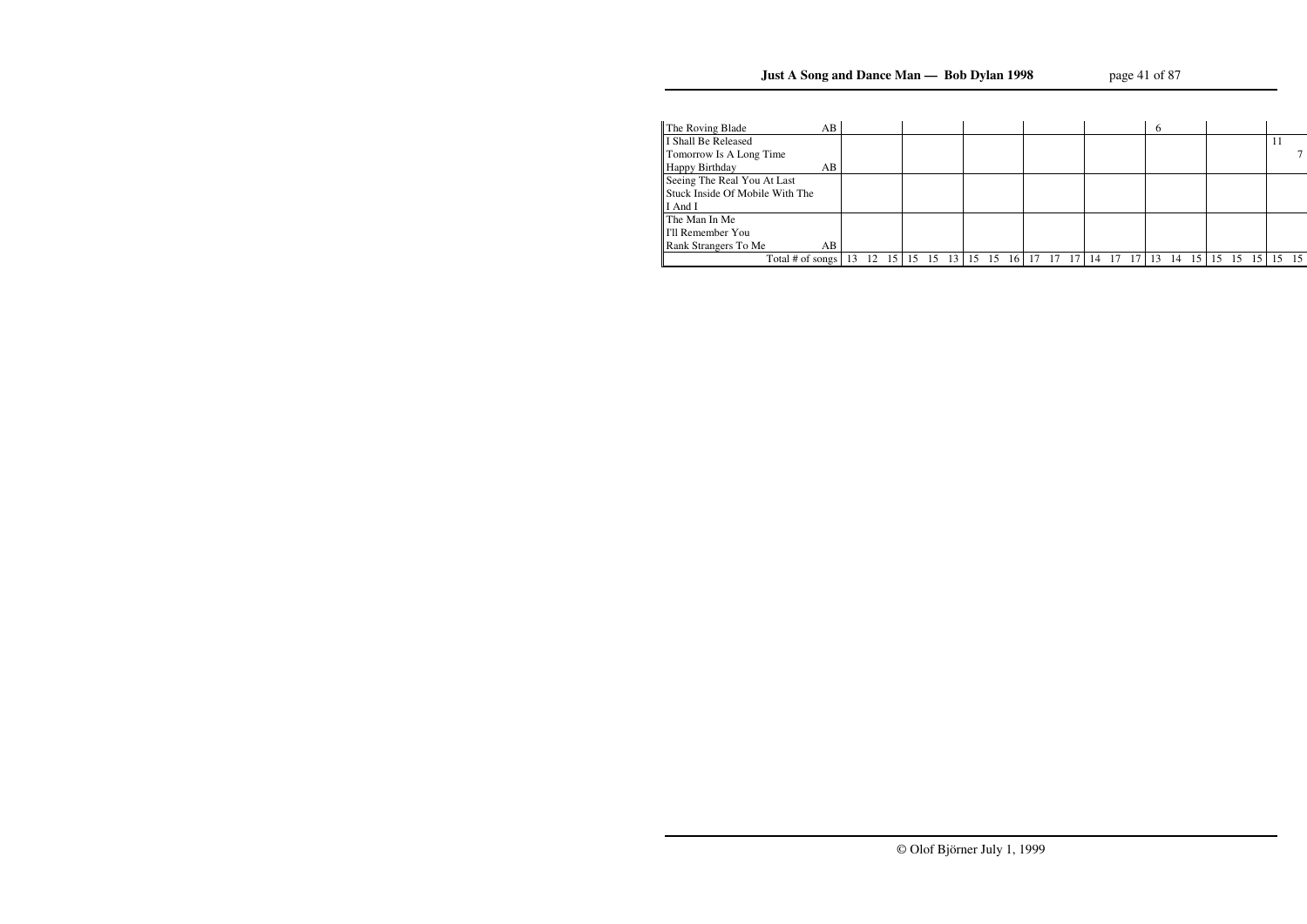## **ALPHABETIC SONG CHART**

|                                   |    | May |       |                |                |    |    |       |    |    |    |                |    |    | June           |        |    |    |    |    |       |                |       |    |
|-----------------------------------|----|-----|-------|----------------|----------------|----|----|-------|----|----|----|----------------|----|----|----------------|--------|----|----|----|----|-------|----------------|-------|----|
|                                   |    |     | 30 31 | $\overline{2}$ | 3              | 4  | 6  | 7     | 9  | 10 | 11 | 12             | 14 | 15 | 16             | 17     | 19 | 20 | 21 | 23 | 24    | 25             | 26 27 |    |
| Alabama Getaway                   |    |     |       |                |                |    |    |       |    |    |    | 16             |    |    |                |        |    |    |    |    |       |                |       |    |
| All Along The Watchtower          |    |     |       |                |                | 1  | 1  | -1    | 1  |    | 1  | $\overline{1}$ |    |    |                |        |    |    |    |    |       |                |       |    |
| Ballad Of A Thin Man              |    | 12  |       |                |                |    |    |       |    |    |    |                |    |    |                |        |    |    |    |    |       |                | 10    |    |
| <b>Ballad Of Hollis Brown</b>     | AB |     |       |                |                |    |    |       |    |    |    |                |    |    | $\overline{7}$ | $\tau$ |    |    |    |    |       |                |       |    |
| <b>Blind Willie McTell</b>        |    |     |       |                |                |    |    |       |    |    | 12 |                |    |    | 12             |        |    |    |    |    |       |                |       |    |
| Blowin' In The Wind               | AB |     |       | 15             | 15             |    |    | 15 15 |    |    | 17 | 17             | 17 |    | 17             | 17     |    |    | 15 | 15 | 15 15 |                | 15 15 |    |
| Boots Of Spanish Leather          | AB |     |       |                |                |    |    |       |    |    |    | 8              |    |    |                |        |    |    | 6  |    |       |                |       |    |
| Born In Time                      |    |     |       |                |                |    |    |       |    | 4  |    |                |    |    |                |        |    |    |    |    | 4     |                |       |    |
| Can't Wait                        |    |     |       |                |                |    |    |       |    |    | 10 | 10             | 10 | 9  | 10             | 11     | 10 |    |    |    |       |                |       |    |
| <b>Cocaine Blues</b>              | AB | 6   |       |                |                |    |    |       |    |    |    |                |    |    |                |        |    |    |    |    |       |                | 6     |    |
| Cold Irons Bound                  |    | 3   |       | 3              | 3              | 3  | 3  | 3     | 3  | 3  | 3  |                | 3  | 3  | 3              | 3      | 3  | 3  | 3  | 3  | 3     | 3              | 3     | 3  |
| <b>Desolation Row</b>             | AB |     |       |                |                |    |    |       | 6  |    |    |                |    | 6  |                |        |    |    | 11 |    | 9     |                |       |    |
| Don't Think Twice, It's All Right | AB |     | 11    |                | 12             |    | 8  |       |    |    | 14 |                | 8  |    |                |        | 8  |    |    |    |       |                | 8     |    |
| Every Grain Of Sand               |    |     |       |                |                |    |    |       | 4  |    |    |                |    |    |                |        |    |    |    |    |       |                |       |    |
| Everything Is Broken              |    |     |       |                | 1              |    |    |       |    |    |    |                |    |    |                |        |    |    |    |    |       |                |       |    |
| Forever Young                     | AB |     |       |                |                |    | 10 | 12    | 12 |    |    |                |    |    |                | 14     |    | 10 | 10 | 11 |       | 11             |       | 11 |
| Friend Of The Devil               | AB |     | 6     |                |                |    |    |       |    |    |    |                |    |    |                |        |    |    |    |    |       |                |       |    |
| Girl From The North Country       | AB |     |       |                |                | 6  |    |       |    |    |    |                | 7  |    |                |        |    |    |    |    | 6     |                |       |    |
| Gotta Serve Somebody              |    |     |       |                |                |    |    |       |    |    |    |                |    |    |                |        |    |    |    |    |       |                |       |    |
| Happy Birthday                    | AB |     |       |                |                |    |    |       |    |    |    |                |    |    |                |        |    |    |    |    |       |                |       |    |
| A Hard Rain's A-Gonna Fall        | AB |     |       | 6              |                |    |    |       |    |    |    |                |    |    |                |        |    | 11 |    |    |       |                |       | 8  |
| Highway 61 Revisited              |    | 10  | 10    | 11             | 11             | 11 | 11 | 11    | 11 | 13 | 13 | 13             |    | 11 |                | 13     |    | 12 | 12 | 12 | 12    | 12             | 12    |    |
| I And I                           |    |     |       |                |                |    |    |       |    |    |    |                |    |    |                |        |    |    |    |    |       |                |       |    |
| I Don't Believe You               |    |     |       |                |                |    |    |       |    |    |    |                |    |    |                | 12     |    |    |    |    |       |                |       |    |
| I Shall Be Released               |    |     |       |                |                |    |    |       |    |    |    |                |    |    |                |        |    |    |    |    |       |                | 11    |    |
| I Want You                        |    |     |       |                |                |    |    |       |    |    |    | 2              |    |    |                |        |    |    |    |    |       | $\overline{c}$ |       |    |
| If Not For You                    |    |     |       | 2              |                |    |    |       |    |    |    |                |    |    |                |        |    | 2  |    |    |       |                | 2     |    |
| If You See Her, Say Hello         |    |     |       |                | $\overline{2}$ |    |    |       |    |    |    |                |    |    |                |        |    |    |    | 2  |       |                |       |    |
| I'll Be Your Baby Tonight         |    |     | 4     |                |                |    |    |       |    |    |    |                |    |    |                |        |    |    |    |    |       |                |       |    |
| I'll Remember You                 |    |     |       |                |                |    |    |       |    |    |    |                |    |    |                |        |    |    |    |    |       |                |       |    |
|                                   |    |     |       |                |                |    |    |       |    |    |    |                |    |    |                |        |    |    |    |    |       |                |       |    |

#### **ALPHABETIC SONG CHART — continued**

|                               |    | May |               |               |   |    |   |   |    |    |    |    |    | June |    |    |    |    |    |    |    |       |
|-------------------------------|----|-----|---------------|---------------|---|----|---|---|----|----|----|----|----|------|----|----|----|----|----|----|----|-------|
|                               |    | 30  | 31            | $\mathcal{D}$ | 3 | 4  | 6 | 9 | 10 | 11 | 12 | 14 | 15 | 16   | 17 | 19 | 20 | 21 | 23 | 24 | 25 | 26 27 |
| I'm A Rovin' Gambler          | AB |     |               |               |   |    | 6 |   |    |    |    |    |    |      |    |    |    |    |    |    |    |       |
| It Ain't Me, Babe             | AB |     |               | 12            |   | 15 |   |   | 14 |    |    |    | 12 | -14  |    | 13 |    |    |    |    |    |       |
| It Takes A Lot To Laugh       |    |     | 9             |               |   |    |   |   |    |    |    |    |    |      |    |    |    |    |    |    |    |       |
| It's All Over Now, Baby Blue  | AB |     | $\mathcal{I}$ |               |   |    |   |   |    |    |    |    |    |      |    |    |    |    |    |    | 8  |       |
| John Brown                    | AB |     |               |               |   |    |   |   |    |    |    | 6  |    |      |    |    |    |    |    |    |    |       |
| Just Like A Woman             |    | 4   |               |               |   |    |   |   |    |    |    |    | 4  |      |    |    |    |    | 4  |    |    |       |
| Knockin' On Heaven's Door     |    | 9   |               |               |   |    |   |   |    |    |    |    |    |      |    |    |    |    |    |    |    |       |
| Knockin' On Heaven's Door     | AB |     |               |               |   |    |   |   |    |    |    | 14 |    |      |    |    |    |    |    | 11 |    |       |
| Lay Lady Lay                  |    |     | 2             |               |   |    |   |   |    |    |    |    |    |      |    |    |    |    |    |    |    |       |
| Leopard-Skin Pill-Box Hat     |    |     |               |               |   |    |   |   |    |    |    |    |    |      |    |    |    |    |    |    |    |       |
| License To Kill               |    |     |               |               |   |    |   |   |    |    |    |    |    |      |    |    |    |    |    |    |    |       |
| Lonesome Death Of Hattie Carr | AB |     |               |               |   |    |   |   |    |    |    |    |    | 8    |    |    |    |    |    |    |    |       |
| Love Minus Zero/No Limit      | AB |     |               |               |   |    |   |   |    |    |    |    |    |      |    |    | 8  |    |    |    |    |       |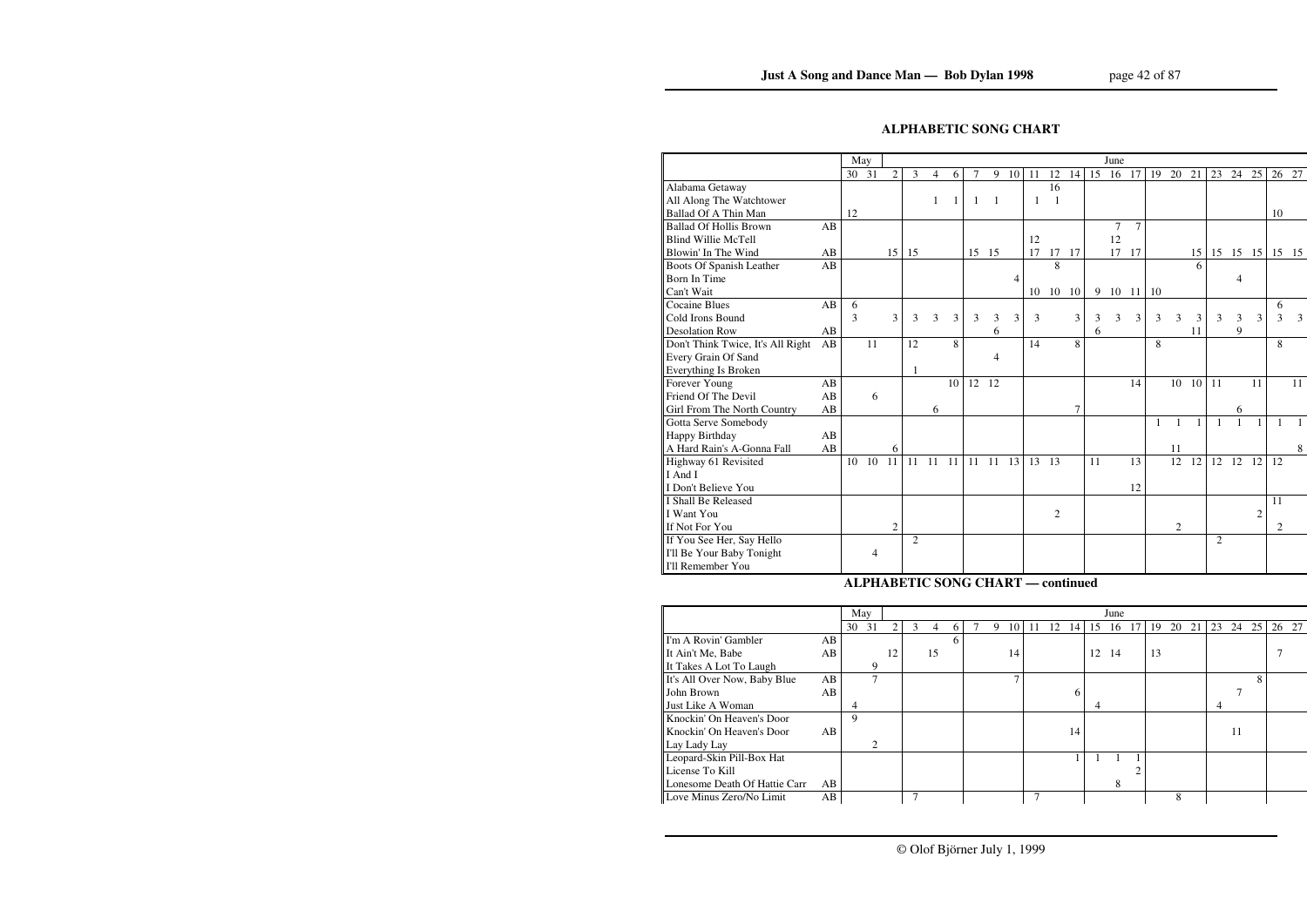| Love Sick                  |    |    | 13 <sup>1</sup> | 13 | 13 | <sup>12</sup> |               | 13 13 15 |    |    | 15 15 15 |                |    | 13 15 15 |    |   |    | 13 13 | 13           | $13 \quad 13$ |    | 13 | - 13           |
|----------------------------|----|----|-----------------|----|----|---------------|---------------|----------|----|----|----------|----------------|----|----------|----|---|----|-------|--------------|---------------|----|----|----------------|
| Maggie's Farm              |    |    |                 |    |    |               |               |          |    |    |          |                |    |          |    |   |    |       |              |               |    |    |                |
| Make You Feel My Love      |    |    | 10              |    |    |               | 10            | 9        | 12 | 11 | 11       | 11             | 10 |          | 10 |   |    |       |              |               | 4  |    | $\overline{4}$ |
| Mama, You Been On My Mind  | AB |    |                 |    |    |               |               |          |    |    |          |                |    |          | 6  |   |    | 8     | 8            | 8             | 9  |    | 9              |
| The Man In Me              |    |    |                 |    |    |               |               |          |    |    |          |                |    |          |    |   |    |       |              |               |    |    |                |
| Man In The Long Black Coat |    |    |                 |    |    |               |               |          | 2  |    |          | $\mathfrak{D}$ |    |          |    |   |    |       |              |               |    |    | 2              |
| Masters Of War             | AB |    |                 | 8  |    | 7             | 8             |          | 8  | 8  | 7        |                |    |          |    |   |    |       |              |               |    |    |                |
| Mr. Tambourine Man         | AB |    |                 |    |    |               | $\mathcal{I}$ |          |    |    |          |                |    |          | 8  |   |    |       | <sub>n</sub> |               |    |    |                |
| My Back Pages              | AB |    |                 |    | 12 |               |               |          |    |    | 14       |                |    |          |    |   |    |       |              |               |    |    |                |
| Not Dark Yet               |    |    |                 | 10 |    |               |               |          |    |    |          |                |    |          |    |   |    |       |              |               |    |    |                |
| Oh Babe It Ain't No Lie    | AB |    |                 |    |    |               |               |          |    |    | 6        |                |    |          |    |   |    |       |              |               |    |    |                |
| One Too Many Mornings      | AB |    |                 |    |    |               |               |          |    |    |          |                |    |          |    |   |    |       |              |               |    |    |                |
| Positively 4th Street      |    |    |                 |    |    |               |               |          |    |    |          |                |    |          |    |   |    |       |              |               |    |    |                |
| Pretty Peggy-O             |    |    |                 |    |    |               |               |          |    |    |          |                |    |          |    |   |    |       |              |               |    |    |                |
| Rainy Day Women #12 & 35   |    | 12 | 14              | 14 | 14 | 13            | 14            | 14       | 16 | 16 |          | 16             | 14 | 16       | 16 |   | 14 | 14    | 14           | 14            | 14 |    | 14 14          |
| Rank Strangers To Me       | AB |    |                 |    |    |               |               |          |    |    |          |                |    |          |    |   |    |       |              |               |    |    |                |
| The Roving Blade           | AB |    |                 |    |    |               |               |          |    |    |          |                |    |          |    | 6 |    |       |              |               |    |    |                |
|                            |    |    |                 |    |    |               |               |          |    |    |          |                |    |          |    |   |    |       |              |               |    |    |                |

### **ALPHABETIC SONG CHART — continued**

|                                 |    | May        |              |    |    |                |                |    |                |    |                |                |                 |                | June           |    |                |    |    |              |                 |    |    |    |
|---------------------------------|----|------------|--------------|----|----|----------------|----------------|----|----------------|----|----------------|----------------|-----------------|----------------|----------------|----|----------------|----|----|--------------|-----------------|----|----|----|
|                                 |    | 30         | 31           | 2  | 3  | 4              | 6              | 7  | 9              | 10 | 11             | 12             | 14              | 15             | 16             | 17 | 19             | 20 | 21 | 23           | 24              | 25 | 26 | 27 |
| Seeing The Real You At Last     |    |            |              |    |    |                |                |    |                |    |                |                |                 |                |                |    |                |    |    |              |                 |    |    |    |
| Señor (Tales Of Yankee Power)   |    | $\sqrt{2}$ |              |    |    |                |                |    |                |    |                |                |                 |                | $\mathbf{2}$   |    |                |    |    |              |                 |    |    |    |
| She Belongs To Me               |    |            |              |    |    |                |                |    |                | 10 |                |                |                 |                | 11             |    |                |    |    |              |                 |    |    |    |
| Shelter From The Storm          |    |            |              | 4  |    |                |                |    |                |    |                |                |                 |                |                |    |                |    |    |              |                 |    |    |    |
| Shooting Star                   |    |            |              |    |    |                |                |    |                |    | 4              |                |                 |                |                |    |                |    |    |              |                 |    |    |    |
| Silvio                          |    | 5          | 5            | 5  | 5  | 5              | 5 <sup>5</sup> | 5  | 5              | 5  | 5              | $\mathfrak{S}$ | $5\overline{)}$ | $\mathfrak{S}$ | $\mathfrak{S}$ | 5  | 5              | 5  | 5  | 5            | $5\overline{)}$ | 5  | 5  | 5  |
| Simple Twist Of Fate            |    |            |              |    |    |                |                | 4  |                |    |                |                |                 |                |                |    |                | 4  |    |              |                 |    |    |    |
| Stuck Inside Of Mobile With The |    |            |              |    |    |                |                |    |                |    |                |                |                 |                |                |    |                |    |    |              |                 |    |    |    |
| Tangled Up In Blue              | AB | 8          | 8            | 8  | 9  | 8              | 9              | 9  | 8              | 9  | 9              | 9              | 9               | 8              | 9              | 9  | 9              | 9  | 9  | 10           | 10              | 10 | 9  | 10 |
| <b>Tears Of Rage</b>            |    |            |              |    |    | 9              |                |    |                |    |                | 4              |                 |                |                | 4  |                |    |    |              |                 |    |    |    |
| This Wheel's On Fire            |    |            |              | 9  |    |                |                |    | 10             |    |                |                |                 |                |                |    | 11             |    |    |              |                 |    |    |    |
| 'Til I Fell In Love With You    |    | 13         |              |    |    |                |                |    |                | 11 |                |                | 12 13           |                | 13             |    | 12             |    |    |              |                 |    |    | 12 |
| The Times They Are A-Changin'   | AB |            |              |    | 6  |                |                |    |                | 6  |                |                |                 | $\overline{7}$ |                |    |                |    |    | $\mathbf{Q}$ |                 |    |    | 6  |
| To Be Alone With You            |    |            | $\mathbf{1}$ |    |    |                |                |    |                |    |                |                |                 |                |                |    |                |    |    |              |                 |    |    |    |
| To Ramona                       | AB |            |              |    |    |                |                |    |                |    | 6              |                |                 |                | 6              |    |                | 6  |    |              |                 | 6  |    |    |
| Tomorrow Is A Long Time         |    |            |              |    |    |                |                |    |                |    |                |                |                 |                |                |    |                |    |    |              |                 |    |    |    |
| Tonight I'll Be Staying Here Wi |    |            |              |    |    | $\overline{2}$ |                | 2  | $\mathfrak{D}$ |    | $\overline{2}$ |                |                 |                |                |    | $\overline{2}$ |    |    |              | $\overline{2}$  |    |    |    |
| Tough Mama                      |    |            | 3            |    |    |                |                |    |                |    |                | 3              |                 |                |                |    |                |    |    |              |                 |    |    |    |
| Under The Red Sky               |    |            |              |    | 4  |                |                |    |                |    |                |                |                 |                | 4              |    | $\overline{4}$ |    |    |              |                 |    |    |    |
| Watching The River Flow         |    | 11         |              |    |    |                |                |    |                |    |                |                | 12              |                |                |    |                |    |    |              |                 |    |    |    |
| What Good Am I?                 |    |            |              |    |    | 4              |                |    |                |    |                |                |                 |                |                |    |                |    |    |              |                 |    |    |    |
| The White Dove                  | AB |            |              |    |    |                |                | 6  |                |    |                |                |                 |                |                |    |                |    |    |              |                 |    |    |    |
| You Ain't Goin' Nowhere         |    |            |              |    |    | 10             |                |    |                |    |                |                |                 | $\overline{2}$ |                |    |                |    |    |              |                 |    | 4  |    |
| You're A Big Girl Now           |    |            |              |    |    |                |                |    |                |    |                |                | $\overline{4}$  |                |                |    |                |    |    |              |                 |    |    |    |
| Total # of songs                |    | 13         | 12           | 15 | 15 | 15             | 13             | 15 | 15             | 16 | 17             | 17             | 17              | 14             | 17             | 17 | 13             | 14 | 15 | 15           | 15              | 15 | 15 | 15 |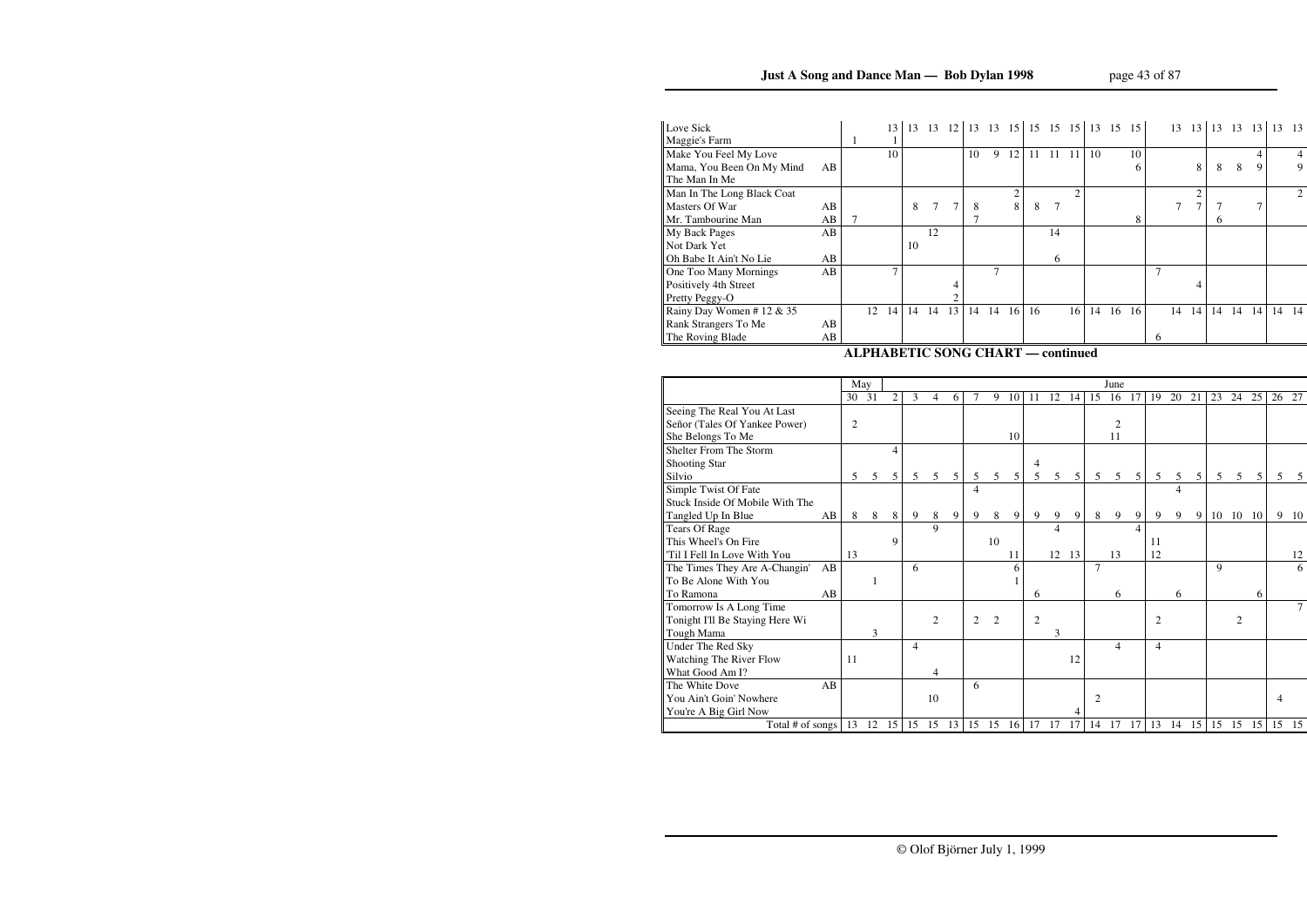#### **5.7.3 Statistics**

Shows:

| Number of shows:                          | 33  |
|-------------------------------------------|-----|
| Number of circulating shows:              | 33  |
| Number of circulating & complete shows:   | 33  |
| Number of unique shows <sup>16</sup> :    | 33  |
| Number of different shows <sup>17</sup> : | 33  |
| Number of different songs <sup>18</sup> : | 84  |
| Number of unique songs <sup>19</sup> :    | 83  |
| Number of performed songs:                | 499 |
| Mean number of performed songs:           | 15  |
| Variation <sup>20</sup>                   |     |

Songs:

|                 | # $of$         |      | # $of$ |      |
|-----------------|----------------|------|--------|------|
|                 | songs          | $\%$ | perf.  | $\%$ |
| Electric        | 54             | 64.3 | 316    | 63.3 |
| Acoustic w band | 30             | 35.7 | 183    | 36.7 |
| Albums          | 72             | 86.7 | 479    | 96.0 |
| <b>Singles</b>  |                | 1.2  |        | 0.4  |
| Outtakes        | $\overline{2}$ | 2.4  |        | 1.4  |
| Covers          |                | 9.6  | 11     | 2.2  |

#### **5.7.4 Comments**

#### *Recommended show*

Stockholm June 6 and Brussels June 17.

#### *Bob Talk*

*Well, I feel quite at home here actually. I was born and raised in Minnesota, where the Vikings landed long before Columbus did!* Before Simple Twist Of Fate in Oslo, June 7.

#### *Tapes*

 $16$  a show is unique if no other show has the same songs in the same order;

<sup>&</sup>lt;sup>17</sup> a show is different from another show if the set of songs are different, regardless of order

<sup>&</sup>lt;sup>18</sup> electric and acoustic versions are counted as different songs

 $19<sup>19</sup>$  a song is counted as unique regardless of how it is performed

 $20$  variation is computed as the quote between number of different songs and mean number of performed songs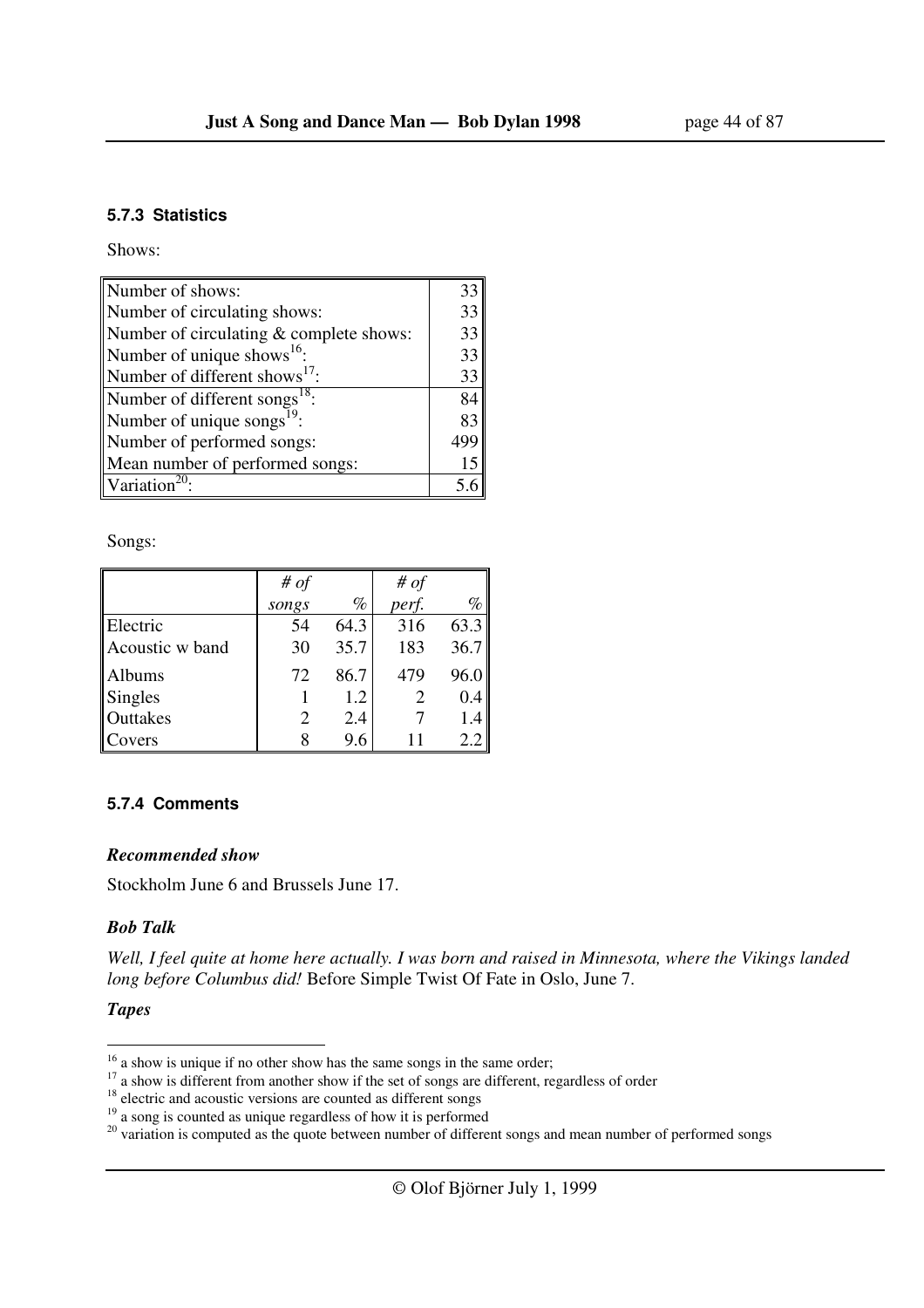There are good and complete audience tapes from all shows.

## **5.8 Tour Of Australia And New Zealand**

#### **5.8.1 Dates and venues**

### **AUGUST**

- 19 Melbourne, Victoria, Australia Mercury Lounge, Crown Casino
- 21 Melbourne, Victoria, Australia Melbourne Park
- 22 Melbourne, Victoria, Australia Melbourne Park
- 24 Adelaide, South Australia, Australia and Adelaide Entertainment Centre
- 
- 28 Darwin, Northern Territory, Australia Darwin Amphitheatre
- 

## **SEPTEMBER**

- 26 Perth, West Australia, Australia Burswood Dome, Burswood Resort Casino 30 Townsville, Queensland, Australia Townsville Breakwater Entertainment Centre
- 1 Brisbane, Queensland, Australia Entertainment Centre
- 3 Sydney, New South Wales, Australia Entertainment Centre
- 4 Sydney, New South Wales, Australia Entertainment Centre
- 5 Wollongong, New South Wales, Australia Entertainment Centre
- 7 Auckland, New Zealand North Shore Event Centre, Glenfield
- 8 Auckland, New Zealand North Shore Event Centre, Glenfield
- 10 Wellington, New Zealand Queens Wharf Event Centre
- 12 Christchurch, New Zealand Westpac Trust Entertainment Centre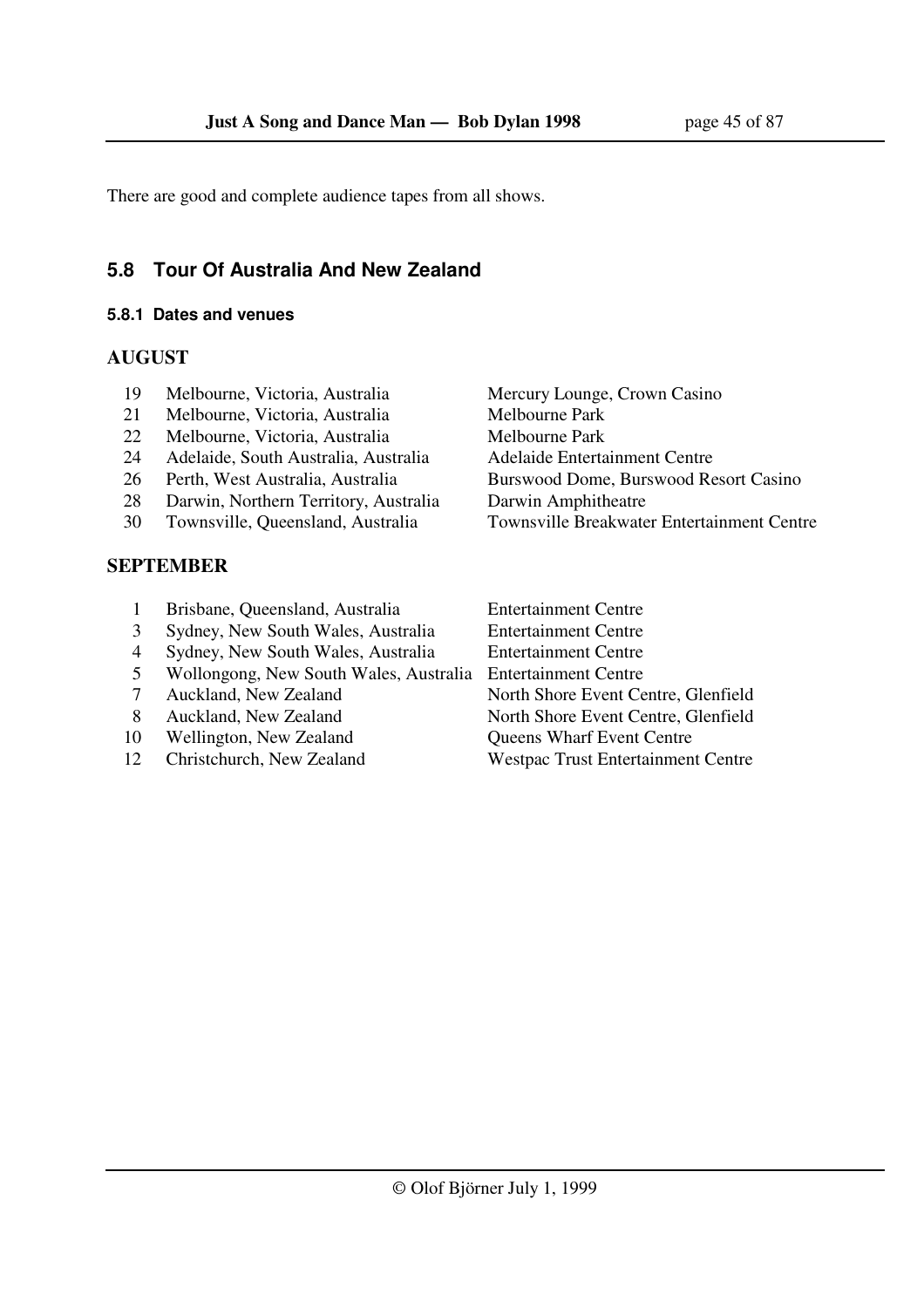## **5.8.2 The songs**

AB acoustic with the band

### **SONG CHART**

|                                       |    |                         |                         |                  | August         |                 |                 |                |    |                          |              | September |              |                |    |                |                 |
|---------------------------------------|----|-------------------------|-------------------------|------------------|----------------|-----------------|-----------------|----------------|----|--------------------------|--------------|-----------|--------------|----------------|----|----------------|-----------------|
|                                       |    | 19                      | 21                      | 22               | 24             | 26              | 28              | 30             | 1  | 3                        | 4            | 5         | 7            | 8              | 10 | 12             | $\Sigma$        |
| Leopard-Skin Pill-Box Hat             |    | 1                       |                         | $\mathbf{1}$     | $\mathbf{1}$   | 1               |                 |                |    |                          | $\mathbf{1}$ | 1         | $\mathbf{1}$ |                |    | $\mathbf{1}$   | $\overline{8}$  |
| Pretty Peggy-O                        |    | $\overline{c}$          |                         |                  |                |                 |                 |                |    |                          |              |           |              |                |    |                | $\mathbf{1}$    |
| Can't Wait                            |    | 3                       | 11                      | 3                |                | 3               | 3               | 3              | 5  | 5                        | 5            | 5         | 5            | 5              | 5  | 6              | 14              |
| Shelter From The Storm                |    | $\overline{\mathbf{4}}$ |                         |                  |                |                 |                 |                |    | $\overline{\mathcal{A}}$ |              |           |              |                |    |                | $\overline{c}$  |
| Tough Mama                            |    | 5                       |                         |                  |                |                 |                 |                |    |                          |              |           |              |                |    |                | $\mathbf{1}$    |
| You're A Big Girl Now                 |    | 6                       |                         |                  |                |                 |                 |                |    |                          |              |           | 4            |                |    |                | $\overline{2}$  |
| Cold Irons Bound                      |    | $\overline{7}$          | $\overline{3}$          | 6                | 3              | 6               |                 | 10             | 3  | $\overline{\mathbf{3}}$  | 3            | 3         | 3            | 3              | 3  | $\overline{3}$ | 14              |
| <b>Cocaine Blues</b>                  | AB | 8                       |                         |                  |                |                 |                 |                |    |                          |              |           |              |                |    |                | $\mathbf{1}$    |
| Mr. Tambourine Man                    | AB | 9                       | $\boldsymbol{7}$        |                  |                |                 |                 |                |    |                          |              |           | 7            |                |    |                | $\sqrt{3}$      |
| Masters Of War                        | AB | 10                      | $\overline{8}$          |                  |                |                 |                 | 8              |    |                          |              |           | 8            |                |    |                | $\overline{4}$  |
| <b>Roving Gambler</b>                 | AB | 11                      |                         |                  |                |                 |                 |                |    |                          |              | 7         |              |                |    |                | $\overline{2}$  |
| Tangled Up In Blue                    | AB | 12                      | 9                       | 9                | 9              | 9               | 9               | 9              | 9  | 9                        | 9            | 9         | 9            | 9              | 9  | 10             | 15              |
| Dark As A Dungeon                     | AB | 13                      |                         |                  |                |                 |                 |                |    |                          |              |           |              |                |    |                | $\mathbf{1}$    |
| Forever Young                         | AB | 14                      | 10                      | 11               | 10             | 10              | 17              | 18             | 17 | 17                       | 17           | 17        | 17           | 17             | 17 | 17             | 14              |
| Highway 61 Revisited                  |    | 15                      | 12                      |                  |                | 12              | 16              | 17             | 16 | 16                       | 16           |           | 16           | 16             | 16 | 16             | 12              |
| Love Sick                             |    | 16                      | 13                      | 13               | 14             | $\overline{13}$ | $\overline{13}$ | 13             | 13 | 13                       | 13           | 13        | 13           | 13             | 13 | 13             | $\overline{15}$ |
| Rainy Day Women #12 & 35              |    | 17                      | 14                      | 14               | 15             | 14              | 14              | 14             | 14 | 14                       | 14           | 14        | 14           | 14             | 14 | 14             | 15              |
| Blowin' In The Wind                   | AB | 18                      | 16                      | 16               | 17             | 16              | 15              | 16             | 15 | 15                       | 15           | 15        | 15           | 15             | 15 | 15             | 15              |
| 'Til I Fell In Love With You          |    | 19                      |                         | 12               | 12             |                 | 12              | 12             | 12 | 12                       | 12           | 12        | 12           | 12             | 12 | 12             | 13              |
| Silvio                                |    | 20                      | 6                       |                  | 6              |                 | 6               | 6              | 6  | 6                        | 6            | 6         | 6            | 6              | 6  | $\tau$         | 13              |
| I Shall Be Released                   |    | 21                      |                         |                  |                |                 |                 |                | 11 |                          |              |           |              | 11             |    |                | $\mathfrak{Z}$  |
| Gotta Serve Somebody                  |    |                         | 1                       |                  |                |                 |                 |                |    |                          |              |           |              |                |    |                | $\mathbf{1}$    |
| Señor (Tales Of Yankee Power)         |    |                         | $\overline{c}$          |                  |                |                 |                 |                |    |                          |              |           |              | 2              |    |                | $\sqrt{2}$      |
| What Good Am I?                       |    |                         | $\overline{\mathbf{4}}$ |                  |                |                 |                 |                |    |                          |              |           |              |                |    |                | $\mathbf{1}$    |
| Just Like A Woman                     |    |                         | $\overline{5}$          |                  |                |                 |                 |                |    |                          | 4            |           |              | $\overline{4}$ |    | $\overline{4}$ | $\overline{4}$  |
| It Ain't Me, Babe                     | AB |                         | 15                      | 15               | 16             | 15              |                 |                |    |                          |              |           |              |                |    |                | $\overline{4}$  |
| Tonight I'll Be Staying Here With You |    |                         |                         | $\overline{c}$   |                |                 |                 |                |    | $\overline{c}$           |              |           |              |                |    |                | $\overline{2}$  |
| Simple Twist Of Fate                  |    |                         |                         | $\overline{4}$   |                |                 |                 | $\overline{4}$ |    |                          |              |           |              |                |    |                | $\overline{2}$  |
| Watching The River Flow               |    |                         |                         | 5                |                | 5               |                 |                |    |                          |              |           |              |                |    |                | $\overline{2}$  |
| Friend Of The Devil                   | AB |                         |                         | $\boldsymbol{7}$ |                |                 |                 |                |    |                          |              |           |              |                | 7  |                | $\sqrt{2}$      |
| Don't Think Twice, It's All Right     | AB |                         |                         | 8                | $\overline{7}$ | $\overline{7}$  | 8               | 15             |    | 10                       |              |           |              |                | 8  | 8              | 8               |
| My Back Pages                         | AB |                         |                         | 10               |                |                 |                 |                |    |                          | 10           |           |              |                |    |                | $\overline{c}$  |
| Man In The Long Black Coat            |    |                         |                         |                  | $\overline{c}$ |                 |                 |                |    |                          |              |           |              |                |    |                | $\mathbf{1}$    |
| I'll Be Your Baby Tonight             |    |                         |                         |                  | $\overline{4}$ |                 |                 |                |    |                          |              |           |              |                |    |                | $\mathbf{1}$    |
| I Don't Believe You                   |    |                         |                         |                  | 5              |                 |                 |                |    |                          |              |           |              |                |    |                | $\mathbf{1}$    |
| <b>Desolation Row</b>                 | AB |                         |                         |                  | 8              |                 |                 |                |    | 8                        |              |           |              | 8              |    |                | $\mathfrak{Z}$  |
| The Times They Are A-Changin'         | AB |                         |                         |                  | 11             | 8               |                 |                |    |                          |              |           | 10           |                | 10 |                | $\overline{4}$  |
| Matchbox                              |    |                         |                         |                  | 13             |                 |                 |                |    |                          |              |           |              |                |    |                | $\mathbf{1}$    |
| I Want You                            |    |                         |                         |                  |                | $\overline{c}$  |                 |                |    |                          |              |           |              |                |    |                | $\mathbf{1}$    |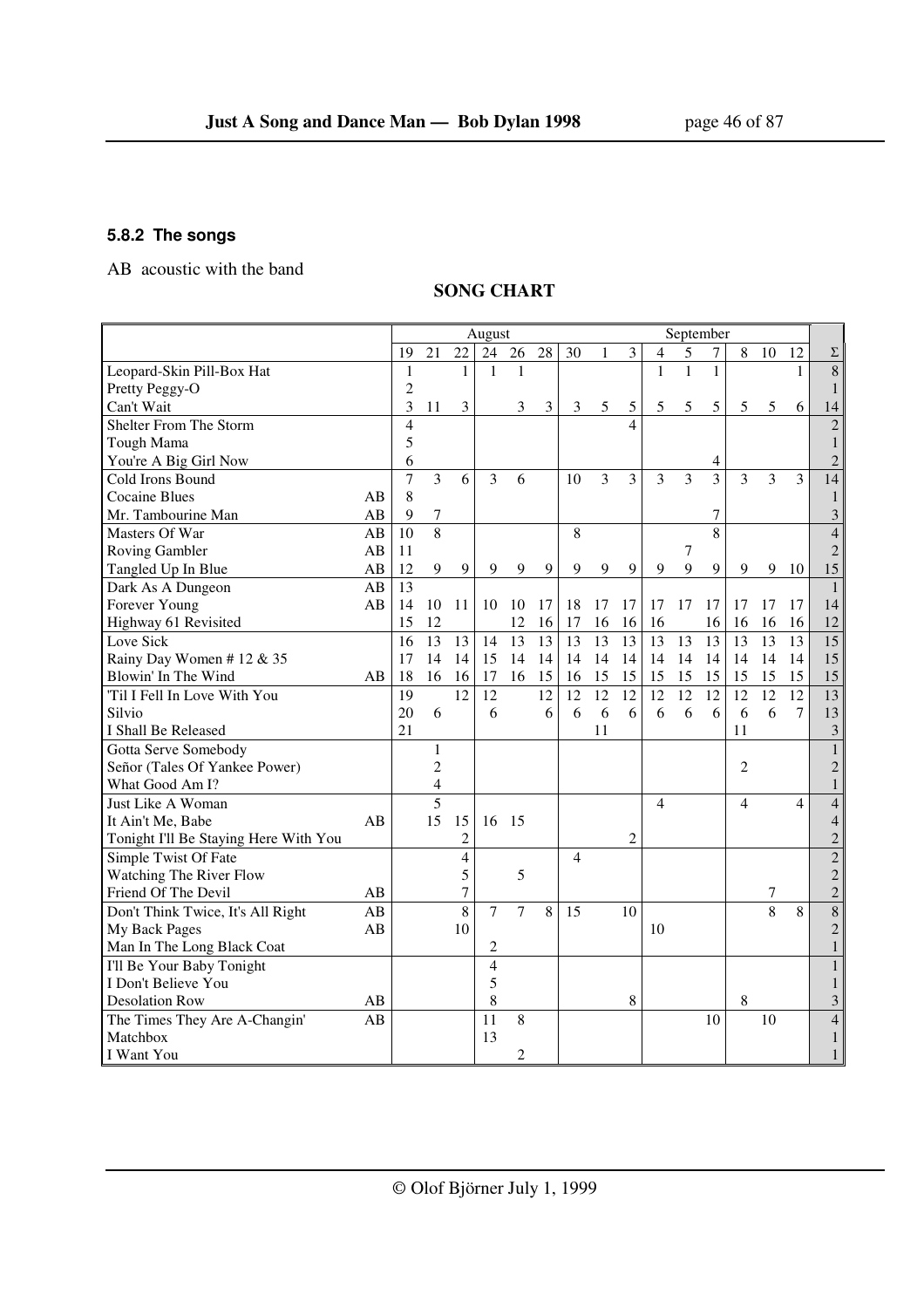|                                        |    |    |    |    | August |    |                |                |    |    |                |                | September      |                |                |                        |                |
|----------------------------------------|----|----|----|----|--------|----|----------------|----------------|----|----|----------------|----------------|----------------|----------------|----------------|------------------------|----------------|
|                                        |    | 19 | 21 | 22 | 24     | 26 | 28             | 30             |    | 3  | $\overline{4}$ | 5              | $\tau$         | 8              | 10             | 12                     | $\Sigma$       |
| Positively 4th Street                  |    |    |    |    |        | 4  |                |                |    |    |                |                |                |                |                |                        | $\mathbf{1}$   |
| Ballad Of A Thin Man                   |    |    |    |    |        | 11 |                |                |    |    |                |                |                |                |                |                        | 1              |
| Maggie's Farm                          |    |    |    |    |        |    | 1              | 1              | 1  | 1  |                |                |                | 1              | 1              |                        | 6              |
| License To Kill                        |    |    |    |    |        |    | $\overline{c}$ |                |    |    |                |                |                |                |                |                        | 1              |
| It Takes A Lot To Laugh, It Takes A Tr |    |    |    |    |        |    | 4              | 5              |    |    |                |                |                |                |                | 5                      | 3              |
| Under The Red Sky                      |    |    |    |    |        |    | 5              |                |    |    |                |                |                |                |                |                        | 1              |
| <b>Stone Walls And Steel Bars</b>      | AB |    |    |    |        |    | 7              |                | 7  | 7  | $\overline{7}$ |                |                |                |                |                        | $\overline{4}$ |
| Knockin' On Heaven's Door              | AB |    |    |    |        |    | 10             |                |    |    |                |                |                |                |                | 11                     | $\overline{2}$ |
| This Wheel's On Fire                   |    |    |    |    |        |    | 11             |                |    |    |                |                |                | 10             |                |                        | $\overline{c}$ |
| Lay Lady Lay                           |    |    |    |    |        |    |                | $\overline{c}$ |    |    |                |                | $\overline{c}$ |                |                | $\mathcal{D}_{\alpha}$ | $\overline{3}$ |
| Oh Babe It Ain't No Lie                | AB |    |    |    |        |    |                | 7              |    |    |                |                |                |                |                |                        | $\mathbf{1}$   |
| She Belongs To Me                      |    |    |    |    |        |    |                | 11             |    |    |                |                | 11             |                |                |                        | $\overline{c}$ |
| The Man In Me                          |    |    |    |    |        |    |                |                | 2  |    |                |                |                |                | $\overline{2}$ |                        | $\overline{2}$ |
| <b>Born In Time</b>                    |    |    |    |    |        |    |                |                | 4  |    |                |                |                |                |                |                        | 1              |
| It's All Over Now, Baby Blue           | AB |    |    |    |        |    |                |                | 8  |    |                |                |                |                |                |                        | $\mathbf{1}$   |
| <b>Blind Willie McTell</b>             |    |    |    |    |        |    |                |                | 10 | 11 |                |                |                |                |                |                        | $\sqrt{2}$     |
| I Threw It All Away                    |    |    |    |    |        |    |                |                |    |    | $\overline{c}$ | $\overline{c}$ |                |                |                |                        | $\mathbf{2}$   |
| She Belongs To Me                      | AB |    |    |    |        |    |                |                |    |    | 8              |                |                |                |                |                        | 1              |
| Love Minus Zero/No Limit               | AB |    |    |    |        |    |                |                |    |    | 11             |                |                |                |                |                        | $\mathbf 1$    |
| Every Grain Of Sand                    |    |    |    |    |        |    |                |                |    |    |                | 4              |                |                |                |                        | 1              |
| One Too Many Mornings                  | AB |    |    |    |        |    |                |                |    |    |                | 8              |                |                |                |                        | 1              |
| The Lonesome Death Of Hattie Carroll   | AB |    |    |    |        |    |                |                |    |    |                | 10             |                |                |                |                        | 1              |
| Make You Feel My Love                  |    |    |    |    |        |    |                |                |    |    |                | 11             |                |                |                |                        | 1              |
| Like A Rolling Stone                   |    |    |    |    |        |    |                |                |    |    |                | 16             |                |                |                |                        | 1              |
| To Ramona                              | AB |    |    |    |        |    |                |                |    |    |                |                |                | $\overline{7}$ |                |                        | $\mathbf{1}$   |
| <b>Tears Of Rage</b>                   |    |    |    |    |        |    |                |                |    |    |                |                |                |                | 4              |                        |                |
| I'll Remember You                      |    |    |    |    |        |    |                |                |    |    |                |                |                |                | 11             |                        |                |
| Boots Of Spanish Leather               | AB |    |    |    |        |    |                |                |    |    |                |                |                |                |                | 9                      |                |
| Total # of songs                       |    | 21 | 16 | 16 | 17     | 16 | 17             | 18             | 17 | 17 | 17             | 17             | 17             | 17             | 17             | 17                     | 257            |

## **SONG CHART – continued**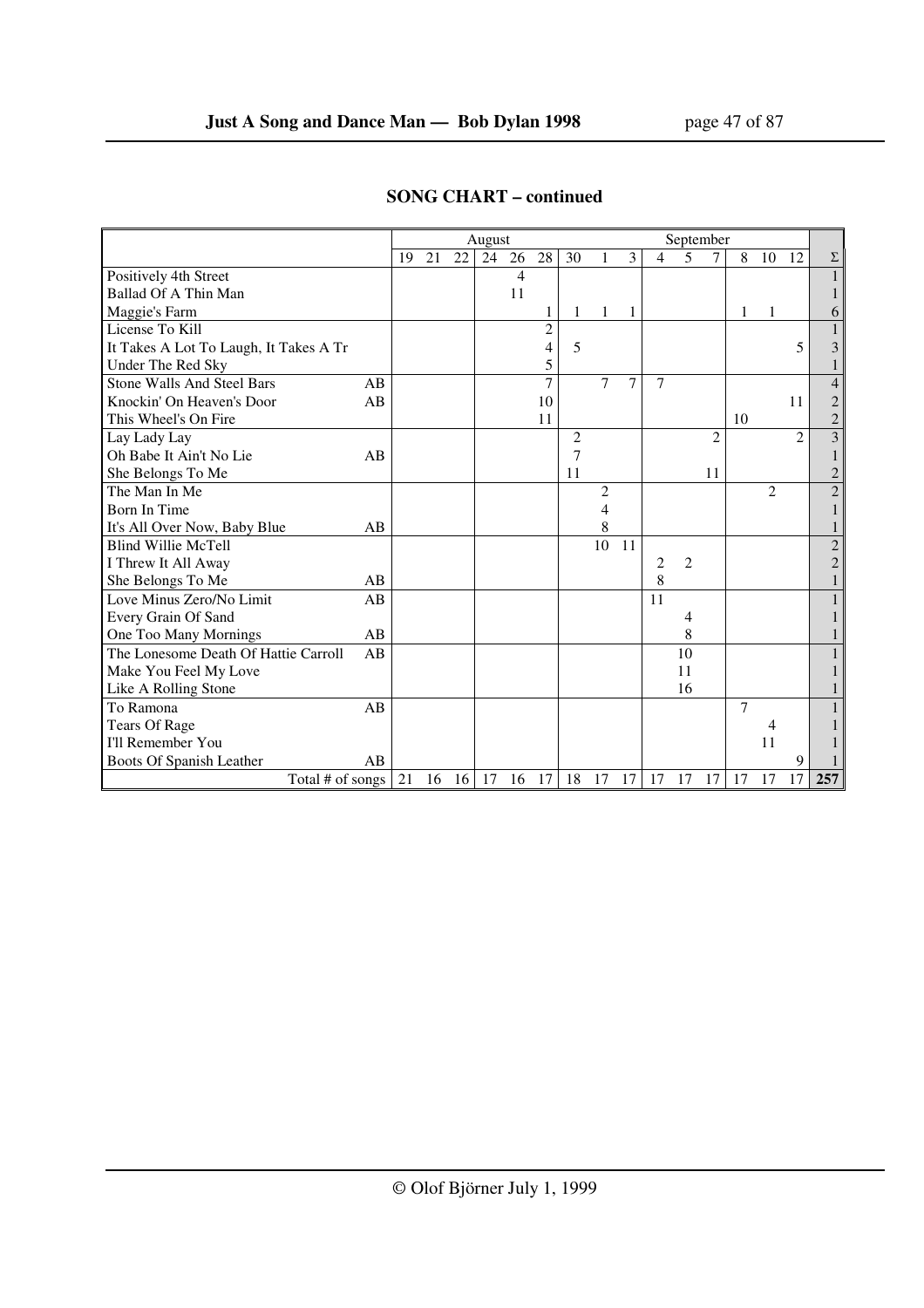|                                        |    |    |    |              | August         |                |                |                |                |               |                | September       |                |                |                |                |                 |
|----------------------------------------|----|----|----|--------------|----------------|----------------|----------------|----------------|----------------|---------------|----------------|-----------------|----------------|----------------|----------------|----------------|-----------------|
|                                        |    | 19 | 21 | 22           | 24             | 26             | 28             | 30             | 1              | 3             | 4              | 5               | 7              | 8              | 10             | 12             | $\Sigma$        |
| Ballad Of A Thin Man                   |    |    |    |              |                | 11             |                |                |                |               |                |                 |                |                |                |                | $\mathbf{1}$    |
| <b>Blind Willie McTell</b>             |    |    |    |              |                |                |                |                | 10             | 11            |                |                 |                |                |                |                | $\overline{2}$  |
| Blowin' In The Wind                    | AВ | 18 | 16 | 16           | 17             | 16             | 15             | 16             | 15             | 15            | 15 15          |                 | 15             | 15             | 15             | 15             | 15              |
| Boots Of Spanish Leather               | AB |    |    |              |                |                |                |                |                |               |                |                 |                |                |                | $\mathbf Q$    | $\mathbf{1}$    |
| Born In Time                           |    |    |    |              |                |                |                |                | $\overline{4}$ |               |                |                 |                |                |                |                | $\mathbf{1}$    |
| Can't Wait                             |    | 3  | 11 | 3            |                | 3              | 3              | $\mathfrak{Z}$ | 5              | $\mathfrak s$ | 5              | 5               | $\mathfrak s$  | 5              | 5              | 6              | 14              |
| <b>Cocaine Blues</b>                   | AB | 8  |    |              |                |                |                |                |                |               |                |                 |                |                |                |                | $\mathbf{1}$    |
| Cold Irons Bound                       |    | 7  | 3  | 6            | 3              | 6              |                | 10             | 3              | 3             | 3              | 3               | 3              | 3              | 3              | 3              | 14              |
| Dark As A Dungeon                      | AB | 13 |    |              |                |                |                |                |                |               |                |                 |                |                |                |                | $\mathbf{1}$    |
| <b>Desolation Row</b>                  | AB |    |    |              | 8              |                |                |                |                | 8             |                |                 |                | 8              |                |                | $\overline{3}$  |
| Don't Think Twice, It's All Right      | AB |    |    | 8            | 7              | 7              | 8              | 15             |                | 10            |                |                 |                |                | 8              | 8              | $\,8\,$         |
| Every Grain Of Sand                    |    |    |    |              |                |                |                |                |                |               |                | 4               |                |                |                |                | $\mathbf{1}$    |
| Forever Young                          | AB | 14 | 10 | 11           | 10             | 10             | 17             | 18             | 17             | 17            | 17             | $\overline{17}$ | 17             | 17             | 17             | 17             | $\overline{15}$ |
| Friend Of The Devil                    | AB |    |    | 7            |                |                |                |                |                |               |                |                 |                |                | 7              |                | $\overline{2}$  |
| Gotta Serve Somebody                   |    |    | 1  |              |                |                |                |                |                |               |                |                 |                |                |                |                | $\mathbf{1}$    |
| Highway 61 Revisited                   |    | 15 | 12 |              |                | 12             | 16             | 17             | 16             | 16            | 16             |                 | 16             | 16             | 16             | 16             | 12              |
| I Don't Believe You                    |    |    |    |              | 5              |                |                |                |                |               |                |                 |                |                |                |                | $\mathbf{1}$    |
| I Shall Be Released                    |    | 21 |    |              |                |                |                |                | 11             |               |                |                 |                | 11             |                |                | $\mathfrak{Z}$  |
| I Threw It All Away                    |    |    |    |              |                |                |                |                |                |               | $\mathfrak{D}$ | $\overline{2}$  |                |                |                |                | $\overline{2}$  |
| I Want You                             |    |    |    |              |                | $\overline{2}$ |                |                |                |               |                |                 |                |                |                |                | $\mathbf{1}$    |
| I'll Be Your Baby Tonight              |    |    |    |              | $\overline{4}$ |                |                |                |                |               |                |                 |                |                |                |                | $\mathbf{1}$    |
| I'll Remember You                      |    |    |    |              |                |                |                |                |                |               |                |                 |                |                | 11             |                | $\mathbf{1}$    |
| It Ain't Me, Babe                      | AB |    | 15 | 15           | 16             | 15             | 15             |                |                |               |                |                 |                |                |                |                | 5               |
| It Takes A Lot To Laugh, It Takes A Tr |    |    |    |              |                |                | 4              | $\mathfrak{S}$ |                |               |                |                 |                |                |                | 5              | $\mathfrak{Z}$  |
| It's All Over Now, Baby Blue           | AВ |    |    |              |                |                |                |                | 8              |               |                |                 |                |                |                |                | $\mathbf{1}$    |
| Just Like A Woman                      |    |    | 5  |              |                |                |                |                |                |               | 4              |                 |                | $\overline{4}$ |                | $\overline{4}$ | $\overline{4}$  |
| Knockin' On Heaven's Door              | AВ |    |    |              |                |                | 10             |                |                |               |                |                 |                |                |                | 11             | $\sqrt{2}$      |
| Lay Lady Lay                           |    |    |    |              |                |                |                | $\overline{2}$ |                |               |                |                 | $\overline{2}$ |                |                | $\overline{2}$ | $\overline{3}$  |
| Leopard-Skin Pill-Box Hat              |    | 1  |    | $\mathbf{1}$ | $\mathbf{1}$   | $\mathbf{1}$   |                |                |                |               | $\mathbf{1}$   | $\mathbf{1}$    | $\mathbf{1}$   |                |                | $\mathbf{1}$   | $\,8\,$         |
| License To Kill                        |    |    |    |              |                |                | $\overline{c}$ |                |                |               |                |                 |                |                |                |                | $\mathbf{1}$    |
| Like A Rolling Stone                   |    |    |    |              |                |                |                |                |                |               |                | 16              |                |                |                |                | $\mathbf{1}$    |
| The Lonesome Death Of Hattie Carroll   | AB |    |    |              |                |                |                |                |                |               |                | 10              |                |                |                |                | 1               |
| Love Minus Zero/No Limit               | AB |    |    |              |                |                |                |                |                |               | 11             |                 |                |                |                |                | $\mathbf{1}$    |
| Love Sick                              |    | 16 | 13 | 13           | 14             | 13             | 13             | 13             | 13             | 13            | 13             | 13              | 13             | 13             | 13             | 13             | 15              |
| Maggie's Farm                          |    |    |    |              |                |                | 1              | $\mathbf{1}$   | $\mathbf{1}$   | 1             |                |                 |                | 1              | $\mathbf{1}$   |                | 6               |
| Make You Feel My Love                  |    |    |    |              |                |                |                |                |                |               |                | 11              |                |                |                |                | $\mathbf{1}$    |
| The Man In Me                          |    |    |    |              |                |                |                |                | $\overline{2}$ |               |                |                 |                |                | $\overline{2}$ |                | $\overline{c}$  |
| Man In The Long Black Coat             |    |    |    |              | $\overline{2}$ |                |                |                |                |               |                |                 |                |                |                |                | $\mathbf{1}$    |
| Masters Of War                         | AВ | 10 | 8  |              |                |                |                | 8              |                |               |                |                 | 8              |                |                |                | 4               |
| Matchbox                               |    |    |    |              | 13             |                |                |                |                |               |                |                 |                |                |                |                | $\mathbf{1}$    |
| Mr. Tambourine Man                     | AВ | 9  | 7  |              |                |                |                |                |                |               |                |                 | 7              |                |                |                | 3               |
| My Back Pages                          | AB |    |    | 10           |                |                |                |                |                |               | 10             |                 |                |                |                |                | $\overline{2}$  |

# **ALPHABETIC SONG CHART**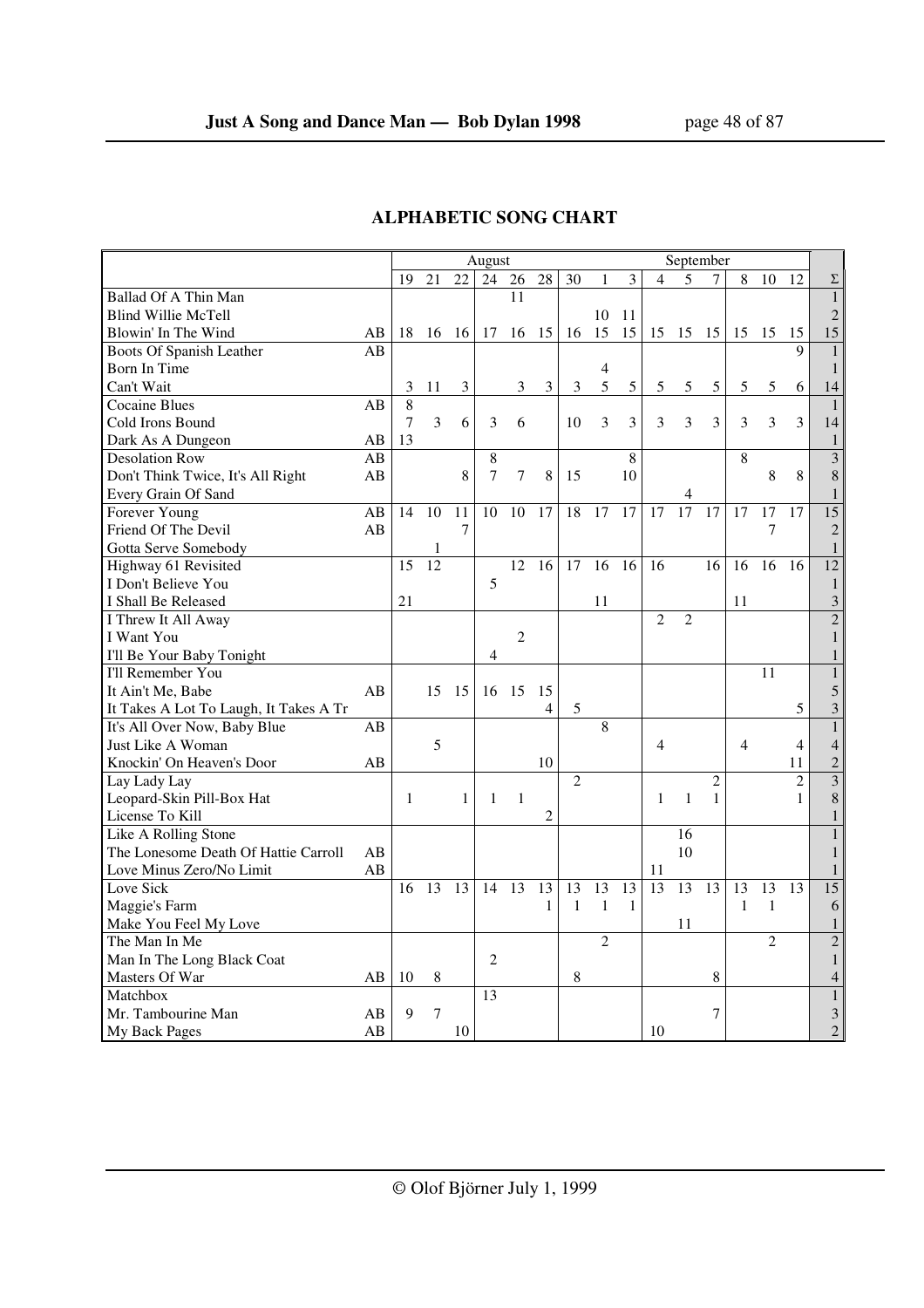|                                       |    |                |                |    | August |    |             |    |    |                |    | September |     |                |    |                |                |
|---------------------------------------|----|----------------|----------------|----|--------|----|-------------|----|----|----------------|----|-----------|-----|----------------|----|----------------|----------------|
|                                       |    | 19             | 21             | 22 | 24     | 26 | 28          | 30 |    | 3              | 4  | 5         |     | 8              | 10 | 12             | Σ              |
| Oh Babe It Ain't No Lie               | AB |                |                |    |        |    |             | 7  |    |                |    |           |     |                |    |                | 1              |
| One Too Many Mornings                 | AB |                |                |    |        |    |             |    |    |                |    | 8         |     |                |    |                |                |
| Positively 4th Street                 |    |                |                |    |        | 4  |             |    |    |                |    |           |     |                |    |                | 1              |
| Pretty Peggy-O                        |    | $\mathfrak{D}$ |                |    |        |    |             |    |    |                |    |           |     |                |    |                | $\mathbf{1}$   |
| Rainy Day Women #12 & 35              |    | 17             | 14             | 14 | 15     | 14 | 14          | 14 | 14 | 14             | 14 | 14        | -14 | 14             | 14 | -14            | 15             |
| Roving Gambler                        | AB | 11             |                |    |        |    |             |    |    |                |    |           |     |                |    |                | $\sqrt{2}$     |
| Señor (Tales Of Yankee Power)         |    |                | $\mathfrak{D}$ |    |        |    |             |    |    |                |    |           |     | $\mathfrak{D}$ |    |                | $\overline{2}$ |
| She Belongs To Me                     |    |                |                |    |        |    |             | 11 |    |                |    |           | 11  |                |    |                | $\overline{c}$ |
| She Belongs To Me                     | AB |                |                |    |        |    |             |    |    |                | 8  |           |     |                |    |                | $\mathbf{1}$   |
| Shelter From The Storm                |    | 4              |                |    |        |    |             |    |    | 4              |    |           |     |                |    |                | $\overline{2}$ |
| Silvio                                |    | 20             | 6              |    | 6      |    | 6           | 6  | 6  | 6              | 6  | 6         | 6   | 6              | 6  | $\overline{7}$ | 13             |
| Simple Twist Of Fate                  |    |                |                | 4  |        |    |             | 4  |    |                |    |           |     |                |    |                | $\overline{2}$ |
| <b>Stone Walls And Steel Bars</b>     | AB |                |                |    |        |    | 7           |    | 7  | 7              | 7  |           |     |                |    |                | $\overline{4}$ |
| Tangled Up In Blue                    | AB | 12             | 9              | 9  | 9      | 9  | $\mathbf Q$ | 9  | 9  | 9              | 9  | 9         | 9   | $\mathbf{Q}$   | 9  | 10             | 15             |
| <b>Tears Of Rage</b>                  |    |                |                |    |        |    |             |    |    |                |    |           |     |                |    |                | $\mathbf 1$    |
| This Wheel's On Fire                  |    |                |                |    |        |    | 11          |    |    |                |    |           |     | 10             |    |                | $\overline{2}$ |
| 'Til I Fell In Love With You          |    | 19             |                | 12 | 12     |    | 12          | 12 | 12 | 12             | 12 | 12        | 12  | 12             | 12 | 12             | 13             |
| The Times They Are A-Changin'         | AB |                |                |    | 11     | 8  |             |    |    |                |    |           | 10  |                | 10 |                | $\overline{4}$ |
| To Ramona                             | AB |                |                |    |        |    |             |    |    |                |    |           |     | 7              |    |                |                |
| Tonight I'll Be Staying Here With You |    |                |                | 2  |        |    |             |    |    | $\overline{c}$ |    |           |     |                |    |                | 2              |
| Tough Mama                            |    | 5              |                |    |        |    |             |    |    |                |    |           |     |                |    |                | 1              |
| Under The Red Sky                     |    |                |                |    |        |    | 5           |    |    |                |    |           |     |                |    |                |                |
| <b>Watching The River Flow</b>        |    |                |                | 5  |        | 5  |             |    |    |                |    |           |     |                |    |                | 2              |
| What Good Am I?                       |    |                |                |    |        |    |             |    |    |                |    |           |     |                |    |                |                |
| You're A Big Girl Now                 |    | 6              |                |    |        |    |             |    |    |                |    |           | 4   |                |    |                |                |
| Total # of songs                      |    | 21             | 16             | 16 | 17     | 16 | 17          | 18 | 17 | 17             | 17 | 17        | 17  | 17             | 17 | 17             | 257            |

## **ALPHABETIC SONG CHART — continued**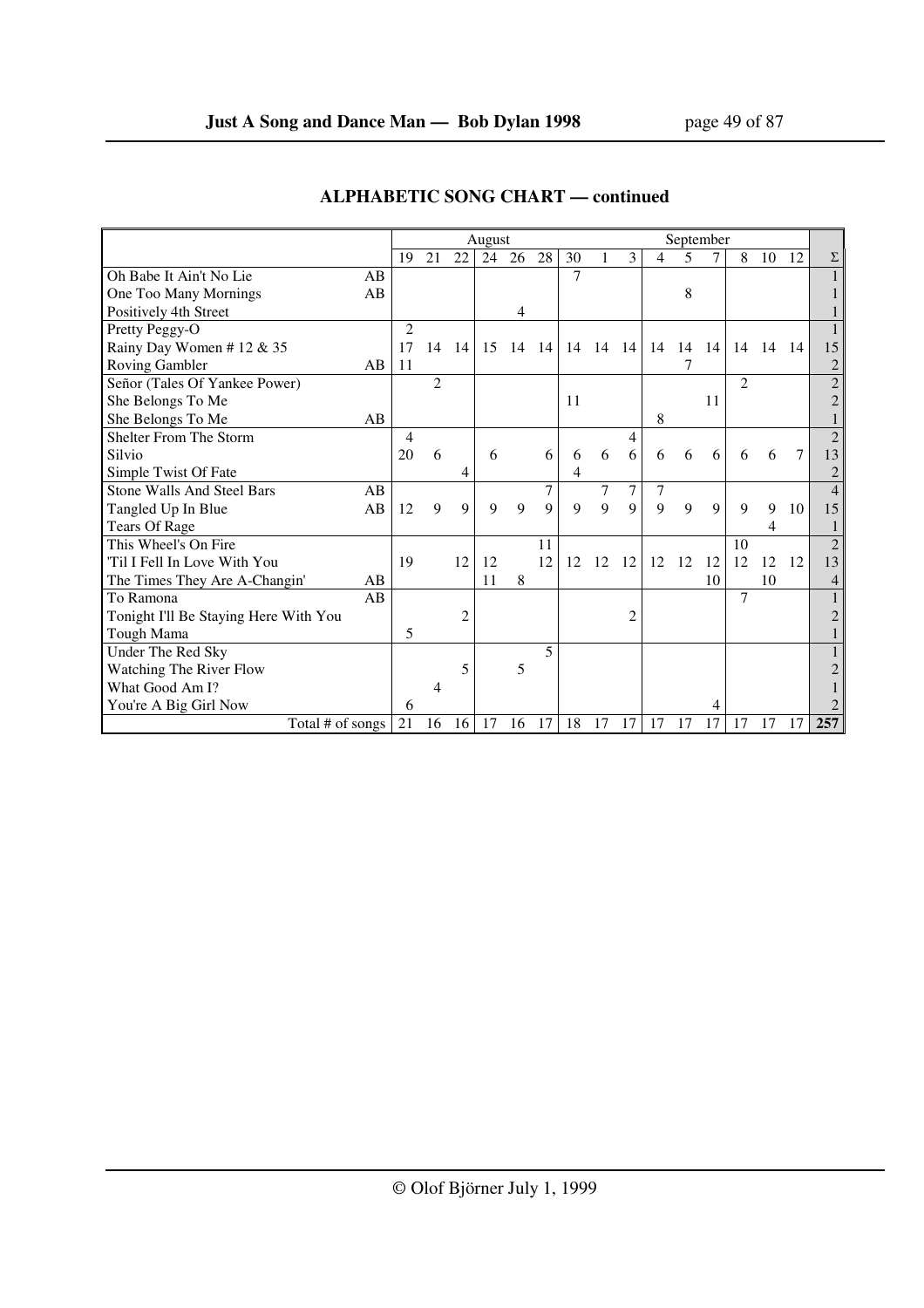#### **5.8.3 Statistics**

#### **Shows:**

| Number of shows:                                    |     |
|-----------------------------------------------------|-----|
| Number of circulating shows:                        | 12  |
| Number of circulating & complete shows:             | 12  |
| Number of unique shows <sup>21</sup> :              | 15  |
| Number of different shows <sup>22</sup> :           | 15  |
| Number of different songs <sup>23</sup> :           | 67  |
| Number of unique songs <sup><math>24</math></sup> : | 66  |
| Number of performed songs:                          | 257 |
| Mean number of performed songs:                     |     |
| Variation <sup>25</sup>                             |     |

#### **Songs:**

|                 | # of  |      | # of  |      |
|-----------------|-------|------|-------|------|
|                 | songs | $\%$ | perf. | $\%$ |
| Electric        | 42    | 62.7 | 163   | 63.4 |
| Acoustic w band | 24    | 35.8 | 93    | 36.2 |
| Albums          | 56    | 84.8 | 240   | 93.4 |
| <b>Singles</b>  |       | 1.5  |       | 0.4  |
| Outtakes        |       | 3.0  |       | 1.6  |
| Covers          |       | 9.1  |       | 4.3  |

#### **5.8.4 Comments**

### *Recommended shows*

Melbourne August 19.

 $2<sup>1</sup>$  a show is unique if no other show has the same songs in the same order

 $22$  a show is different from another show if the set of songs are different, regardless of order

 $23$  electric and acoustic versions are counted as different songs

 $2<sup>24</sup>$  a song is counted as unique regardless of how it is performed

<sup>&</sup>lt;sup>25</sup> variation is computed as the quote between number of different songs and mean number of performed songs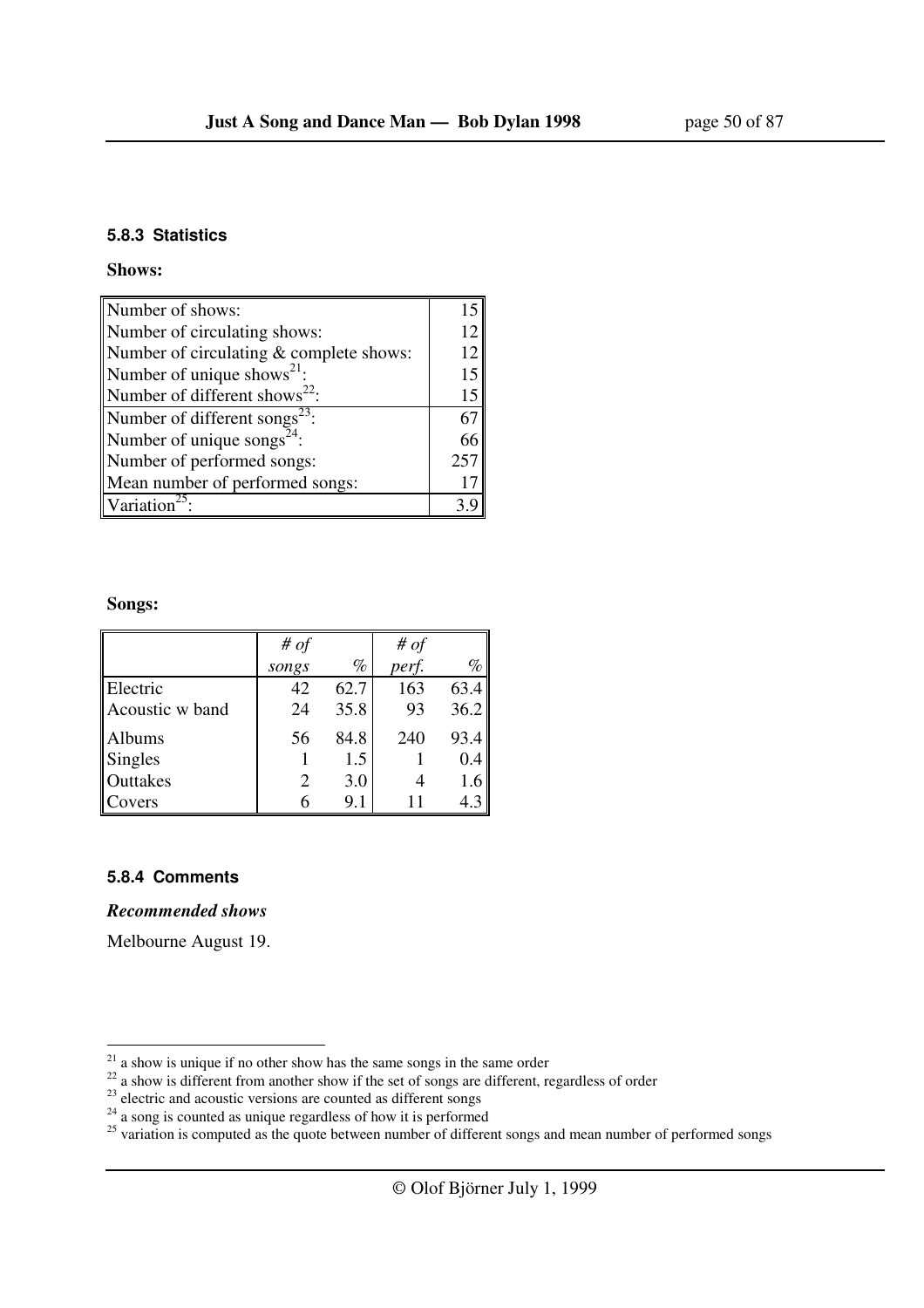## **5.9 US West Coast Tour With Van Morrison**

### **5.9.1 Dates and venues**

### **SEPTEMBER**

| Maui, Hawaii              | Alexander and Baldwin Amphitheater,    |
|---------------------------|----------------------------------------|
|                           | Maui Arts and Cultural Center, Kahului |
| Honolulu, Hawaii          | Arthur L. Andrews Outdoor Theatre,     |
|                           | University Of Hawaii At Manoa          |
| Puyallup, Washington      | Grandstand, Puyallup State Fair,       |
|                           | <b>Western Washington Fairgrounds</b>  |
| Portland, Oregon          | Rose Garden Arena                      |
| Eugene, Oregon            | McArthur Court, University Of Oregon   |
| Concord, California       | <b>Concord Pavilion</b>                |
| Mountain View, California | Shoreline Amphitheatre                 |
| Reno, Nevada              | Reno Hilton Amphitheatre               |
|                           |                                        |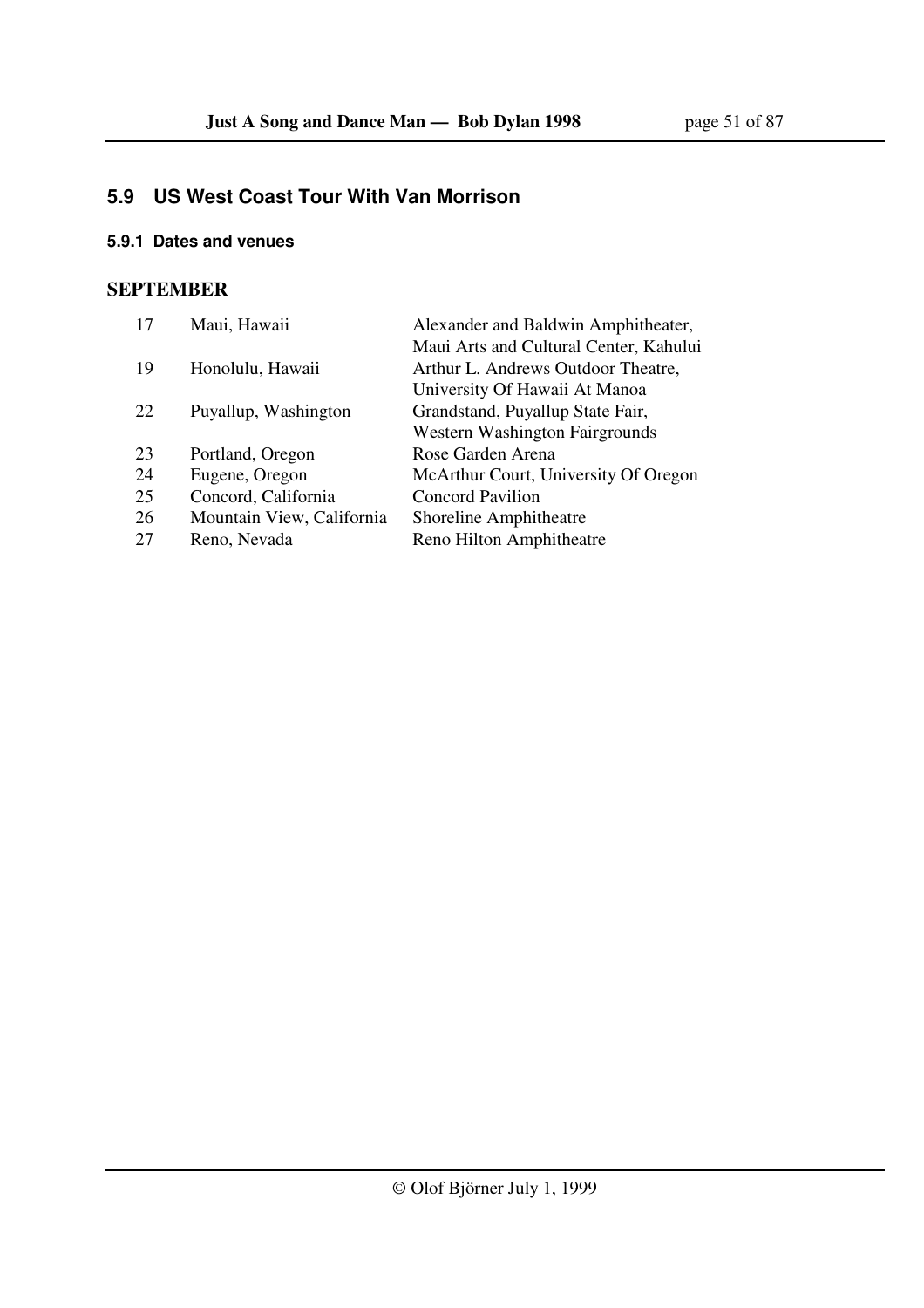## **5.9.2 The songs**

## **AB acoustic with the band**

## **SONG CHART**

|                                       |    |                |                |                | September      |                          |                |                |    |                           |
|---------------------------------------|----|----------------|----------------|----------------|----------------|--------------------------|----------------|----------------|----|---------------------------|
|                                       |    | 17             | 19             | 22             | 23             | 24                       | 25             | 26             | 27 | $\Sigma$                  |
| Leopard-Skin Pill-Box Hat             |    | $\mathbf{1}$   | $\mathbf{1}$   |                |                |                          |                | 1              |    | $\overline{\overline{3}}$ |
| Tonight I'll Be Staying Here With You |    | $\overline{c}$ | $\overline{2}$ |                |                |                          |                |                |    | $\overline{c}$            |
| Cold Irons Bound                      |    | 3              | 3              | 3              |                |                          |                |                | 3  | $\overline{4}$            |
| Just Like A Woman                     |    | $\overline{4}$ |                |                |                |                          |                |                |    | $\mathbf{1}$              |
| Can't Wait                            |    | 5              | 5              | 5              | 3              | 3                        | 3              | 3              | 5  | 8                         |
| Silvio                                |    | 6              | 6              | 6              | 5              | 6                        | 5              | 6              | 6  | 8                         |
| Don't Think Twice, It's All Right     | AB | $\overline{7}$ | 8              | $\overline{7}$ |                |                          |                |                |    | $\overline{3}$            |
| The Times They Are A-Changin'         | AB | 8              |                |                |                |                          |                |                |    | $\mathbf{1}$              |
| Tangled Up In Blue                    | AB | 9              | 9              | 10             | $8\,$          | 9                        | $8\,$          | 9              | 9  | 8                         |
| Knockin' On Heaven's Door             |    | 10             |                |                |                |                          |                |                |    | 1                         |
| She Belongs To Me                     |    | 11             |                |                |                |                          |                |                |    | $\mathbf{1}$              |
| Til I Fell In Love With You           |    | 12             | 12             | 12             | 11             |                          |                | 11             | 11 | 6                         |
| Love Sick                             |    | 13             | 13             | 13             | 12             | 12                       | 12             | 12             | 12 | 8                         |
| Rainy Day Women #12 & 35              |    | 14             | 14             | 14             | 13             | 13                       | 13             | 13             | 13 | $\,8\,$                   |
| Blowin' In The Wind                   | AB | 15             | 15             | 15             | 14             | 14                       | 14             | 14             | 14 | 8                         |
| Highway 61 Revisited                  |    | 16             | 16             | 16             |                | 11                       | 11             |                |    | 5                         |
| Forever Young                         | AB | 17             | 17             | 17             |                |                          |                |                |    | 3                         |
| Simple Twist Of Fate                  |    |                | $\overline{4}$ |                |                |                          |                | $\overline{4}$ |    | $\overline{2}$            |
| <b>Stone Walls And Steel Bars</b>     | AB |                | $\overline{7}$ |                | 6              |                          |                |                |    | $\overline{2}$            |
| It Ain't Me, Babe                     | AB |                | 10             |                |                |                          |                |                |    | $\mathbf{1}$              |
| I Shall Be Released                   |    |                | 11             |                |                |                          |                |                |    | $\mathbf{1}$              |
| Maggie's Farm                         |    |                |                | 1              | $\mathbf{1}$   |                          |                |                |    | $\overline{2}$            |
| Man In The Long Black Coat            |    |                |                | $\overline{c}$ |                |                          |                |                |    | $\mathbf{1}$              |
| You Ain't Goin' Nowhere               |    |                |                | 4              |                |                          |                |                |    | 1                         |
| Masters Of War                        | AB |                |                | 8              |                | 8                        | $\overline{7}$ |                |    | $\overline{3}$            |
| One Too Many Mornings                 | AB |                |                | 9              |                |                          |                |                |    | $\mathbf{1}$              |
| Make You Feel My Love                 |    |                |                | 11             | 10             |                          |                | 10             | 10 | $\overline{4}$            |
| I Want You                            |    |                |                |                | $\overline{2}$ |                          |                |                |    | $\mathbf{1}$              |
| Under The Red Sky                     |    |                |                |                | $\overline{4}$ |                          |                |                |    | $\mathbf{1}$              |
| Mr. Tambourine Man                    | AB |                |                |                | 7              |                          |                |                |    | 1                         |
| The Lonesome Death Of Hattie Carroll  | AB |                |                |                | 9              |                          |                |                |    | 1                         |
| Everything Is Broken                  |    |                |                |                |                | $\mathbf{1}$             |                |                |    | 1                         |
| If Not For You                        |    |                |                |                |                | $\overline{2}$           |                |                |    | 1                         |
| Positively 4th Street                 |    |                |                |                |                | $\overline{\mathcal{L}}$ |                |                |    | $\mathbf{1}$              |
| It Takes A Lot To Laugh               |    |                |                |                |                | 5                        |                | 5              |    | $\overline{c}$            |
| <b>Cocaine Blues</b>                  | AB |                |                |                |                | $\overline{7}$           |                |                |    | $\mathbf{1}$              |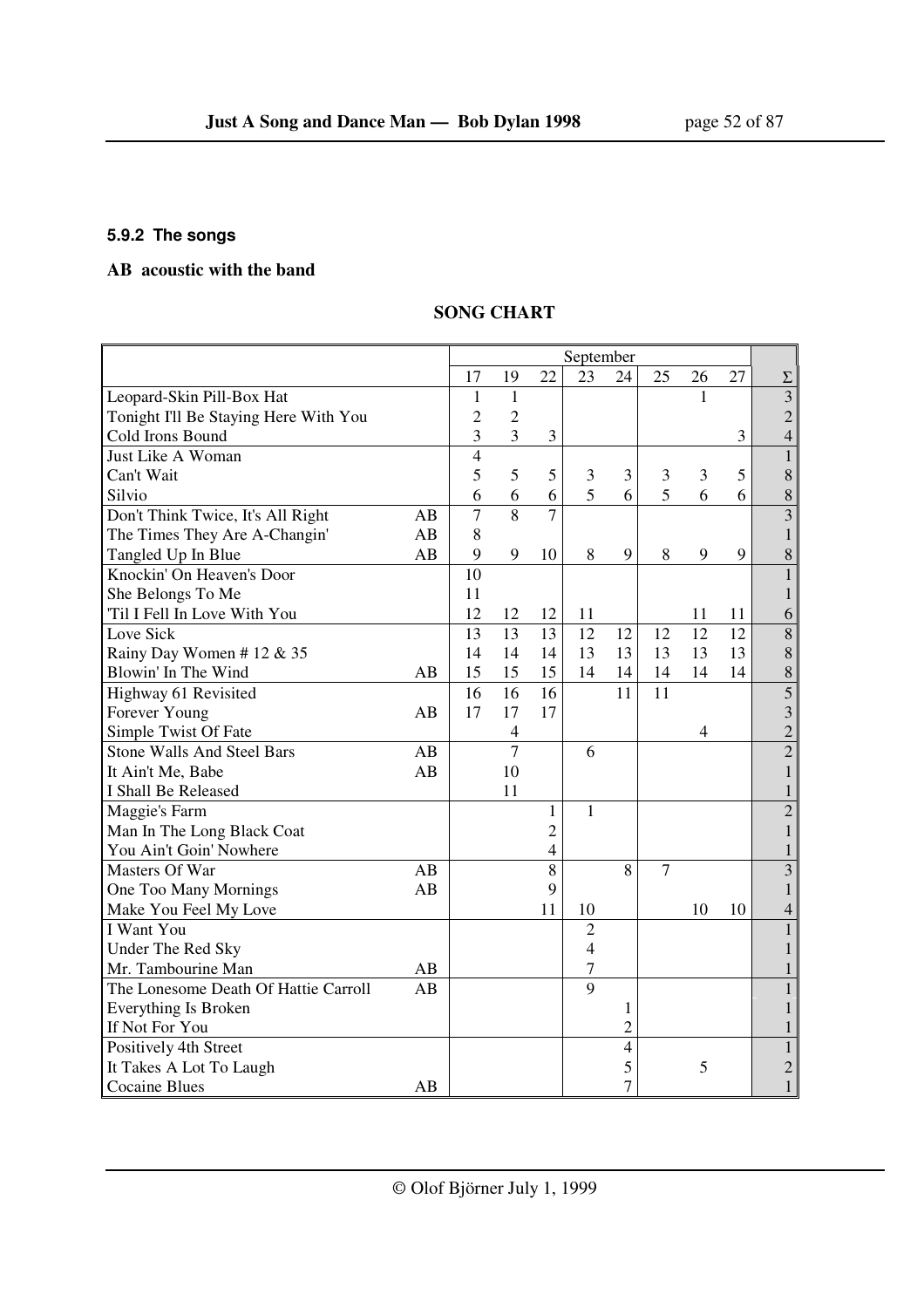|                                    |    |    |    | September |    |    |                |                |                |
|------------------------------------|----|----|----|-----------|----|----|----------------|----------------|----------------|
|                                    | 17 | 19 | 22 | 23        | 24 | 25 | 26             | 27             | Σ              |
| <b>Blind Willie McTell</b>         |    |    |    |           | 10 | 10 |                |                | $\overline{2}$ |
| Gotta Serve Somebody               |    |    |    |           |    |    |                |                |                |
| I'll Be Your Baby Tonight          |    |    |    |           |    | 2  |                |                |                |
| Queen Jane Approximately           |    |    |    |           |    | 4  |                |                |                |
| Friend Of The Devil<br>AB.         |    |    |    |           |    | h  |                |                |                |
| My Back Pages<br>AB                |    |    |    |           |    | 9  |                |                |                |
| License To Kill                    |    |    |    |           |    |    | $\overline{2}$ |                |                |
| I'm A Rovin' Gambler<br>AB         |    |    |    |           |    |    |                |                |                |
| It's All Over Now, Baby Blue<br>AB |    |    |    |           |    |    | 8              |                |                |
| Lay Lady Lay                       |    |    |    |           |    |    |                | $\mathfrak{D}$ |                |
| You're A Big Girl Now              |    |    |    |           |    |    |                | 4              |                |
| Mama, You Been On My Mind<br>AB    |    |    |    |           |    |    |                |                |                |
| <b>Desolation Row</b><br>AB        |    |    |    |           |    |    |                | 8              |                |
| Total # of songs                   | 17 | 17 | 17 | 14        | 14 | 14 | 14             | 14             | 121            |

## **SONG CHART – continued**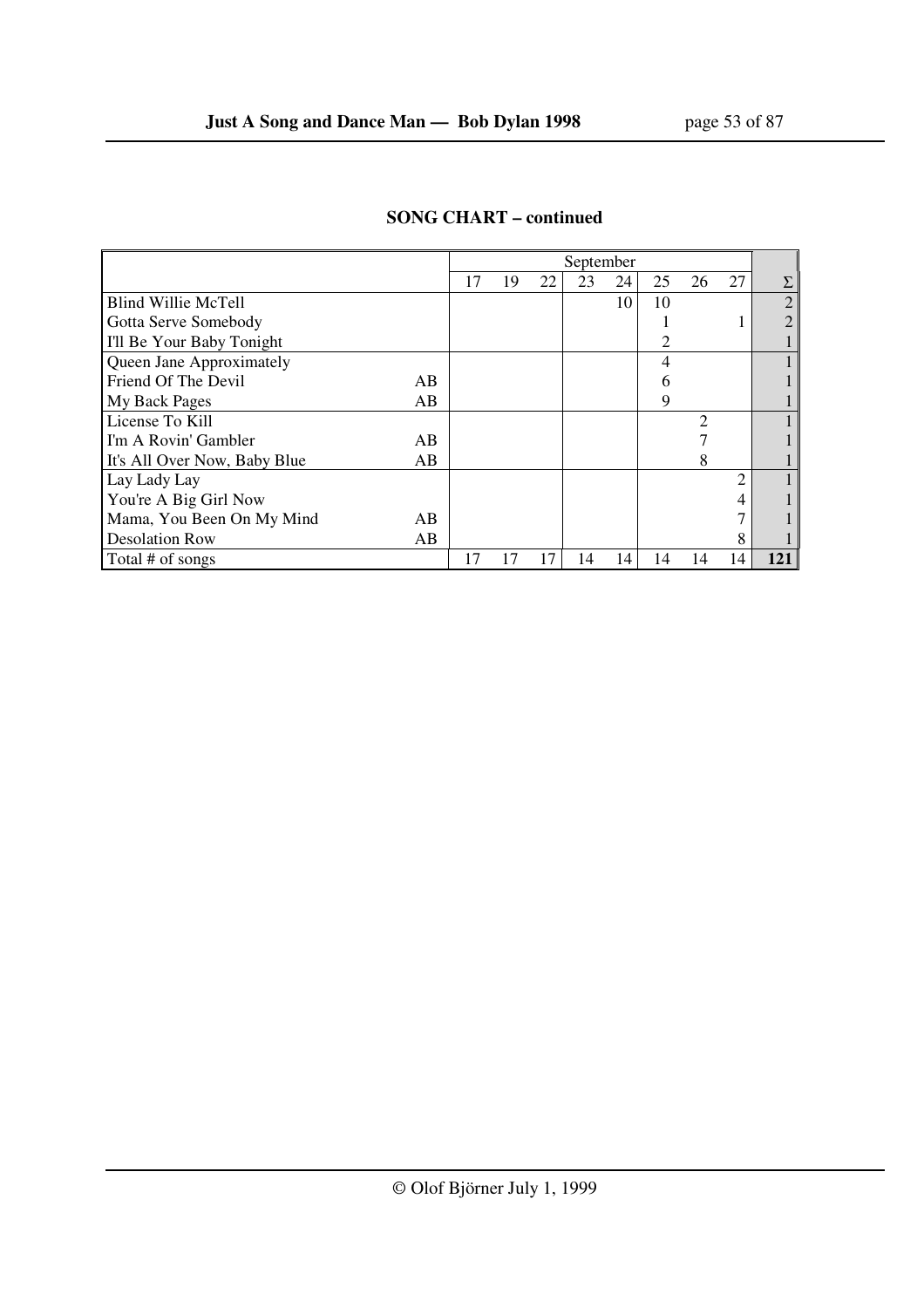|                                      |    |                |    |                         | September      |                |                |                |                |                         |
|--------------------------------------|----|----------------|----|-------------------------|----------------|----------------|----------------|----------------|----------------|-------------------------|
|                                      |    | 17             | 19 | 22                      | 23             | 24             | 25             | 26             | 27             | $\Sigma$                |
| <b>Blind Willie McTell</b>           |    |                |    |                         |                | 10             | 10             |                |                | $\overline{2}$          |
| Blowin' In The Wind                  | AB | 15             | 15 | 15                      | 14             | 14             | 14             | 14             | 14             | 8                       |
| Can't Wait                           |    | 5              | 5  | 5                       | 3              | 3              | 3              | 3              | 5              | 8                       |
| <b>Cocaine Blues</b>                 | AB |                |    |                         |                | $\overline{7}$ |                |                |                | $\mathbf{1}$            |
| Cold Irons Bound                     |    | 3              | 3  | $\overline{\mathbf{3}}$ |                |                |                |                | 3              | $\overline{4}$          |
| <b>Desolation Row</b>                | AB |                |    |                         |                |                |                |                | 8              | $\,1$                   |
| Don't Think Twice, It's All Right    | AB | $\overline{7}$ | 8  | $\overline{7}$          |                |                |                |                |                | $\overline{3}$          |
| Everything Is Broken                 |    |                |    |                         |                | $\mathbf{1}$   |                |                |                | $\mathbf{1}$            |
| Forever Young                        | AB | 17             | 17 | 17                      |                |                |                |                |                | 3                       |
| Friend Of The Devil                  | AB |                |    |                         |                |                | 6              |                |                | $\mathbf{1}$            |
| Gotta Serve Somebody                 |    |                |    |                         |                |                | $\mathbf{1}$   |                | $\mathbf{1}$   | $\overline{c}$          |
| Highway 61 Revisited                 |    | 16             | 16 | 16                      |                | 11             | 11             |                |                | 5                       |
| I Shall Be Released                  |    |                | 11 |                         |                |                |                |                |                | $\mathbf{1}$            |
| I Want You                           |    |                |    |                         | $\overline{2}$ |                |                |                |                | $\mathbf{1}$            |
| If Not For You                       |    |                |    |                         |                | $\overline{c}$ |                |                |                | 1                       |
| I'll Be Your Baby Tonight            |    |                |    |                         |                |                | $\overline{2}$ |                |                | $\mathbf{1}$            |
| I'm A Rovin' Gambler                 | AB |                |    |                         |                |                |                | $\overline{7}$ |                | $\mathbf{1}$            |
| It Ain't Me, Babe                    | AB |                | 10 |                         |                |                |                |                |                | $\mathbf{1}$            |
| It Takes A Lot To Laugh              |    |                |    |                         |                | 5              |                | 5              |                | $\overline{c}$          |
| It's All Over Now, Baby Blue         | AB |                |    |                         |                |                |                | 8              |                | $\mathbf{1}$            |
| Just Like A Woman                    |    | $\overline{4}$ |    |                         |                |                |                |                |                | $\mathbf{1}$            |
| Knockin' On Heaven's Door            |    | 10             |    |                         |                |                |                |                |                | $\mathbf{1}$            |
| Lay Lady Lay                         |    |                |    |                         |                |                |                |                | $\overline{2}$ | $\mathbf{1}$            |
| Leopard-Skin Pill-Box Hat            |    | 1              | 1  |                         |                |                |                | $\mathbf{1}$   |                | 3                       |
| License To Kill                      |    |                |    |                         |                |                |                | $\overline{2}$ |                | $\mathbf{1}$            |
| The Lonesome Death Of Hattie Carroll | AB |                |    |                         | 9              |                |                |                |                | $\mathbf{1}$            |
| Love Sick                            |    | 13             | 13 | 13                      | 12             | 12             | 12             | 12             | 12             | 8                       |
| Maggie's Farm                        |    |                |    | $\mathbf{1}$            | $\mathbf{1}$   |                |                |                |                | $\overline{2}$          |
| Make You Feel My Love                |    |                |    | 11                      | 10             |                |                | 10             | 10             | $\overline{4}$          |
| Mama, You Been On My Mind            | AВ |                |    |                         |                |                |                |                | 7              | $\mathbf{1}$            |
| Man In The Long Black Coat           |    |                |    | $\overline{c}$          |                |                |                |                |                | $\mathbf{1}$            |
| Masters Of War                       | AB |                |    | 8                       |                | 8              | 7              |                |                | $\overline{\mathbf{3}}$ |
| Mr. Tambourine Man                   | AB |                |    |                         | $\tau$         |                |                |                |                | $\mathbf{1}$            |
| My Back Pages                        | AB |                |    |                         |                |                | 9              |                |                | $\mathbf{1}$            |
| One Too Many Mornings                | AB |                |    | 9                       |                |                |                |                |                | $\mathbf{1}$            |
| Positively 4th Street                |    |                |    |                         |                | $\overline{4}$ |                |                |                | 1                       |
| Queen Jane Approximately             |    |                |    |                         |                |                | $\overline{4}$ |                |                | $\mathbf{1}$            |
| Rainy Day Women #12 & 35             |    | 14             | 14 | 14                      | 13             | 13             | 13             | 13             | 13             | $\,8\,$                 |
| She Belongs To Me                    |    | 11             |    |                         |                |                |                |                |                | $\mathbf 1$             |

# **ALPHABETICAL SONG CHART**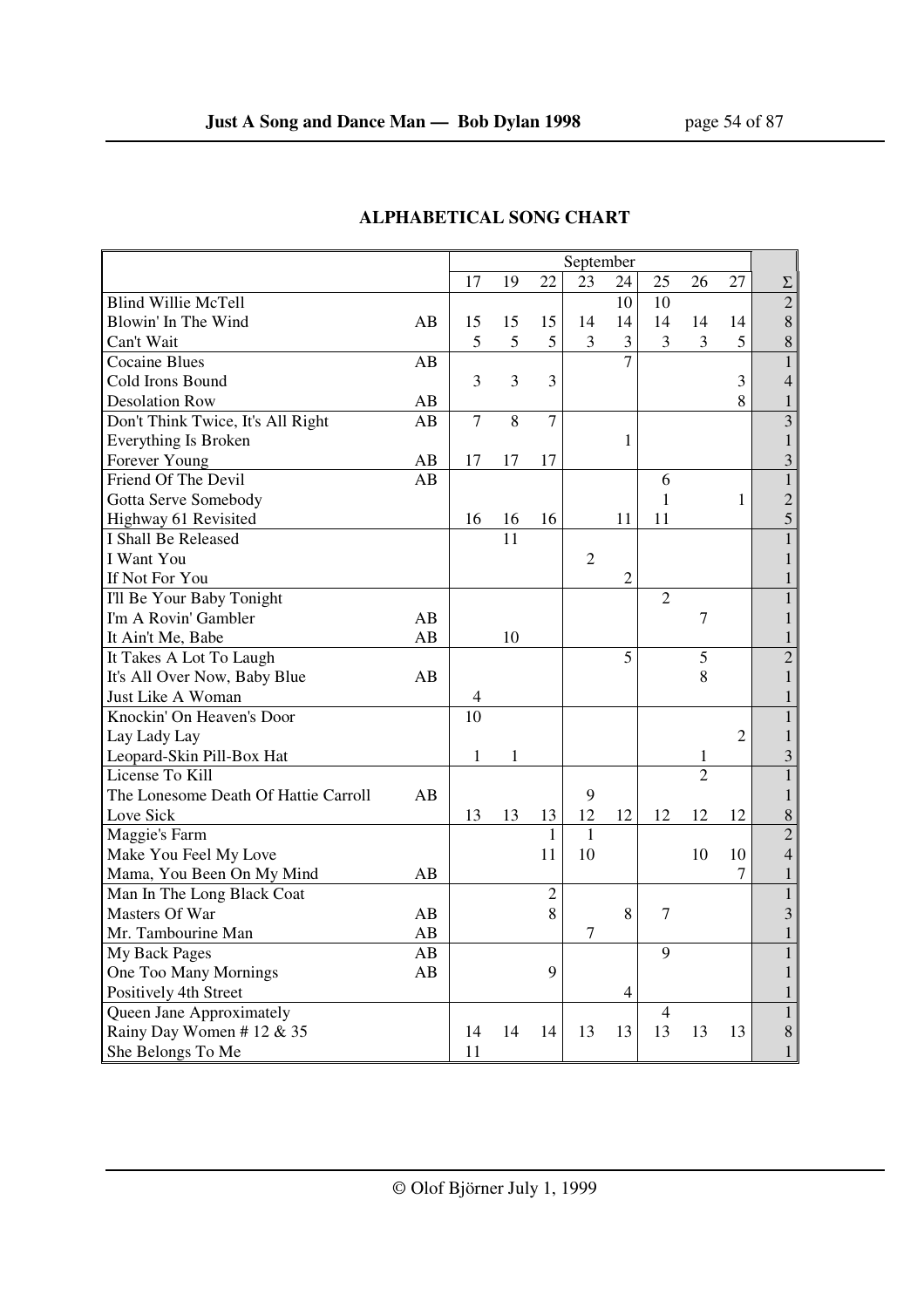|                                       |    |    |                |    | September      |    |    |    |    |   |
|---------------------------------------|----|----|----------------|----|----------------|----|----|----|----|---|
|                                       |    | 17 | 19             | 22 | 23             | 24 | 25 | 26 | 27 | Σ |
| Silvio                                |    | 6  | 6              | 6  | 5              | 6  | 5  | 6  | 6  | 8 |
| Simple Twist Of Fate                  |    |    |                |    |                |    |    | 4  |    |   |
| <b>Stone Walls And Steel Bars</b>     | AB |    |                |    | 6              |    |    |    |    |   |
| Tangled Up In Blue                    | AB | 9  | 9              | 10 | 8              | 9  | 8  | 9  | 9  | 8 |
| 'Til I Fell In Love With You          |    | 12 | 12             | 12 | 11             |    |    |    |    | 6 |
| The Times They Are A-Changin'         | AB | 8  |                |    |                |    |    |    |    |   |
| Tonight I'll Be Staying Here With You |    | ↑  | $\overline{c}$ |    |                |    |    |    |    |   |
| Under The Red Sky                     |    |    |                |    | $\overline{4}$ |    |    |    |    |   |
| You Ain't Goin' Nowhere               |    |    |                | 4  |                |    |    |    |    |   |
| You're A Big Girl Now                 |    |    |                |    |                |    |    |    | 4  |   |
| Total # of songs                      |    |    |                | 17 | 14             | 14 | 14 | 14 | 14 |   |

## **ALPHABETICAL SONG CHART**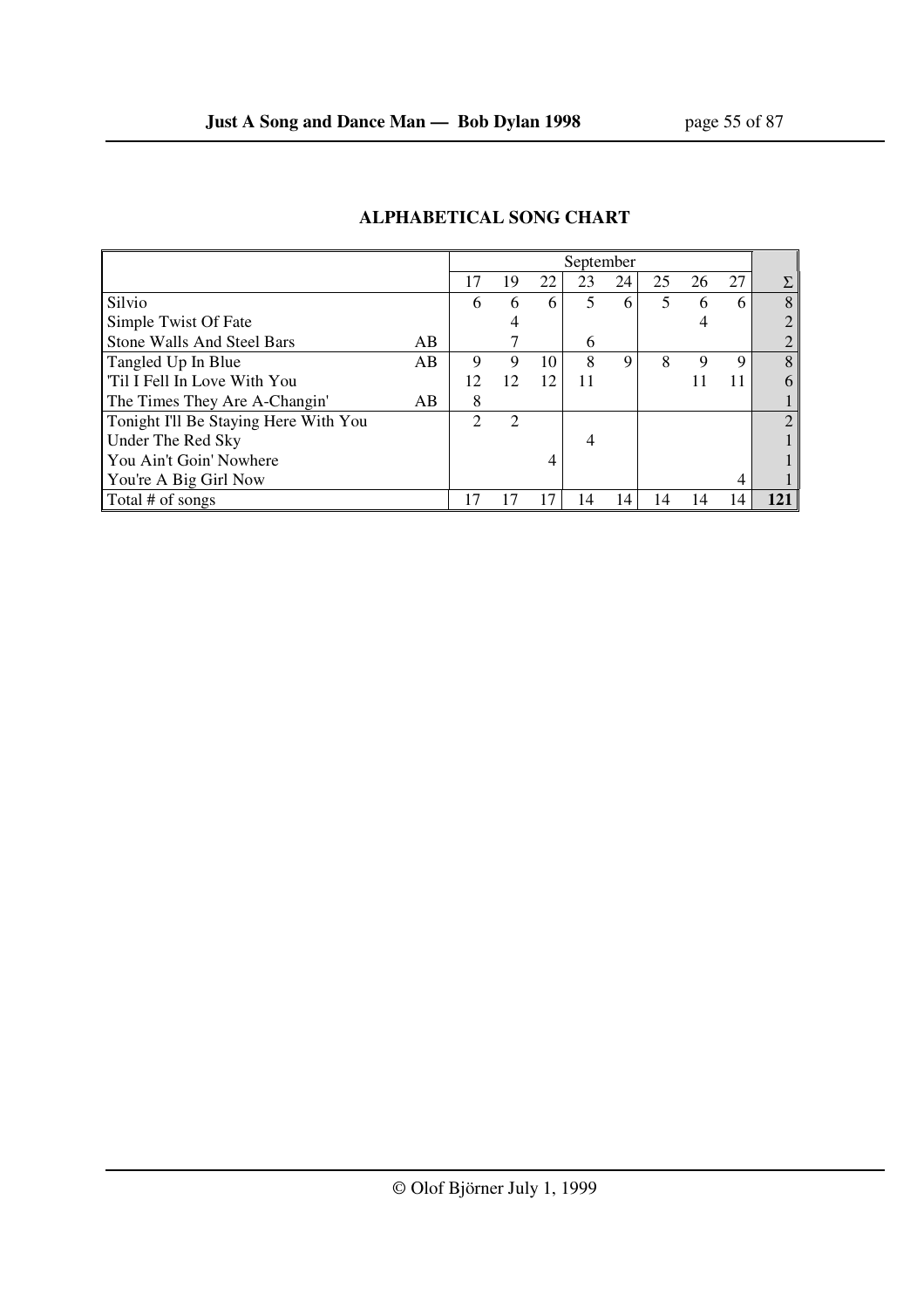#### **5.9.3 Statistics**

Shows:

| Number of shows:                          |     |
|-------------------------------------------|-----|
| Number of circulating shows:              |     |
| Number of circulating & complete shows:   |     |
| Number of unique shows <sup>26</sup> :    |     |
| Number of different shows <sup>27</sup> : | 8   |
| Number of different songs <sup>28</sup> : | 49  |
| Number of unique songs <sup>29</sup> :    | 49  |
| Number of performed songs:                | 121 |
| Mean number of performed songs:           | 15  |
| Variation <sup>30</sup>                   |     |

Songs:

|                 | # of  |      | # $of$ |      |
|-----------------|-------|------|--------|------|
|                 | songs | $\%$ | perf.  | $\%$ |
| Electric        | 31    | 63.3 | 82     | 67.8 |
| Acoustic w band | 18    | 36.7 | 39     | 32.2 |
| <b>Albums</b>   | 43    | 87.8 | 113    | 93.4 |
| Singles         |       | 2.0  |        | 0.8  |
| Outtakes        |       | 2.0  |        | 1.7  |
| Covers          |       | 8.2  |        | 4.   |

#### **5.9.4 Comments**

*Recommended show* 

Mountain View September 26.

 $26$  a show is unique if no other show has the same songs in the same order

 $27$  a show is different from another show if the set of songs are different, regardless of order

 $28$  electric and acoustic versions are counted as different songs

 $29<sup>29</sup>$  a song is counted as unique regardless of how it is performed

 $30$  variation is computed as the quote between number of different songs and mean number of performed songs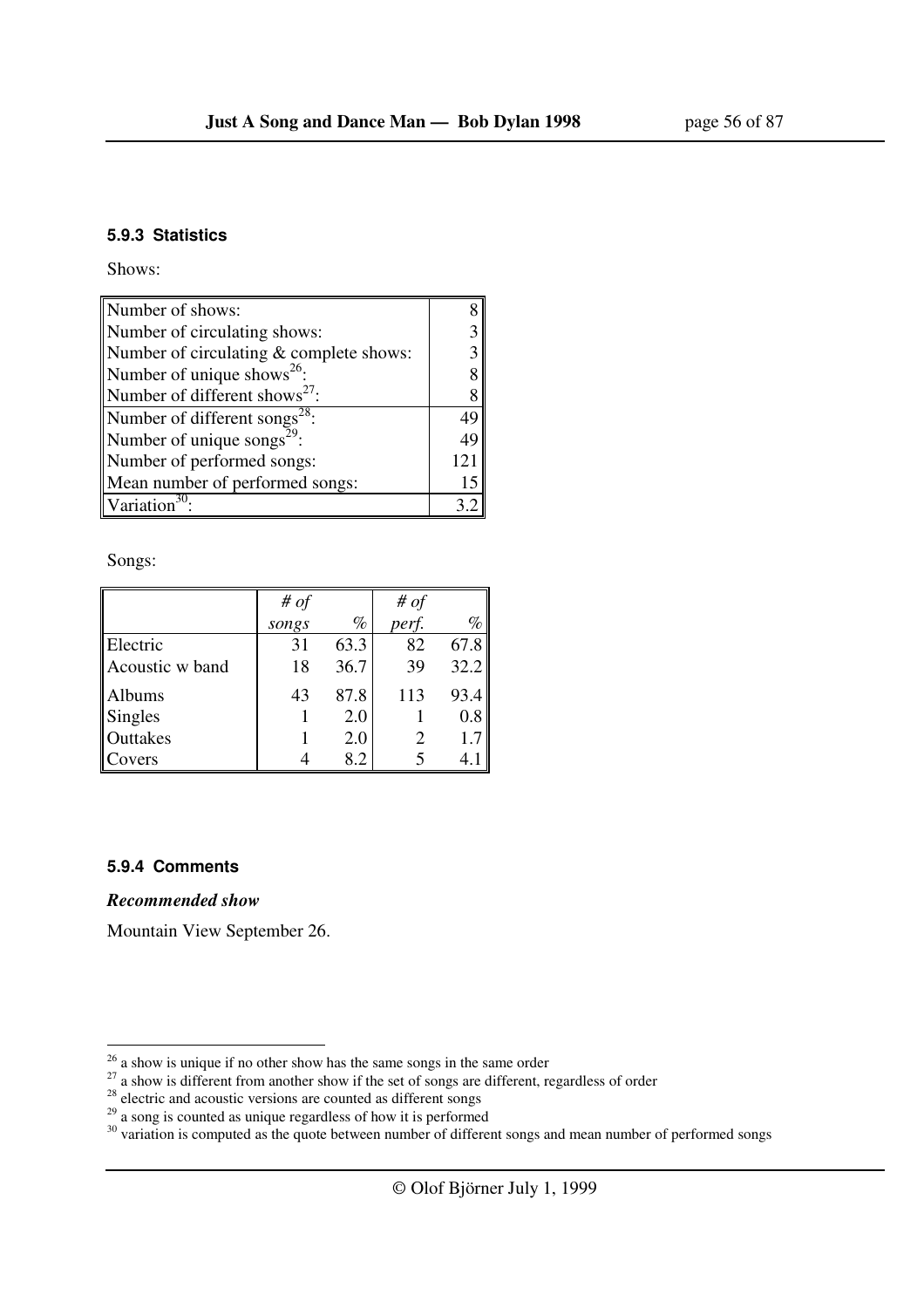## **5.10 US And Canada Fall Tour**

### **5.10.1 Dates and venues**

## **OCTOBER**

| 15         | Calgary, Alberta, Canada        | Olympic Saddledome                       |
|------------|---------------------------------|------------------------------------------|
|            |                                 | (Canadian Airlines Saddledome)           |
| 16         | Edmonton, Alberta, Canada       | <b>Edmonton Coliseum</b>                 |
| 18         | Saskatoon, Saskatchewan, Canada | Saskatchewan Place                       |
| 20         | Regina, Saskatchewan, Canada    | Agridome, Regina Exhibition Park         |
| 21         | Winnipeg, Manitoba, Canada      | Winnipeg Arena                           |
| 22         | Duluth, Minnesota               | Duluth Entertainment & Convention Center |
| 23         | Minneapolis, Minnesota          | <b>Target Center</b>                     |
| 25         | Chicago, Illinois               | <b>United Center</b>                     |
| 26         | Indianapolis, Indiana           | Market Square Arena                      |
| 28         | Auburn Hills, Michigan          | The Palace                               |
| 29         | Toronto, Ontario, Canada        | <b>Maple Leaf Gardens</b>                |
| 30         | Ottawa, Ontario, Canada         | Corel Centre, Kanata                     |
|            |                                 |                                          |
| \TITI ININ |                                 |                                          |

## **NOVEMBER**

- 1 New York City, New York Madison Square Garden
- 
- 3 Rochester, New York Blue Cross Arena
- 
- 

 2 Syracuse, New York Onondaga County War Memorial Arena 5 College Park, Maryland Cole Field House, University Of Maryland<br>7 Atlanta, Georgia Alexander Memorial Coliseum, 7 Atlanta, Georgia Alexander Memorial Coliseum, Georgia Institute Of Technology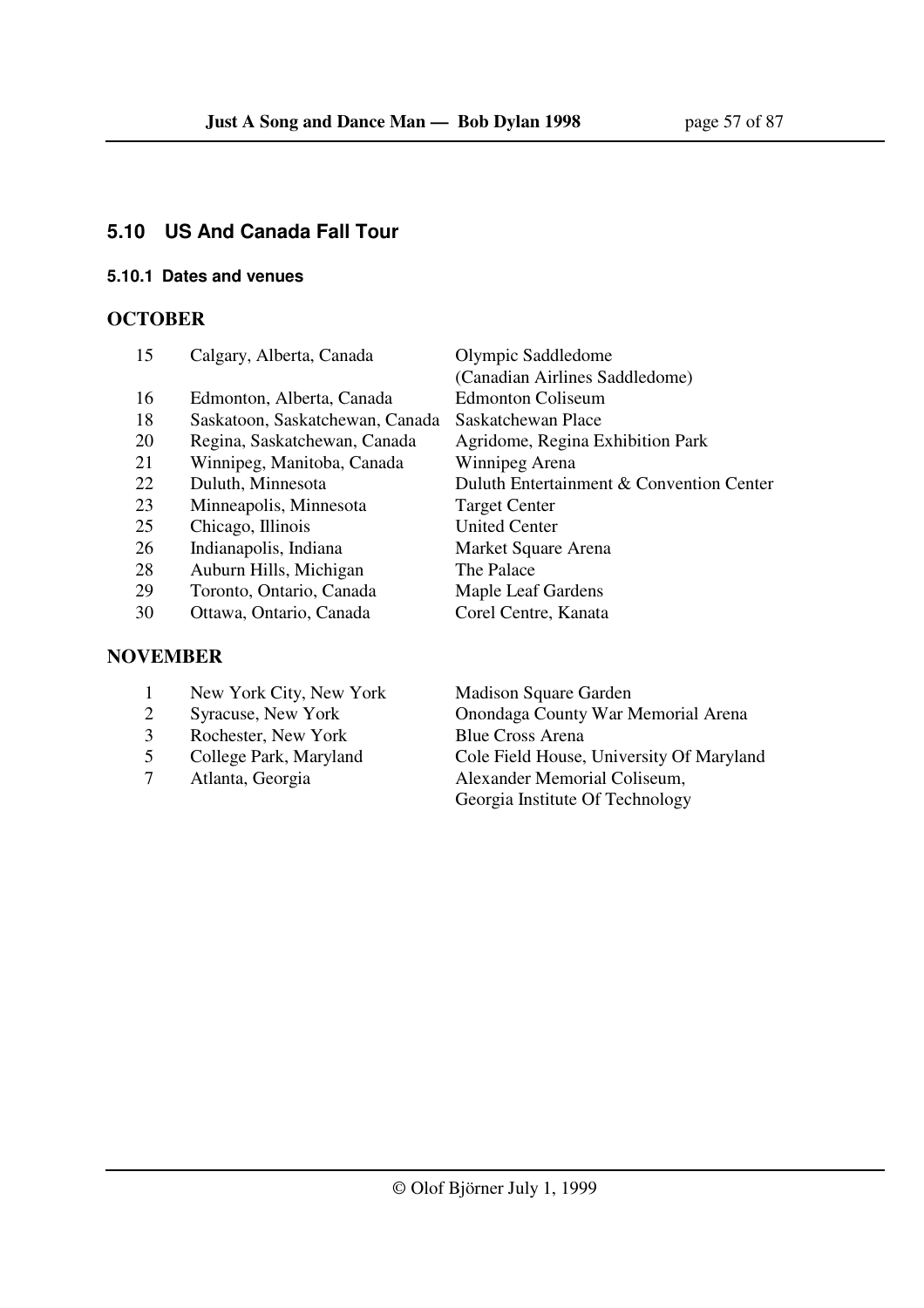#### **5.10.2 The songs**

#### **AB acoustic with the band**

## **SONG CHART**

|                                                  |    |                |                |                |    |                | October        |    |                |                |    |    |    |  |
|--------------------------------------------------|----|----------------|----------------|----------------|----|----------------|----------------|----|----------------|----------------|----|----|----|--|
|                                                  |    | 15             | 16             | 18             | 20 | 21             | 22             | 23 | 25             | 26             | 28 | 29 | 30 |  |
| Leopard-Skin Pill-Box Hat                        |    |                |                |                |    |                |                |    |                |                |    |    |    |  |
| I'll Remember You                                |    | $\overline{2}$ | $\overline{2}$ | $\overline{2}$ | 2  | $\overline{2}$ | $\overline{c}$ | 2  | $\overline{2}$ | $\overline{2}$ |    |    |    |  |
| Cold Irons Bound                                 |    | 3              | 3              | 3              | 3  | 3              | $\overline{3}$ | 3  | 3              | $\overline{3}$ |    | 5  | 5  |  |
| Just Like A Woman                                |    | 4              | 4              | 4              | 4  | 4              | 4              | 4  | 4              |                |    |    |    |  |
| Can't Wait                                       |    | 5              | 5              |                | 5  |                |                |    |                | 6              | 5  |    |    |  |
| Silvio                                           |    | 6              | 6              | 6              | 6  | 6              | 6              | 5  | 5              |                |    |    |    |  |
| Masters Of War                                   | AB | 7              | 8              | 8              | 8  | 8              | 8              | 7  | 7              |                | 8  | 7  | 8  |  |
| Knockin' On Heaven's Door                        | AB | 8              |                |                |    |                |                |    |                |                |    |    |    |  |
| Tangled Up In Blue                               | AB | 9              | 10             | 10             | 9  | 9              | 9              | 8  | 9              | 9              | 9  | 9  | 9  |  |
| Make You Feel My Love                            |    | 10             | 11             |                |    | 11             |                | 10 | 10             |                | 10 |    |    |  |
| Til I Fell In Love With You                      |    | 11             | 12             | 16             | 12 | 12             | 12             | 15 | 15             |                | 15 | 15 | 15 |  |
| Love Sick                                        |    | 12             | 13             | 13             | 13 | 13             | 13             | 12 | 12             | 12             | 12 | 12 | 12 |  |
| Rainy Day Women # 12 $& 35$                      |    | 13             | 14             | 14             | 14 | 14             | 14             | 13 | 13             | 13             | 13 | 13 | 13 |  |
| Forever Young                                    | AB | 14             | 17             | 17             | 17 | 17             | 17             | 16 | 16             |                |    |    | 16 |  |
| Blowin' In The Wind                              | AB | 15             | 15             | 15             | 15 | 15             | 15             | 14 | 14             | 14             | 14 | 14 | 14 |  |
| Gotta Serve Somebody                             |    |                |                | 1              |    |                |                |    |                |                |    |    |    |  |
| It Ain't Me, Babe                                | AB |                |                |                |    |                |                | 6  | 6              |                | 16 | 16 |    |  |
| Mama, You Been On My Mind                        | AB |                | 9              |                |    |                |                |    |                |                |    |    |    |  |
| Highway 61 Revisited                             |    |                | 16             | 12             | 16 | 16             | 16             | 11 | 11             | 11             | 11 | 11 | 11 |  |
| It Takes A Lot To Laugh, It Takes A Train To Cry |    |                |                | 5              |    | 5              |                |    |                |                |    |    |    |  |
| The Times They Are A-Changin'                    | AВ |                |                |                |    |                |                |    |                |                |    |    |    |  |

# **SONG CHART– continued**

|                                      |    |    |    |          |    |    | October |    |    |    |    |    |    |  |
|--------------------------------------|----|----|----|----------|----|----|---------|----|----|----|----|----|----|--|
|                                      |    | 15 | 16 | 18       | 20 | 21 | 22      | 23 | 25 | 26 | 28 | 29 | 30 |  |
| Don't Think Twice, It's All Right    | AB |    |    | $\Omega$ |    |    | 10      |    | 8  |    |    |    |    |  |
| Ballad Of A Thin Man                 |    |    |    | 11       |    |    | 11      |    |    |    |    |    |    |  |
| Mr. Tambourine Man                   | AB |    |    |          |    |    |         |    |    |    |    |    |    |  |
| My Back Pages                        | AB |    |    |          | 10 |    |         | 9  |    |    |    | 8  |    |  |
| She Belongs To Me                    |    |    |    |          | 11 |    |         |    |    | 10 |    |    |    |  |
| The Lonesome Death Of Hattie Carroll | AB |    |    |          |    | 10 |         |    |    |    |    |    |    |  |
| Tomorrow Is A Long Time              | AB |    |    |          |    |    |         |    |    |    |    | 6  |    |  |
| Positively 4th Street                |    |    |    |          |    |    |         |    |    |    |    |    | 10 |  |
| Watching The River Flow              |    |    |    |          |    |    |         |    |    |    |    |    |    |  |
| <b>Desolation Row</b>                | AB |    |    |          |    |    |         |    |    |    |    |    |    |  |
| Like A Rolling Stone                 |    |    |    |          |    |    |         |    |    | 15 |    |    |    |  |
| <b>Million Miles</b>                 |    |    |    |          |    |    |         |    |    |    |    |    |    |  |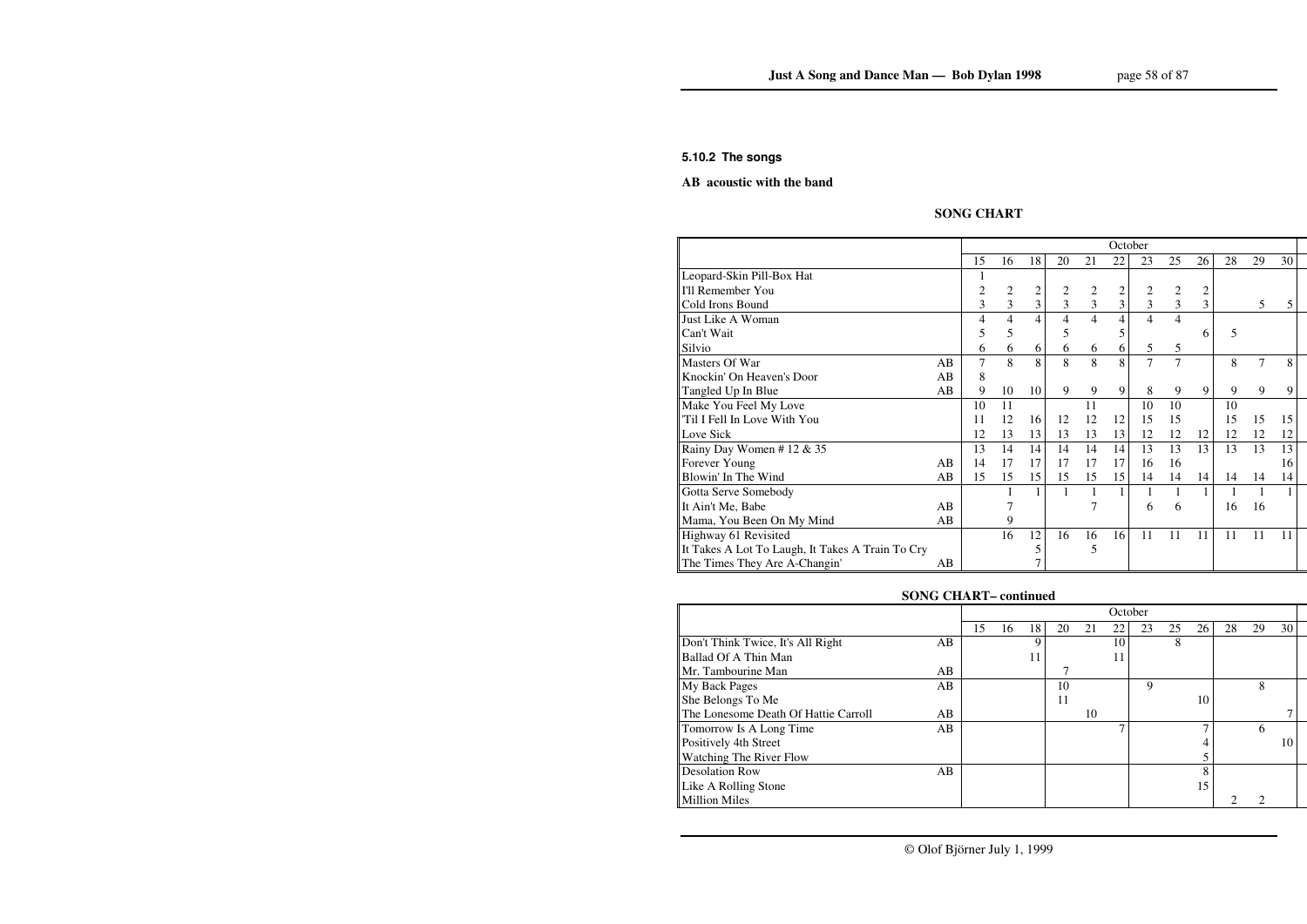| Stuck Inside Of Mobile With The Memphis Blues |    |   |    |  |
|-----------------------------------------------|----|---|----|--|
| You Ain't Goin' Nowhere                       |    |   |    |  |
| <b>Tomorrow Night</b>                         | AB | 6 |    |  |
| It's All Over Now, Baby Blue                  | AB |   |    |  |
| Just Like Tom Thumb's Blues                   |    |   |    |  |
| I'm Not Supposed To Care                      |    |   |    |  |
| Every Grain Of Sand                           |    |   | 10 |  |
| I Want You                                    |    |   |    |  |
| All Along The Watchtower                      |    |   |    |  |
| Simple Twist Of Fate                          |    |   |    |  |
| Girl From The North Country                   | AB |   |    |  |
| One Too Many Mornings                         | AB |   |    |  |
| Joey                                          |    |   |    |  |
| The Times We've Known                         |    |   |    |  |
| A Hard Rain's A-Gonna Fall                    | AB |   |    |  |

# **SONG CHART – continued**

|                                   |                  |    |    |    |    |    | October |    |    |    |    |    |    |  |
|-----------------------------------|------------------|----|----|----|----|----|---------|----|----|----|----|----|----|--|
|                                   |                  | l5 | 16 | 18 | 20 | 21 | 22      | 23 | 25 | 26 | 28 | 29 | 30 |  |
| Born In Time                      |                  |    |    |    |    |    |         |    |    |    |    |    |    |  |
| Man In The Long Black Coat        |                  |    |    |    |    |    |         |    |    |    |    |    |    |  |
| I Believe In You                  |                  |    |    |    |    |    |         |    |    |    |    |    |    |  |
| <b>Stone Walls And Steel Bars</b> | AB               |    |    |    |    |    |         |    |    |    |    |    |    |  |
| <b>Across The Borderline</b>      |                  |    |    |    |    |    |         |    |    |    |    |    |    |  |
| Blind Willie McTell               |                  |    |    |    |    |    |         |    |    |    |    |    |    |  |
|                                   | Total # of songs | 15 |    | 17 |    |    |         | 16 | ۱b | 15 | 16 |    |    |  |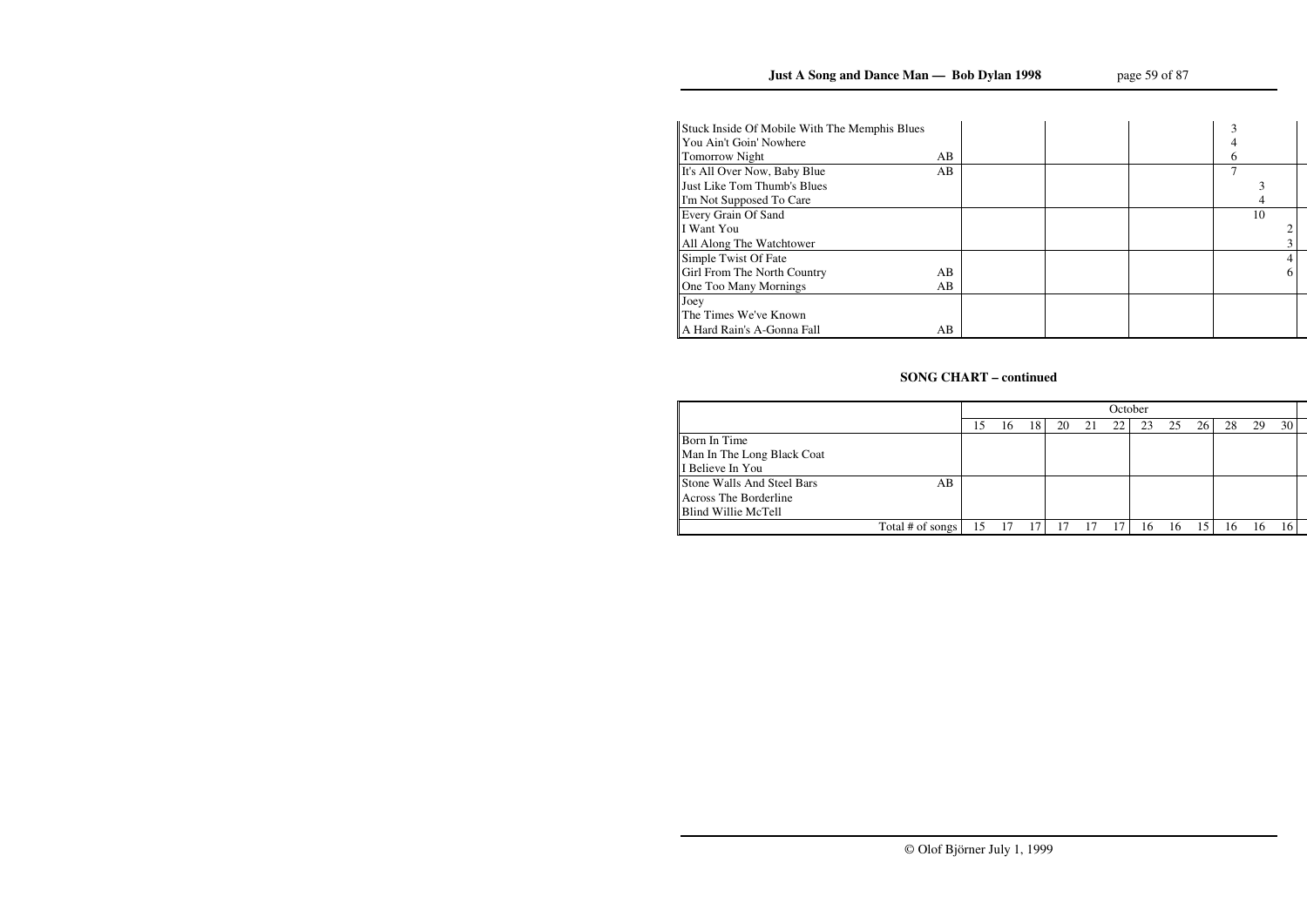# **ALPHABETIC SONG CHART**

|                                                  |    |                |                |                |                |                | October        |                |                |                |                |                |    |  |
|--------------------------------------------------|----|----------------|----------------|----------------|----------------|----------------|----------------|----------------|----------------|----------------|----------------|----------------|----|--|
|                                                  |    | 15             | 16             | 18             | 20             | 21             | 22             | 23             | 25             | 26             | 28             | 29             | 30 |  |
| <b>Across The Borderline</b>                     |    |                |                |                |                |                |                |                |                |                |                |                |    |  |
| All Along The Watchtower                         |    |                |                |                |                |                |                |                |                |                |                |                | 3  |  |
| <b>Ballad Of A Thin Man</b>                      |    |                |                | 11             |                |                | 11             |                |                |                |                |                |    |  |
| <b>Blind Willie McTell</b>                       |    |                |                |                |                |                |                |                |                |                |                |                |    |  |
| Blowin' In The Wind                              | AB | 15             | 15             | 15             | 15             | 15             | 15             | 14             | 14             | 14             | 14             | 14             | 14 |  |
| Born In Time                                     |    |                |                |                |                |                |                |                |                |                |                |                |    |  |
| Can't Wait                                       |    | 5              | 5              |                | 5              |                | 5              |                |                | 6              | 5              |                |    |  |
| Cold Irons Bound                                 |    | 3              | 3              | 3              | 3              | 3              | 3              | 3              | 3              | 3              |                | 5              | 5  |  |
| <b>Desolation Row</b>                            | AB |                |                |                |                |                |                |                |                | 8              |                |                |    |  |
| Don't Think Twice, It's All Right                | AB |                |                | 9              |                |                | 10             |                | 8              |                |                |                |    |  |
| <b>Every Grain Of Sand</b>                       |    |                |                |                |                |                |                |                |                |                |                | 10             |    |  |
| Forever Young                                    | AB | 14             | 17             | 17             | 17             | 17             | 17             | 16             | 16             |                |                |                | 16 |  |
| Girl From The North Country                      | AB |                |                |                |                |                |                |                |                |                |                |                | 6  |  |
| Gotta Serve Somebody                             |    |                | 1              | $\mathbf{1}$   | 1              | $\mathbf{1}$   | $\mathbf{1}$   | 1              | 1              | 1              | 1              | 1              | 1  |  |
| A Hard Rain's A-Gonna Fall                       | AB |                |                |                |                |                |                |                |                |                |                |                |    |  |
| Highway 61 Revisited                             |    |                | 16             | 12             | 16             | 16             | 16             | 11             | 11             | 11             | 11             | 11             | 11 |  |
| I Believe In You                                 |    |                |                |                |                |                |                |                |                |                |                |                |    |  |
| <b>I</b> Want You                                |    |                |                |                |                |                |                |                |                |                |                |                | 2  |  |
| I'll Remember You                                |    | $\overline{2}$ | $\overline{2}$ | $\overline{2}$ | $\overline{2}$ | $\overline{2}$ | $\overline{2}$ | $\overline{2}$ | $\overline{2}$ | $\overline{2}$ |                |                |    |  |
| I'm Not Supposed To Care                         |    |                |                |                |                |                |                |                |                |                |                | 4              |    |  |
| It Ain't Me, Babe                                | AB |                |                |                |                | 7              |                | 6              | 6              |                | 16             | 16             |    |  |
| It Takes A Lot To Laugh, It Takes A Train To Cry |    |                |                | 5              |                | $\overline{5}$ |                |                |                |                |                |                |    |  |
| It's All Over Now, Baby Blue                     | AB |                |                |                |                |                |                |                |                |                | 7              |                |    |  |
| Joey                                             |    |                |                |                |                |                |                |                |                |                |                |                |    |  |
| Just Like A Woman                                |    | 4              | 4              | $\overline{4}$ | 4              | $\overline{4}$ | $\overline{4}$ | 4              | 4              |                |                |                |    |  |
| Just Like Tom Thumb's Blues                      |    |                |                |                |                |                |                |                |                |                |                | 3              |    |  |
| Knockin' On Heaven's Door                        | AB | 8              |                |                |                |                |                |                |                |                |                |                |    |  |
| <b>ALPHABETIC SONG CHART - continued</b>         |    |                |                |                |                |                |                |                |                |                |                |                |    |  |
|                                                  |    |                |                |                |                |                | October        |                |                |                |                |                |    |  |
|                                                  |    | 15             | 16             | 18             | 20             | 21             | 22             | 23             | 25             | 26             | 28             | 29             | 30 |  |
| Leopard-Skin Pill-Box Hat                        |    | $\mathbf{1}$   |                |                |                |                |                |                |                |                |                |                |    |  |
| Like A Rolling Stone                             |    |                |                |                |                |                |                |                |                | 15             |                |                |    |  |
| The Lonesome Death Of Hattie Carroll             | AB |                |                |                |                | 10             |                |                |                |                |                |                | 7  |  |
| Love Sick                                        |    | 12             | 13             | 13             | 13             | 13             | 13             | 12             | 12             | 12             | 12             | 12             | 12 |  |
| Make You Feel My Love                            |    | 10             | 11             |                |                | 11             |                | 10             | 10             |                | 10             |                |    |  |
| Mama, You Been On My Mind                        | AB |                | 9              |                |                |                |                |                |                |                |                |                |    |  |
| Man In The Long Black Coat                       |    |                |                |                |                |                |                |                |                |                |                |                |    |  |
| Masters Of War                                   | AB | 7              | 8              | $\,8\,$        | 8              | 8              | $8\,$          | 7              | $\tau$         |                | 8              | 7              | 8  |  |
| <b>Million Miles</b>                             |    |                |                |                |                |                |                |                |                |                | $\overline{2}$ | $\overline{2}$ |    |  |
| Mr. Tambourine Man                               | AB |                |                |                | 7              |                |                |                |                |                |                |                |    |  |
| My Back Pages                                    | AB |                |                |                | 10             |                |                | 9              |                |                |                | 8              |    |  |
| One Too Many Mornings                            | AB |                |                |                |                |                |                |                |                |                |                |                |    |  |
| Positively 4th Street                            |    |                |                |                |                |                |                |                |                | $\overline{4}$ |                |                | 10 |  |
|                                                  |    |                |                |                |                |                |                |                |                |                |                |                |    |  |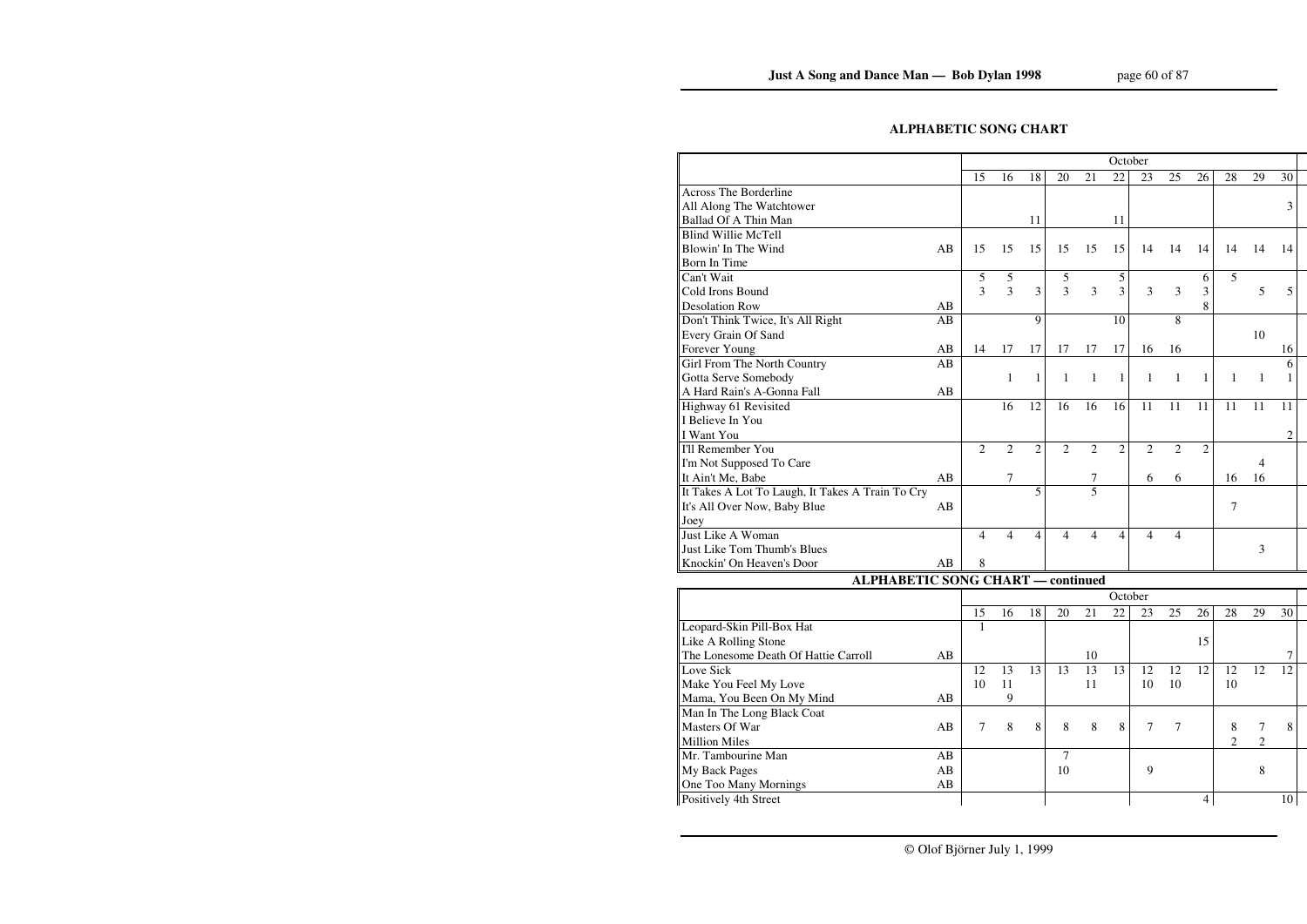# **Just A Song and Dance Man — Bob Dylan 1998**

| Rainy Day Women # 12 $& 35$                   |    | 13 | 14 | 14              | 14 | 14 | 14 | 13 | 13 | 13 | 13 | 13 | 13 |
|-----------------------------------------------|----|----|----|-----------------|----|----|----|----|----|----|----|----|----|
| She Belongs To Me                             |    |    |    |                 | 11 |    |    |    |    | 10 |    |    |    |
| Silvio                                        |    | 6  | 6  | 6               | 6  | 6  | 6  |    | 5  |    |    |    |    |
| Simple Twist Of Fate                          |    |    |    |                 |    |    |    |    |    |    |    |    |    |
| <b>Stone Walls And Steel Bars</b>             | AB |    |    |                 |    |    |    |    |    |    |    |    |    |
| Stuck Inside Of Mobile With The Memphis Blues |    |    |    |                 |    |    |    |    |    |    | 3  |    |    |
| Tangled Up In Blue                            | AB | 9  | 10 | 10 <sub>1</sub> | 9  | 9  | 9  | 8  | 9  | 9  | 9  | 9  |    |
| Til I Fell In Love With You                   |    | 11 | 12 | 16              | 12 | 12 | 12 | 15 | 15 |    | 15 | 15 | 15 |
| The Times They Are A-Changin'                 | AB |    |    | ⇁               |    |    |    |    |    |    |    |    |    |
| The Times We've Known                         |    |    |    |                 |    |    |    |    |    |    |    |    |    |
| Tomorrow Is A Long Time                       | AB |    |    |                 |    |    |    |    |    |    |    | 6  |    |
| <b>Tomorrow Night</b>                         | AB |    |    |                 |    |    |    |    |    |    | 6  |    |    |
| Watching The River Flow                       |    |    |    |                 |    |    |    |    |    |    |    |    |    |
| You Ain't Goin' Nowhere                       |    |    |    |                 |    |    |    |    |    |    | 4  |    |    |
| Total # of songs                              |    | 15 |    |                 | 17 |    |    | 16 | 16 | 15 | 16 | 16 | 16 |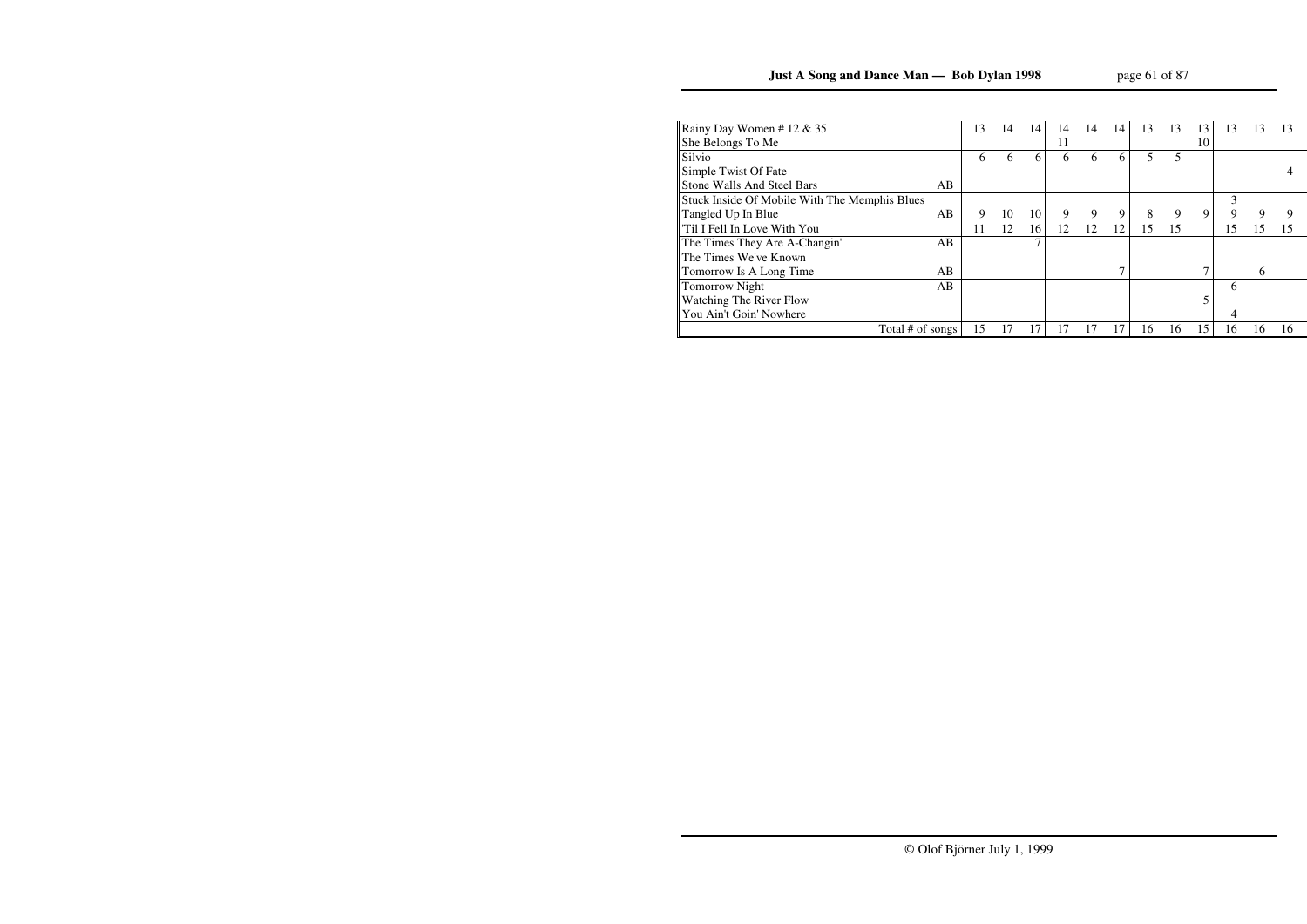#### **5.10.3 Statistics**

Shows:

| Number of shows:                          |     |
|-------------------------------------------|-----|
| Number of circulating shows:              | 13  |
| Number of circulating & complete shows:   | 13  |
| Number of unique shows <sup>31</sup> :    | 17  |
| Number of different shows <sup>32</sup> : | 17  |
| Number of different songs <sup>33</sup>   | 54  |
| Number of unique songs <sup>34</sup> :    | 54  |
| Number of performed songs:                | 275 |
| Mean number of performed songs:           | 16  |
| Variation <sup>35</sup>                   |     |

Songs:

|                 | # $of$ |      | # $of$ |      |
|-----------------|--------|------|--------|------|
|                 | songs  | $\%$ | perf.  | $\%$ |
| Electric        | 34     | 63.0 | 177    | 64.4 |
| Acoustic w band | 20     | 37.0 | 98     | 35.6 |
| <b>Albums</b>   | 48     | 88.9 | 265    | 96.4 |
| Singles         |        | 1.9  |        | 0.7  |
| Outtakes        |        | 1.9  |        | 0.7  |
| Covers          |        | 7.4  |        | 2.2  |

#### **5.10.4 Comments**

#### *Recommended show*

Auburn Hills October 28 & New York City November 1.

#### *Bob Talk*

*This is about someone who's got a boat. In a harbor. Never takes it off the shore.* Before Tangled Up In Blue in Auburn Hills, October 28.

 $31$  a show is unique if no other show has the same songs in the same order;

<sup>&</sup>lt;sup>32</sup> a show is different from another show if the set of songs are different, regardless of order

 $33$  electric and acoustic versions are counted as different songs

 $34$  a song is counted as unique regardless of how it is performed

<sup>&</sup>lt;sup>35</sup> variation is computed as the quote between number of different songs and mean number of performed songs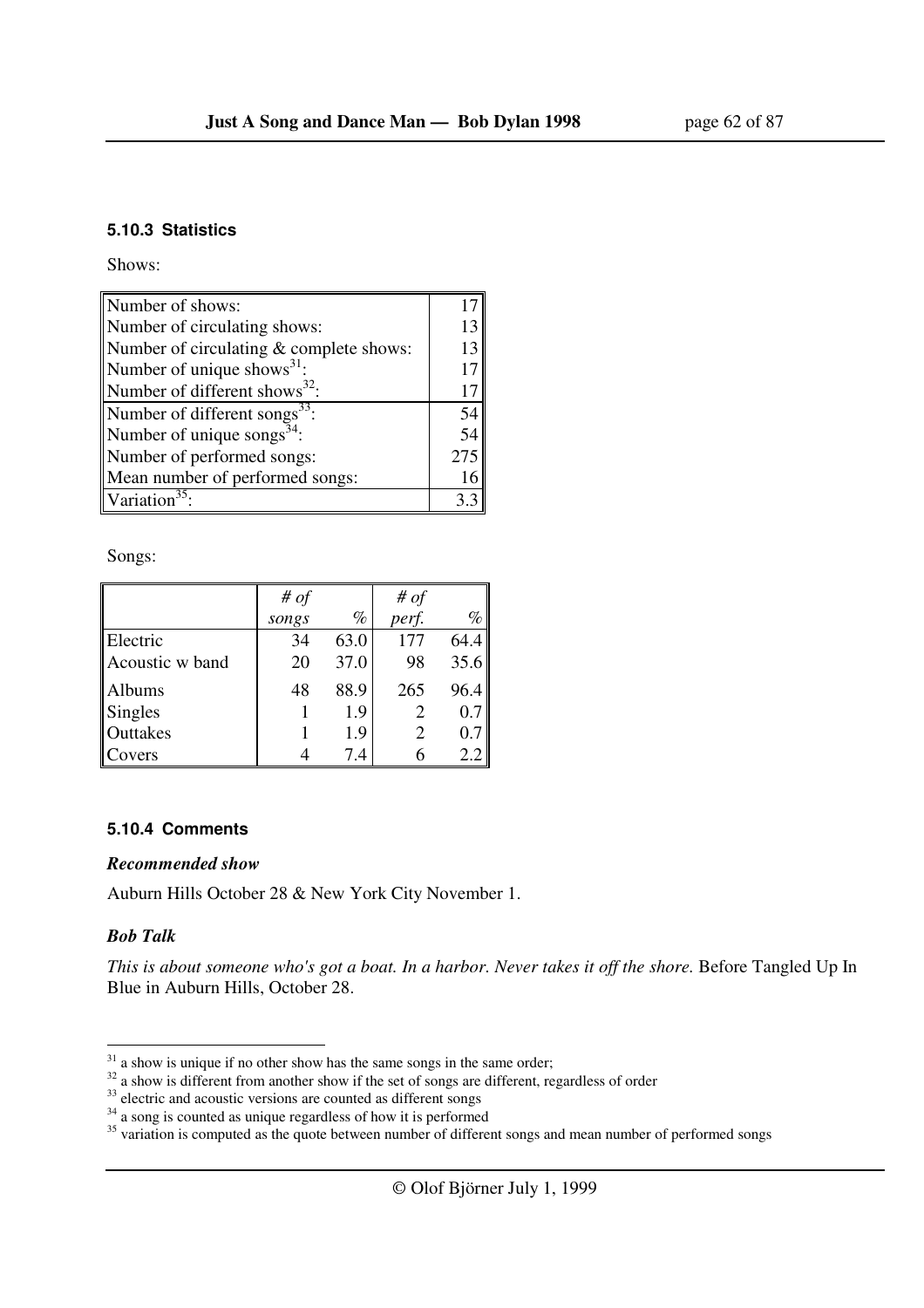## **5.11 Summary**

#### **5.11.1 Statistics**

### Abbreviations

- es early songs, 1961-1966
- ap songs from the "amnesia period", 1967-1972
- 70 songs from the middle seventies, 1973-1978
- gp songs from the "gospel years", 1979-1982

co covers

|                                                     | <b>Mean</b> | Tot#  | # of songs from |     |      |                |       |                |  |  |
|-----------------------------------------------------|-------------|-------|-----------------|-----|------|----------------|-------|----------------|--|--|
|                                                     | time        | songs | es              | ap  | 70   | gp             | $\lg$ | $_{\rm co}$    |  |  |
| <b>US Winter Tour</b>                               | 100         | 317   | 133             | 20  | 34   |                | 117   | 13             |  |  |
| $\%$                                                |             |       | 41              | 6   | 10   |                | 36    | 4              |  |  |
| South American Tour with                            | $90^{36}$   | 103   | 38              | 11  | 16   |                | 30    | 7              |  |  |
| The Rolling Stones<br>$\%$                          |             |       | 36              | 10  | 15   |                | 29    | 6              |  |  |
| US & Canada West Coast<br>Tour with Joni Mitchell & | 85          | 106   | 38              | 10  | 17   |                | 30    | 11             |  |  |
| $\%$<br>Van Morrison                                |             |       | 35              | 9   | 16   |                | 28    | 10             |  |  |
| Europe Summer Tour                                  | 100         | 499   | 212             | 44  | 62   | 13             | 155   | 13             |  |  |
| $\%$                                                |             |       | 42              | 8   | 12   | $\overline{2}$ | 31    | $\overline{2}$ |  |  |
| Tour of Australia and New                           | 115         | 257   | 106             | 20  | 38   | $\overline{2}$ | 78    | 12             |  |  |
| $\%$<br>Zealand                                     |             |       | 41              | 7   | 14   | $\Omega$       | 30    | 4              |  |  |
| <b>US West Coast Tour With</b>                      | 110         | 121   | 48              | 8   | 14   | $\overline{2}$ | 44    | 5              |  |  |
| $\%$<br>Van Morrison                                |             |       | 39              | 6   | 11   |                | 36    | 4              |  |  |
| <b>US And Canada Fall Tour</b>                      | 195         | 275   | 125             | 4   | 30   | 19             | 90    | 7              |  |  |
| $\%$                                                |             |       | 45              | 1   | 10   | 6              | 32    | 2              |  |  |
| 1998                                                |             | 1678  | 700             | 117 | 211  | 36             | 544   | 68             |  |  |
| $\%$                                                |             |       | 41,7            | 7,0 | 12,6 | 2,1            | 32,4  | 4,1            |  |  |

<sup>&</sup>lt;sup>36</sup> only two shows in circulation!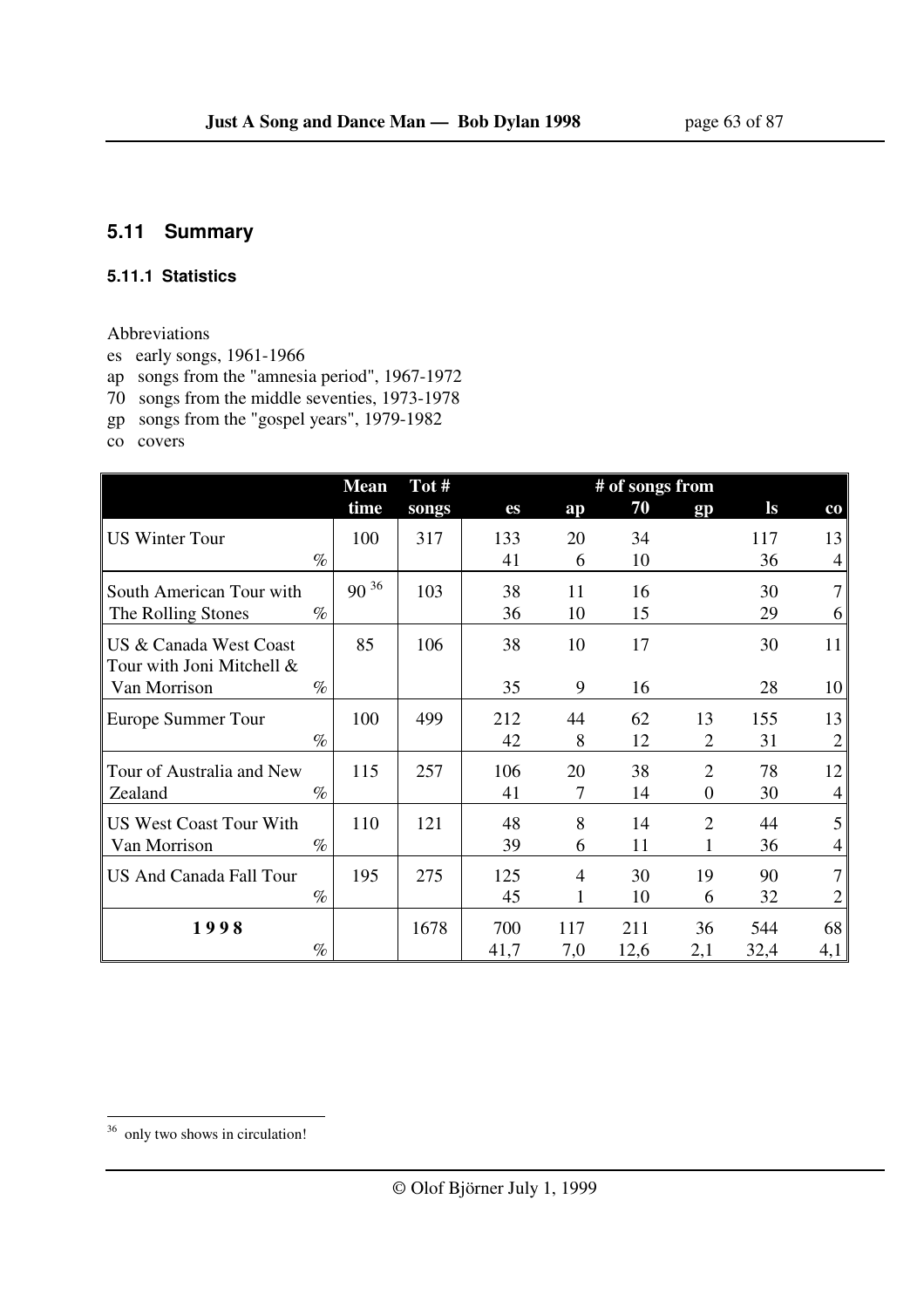#### **5.11.2 Show Statistics - Summary**

#### 1. US Winter Tour

- 2. South American Tour with The Rolling Stones
- 3. US & Canada West Coast Tour with Joni Mitchell & Van Morrison
- 4. Europe Summer Tour
- 5. Tour of Australia and New Zealand
- 6. US West Coast Tour With Van Morrison
- 7. US And Canada Fall Tour

|                                          |     |     | 3   | 4   | 5   | 6              |     | Σ    |
|------------------------------------------|-----|-----|-----|-----|-----|----------------|-----|------|
| Number of shows                          | 21  | 8   | 8   | 33  | 15  | 8              | 17  | 110  |
| Number of circulating shows              | 21  | 2   | 8   | 33  | 12  | $\overline{2}$ | 13  | 91   |
| Number of circulating $&$ complete shows | 21  |     | 8   | 33  | 12  | 2              | 13  | 91   |
| Number of unique shows <sup>37</sup>     | 21  | 8   | 8   | 33  | 15  | 8              | 17  | 110  |
| Number of different shows <sup>38</sup>  | 21  | 8   | 8   | 33  | 15  | 8              | 17  | 110  |
| Number of different songs <sup>39</sup>  | 58  | 43  | 37  | 84  | 67  | 49             | 54  | 104  |
| Number of unique songs $^{40}$           | 58  | 43  | 36  | 83  | 67  | 49             | 54  | 102  |
| Number of performed songs                | 317 | 103 | 106 | 499 | 257 | 121            | 275 | 1678 |
| Mean number of performed songs           | 15  | 12  | 13  | 15  | 17  | 15             | 16  | 15   |
| Variation                                | 3.8 | 3.3 | 2.8 | 5.6 | 3.9 | 3.2            | 3.3 | 6.9  |

 $37$  a show is unique if no other show has the same songs in the same order

<sup>&</sup>lt;sup>38</sup> a show is different from another show if the set of songs are different, regardless of order.

<sup>&</sup>lt;sup>39</sup> electric and acoustic versions are counted as different songs.

 $40$  a song is counted as unique regardless of how it is performed.

<sup>&</sup>lt;sup>41</sup> variation is computed as the ratio between number of different songs and mean number of performed songs.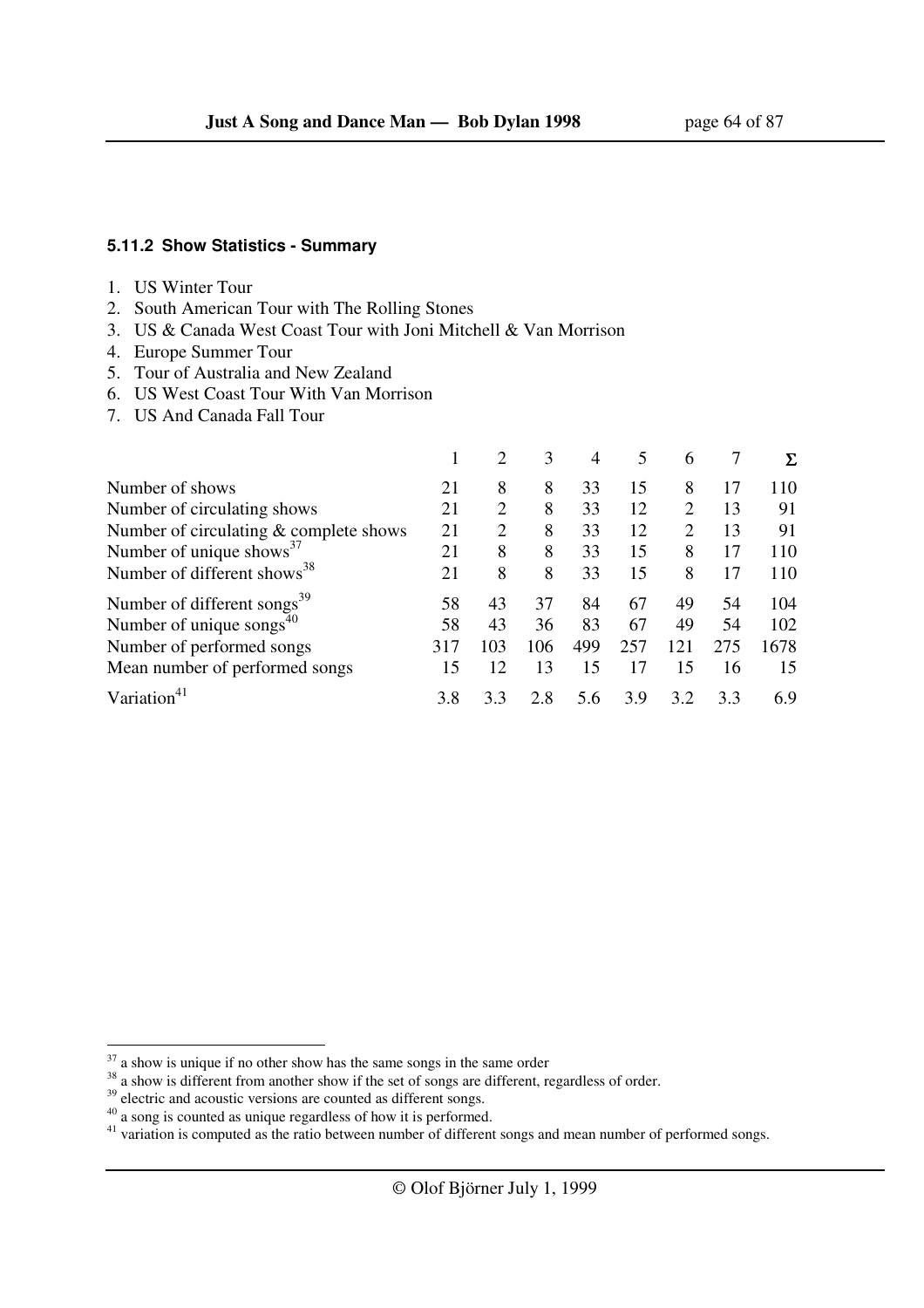## **5.11.3 Album statistics**

|                               | # of             |         | # of             |         |
|-------------------------------|------------------|---------|------------------|---------|
| Album                         | songs            | $\%$    | perf             | $\%$    |
| <b>Bob Dylan</b>              | 1                | 1.2%    | 3                | 0.2%    |
| Freewheelin'                  | 5                | 5.9%    | 161              | 10.0%   |
| The Times They Are A-Changin' | 6                | 7.1%    | 41               | 2.6%    |
| <b>Another Side</b>           | $\overline{4}$   | 4.7%    | 60               | 3.7%    |
| Bringing It All Back Home     | 5                | 5.9%    | 58               | 3.6%    |
| Highway 61 Revisited          | $\overline{7}$   | 8.2%    | 136              | 8.5%    |
| <b>Blonde On Blonde</b>       | 6                | 7.1%    | 213              | 13.3%   |
| <b>Basement Tapes</b>         | 3                | 3.5%    | 23               | 1.4%    |
| John Wesley Harding           | $\overline{2}$   | 2.4%    | 17               | 1.1%    |
| Nashville Skyline             | $\overline{4}$   | 4.7%    | 37               | 2.3%    |
| Selfportrait                  | $\boldsymbol{0}$ | $0.0\%$ | 0                | $0.0\%$ |
| New Morning                   | $\overline{2}$   | 2.4%    | 14               | $0.9\%$ |
| <b>Greatest Hits Vol 2</b>    | 3                | 3.5%    | 21               | 1.3%    |
| Pat Garrett                   | $\mathbf{1}$     | 1.2%    | 11               | 0.7%    |
| <b>Planet Waves</b>           | $\overline{2}$   | 2.4%    | 53               | 3.3%    |
| <b>Blood On The Tracks</b>    | 5                | 5.9%    | 142              | 8.9%    |
| Desire                        | $\mathbf{1}$     | 1.2%    | 1                | 0.1%    |
| Street-Legal                  | $\mathbf{1}$     | 1.2%    | 15               | $0.9\%$ |
| <b>Slow Train Coming</b>      | $\overline{2}$   | 2.4%    | 32               | 2.0%    |
| Saved                         | $\boldsymbol{0}$ | $0.0\%$ | $\boldsymbol{0}$ | $0.0\%$ |
| Shot Of Love                  | $\mathbf{1}$     | 1.2%    | 4                | $0.2\%$ |
| Infidels                      | 3                | 3.5%    | 5                | 0.3%    |
| <b>Empire Burlesque</b>       | $\overline{2}$   | 2.4%    | 15               | $0.9\%$ |
| Knocked-Out Loaded            | $\boldsymbol{0}$ | $0.0\%$ | $\boldsymbol{0}$ | $0.0\%$ |
| <b>Hearts Of Fire</b>         | $\overline{0}$   | $0.0\%$ | $\boldsymbol{0}$ | $0.0\%$ |
| Down In The Groove            | $\overline{2}$   | 2.4%    | 102              | 6.4%    |
| Traveling Wilburys Vol 1      | $\boldsymbol{0}$ | $0.0\%$ | $\boldsymbol{0}$ | $0.0\%$ |
| Oh Mercy                      | 5                | 5.9%    | 26               | 1.6%    |
| Under The Red Sky             | $\mathbf{1}$     | 1.2%    | 7                | 0.4%    |
| Traveling Wilburys Vol 3      | $\boldsymbol{0}$ | $0.0\%$ | $\boldsymbol{0}$ | $0.0\%$ |
| <b>Bootleg Series Vol 1</b>   | $\mathbf{1}$     | 1.2%    | 11               | $0.7\%$ |
| Bootleg Series Vol 2          | $\overline{0}$   | $0.0\%$ | 0                | $0.0\%$ |
| Bootleg Series Vol 3          | $\mathbf{1}$     | 1.2%    | 13               | $0.8\%$ |
| Biograph                      | $\boldsymbol{0}$ | $0.0\%$ | 0                | $0.0\%$ |
| Good As I Been To You         | $\mathbf{1}$     | 1.2%    | 1                | $0.1\%$ |
| World Gone Wrong              | $\boldsymbol{0}$ | $0.0\%$ | $\boldsymbol{0}$ | $0.0\%$ |
| Greatest Hits Vol 3           | $\boldsymbol{0}$ | $0.0\%$ | 0                | $0.0\%$ |
| MTV Unplugged                 | $\mathbf{1}$     | 1.2%    | 3                | 0.2%    |
| Time Out Of Mind              | 7                | 8.2%    | 379              | 23.6%   |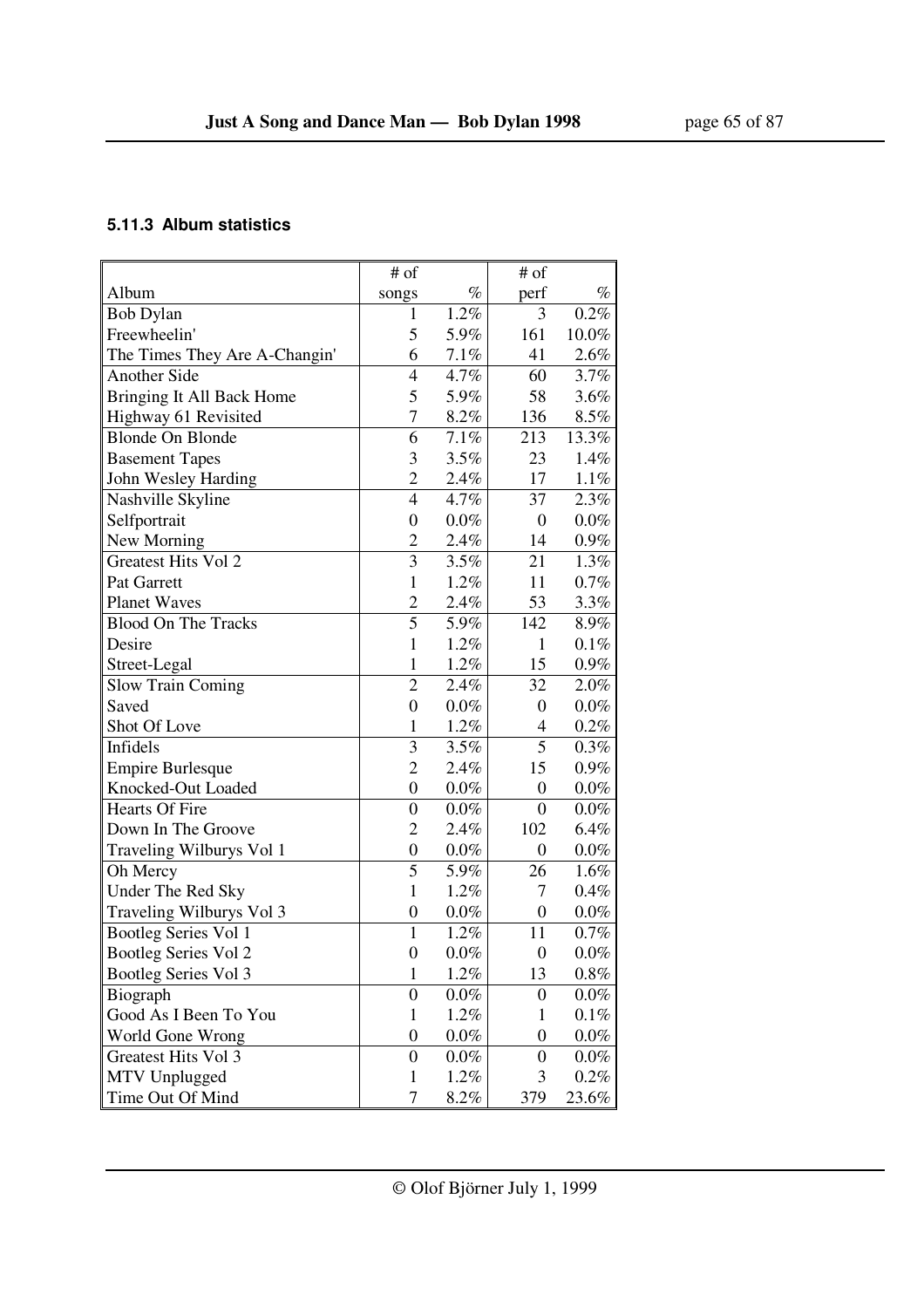### **5.11.4 Alphabetical song list**

- 1. US Winter Tour
- 2. South American Tour with The Rolling Stones
- 3. US & Canada West Coast Tour with Joni Mitchell & Van Morrison
- 4. Europe Summer Tour
- 5. Tour of Australia and New Zealand
- 6. US West Coast Tour With Van Morrison
- **7.** US And Canada Fall Tour
- op opener
- s1 first electric set
- ac acoustic set
- s2 second electric set
- en encores

| Song                              |    | op             | s1             | ac | s2             | en           | $\Sigma$       | 1                        | $\mathbf{2}$   | 3              | 4              | 5              | 6              | 7  |
|-----------------------------------|----|----------------|----------------|----|----------------|--------------|----------------|--------------------------|----------------|----------------|----------------|----------------|----------------|----|
| <b>Absolutely Sweet Marie</b>     |    | 29             |                |    |                |              | 29             | 21                       | $\mathcal{E}$  | 5              |                |                |                |    |
| <b>Across The Borderline</b>      |    |                |                |    | 1              |              |                |                          |                |                |                |                |                |    |
| Alabama Getaway                   |    |                |                |    |                | $\mathbf{1}$ |                |                          |                |                |                |                |                |    |
| All Along The Watchtower          |    | 6              |                |    |                |              | 8              |                          | $\mathbf{1}$   |                | 6              |                |                |    |
| Ballad Of A Thin Man              |    |                |                |    | 6              | $\mathbf{1}$ |                | $\overline{c}$           |                |                | 2              | 1              |                |    |
| <b>Ballad Of Hollis Brown</b>     | AB |                |                | 2  |                |              | $\overline{2}$ |                          |                |                | 2              |                |                |    |
| <b>Blind Willie McTell</b>        |    |                | 1              |    | 12             |              | 13             | 3                        |                |                | $\overline{4}$ | $\overline{2}$ | $\mathfrak{2}$ | 2  |
| Blowin' In The Wind               | AB |                |                |    |                | 66           | 66             |                          | 1              |                | 25             | 15             | 8              | 17 |
| Boots Of Spanish Leather          | AB |                |                | 5  |                |              | 5              | 1                        |                |                | 3              | 1              |                |    |
| Born In Time                      |    |                | 8              |    |                |              | $\mathbf Q$    | 3                        | $\mathbf{1}$   |                | 3              | 1              |                |    |
| Can't Wait                        |    |                | 55             | 1  | 8              |              | 64             | 15                       | 3              |                | 14             | 14             | 8              | 10 |
| <b>Cocaine Blues</b>              | AB |                |                | 24 |                |              | 24             | 12                       | 3              | 3              | $\overline{4}$ | 1              | $\mathbf{1}$   |    |
| Cold Irons Bound                  |    |                | 81             |    | 1              |              | 82             | 8                        | $\overline{5}$ | 8              | 31             | 14             | $\overline{4}$ | 12 |
| Dark As A Dungeon                 | AB |                |                | 1  |                |              |                |                          |                |                |                |                |                |    |
| <b>Desolation Row</b>             | AB |                |                | 15 |                |              | 15             | 3                        |                |                | 7              | 3              | $\mathbf{1}$   |    |
| Don't Think Twice, It's All Right | AB |                |                | 23 |                | 10           | 33             | $\overline{\mathcal{L}}$ | 1              |                | 11             | 8              | $\overline{3}$ | 6  |
| Every Grain Of Sand               |    |                | $\overline{c}$ |    | $\overline{2}$ |              | 4              |                          |                |                |                |                |                |    |
| Everything Is Broken              |    | $\overline{2}$ |                |    |                |              | $\overline{2}$ |                          |                |                |                |                | 1              |    |
| Forever Young                     | AB |                |                | 16 |                | 34           | 50             | $\overline{\mathcal{E}}$ | $\overline{2}$ | $\overline{4}$ | 13             | 14             | $\overline{3}$ | 11 |
| Friend Of The Devil               | AB |                |                | 4  |                |              | 4              |                          |                |                |                | $\overline{2}$ | $\mathbf{1}$   |    |
| Girl From The North Country       | AB |                |                | 5  |                |              | 5              | 1                        |                |                | 3              |                |                |    |
| Gotta Serve Somebody              |    | 31             |                |    |                |              | 31             |                          |                |                | 12             | $\mathbf{1}$   | $\overline{c}$ | 16 |
| Happy Birthday                    | AB |                |                | 1  |                |              |                |                          |                |                |                |                |                |    |
| A Hard Rain's A-Gonna Fall        | AB |                |                | 8  |                |              | 8              | 2                        |                |                | 5              |                |                |    |
| Highway 61 Revisited              |    |                |                |    | 65             | 27           | 92             | 18                       | 6              | 8              | 27             | 12             | 5              | 16 |
| I And I                           |    |                |                |    |                |              |                |                          |                |                |                |                |                |    |
| I Believe In You                  |    |                |                |    |                |              |                |                          |                |                |                |                |                |    |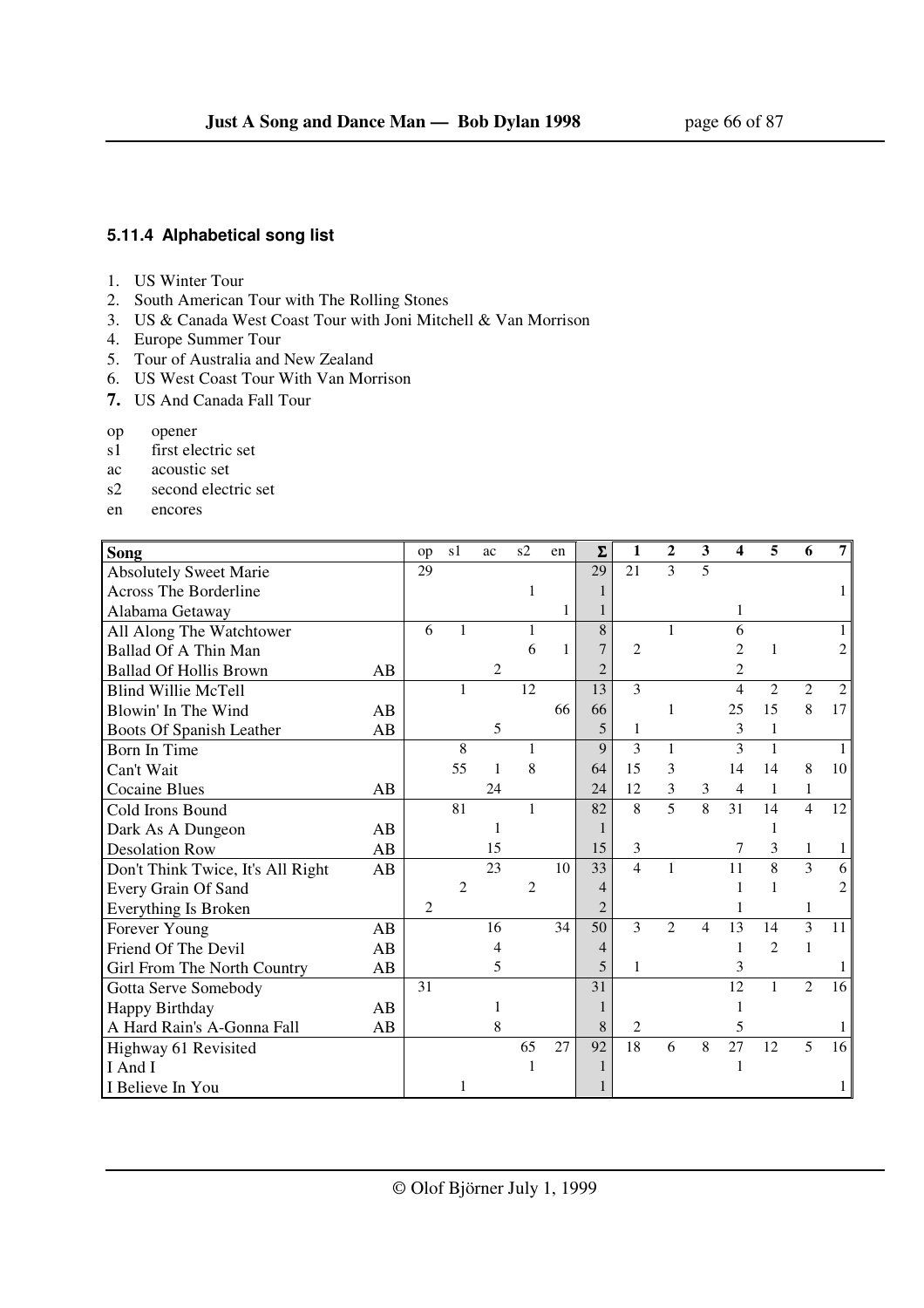| Song                                |    | op           | s1             | ac | s2             | en             | $\Sigma$       | 1                        | 2              | 3              | 4              | 5              | 6                | $\overline{7}$ |
|-------------------------------------|----|--------------|----------------|----|----------------|----------------|----------------|--------------------------|----------------|----------------|----------------|----------------|------------------|----------------|
| I Don't Believe You                 |    |              | $\overline{2}$ |    | 1              |                | 3              | $\mathbf{1}$             |                |                | $\mathbf{1}$   | 1              |                  |                |
| I Shall Be Released                 |    |              |                |    | 9              | $\mathbf{1}$   | 10             |                          | $\mathbf{1}$   | $\overline{c}$ | 3              | 3              | $\mathbf{1}$     |                |
| I Threw It All Away                 |    |              | $\overline{2}$ |    |                |                | $\overline{2}$ |                          |                |                |                | $\overline{c}$ |                  |                |
| I Want You                          |    |              | 11             |    |                |                | 11             | $\overline{c}$           | $\overline{2}$ |                | 3              | $\mathbf{1}$   | $\mathbf{1}$     | $\overline{c}$ |
| If Not For You                      |    |              | 6              |    |                |                | 6              | $\mathbf{1}$             |                |                | 4              |                | $\mathbf{1}$     |                |
| If You See Her, Say Hello           |    |              | 5              |    |                |                | 5              |                          | 1              | $\overline{c}$ | $\overline{c}$ |                |                  |                |
| I'll Be Your Baby Tonight           |    |              | 9              |    |                |                | 9              | $\mathfrak{2}$           | $\mathbf{1}$   |                | $\overline{4}$ | 1              | $\mathbf{1}$     |                |
| I'll Remember You                   |    |              | 11             |    | 3              |                | 14             |                          | 1              |                | 1              | 1              |                  | 11             |
| I'm A Rovin' Gambler                | AB |              |                | 4  |                |                | $\overline{4}$ |                          | $\mathbf{1}$   | 1              | 1              |                | 1                |                |
| I'm Not Supposed To Care            |    |              | $\overline{2}$ |    | $\mathbf{1}$   |                | 3              |                          |                | $\overline{c}$ |                |                |                  | 1              |
| It Ain't Me, Babe                   | AB |              |                | 6  |                | 33             | 39             | 10                       | 3              | $\overline{4}$ | 8              | 5              | 1                | 8              |
| It Takes A Lot To Laugh, It Takes A |    |              | 7              |    | 1              |                | 8              |                          |                |                | 1              | 3              | $\boldsymbol{2}$ | $\overline{c}$ |
| It's All Over Now, Baby Blue        | AB |              |                | 12 |                |                | 12             | $\mathbf{1}$             | $\overline{c}$ | $\mathbf{1}$   | $\overline{4}$ | $\mathbf{1}$   | $\mathbf{1}$     | $\overline{c}$ |
| Joey                                |    |              |                |    | 1              |                | 1              |                          |                |                |                |                |                  |                |
| John Brown                          | AB |              |                | 3  |                |                | 3              | 1                        |                |                | 2              |                |                  |                |
| Jokerman                            |    |              |                |    | $\mathbf{1}$   |                | $\mathbf{1}$   |                          | $\mathbf{1}$   |                |                |                |                  |                |
| Just Like A Woman                   |    |              | 28             |    | 1              |                | 29             | 5                        | 3              | 3              | 5              | 4              | 1                | 8              |
| Just Like Tom Thumb's Blues         |    |              | $\overline{c}$ |    | 1              |                | 3              | $\mathbf{1}$             |                |                |                |                |                  | $\overline{c}$ |
| Knockin' On Heaven's Door           |    |              |                |    | $\overline{c}$ |                | $\overline{c}$ |                          | $\mathbf{1}$   |                | $\mathbf{1}$   |                |                  |                |
| Knockin' On Heaven's Door           | AB |              |                | 6  |                | 3              | 9              | $\overline{c}$           |                |                | 3              | $\overline{2}$ | 1                | $\mathbf{1}$   |
| Lay Lady Lay                        |    |              | 10             |    |                |                | 10             | $\mathbf{1}$             | $\mathbf{1}$   | $\overline{2}$ | $\overline{c}$ | 3              | $\mathbf{1}$     |                |
| Leopard-Skin Pill-Box Hat           |    | 21           |                |    | 1              | $\overline{2}$ | 24             | $\mathbf{1}$             |                |                | $\overline{9}$ | $\overline{8}$ | $\overline{3}$   | $\mathfrak{Z}$ |
| License To Kill                     |    |              | 3              |    |                |                | 3              |                          |                |                | $\mathbf{1}$   | $\mathbf{1}$   | $\mathbf{1}$     |                |
| Like A Rolling Stone                |    |              |                |    |                | 6              | 6              | 4                        |                |                |                | 1              |                  | 1              |
| The Lonesome Death Of Hattie Carro  | AB |              |                | 6  |                |                | 6              | $\mathbf{1}$             |                |                | 1              | $\mathbf{1}$   | $\mathbf{1}$     | $\overline{2}$ |
| Love Minus Zero/No Limit            | AB |              |                | 6  |                |                | 6              | $\overline{c}$           |                |                | 3              | $\mathbf{1}$   |                  |                |
| Love Sick                           |    |              |                |    | 1              | 102            | 103            | 21                       | 5              | 7              | 30             | 15             | $\,8\,$          | 17             |
| Maggie's Farm                       |    | 13           |                |    |                |                | 13             |                          | $\mathbf{1}$   | $\overline{2}$ | $\overline{2}$ | 6              | $\overline{2}$   |                |
| Make You Feel My Love               |    |              | 7              |    | 27             |                | 34             | 1                        |                | $\overline{4}$ | 14             | $\mathbf{1}$   | $\overline{4}$   | 10             |
| Mama, You Been On My Mind           | AB |              |                | 11 |                |                | 11             |                          |                |                | 8              |                | $\mathbf{1}$     | $\mathbf{2}$   |
| The Man In Me                       |    |              | $\,8\,$        |    |                |                | 8              | $\mathfrak{2}$           | $\mathbf{1}$   | $\mathfrak{2}$ | $\mathbf{1}$   | $\mathfrak{2}$ |                  |                |
| Man In The Long Black Coat          |    |              | 10             |    |                |                | 10             | $\mathfrak{2}$           |                |                | 5              | $\mathbf{1}$   | $\mathbf{1}$     | $\mathbf{1}$   |
| Masters Of War                      | AB |              |                | 49 |                |                | 49             | 11                       | 1              | 2              | 15             | 4              | 3                | 13             |
| <b>Million Miles</b>                |    |              | 3              |    | 22             |                | 25             | 20                       | $\mathbf{1}$   |                |                | $\mathbf{1}$   |                  | 3              |
| Mr. Tambourine Man                  | AB |              |                | 18 |                |                | 18             | $\mathbf{1}$             | $\mathbf{1}$   | $\mathbf{1}$   | 8              | 3              | $\mathbf{1}$     | 3              |
| My Back Pages                       | AB |              |                | 9  |                | $\overline{4}$ | 13             | $\overline{c}$           | 1              |                | 3              | 2              | $\mathbf{1}$     | 4              |
| Not Dark Yet                        |    |              | $\overline{3}$ |    | 1              |                | $\overline{4}$ | $\overline{\mathcal{E}}$ |                |                |                |                |                  |                |
| Not Fade Away                       |    | $\mathbf{1}$ |                |    |                |                |                |                          |                | $\mathbf{1}$   |                |                |                  |                |
| Oh Babe It Ain't No Lie             | AB |              |                | 2  |                |                | 2              |                          |                |                | 1              | 1              |                  |                |
| One Too Many Mornings               | AB |              |                | 10 |                |                | 10             | $\mathfrak{2}$           | $\mathbf{1}$   |                | 4              | 1              | 1                |                |
| Positively 4th Street               |    |              | 6              |    | 5              |                | 11             | 3                        | $\overline{c}$ |                | $\overline{c}$ | $\mathbf{1}$   | $\mathbf{1}$     | $\overline{c}$ |
| Pretty Peggy-O                      |    |              | 3              |    |                |                | 3              | 1                        |                |                | 1              | 1              |                  |                |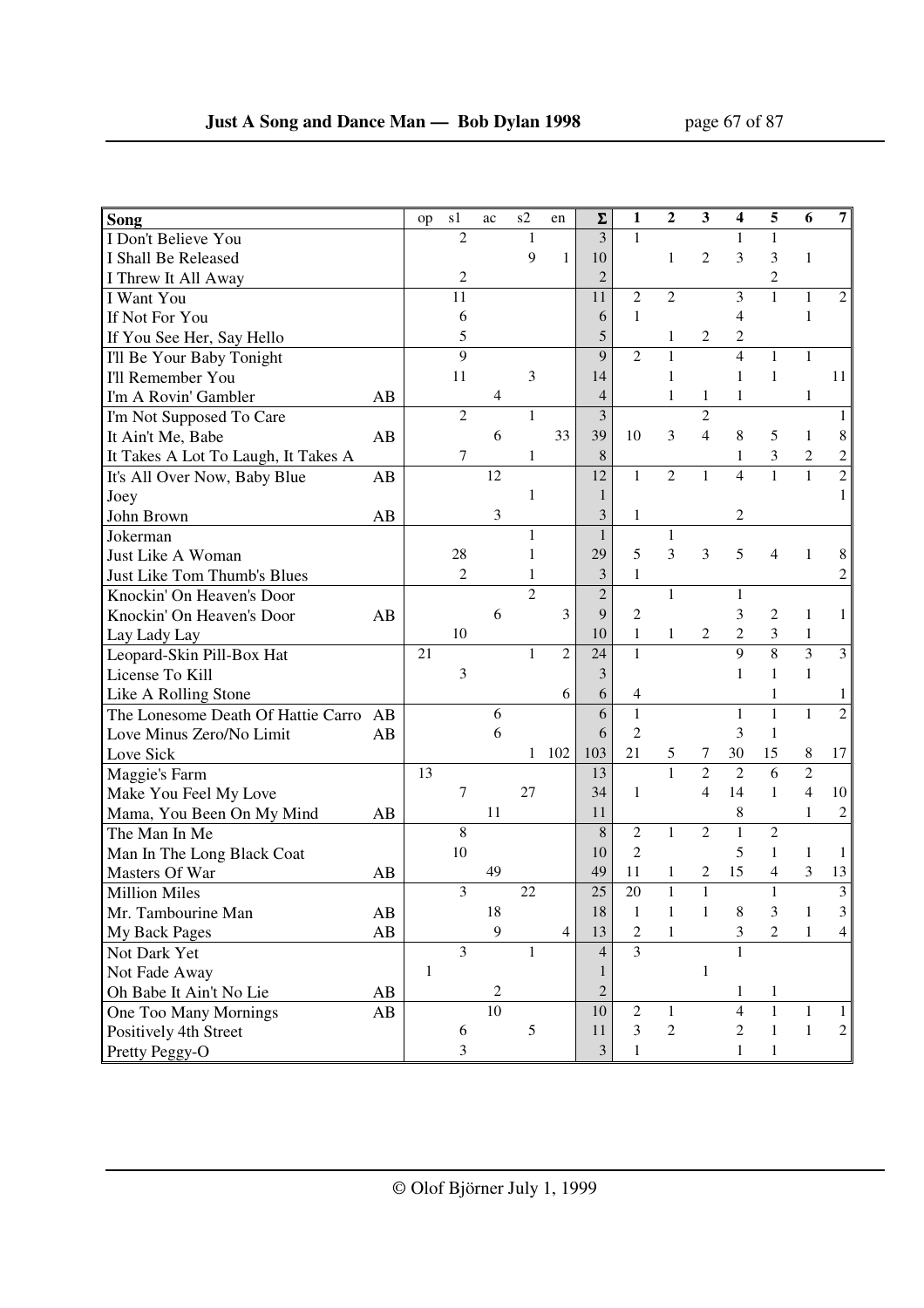| Song                              |    | op           | s1             | ac             | s2             | en           | $\Sigma$       | 1              | $\boldsymbol{2}$ | 3              | 4               | 5              | 6              | $\overline{7}$  |
|-----------------------------------|----|--------------|----------------|----------------|----------------|--------------|----------------|----------------|------------------|----------------|-----------------|----------------|----------------|-----------------|
| Queen Jane Approximately          |    |              | 1              |                | $\overline{4}$ |              | 5              | 3              | $\mathbf{1}$     |                |                 |                | 1              |                 |
| Rainy Day Women #12 & 35          |    |              |                |                | $\mathbf{1}$   | 101          | 102            | 21             | 5                | 8              | 30              | 15             | 8              | 15              |
| Rank Strangers To Me              | AB |              |                | 3              |                |              | 3              |                |                  | $\overline{c}$ | $\mathbf{1}$    |                |                |                 |
| <b>Restless Farewell</b>          | AB |              |                |                |                | $\mathbf{1}$ | $\mathbf{1}$   |                |                  | $\mathbf{1}$   |                 |                |                |                 |
| The Roving Blade                  | AB |              |                | 1              |                |              | $\mathbf{1}$   |                |                  |                | $\mathbf{1}$    |                |                |                 |
| <b>Roving Gambler</b>             | AB |              |                | $\overline{c}$ |                |              | $\overline{2}$ |                |                  |                |                 | 2              |                |                 |
| Seeing The Real You At Last       |    | $\mathbf{1}$ |                |                |                |              | $\mathbf{1}$   |                |                  |                | 1               |                |                |                 |
| Señor (Tales Of Yankee Power)     |    |              | 15             |                |                |              | 15             | 3              | 3                | 1              | 6               | $\overline{c}$ |                |                 |
| She Belongs To Me                 |    |              |                | 1              | 8              |              | 9              |                |                  |                | 3               | $\overline{3}$ | 1              | 2               |
| Shelter From The Storm            |    |              | $\overline{4}$ |                |                |              | $\overline{4}$ | 1              |                  |                | $\mathbf{1}$    | $\overline{2}$ |                |                 |
| <b>Shooting Star</b>              |    |              | $\overline{2}$ |                |                |              | $\overline{2}$ | 1              |                  |                | 1               |                |                |                 |
| Silvio                            |    |              | 98             |                |                | $\mathbf{1}$ | 99             | 21             | 8                | 8              | 33              | 13             | 8              | $8\,$           |
| Simple Twist Of Fate              |    |              | 14             |                |                |              | 14             | $\overline{4}$ |                  | $\overline{c}$ | $\overline{3}$  | $\overline{2}$ | $\overline{c}$ | $\mathbf{1}$    |
| <b>Stone Walls And Steel Bars</b> | AB |              |                | 13             |                |              | 13             |                | 2                | $\overline{c}$ |                 | $\overline{4}$ | $\overline{2}$ | 3               |
| Stuck Inside Of Mobile With The   |    |              | 5              |                | 13             |              | 18             | 5              | $\overline{4}$   | $\mathbf{1}$   | $\mathfrak{Z}$  |                |                | 5               |
| Tangled Up In Blue                | AB |              |                | 109            |                |              | 109            | 21             | $\overline{8}$   | $\overline{7}$ | $\overline{33}$ | 15             | 8              | $\overline{17}$ |
| <b>Tears Of Rage</b>              |    |              | 3              |                | 4              |              | $\overline{7}$ | $\overline{2}$ |                  | $\mathbf{1}$   | 3               | $\overline{1}$ |                |                 |
| This Wheel's On Fire              |    |              |                |                | 10             |              | 10             | 3              | $\mathbf{1}$     | $\mathbf{1}$   | 3               | $\overline{c}$ |                |                 |
| This Wheel's On Fire              | AB |              |                | 1              |                |              | 1              |                |                  | $\mathbf{1}$   |                 |                |                |                 |
| Til I Fell In Love With You       |    |              |                |                | 46             | 21           | 67             | 17             | 5                | $\overline{c}$ | 9               | 13             | 6              | 15              |
| The Times They Are A-Changin'     | AB |              |                | 17             |                |              | 17             | $\overline{c}$ |                  | $\overline{c}$ | 7               | $\overline{4}$ | $\mathbf{1}$   | 1               |
| The Times We've Known             |    |              |                |                | $\mathbf{1}$   |              | $\mathbf{1}$   |                |                  |                |                 |                |                |                 |
| To Be Alone With You              |    | 6            |                |                |                |              | 6              |                | 4                |                | $\overline{c}$  |                |                |                 |
| To Ramona                         | AB |              |                | 5              |                |              | 5              |                |                  |                | 4               | 1              |                |                 |
| Tomorrow Is A Long Time           | AB |              |                | 6              |                |              | 6              | $\overline{2}$ |                  |                | $\mathbf{1}$    |                |                | 3               |
| <b>Tomorrow Night</b>             | AB |              |                | 1              |                |              | $\mathbf{1}$   |                |                  |                |                 |                |                |                 |
| Tonight I'll Be Staying Here With |    |              | 19             |                |                |              | 19             | 7              |                  | 1              | 7               | 2              | $\overline{c}$ |                 |
| Tough Mama                        |    |              | 3              |                |                |              | 3              |                |                  |                | $\overline{2}$  | $\mathbf{1}$   |                |                 |
| Under The Red Sky                 |    |              | 7              |                |                |              | $\overline{7}$ | $\overline{c}$ |                  |                | 3               | $\mathbf{1}$   | $\mathbf{1}$   |                 |
| Watching The River Flow           |    |              | 3              |                | 1              | 1            | 5              |                |                  |                | $\overline{2}$  | $\overline{c}$ |                | 1               |
| What Good Am I?                   |    |              | 3              |                |                |              | $\overline{3}$ |                |                  |                | $\overline{2}$  | $\mathbf{1}$   |                |                 |
| The White Dove                    | AB |              |                | 3              |                |              | 3              |                | $\overline{2}$   |                | 1               |                |                |                 |
| You Ain't Goin' Nowhere           |    |              | 4              |                | 1              |              | 5              |                |                  |                | 3               |                | 1              | $\mathbf{1}$    |
| You're A Big Girl Now             |    |              | 10             |                |                |              | 10             | 2              | $\overline{c}$   | 1              | $\mathfrak{D}$  | $\overline{2}$ | $\mathbf{1}$   |                 |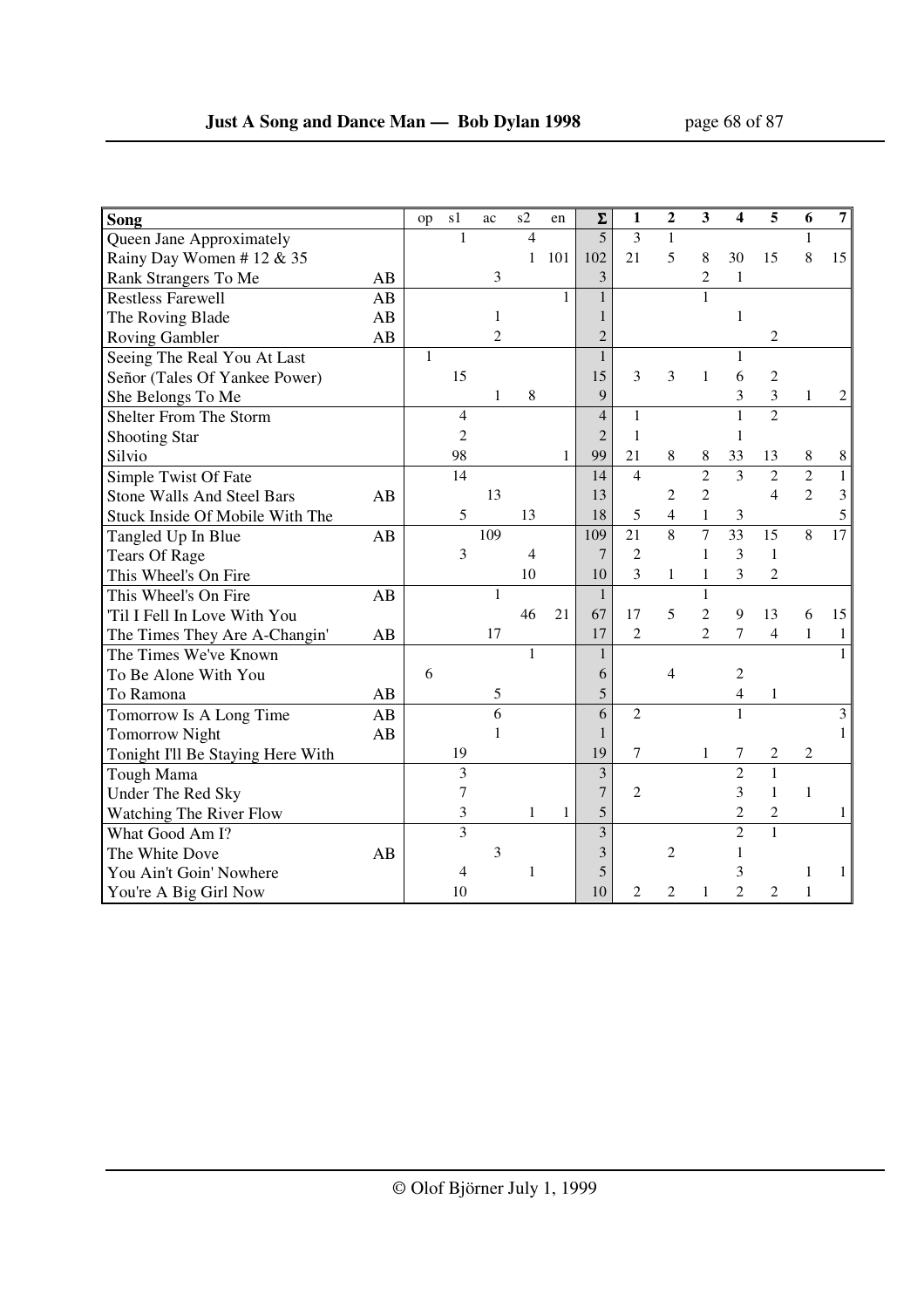## **5.11.5 Ten most played songs in 1998**

|   | 1 Tangled Up In Blue          | 109 | times |
|---|-------------------------------|-----|-------|
|   | 2 Love Sick                   | 103 |       |
| 3 | Rainy Day Women # 12 & 35     | 102 |       |
|   | 4 Silvio                      | 99  |       |
|   | 5 Highway 61 Revisited        | 92  |       |
|   | 6 Cold Irons Bound            | 82  |       |
|   | 7 Til I Fell In Love With You | 67  |       |
|   | 8 Blowin' In The Wind         | 66  |       |
| 9 | Can't Wait                    | 64  |       |
|   | 10 Forever Young              | 50  |       |
|   |                               |     |       |

### **5.11.6 Live debuts**

| <b>Million Miles</b> | New London, Connecticut, 14 January |  |
|----------------------|-------------------------------------|--|
|                      |                                     |  |

## **5.11.7 Played only once in 1998**

| Across The Borderline       | Rochester November 3      |
|-----------------------------|---------------------------|
| Alabama Getaway             | Hamburg June 12           |
| Dark As A Dungeon           | Melbourne August 19       |
| I And I                     | Dijon July 1              |
| I Believe In You            | Rochester November 3      |
| Joey                        | New York City, November 1 |
| Jokerman                    | Miami Beach, March 31     |
| Matchbox                    | Adelaide, August 24       |
| Not Fade Away               | Vancouver, May 13         |
| <b>Restless Farewell</b>    | Los Angeles, May 21       |
| The Roving Blade            | Belfast, June 19          |
| Seeing The Real You At Last | Dijon July 1              |
| The Times We've Known       | New York City, November 1 |
| <b>Tomorrow Night</b>       | Auburn Hills, October 28  |
|                             |                           |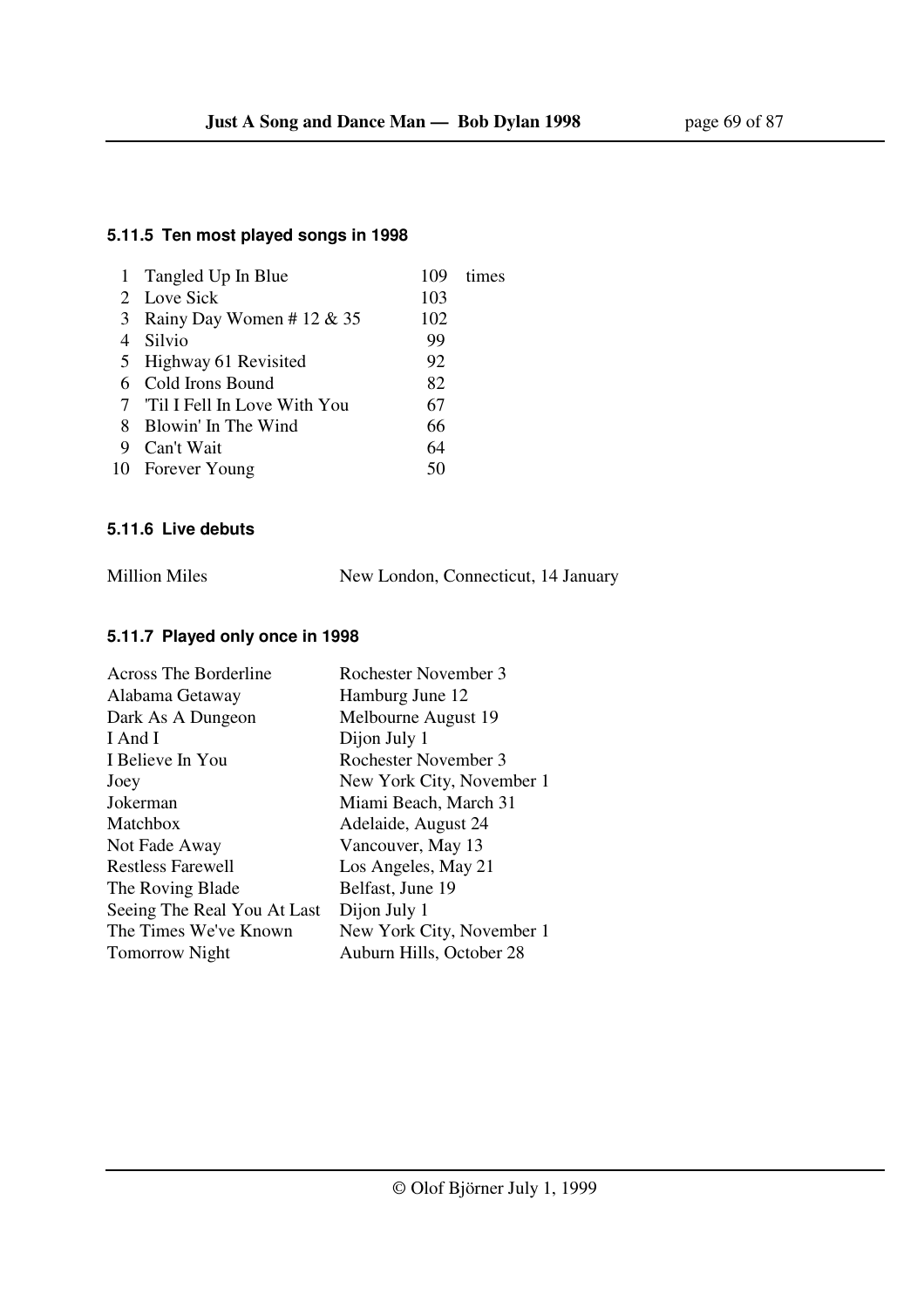# **6 NEW BOOKS**

Here's a, no doubt incomplete, list from the never-ending flood of new Dylan books:

### **Carl Benson: The Bob Dylan Companion — Four Decades of Commentary.**

Schirmer Books, New York 1998. Softcover 306 pages.

46 articles ranging from Izzy Young's notebooks, 1961 to coverage of The Kennedy Center Honors, 1998.

#### **Andy Gill: Don't Think Twice. It's All Right – Bob Dylan The Early Years. The Stories Behind Every Song**

Thunder's Mouth Press 1998. 145 pages. Details all the released songs in the sixties, album by album.

#### **C. P. Lee: Like The Night – Bob Dylan and the road to the Manchester Free Trade Hall. With photos by Paul Kelly.**

Helter Skelter Publishing 1998. Soft cover, 190 pages. Describes the events surrounding the 1966 concert in Manchester, for many years thought to be "Royal Albert Hall".

### **Steve Matteo: Dylan**

MetroBooks, New York 1998. 120 pages. A Biographical overview of Dylan's life & career with over 100 photographs.

## **Ron Wood: Wood On Canvas – Every Picture Tells A Story**

An art book with Ron Wood's drawings and paintings. A four song CD is included with a song called Interfere on which Dylan plays guitar. Genesis Publications 1998. 150 pages.

### **Mike Wyvill and John Wraith: Take To The Road. Bob Dylan's 1997 Concerts.**

Two Riders, 1998. 58 pages. Concert listings and comments plus a lot of pictures.

# **7 REFERENCES & SOURCES**

- [1] Reviews and various other postings on rec.music.dylan.
- [2] Bill Pagel's excellent tour reports on his Bob Links page: http://www.execpc.com/~billp61/boblink.html
- [3] Karl Erik Andersen's fabulous Expecting Rain page: http://www.expectingrain.com/
- [4] The Wicked Messenger column in Isis 1998.
- [5] Articles and columns in The Bridge, On The Tracks, Series Of Dreams 1998.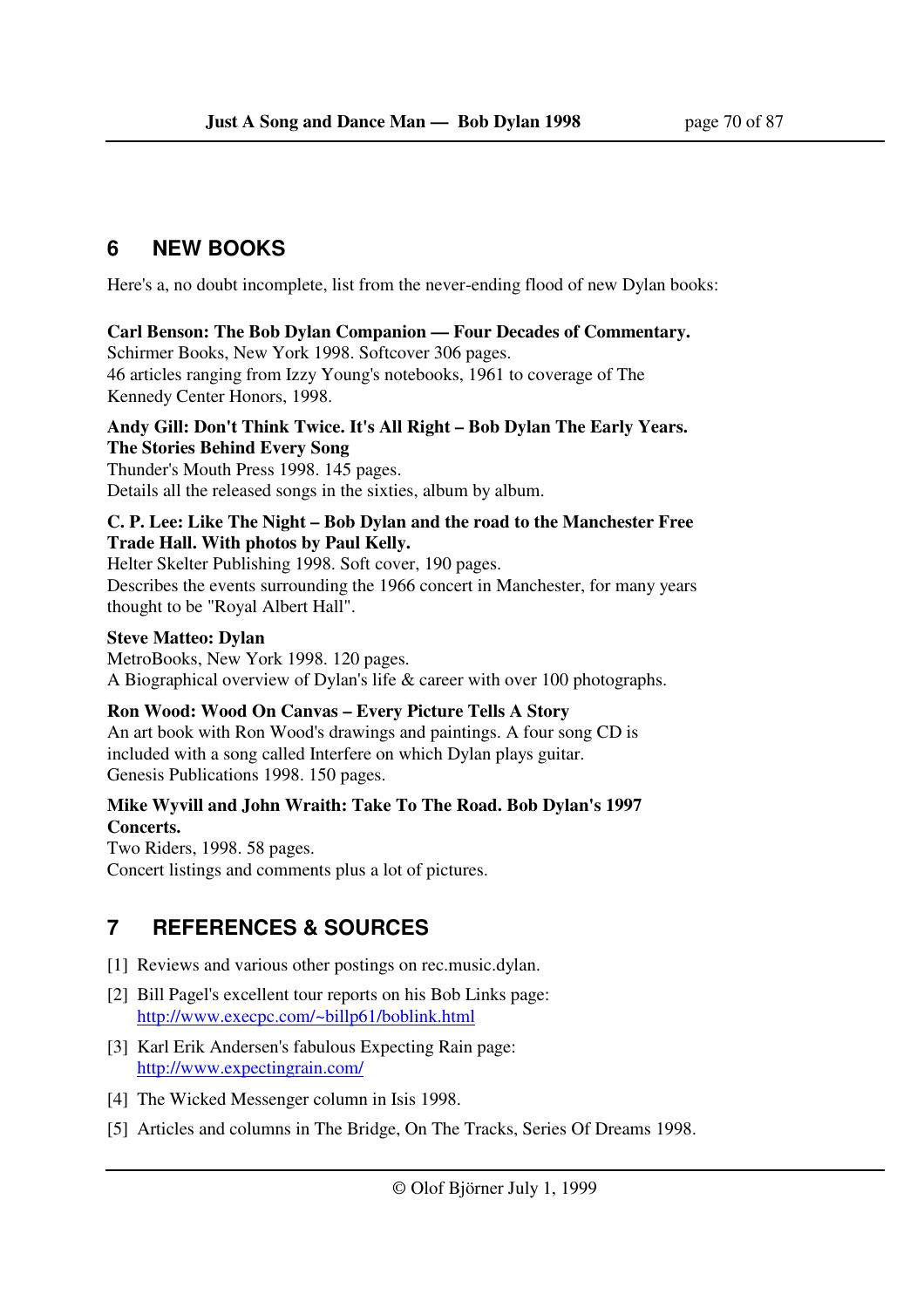[6] My own tape collection.

# **8 ACKNOWLEDGEMENTS**

I would like very much to thank Jorgen Lindstrom for many of the BobTalk transcriptions and all the hours of discussions of concert tapes and other Bob stuff.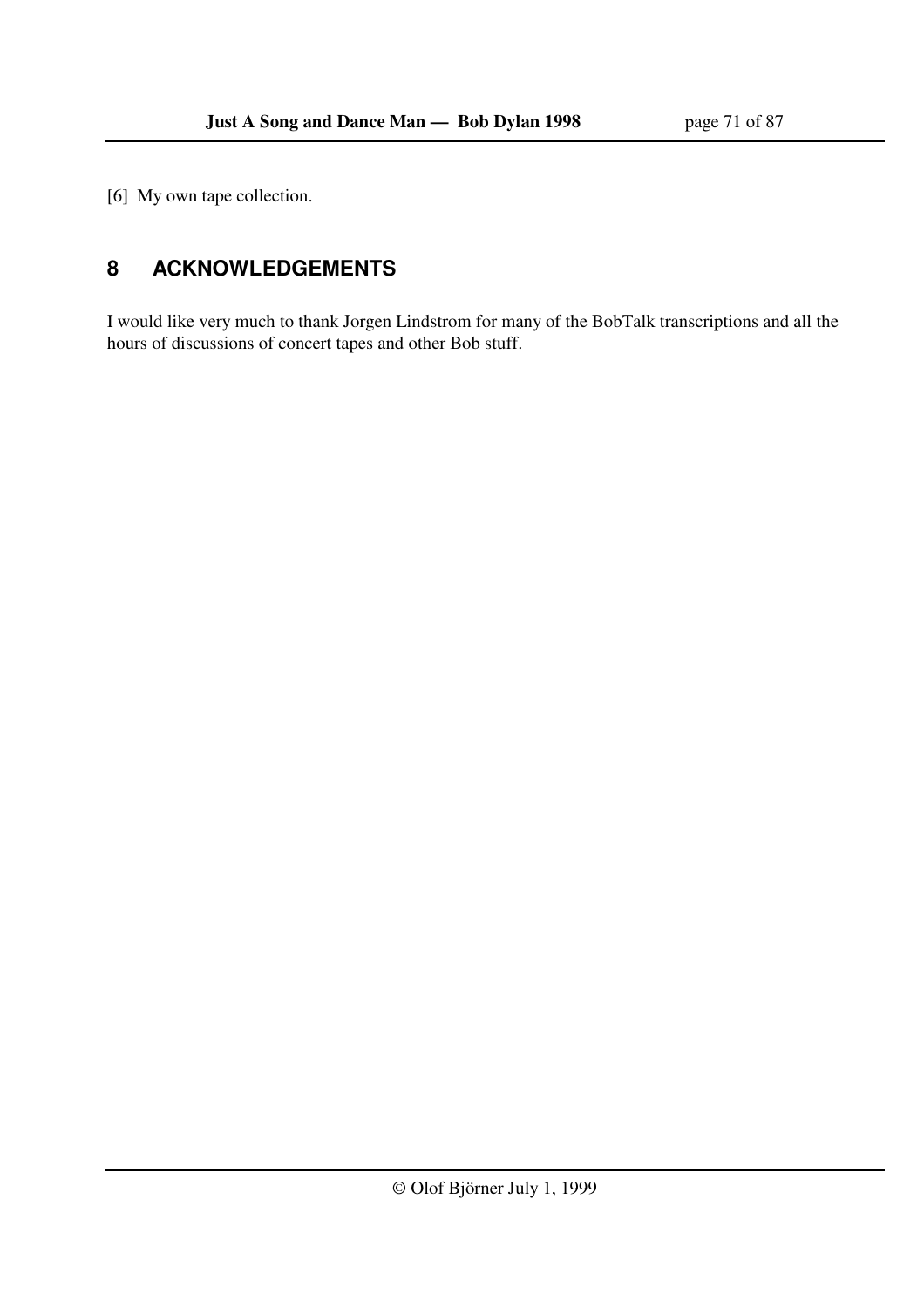# **9 APPENDIX: SET-LISTS**

## **9.1 US Winter Tour**

## **Garde Arts Center, New London, Connecticut, January 13, 1998:**

Absolutely Sweet Marie / The Man In Me / Cold Irons Bound / Just Like A Woman / Can't Wait / Silvio / Desolation Row (acoustic w band) / Tomorrow Is A Long Time (acoustic w band) / Tangled Up In Blue (acoustic w band) / Make You Feel My Love / Tears Of Rage / 'Til I Fell In Love With You / Highway 61 Revisited / My Back Pages (acoustic w band) / Love Sick / Rainy Day Women # 12 & 35

## **Garde Arts Center, New London, Connecticut, January 14, 1998:**

Absolutely Sweet Marie / Not Dark Yet / Cold Irons Bound / I'll Be Your Baby Tonight / Can't Wait / Silvio / The Times They Are A-Changin' (acoustic w band) / Love Minus Zero - No Limit (acoustic w band) / Tangled Up In Blue (acoustic w band) / Million Miles / This Wheel's On Fire / 'Til I Fell In Love With You / Like A Rolling Stone / Don't Think Twice, It's All Right (acoustic w band) / Love Sick / Rainy Day Women # 12 & 35

## **The Theater, Madison Square Garden, New York City, New York, January 16, 1998:**

Absolutely Sweet Marie / Not Dark Yet / Cold Irons Bound / Simple Twist Of Fate / Silvio / One Too Many Mornings (acoustic w band) / John Brown (acoustic w band) / Tangled Up In Blue (acoustic w band) / Million Miles / Just Like A Woman / Highway 61 Revisited / Like A Rolling Stone / My Back Pages (acoustic w band) / Love Sick / Rainy Day Women # 12 & 35

## **The Theater, Madison Square Garden, New York City, New York, January 17, 1998:**

Absolutely Sweet Marie / Señor (Tales Of Yankee Power) / Can't Wait / Not Dark Yet / Silvio / Tomorrow Is A Long Time (acoustic w band) / The Lonesome Death Of Hattie Carroll (acoustic w band) / Tangled Up In Blue (acoustic w band) / Million Miles / Tears Of Rage / Leopard-Skin Pill-Box Hat / Like A Rolling Stone / Forever Young (acoustic w band) / Love Sick / Rainy Day Women # 12 & 35

## **The Theater, Madison Square Garden, New York City, New York, January 18, 1998:**

Absolutely Sweet Marie / I Want You / Cold Irons Bound / You're A Big Girl Now / Silvio / Desolation Row (acoustic w band) / It's All Over Now, Baby Blue (acoustic w band) / Tangled Up In Blue (acoustic w band) / Million Miles / Stuck Inside Of Mobile With The Memphis Blues Again / 'Til I Fell In Love With You / Highway 61 Revisited / Knockin' On Heaven's Door (acoustic w band) / Love Sick / Rainy Day Women  $# 12 \& 35$ 

## **The Theater, Madison Square Garden, New York City, New York:**

Absolutely Sweet Marie / Tonight I'll Be Staying Here With You / Cold Irons Bound / Born In Time / Silvio / A Hard Rain's A-Gonna Fall (acoustic w band) / Girl From The North Country (acoustic w band) / Tangled Up In Blue (acoustic w band) / Million Miles / Positively 4th Street / 'Til I Fell In Love With You / Highway 61 Revisited / Don't Think Twice, It's All Right (acoustic w band) / Love Sick / Rainy Day Women # 12 & 35

## **The Theater, Madison Square Garden, New York City, New York, January 21, 1998:**

Absolutely Sweet Marie / Man In The Long Black Coat / Cold Irons Bound / Shelter From The Storm / Silvio / The Times They Are A-Changin' (acoustic w band) / Mr. Tambourine Man (acoustic w band) / Tangled Up In Blue (acoustic w band) / Million Miles / Stuck Inside Of Mobile With The Memphis Blues Again / 'Til I Fell In Love With You / Highway 61 Revisited / Don't Think Twice, It's All Right (acoustic w band) / Love Sick / Rainy Day Women # 12 & 35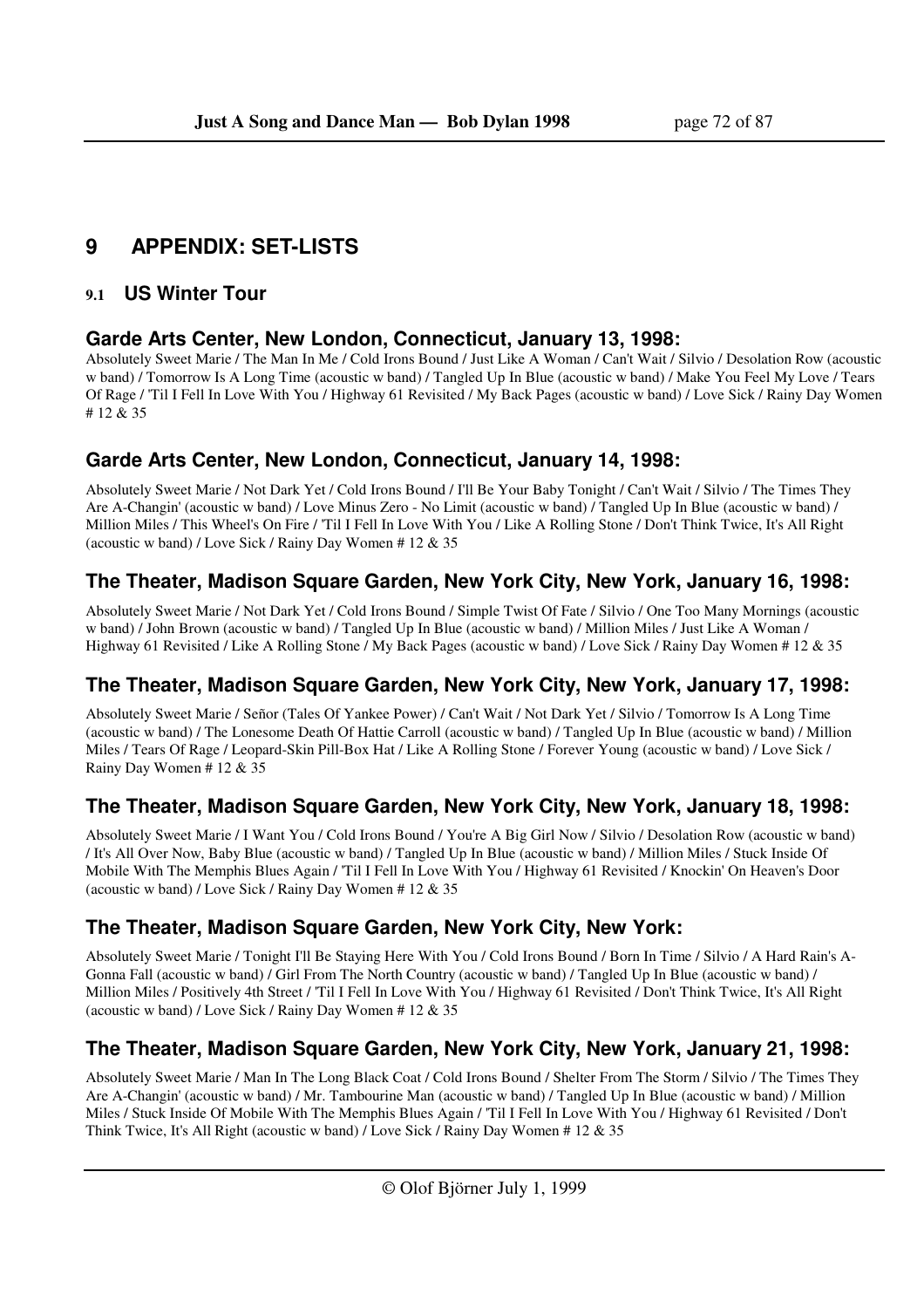#### **Fleet Center, Boston, Massachusetts, January 23, 1998:**

Absolutely Sweet Marie / Lay Lady Lay / Cold Irons Bound / Simple Twist Of Fate / Silvio / Desolation Row (acoustic w band) / One Too Many Mornings (acoustic w band) / Tangled Up In Blue (acoustic w band) / Million Miles / Stuck Inside Of Mobile With The Memphis Blues Again / Ballad Of A Thin Man / Highway 61 Revisited / Forever Young (acoustic w band) / Love Sick / Rainy Day Women # 12 & 35

#### **Fleet Center, Boston, Massachusetts, January 24, 1998:**

Absolutely Sweet Marie / Tonight I'll Be Staying Here With You / Cold Irons Bound / Just Like A Woman / Silvio / A Hard Rain's A-Gonna Fall (acoustic w band) / Love Minus Zero - No Limit (acoustic w band) / Tangled Up In Blue (acoustic w band) / Million Miles / Positively 4th Street / 'Til I Fell In Love With You / Highway 61 Revisited / Knockin' On Heaven's Door (acoustic w band) / Love Sick / Rainy Day Women # 12 & 35

#### **Mid-Hudson Arena, Poughkeepsie, New York, January 27, 1998:**

Absolutely Sweet Marie / If Not For You / Can't Wait / I'll Be Your Baby Tonight / Silvio / Cocaine Blues (acoustic w band) / Boots Of Spanish Leather (acoustic w band) / Tangled Up In Blue (acoustic w band) / Million Miles / Queen Jane Approximately / 'Til I Fell In Love With You / Highway 61 Revisited / It Ain't Me, Babe (acoustic w band) / Love Sick / Rainy Day Women # 12 & 35

#### **Landmark Theater, Syracuse, New York, January 28, 1998:**

Absolutely Sweet Marie / The Man In Me / Can't Wait / I Don't Believe You / Silvio / Cocaine Blues (acoustic w band) / Masters Of War (acoustic w band) / Tangled Up In Blue (acoustic w band) / Million Miles / Stuck Inside Of Mobile With The Memphis Blues Again / Ballad Of A Thin Man / Like A Rolling Stone / It Ain't Me, Babe (acoustic w band) / Love Sick / Rainy Day Women # 12 & 35

### **Tilles Center, C.W. Post College, Brookville, New York, January 30, 1998:**

Absolutely Sweet Marie / Pretty Peggy-O / Can't Wait / Under The Red Sky / Silvio / Cocaine Blues (acoustic w band) / Masters Of War (acoustic w band) / Tangled Up In Blue (acoustic w band) / Million Miles / Queen Jane Approximately / 'Til I Fell In Love With You / Highway 61 Revisited / It Ain't Me, Babe (acoustic w band) / Love Sick / Rainy Day Women # 12 & 35

### **Mark G. Etess Arena, Taj Mahal, Atlantic City, New Jersey, January 31, 1998:**

Absolutely Sweet Marie / Tonight I'll Be Staying Here With You / Can't Wait / Just Like A Woman / Silvio / Cocaine Blues (acoustic w band) / Masters Of War (acoustic w band) / Tangled Up In Blue (acoustic w band) / Million Miles / This Wheel's On Fire / Highway 61 Revisited / 'Til I Fell In Love With You / It Ain't Me, Babe (acoustic w band) / Love Sick / Rainy Day Women # 12 & 35

#### **Prudential Hall, New Jersey Performing Arts Center, Newark, New Jersey, February 1, 1998:**

Absolutely Sweet Marie / Tonight I'll Be Staying Here With You / Can't Wait / Born In Time / Silvio / Cocaine Blues (acoustic w band) / Masters Of War (acoustic w band) / Tangled Up In Blue (acoustic w band) / Million Miles / Just Like Tom Thumb's Blues / Highway 61 Revisited / 'Til I Fell In Love With You / It Ain't Me, Babe (acoustic w band) / Love Sick / Rainy Day Women # 12 & 35

### **Symphony Hall, Springfield, Massachusetts, February 2, 1998:**

Absolutely Sweet Marie / Señor (Tales Of Yankee Power) / Can't Wait / Shooting Star / Silvio / Cocaine Blues (acoustic w band) / Masters Of War (acoustic w band) / Tangled Up In Blue (acoustic w band) / Million Miles / Blind Willie McTell /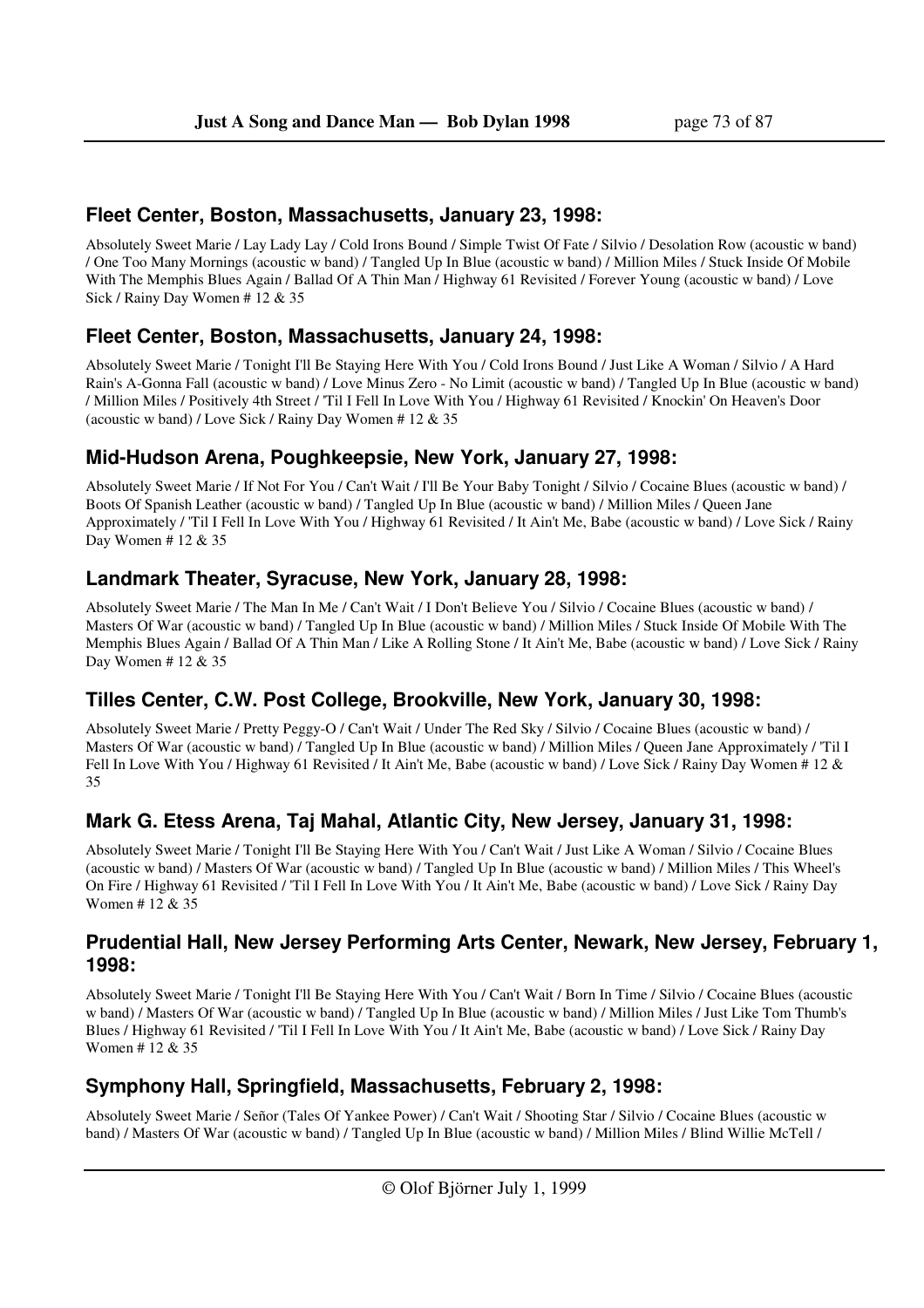Highway 61 Revisited / 'Til I Fell In Love With You / It Ain't Me, Babe (acoustic w band) / Love Sick / Rainy Day Women # 12 & 35

## **Public Hall, Cleveland Convention Center, Cleveland, Ohio, February 14, 1998:**

Absolutely Sweet Marie / Señor (Tales Of Yankee Power) / Can't Wait / Simple Twist Of Fate / Silvio / Cocaine Blues (acoustic w band) / Masters Of War (acoustic w band) / Tangled Up In Blue (acoustic w band) / Million Miles / Queen Jane Approximately / Highway 61 Revisited / 'Til I Fell In Love With You / Don't Think Twice, It's All Right (acoustic w band) / Love Sick / Rainy Day Women # 12 & 35

## **John F. Savage Hall, University Of Toledo, Toledo, Ohio, February 15, 1998:**

Absolutely Sweet Marie / I Want You / Can't Wait / You're A Big Girl Now / Silvio / Cocaine Blues (acoustic w band) / Masters Of War (acoustic w band) / Tangled Up In Blue (acoustic w band) / Million Miles / This Wheel's On Fire / Highway 61 Revisited / 'Til I Fell In Love With You / It Ain't Me, Babe (acoustic w band) / Love Sick / Rainy Day Women # 12 & 35

## **Fox Theater, St. Louis, Missouri, February 17, 1998:**

Absolutely Sweet Marie / Man In The Long Black Coat / Can't Wait / Born In Time / Silvio / Cocaine Blues (acoustic w band) / Masters Of War (acoustic w band) / Tangled Up In Blue (acoustic w band) / Million Miles / Blind Willie McTell / Highway 61 Revisited / 'Til I Fell In Love With You / Forever Young (acoustic w band) / Love Sick / Rainy Day Women # 12 & 35

### **Cincinnati Gardens, Cincinnati, Ohio, February 19, 1998:**

Absolutely Sweet Marie / Tonight I'll Be Staying Here With You / Can't Wait / Under The Red Sky / Silvio / Cocaine Blues (acoustic w band) / Masters Of War (acoustic w band) / Tangled Up In Blue (acoustic w band) / Million Miles / Stuck Inside Of Mobile With The Memphis Blues Again / 'Til I Fell In Love With You / Highway 61 Revisited / It Ain't Me, Babe (acoustic w band) / Love Sick / Rainy Day Women # 12 & 35

# **Viking Hall, Bristol University, Bristol, Tennessee, February 20, 1998:**

Absolutely Sweet Marie / Tonight I'll Be Staying Here With You / Can't Wait / Just Like A Woman / Silvio / Cocaine Blues (acoustic w band) / Masters Of War (acoustic w band) / Tangled Up In Blue (acoustic w band) / Million Miles / Positively 4th Street / Highway 61 Revisited / 'Til I Fell In Love With You / It Ain't Me, Babe (acoustic w band) / Love Sick / Rainy Day Women # 12 & 35

### **Patriot Center, George Mason University, Fairfax, Virginia, February 22, 1998:**

Absolutely Sweet Marie / Tonight I'll Be Staying Here With You / Can't Wait / Simple Twist Of Fate / Silvio / Cocaine Blues (acoustic w band) / Masters Of War (acoustic w band) / Tangled Up In Blue (acoustic w band) / Million Miles / Blind Willie McTell / Highway 61 Revisited / 'Til I Fell In Love With You / It Ain't Me, Babe (acoustic w band) / Love Sick / Rainy Day Women # 12 & 35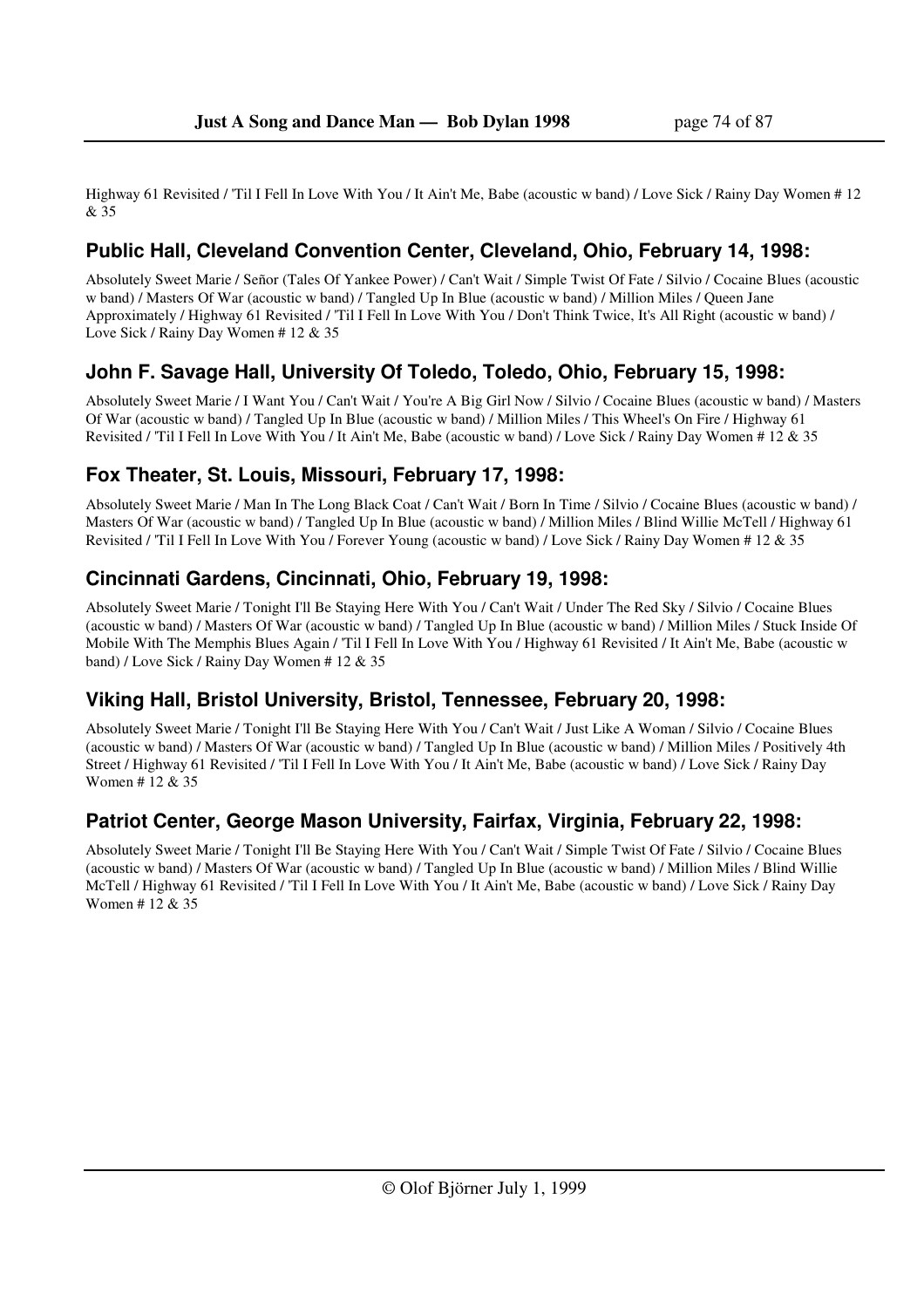## **9.2 South American Tour with The Rolling Stones**

#### **Cameo Theater, Miami Beach, Florida, March 30, 1998:**

To Be Alone With You / If You See Her, Say Hello / Can't Wait / Born In Time / Silvio / The White Dove (acoustic w band) / It's All Over Now, Baby Blue (acoustic w band) / Tangled Up In Blue (acoustic w band) / All Along The Watchtower / Queen Jane Approximately / 'Til I Fell In Love With You / Highway 61 Revisited / It Ain't Me, Babe (acoustic w band) / Love Sick / Rainy Day Women # 12 & 35

## **Cameo Theater, Miami Beach, Florida, March 31, 1998:**

To Be Alone With You / Señor (Tales Of Yankee Power) / Can't Wait / You're A Big Girl Now / Silvio / Cocaine Blues (acoustic w band) / One Too Many Mornings (acoustic w band) / Tangled Up In Blue (acoustic w band) / Million Miles / Jokerman / Stuck Inside Of Mobile With The Memphis Blues Again / 'Til I Fell In Love With You / It Ain't Me, Babe (acoustic w band) / Love Sick / Rainy Day Women # 12 & 35

## **River Plate Stadium, Buenos Aires, Argentina, April 4, 1998:**

Maggie's Farm / Lay Lady Lay / Cold Irons Bound / Just Like A Woman / Silvio / Cocaine Blues (acoustic w band) / Mr. Tambourine Man (acoustic w band) / Tangled Up In Blue (acoustic w band) / Stuck Inside Of Mobile With The Memphis Blues Again / I Shall Be Released / Highway 61 Revisited

### **River Plate Stadium, Buenos Aires, Argentina, April 5, 1998:**

Absolutely Sweet Marie / Señor (Tales Of Yankee Power) / Cold Irons Bound / You're A Big Girl Now / Silvio / I'm A Rovin' Gambler (acoustic w band) / Masters Of War (acoustic w band) / Tangled Up In Blue (acoustic w band) / Knockin' On Heaven's Door / 'Til I Fell In Love With You / Highway 61 Revisited

# **Bar Opinião, Puerto Allegre, Brazil, April 7, 1998:**

To Be Alone With You / I Want You / Cold Irons Bound / Positively 4th Street / Silvio / The White Dove (acoustic w band) / Don't Think Twice, It's All Right (acoustic w band) / Tangled Up In Blue (acoustic w band) / Stuck Inside Of Mobile With The Memphis Blues Again / This Wheel's On Fire / Highway 61 Revisited / It Ain't Me, Babe (acoustic w band) / Love Sick / Rainy Day Women # 12 & 35

# **Sambodromo, Praça da Apoteose, Rio de Janeiro, Brazil:**

To Be Alone With You / The Man In Me / Cold Irons Bound / Just Like A Woman / Silvio / Cocaine Blues (acoustic w band) / It's All Over Now, Baby Blue (acoustic w band) / Tangled Up In Blue (acoustic w band) / Stuck Inside Of Mobile With The Memphis Blues Again / Love Sick / Highway 61 Revisited

# **Pista de Atletismo Ibirapuera, Estádio Ícaro de Castro Mello, São Paolo, Brazil:**

Absolutely Sweet Marie / I Want You / Can't Wait / I'll Be Your Baby Tonight / Silvio / Stone Walls And Steel Bars (acoustic w band) / Forever Young (acoustic w band) / Tangled Up In Blue (acoustic w band) / 'Til I Fell In Love With You / Positively 4th Street / Rainy Day Women # 12 & 35

# **Teatro Monumental, Santiago, Chile, April 15, 1998:**

Absolutely Sweet Marie / Señor (Tales Of Yankee Power) / Cold Irons Bound / Just Like A Woman / Silvio / Stone Walls And Steel Bars (acoustic w band) / My Back Pages (acoustic w band) / Tangled Up In Blue (acoustic w band) / 'Til I Fell In Love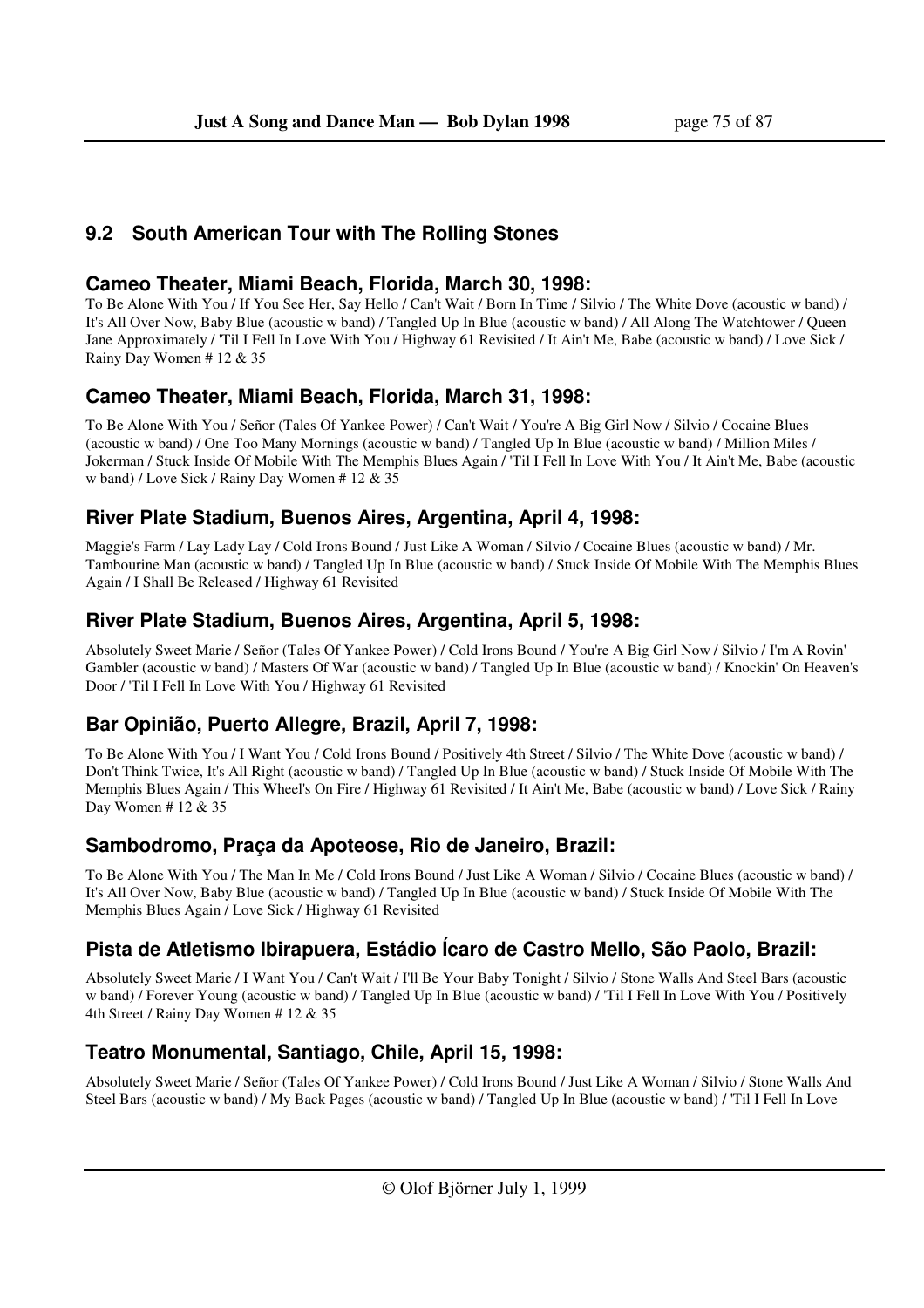With You / I'll Remember You / Highway 61 Revisited / Blowin' In The Wind (acoustic w band) / Love Sick / Rainy Day Women # 12 & 35 / Forever Young (acoustic w band)

## **9.3 US & Canada West Coast Tour with Joni Mitchell & Van Morrison**

#### **The Rage, Vancouver, British Columbia, May 13, 1998:**

Not Fade Away / Tonight I'll Be Staying Here With You / Cold Irons Bound / Make You Feel My Love / Silvio / Stone Walls And Steel Bars (acoustic w band) / It's All Over Now, Baby Blue (acoustic w band) / Tangled Up In Blue (acoustic w band) / Million Miles / I'm Not Supposed To Care / Highway 61 Revisited / 'Til I Fell In Love With You / It Ain't Me, Babe (acoustic w band) / Love Sick / Rainy Day Women # 12 & 35

### **General Motors Arena, Vancouver, British Columbia, May 14, 1998:**

Absolutely Sweet Marie / Señor (Tales Of Yankee Power) / Cold Irons Bound / You're A Big Girl Now / Silvio / Cocaine Blues (acoustic w band) / Mr. Tambourine Man (acoustic w band) / Tangled Up In Blue (acoustic w band) / Stuck Inside Of Mobile With The Memphis Blues Again / I Shall Be Released / Highway 61 Revisited / Forever Young (acoustic w band) / Love Sick / Rainy Day Women # 12 & 35

### **The Gorge Amphitheatre, George, Washington, May 16, 1998:**

Absolutely Sweet Marie / If You See Her, Say Hello / Cold Irons Bound / Simple Twist Of Fate / Silvio / Cocaine Blues (acoustic w band) / The Times They Are A-Changin' (acoustic w band) / Tangled Up In Blue (acoustic w band) / 'Til I Fell In Love With You / I Shall Be Released / Highway 61 Revisited / It Ain't Me, Babe (acoustic w band) / Love Sick / Rainy Day Women # 12 & 35

### **The Gorge Amphitheatre, George, Washington, May 17, 1998:**

Maggie's Farm / Lay Lady Lay / Cold Irons Bound / Just Like A Woman / Silvio / I'm A Rovin' Gambler (acoustic w band) / Tangled Up In Blue (acoustic w band) / This Wheel's On Fire / Highway 61 Revisited / It Ain't Me, Babe (acoustic w band) / Rainy Day Women # 12 & 35

### **San José Arena, San José, California, May 19, 1998:**

Absolutely Sweet Marie / The Man In Me / Cold Irons Bound / Just Like A Woman / Silvio / Stone Walls And Steel Bars (acoustic w band) / Masters Of War (acoustic w band) / Tangled Up In Blue (acoustic w band) / Make You Feel My Love / Highway 61 Revisited / Forever Young (acoustic w band) / Love Sick / Rainy Day Women # 12 & 35

### **Pauley Pavilion, UCLA, Los Angeles, California, May 21, 1998:**

Absolutely Sweet Marie / The Man In Me / Cold Irons Bound / Just Like A Woman / Silvio / Rank Strangers To Me (acoustic w band) / Masters Of War (acoustic w band) / Tangled Up In Blue (acoustic w band) / Make You Feel My Love / Highway 61 Revisited / Forever Young (acoustic w band) / Love Sick / Rainy Day Women # 12 & 35 / Restless Farewell (acoustic w band)

### **Pauley Pavilion, UCLA, Los Angeles, California, May 22, 1998:**

Maggie's Farm / If You See Her, Say Hello / Cold Irons Bound / Simple Twist Of Fate / Silvio / Rank Strangers To Me (acoustic w band) / This Wheel's On Fire (acoustic w band) / Tears Of Rage / Highway 61 Revisited / It Ain't Me, Babe (acoustic w band) / Love Sick / Rainy Day Women # 12 & 35

### **Arena, Pond Of Anaheim, Anaheim, California, May 23, 1998:**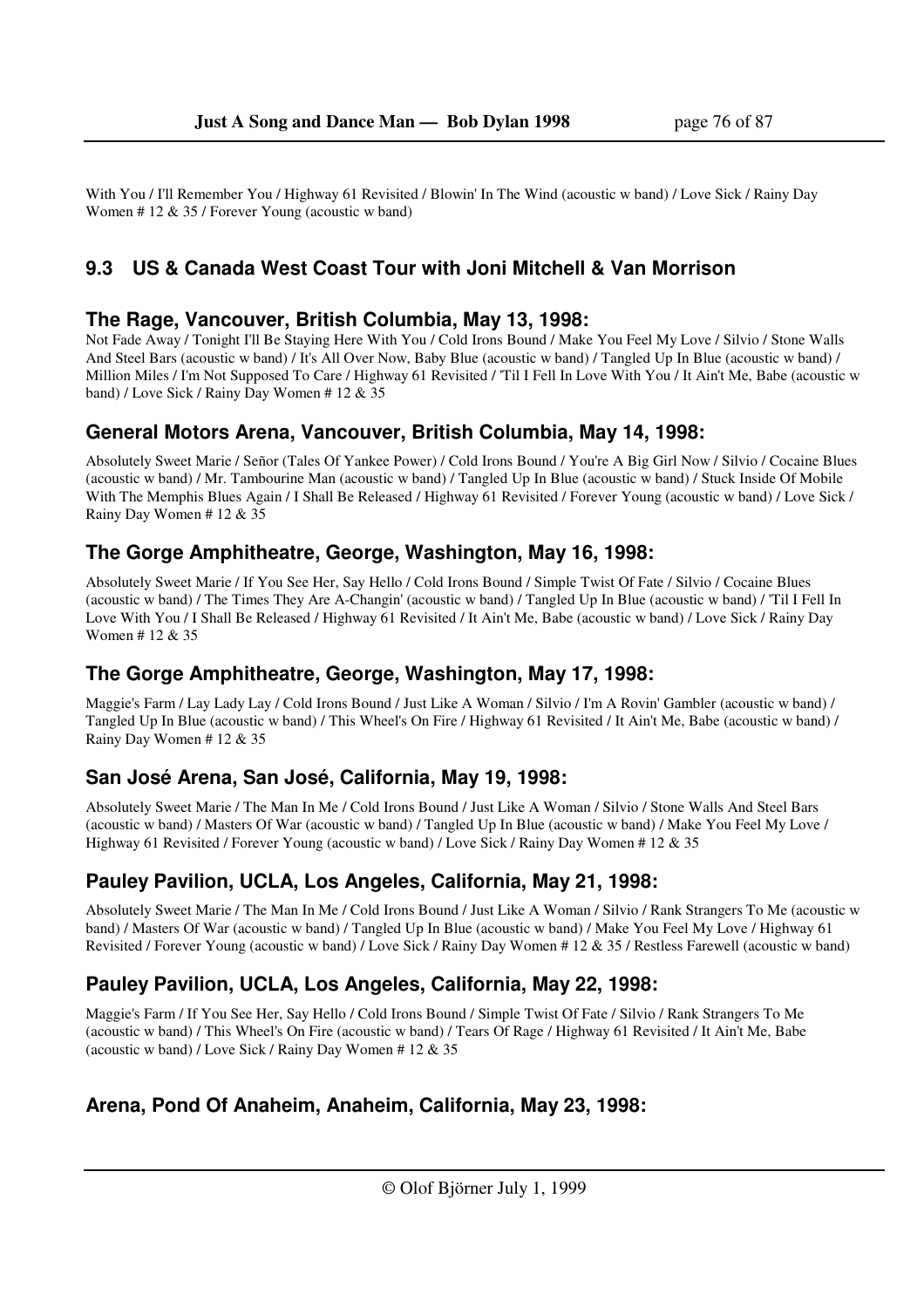Absolutely Sweet Marie / Lay Lady Lay / Cold Irons Bound / I'm Not Supposed To Care / Silvio / Cocaine Blues (acoustic w band) / The Times They Are A-Changin' (acoustic w band) / Tangled Up In Blue (acoustic w band) / Make You Feel My Love / Highway 61 Revisited / Forever Young (acoustic w band) / Love Sick / Rainy Day Women # 12 & 35

# **9.4 Europe Summer Tour**

### **Nürburgring, Eifel, Germany, May 30, 1998:**

Maggie's Farm / Señor (Tales Of Yankee Power) / Cold Irons Bound / Just Like A Woman / Silvio / Cocaine Blues (acoustic w band) / Mr. Tambourine Man (acoustic w band) / Tangled Up In Blue (acoustic w band) / Knockin' On Heaven's Door / Highway 61 Revisited / Watching The River Flow / Ballad Of A Thin Man / 'Til I Fell In Love With You

#### **Center Stage, Frankenstadion, Nuremberg, Germany, May 31, 1998:**

To Be Alone With You / Lay Lady Lay / Tough Mama / I'll Be Your Baby Tonight / Silvio / Friend Of The Devil (acoustic w band) / It's All Over Now, Baby Blue (acoustic w band) / Tangled Up In Blue (acoustic w band) / It Takes A Lot To Laugh, It Takes A Train To Cry / Highway 61 Revisited / Don't Think Twice, It's All Right (acoustic w band) / Rainy Day Women # 12 & 35

#### **Messehalle, Leipzig, Germany, June 2, 1998:**

Maggie's Farm / If Not For You / Cold Irons Bound / Shelter From The Storm / Silvio / A Hard Rain's A-Gonna Fall (acoustic w band) / One Too Many Mornings (acoustic w band) / Tangled Up In Blue (acoustic w band) / This Wheel's On Fire / Make You Feel My Love / Highway 61 Revisited / It Ain't Me, Babe (acoustic w band) / Love Sick / Rainy Day Women # 12 & 35 / Blowin' In The Wind (acoustic w band)

#### **Waldbühne, Berlin, Germany, June 3, 1998:**

Everything Is Broken / If You See Her, Say Hello / Cold Irons Bound / Under The Red Sky / Silvio / The Times They Are A-Changin' (acoustic w band) / Love Minus Zero - No Limit (acoustic w band) / Masters Of War (acoustic w band) / Tangled Up In Blue (acoustic w band) / Not Dark Yet / Highway 61 Revisited / Don't Think Twice, It's All Right (acoustic w band) / Love Sick / Rainy Day Women # 12 & 35 / Blowin' In The Wind (acoustic w band)

#### **Stadthalle, Rostock, Germany, June 4, 1998:**

All Along The Watchtower / Tonight I'll Be Staying Here With You / Cold Irons Bound / What Good Am I? / Silvio / Girl From The North Country (acoustic w band) / Masters Of War (acoustic w band) / Tangled Up In Blue (acoustic w band) / Tears Of Rage / You Ain't Goin' Nowhere / Highway 61 Revisited / My Back Pages (acoustic w band) / Love Sick / Rainy Day Women # 12 & 35 / It Ain't Me, Babe (acoustic w band)

### **Sibbarps strand, Malmö, Sweden, June 6, 1998:**

All Along The Watchtower / Pretty Peggy-O / Cold Irons Bound / Positively 4th Street / Silvio / I'm A Rovin' Gambler (acoustic w band) / Masters Of War (acoustic w band) / Don't Think Twice, It's All Right (acoustic w band) / Tangled Up In Blue (acoustic w band) / Forever Young (acoustic w band) / Highway 61 Revisited / Love Sick / Rainy Day Women # 12 & 35

# **Frognerbadet, Oslo, Norway, June 7, 1998:**

All Along The Watchtower / Tonight I'll Be Staying Here With You / Cold Irons Bound / Simple Twist Of Fate / Silvio / The White Dove (acoustic w band) / Mr. Tambourine Man (acoustic w band) / Masters Of War (acoustic w band) / Tangled Up In Blue (acoustic w band) / Make You Feel My Love / Highway 61 Revisited / Forever Young (acoustic w band) / Love Sick / Rainy Day Women # 12 & 35 / Blowin' In The Wind (acoustic w band)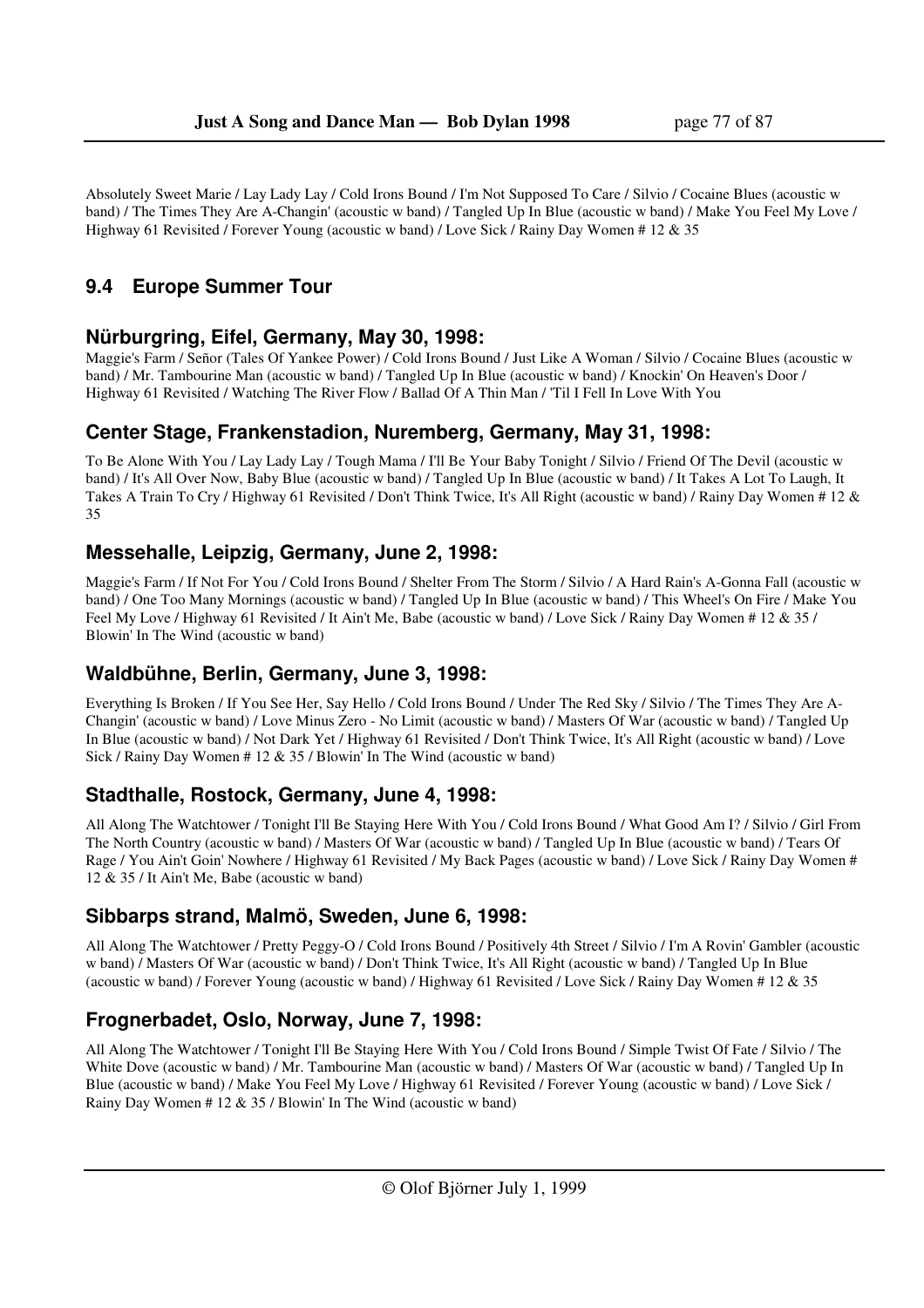## **Globe Arena, Stockholm, Sweden, June 9, 1998:**

All Along The Watchtower / Tonight I'll Be Staying Here With You / Cold Irons Bound / Every Grain Of Sand / Silvio / Desolation Row (acoustic w band) / One Too Many Mornings (acoustic w band) / Tangled Up In Blue (acoustic w band) / Make You Feel My Love / This Wheel's On Fire / Highway 61 Revisited / Forever Young (acoustic w band) / Love Sick / Rainy Day Women # 12 & 35 / Blowin' In The Wind (acoustic w band)

## **Scandinavium, Göteborg, Sweden, June 10, 1998:**

To Be Alone With You / Man In The Long Black Coat / Cold Irons Bound / Born In Time / Silvio / The Times They Are A-Changin' (acoustic w band) / It's All Over Now, Baby Blue (acoustic w band) / Masters Of War (acoustic w band) / Tangled Up In Blue (acoustic w band) / She Belongs To Me / 'Til I Fell In Love With You / Make You Feel My Love / Highway 61 Revisited / It Ain't Me, Babe (acoustic w band) / Love Sick / Rainy Day Women # 12 & 35

## **Forum, Copenhagen, Denmark, June 11, 1998:**

All Along The Watchtower / Tonight I'll Be Staying Here With You / Cold Irons Bound / Shooting Star / Silvio / To Ramona (acoustic w band) / Love Minus Zero - No Limit (acoustic w band) / Masters Of War (acoustic w band) / Tangled Up In Blue (acoustic w band) / Can't Wait / Make You Feel My Love / Blind Willie McTell / Highway 61 Revisited / Don't Think Twice, It's All Right (acoustic w band) / Love Sick / Rainy Day Women # 12 & 35 / Blowin' In The Wind (acoustic w band)

# **Stadtpark, Hamburg, Germany, June 12, 1998:**

All Along The Watchtower / I Want You / Tough Mama / Tears Of Rage / Silvio / Oh Babe It Ain't No Lie (acoustic w band) / Masters Of War (acoustic w band) / Boots Of Spanish Leather (acoustic w band) / Tangled Up In Blue (acoustic w band) / Can't Wait / Make You Feel My Love / 'Til I Fell In Love With You / Highway 61 Revisited / My Back Pages (acoustic w band) / Love Sick / Alabama Getaway / Blowin' In The Wind (acoustic w band)

### **Stadthalle Bremen, Bremen, Germany, June 14, 1998:**

Leopard-Skin Pill-Box Hat / Man In The Long Black Coat / Cold Irons Bound / You're A Big Girl Now / Silvio / John Brown (acoustic w band) / Girl From The North Country (acoustic w band) / Don't Think Twice, It's All Right (acoustic w band) / Tangled Up In Blue (acoustic w band) / Can't Wait / Make You Feel My Love / Watching The River Flow / 'Til I Fell In Love With You / Knockin' On Heaven's Door (acoustic w band) / Love Sick / Rainy Day Women # 12 & 35 / Blowin' In The Wind (acoustic w band)

### **Sportpaleis Ahoy, Rotterdam, The Netherlands, June 15, 1998:**

Leopard-Skin Pill-Box Hat / You Ain't Goin' Nowhere / Cold Irons Bound / Just Like A Woman / Silvio / Desolation Row (acoustic w band) / The Times They Are A-Changin' (acoustic w band) / Tangled Up In Blue (acoustic w band) / Can't Wait / Make You Feel My Love / Highway 61 Revisited / It Ain't Me, Babe (acoustic w band) / Love Sick / Rainy Day Women # 12 & 35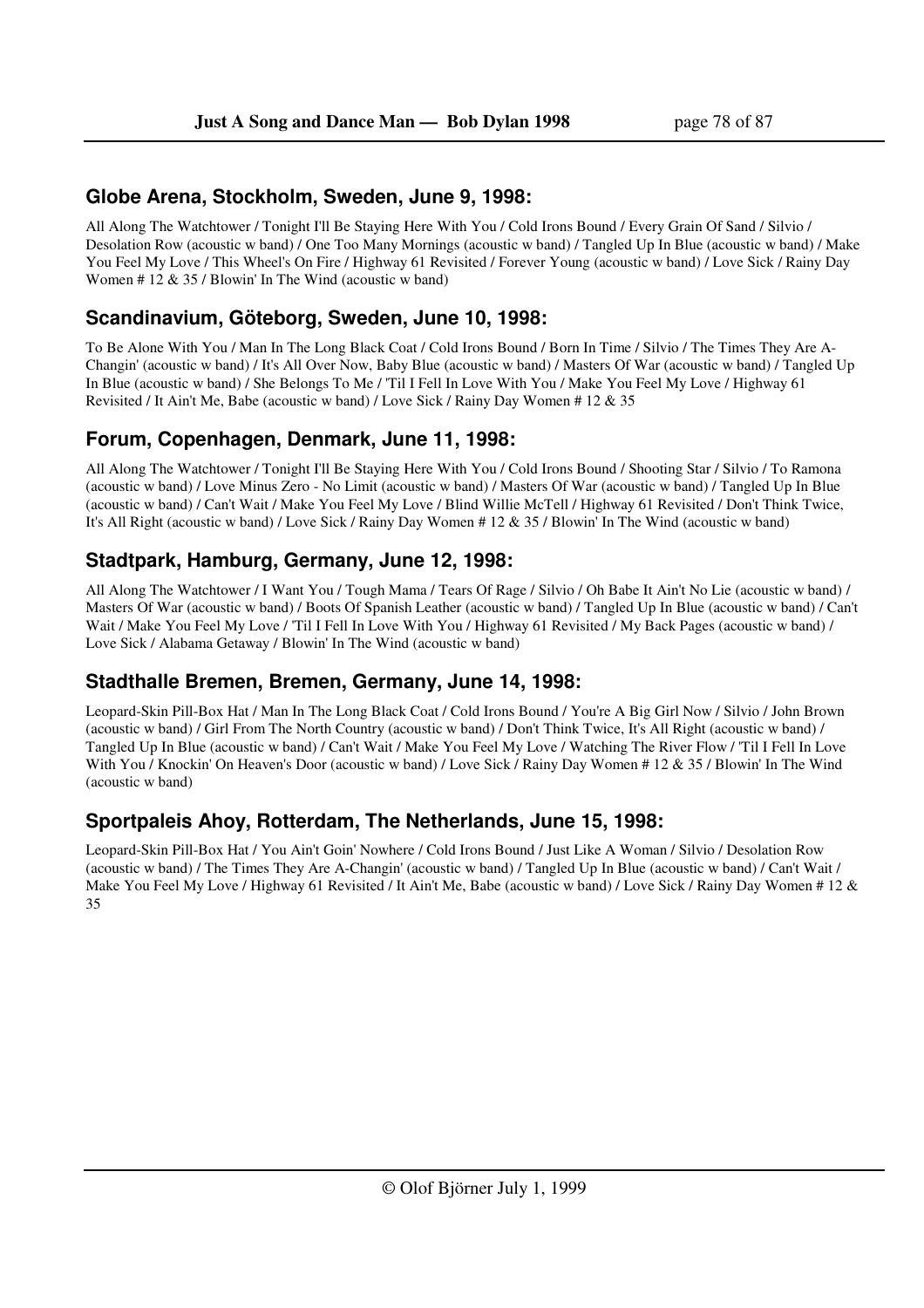#### **Grugahalle, Essen, Germany, June 16, 1998:**

Leopard-Skin Pill-Box Hat / Señor (Tales Of Yankee Power) / Cold Irons Bound / Under The Red Sky / Silvio / To Ramona (acoustic w band) / Ballad Of Hollis Brown (acoustic w band) / The Lonesome Death Of Hattie Carroll (acoustic w band) / Tangled Up In Blue (acoustic w band) / Can't Wait / She Belongs To Me / Blind Willie McTell / 'Til I Fell In Love With You / It Ain't Me, Babe (acoustic w band) / Love Sick / Rainy Day Women # 12 & 35 / Blowin' In The Wind (acoustic w band)

### **Forest Nationaal, Brussels, Belgium, June 17, 1998:**

Leopard-Skin Pill-Box Hat / License To Kill / Cold Irons Bound / Tears Of Rage / Silvio / Mama, You Been On My Mind (acoustic w band) / Ballad Of Hollis Brown (acoustic w band) / Mr. Tambourine Man (acoustic w band) / Tangled Up In Blue (acoustic w band) / Make You Feel My Love / Can't Wait / I Don't Believe You / Highway 61 Revisited / Forever Young (acoustic w band) / Love Sick / Rainy Day Women # 12 & 35 / Blowin' In The Wind (acoustic w band)

#### **Botanic Gardens, Belfast, Northern Ireland, June 19, 1998:**

Gotta Serve Somebody / Tonight I'll Be Staying Here With You / Cold Irons Bound / Under The Red Sky / Silvio / The Roving Blade (acoustic w band) / One Too Many Mornings (acoustic w band) / Don't Think Twice, It's All Right (acoustic w band) / Tangled Up In Blue (acoustic w band) / Can't Wait / This Wheel's On Fire / 'Til I Fell In Love With You / It Ain't Me, Babe (acoustic w band)

#### **Newcastle Arena, Newcastle, England, June 20, 1998:**

Gotta Serve Somebody / If Not For You / Cold Irons Bound / Simple Twist Of Fate / Silvio / To Ramona (acoustic w band) / Masters Of War (acoustic w band) / Love Minus Zero - No Limit (acoustic w band) / Tangled Up In Blue (acoustic w band) / Forever Young (acoustic w band) / A Hard Rain's A-Gonna Fall (acoustic w band) / Highway 61 Revisited / Love Sick / Rainy Day Women # 12 & 35

### **S.E.C., Glasgow, Scotland, June 20, 1998:**

Gotta Serve Somebody / Man In The Long Black Coat / Cold Irons Bound / Positively 4th Street / Silvio / Boots Of Spanish Leather (acoustic w band) / Masters Of War (acoustic w band) / Mama, You Been On My Mind (acoustic w band) / Tangled Up In Blue (acoustic w band) / Forever Young (acoustic w band) / Desolation Row (acoustic w band) / Highway 61 Revisited / Love Sick / Rainy Day Women # 12 & 35 / Blowin' In The Wind (acoustic w band)

### **The Arena, Sheffield, England, June 23, 1998:**

Gotta Serve Somebody / If You See Her, Say Hello / Cold Irons Bound / Just Like A Woman / Silvio / Mr. Tambourine Man (acoustic w band) / Masters Of War (acoustic w band) / Mama, You Been On My Mind (acoustic w band) / The Times They Are A-Changin' (acoustic w band) / Tangled Up In Blue (acoustic w band) / Forever Young (acoustic w band) / Highway 61 Revisited / Love Sick / Rainy Day Women # 12 & 35 / Blowin' In The Wind (acoustic w band)

# **NEC Arena, National Exhibition Center, Birmingham, England, June 24, 1998:**

Gotta Serve Somebody / Tonight I'll Be Staying Here With You / Cold Irons Bound / Born In Time / Silvio / Girl From The North Country (acoustic w band) / John Brown (acoustic w band) / Mama, You Been On My Mind (acoustic w band) / Desolation Row (acoustic w band) / Tangled Up In Blue (acoustic w band) / Knockin' On Heaven's Door (acoustic w band) / Highway 61 Revisited / Love Sick / Rainy Day Women # 12 & 35 / Blowin' In The Wind (acoustic w band)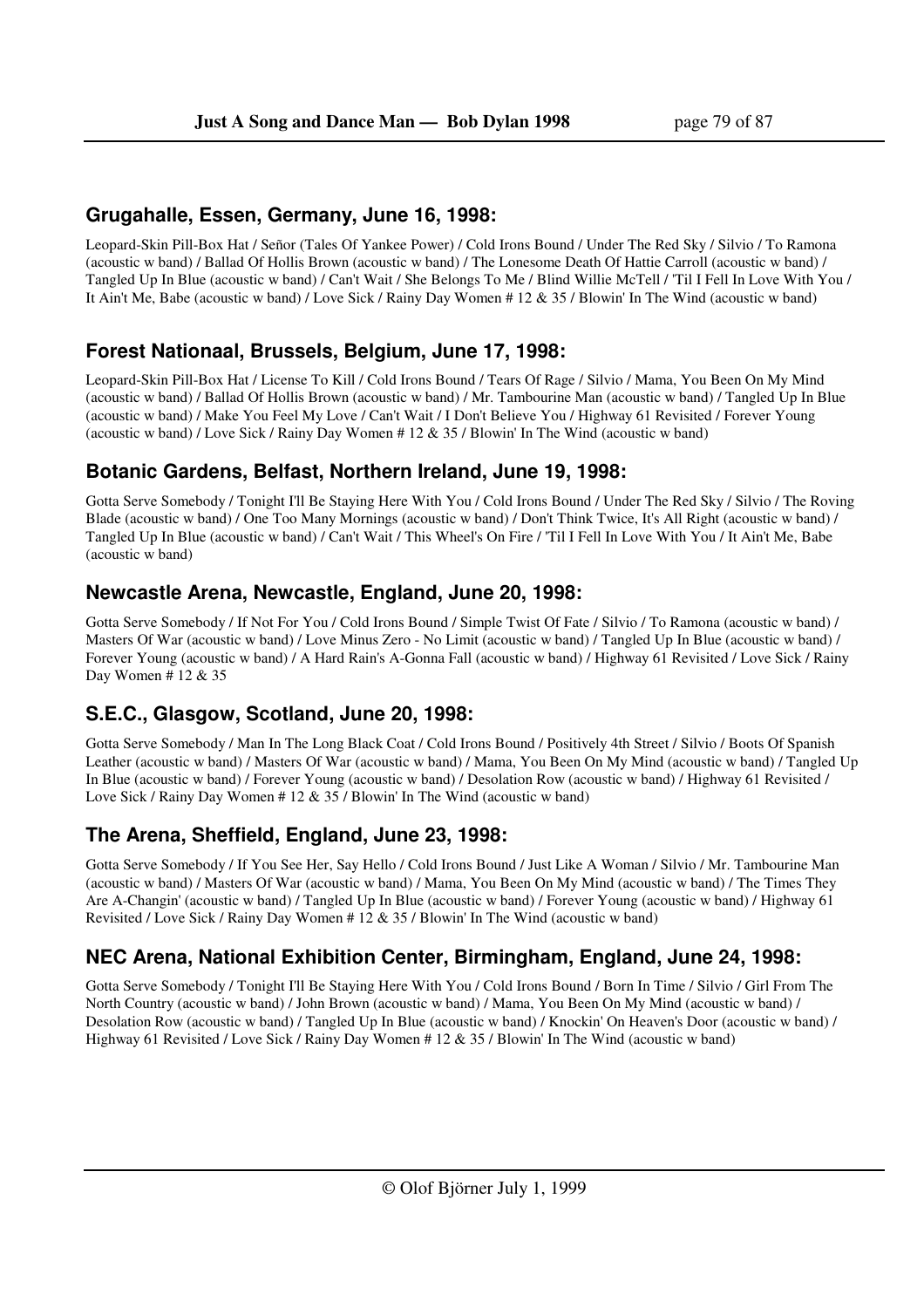#### **NUNEX Arena Manchester, Manchester, England, June 25, 1998:**

Gotta Serve Somebody / I Want You / Cold Irons Bound / Make You Feel My Love / Silvio / To Ramona (acoustic w band) / Masters Of War (acoustic w band) / It's All Over Now, Baby Blue (acoustic w band) / Mama, You Been On My Mind (acoustic w band) / Tangled Up In Blue (acoustic w band) / Forever Young (acoustic w band) / Highway 61 Revisited / Love Sick / Rainy Day Women # 12 & 35 / Blowin' In The Wind (acoustic w band)

### **Orange Stage, Dyrskuepladsen, Roskilde, Denmark, June 26, 1998:**

Gotta Serve Somebody / If Not For You / Cold Irons Bound / You Ain't Goin' Nowhere / Silvio / Cocaine Blues (acoustic w band) / It Ain't Me, Babe (acoustic w band) / Don't Think Twice, It's All Right (acoustic w band) / Tangled Up In Blue (acoustic w band) / Ballad Of A Thin Man / I Shall Be Released / Highway 61 Revisited / Love Sick / Rainy Day Women # 12 & 35 / Blowin' In The Wind (acoustic w band)

#### **Wembley Arena, London, England, June 27, 1998:**

Gotta Serve Somebody / Man In The Long Black Coat / Cold Irons Bound / Make You Feel My Love / Silvio / The Times They Are A-Changin' (acoustic w band) / Tomorrow Is A Long Time (acoustic w band) / A Hard Rain's A-Gonna Fall (acoustic w band) / Mama, You Been On My Mind (acoustic w band) / Tangled Up In Blue (acoustic w band) / Forever Young (acoustic w band) / 'Til I Fell In Love With You / Love Sick / Rainy Day Women # 12 & 35 / Blowin' In The Wind (acoustic w band)

## **Pyramid Stage, Worthy Farm, Pilton, England, June 28, 1998:**

Leopard-Skin Pill-Box Hat / Señor (Tales Of Yankee Power) / Cold Irons Bound / Just Like A Woman / Silvio / Cocaine Blues (acoustic w band) / Masters Of War (acoustic w band) / Tangled Up In Blue (acoustic w band) / Highway 61 Revisited / Love Sick / Rainy Day Women # 12 & 35 / Blowin' In The Wind (acoustic w band)

### **Le Zenith, Paris, France, June 30, 1998:**

Leopard-Skin Pill-Box Hat / Lay Lady Lay / Cold Irons Bound / Make You Feel My Love / Silvio / The Times They Are A-Changin' (acoustic w band) / Masters Of War (acoustic w band) / Desolation Row (acoustic w band) / Mama, You Been On My Mind (acoustic w band) / Happy Birthday (acoustic w band) / Tangled Up In Blue (acoustic w band) / My Back Pages (acoustic w band) / Highway 61 Revisited / Love Sick / Rainy Day Women # 12 & 35 / Blowin' In The Wind (acoustic w band)

### **The Forum, Dijon, France, July 1, 1998:**

Seeing The Real You At Last / Tonight I'll Be Staying Here With You / Cold Irons Bound / You're A Big Girl Now / Silvio / Mr. Tambourine Man (acoustic w band) / A Hard Rain's A-Gonna Fall (acoustic w band) / Mama, You Been On My Mind (acoustic w band) / Tangled Up In Blue (acoustic w band) / Forever Young (acoustic w band) / Stuck Inside Of Mobile With The Memphis Blues Again / I And I / Highway 61 Revisited / Don't Think Twice, It's All Right (acoustic w band) / Love Sick / Rainy Day Women # 12 & 35 / Blowin' In The Wind (acoustic w band)

### **Stravinsky Hall, Montreux, Switzerland, July 3, 1998:**

Gotta Serve Somebody / The Man In Me / Cold Irons Bound / I'll Be Your Baby Tonight / Can't Wait / Silvio / Mr. Tambourine Man (acoustic w band) / The Times They Are A-Changin' (acoustic w band) / Desolation Row (acoustic w band) / Tangled Up In Blue (acoustic w band) / 'Til I Fell In Love With You / Love Sick / Rainy Day Women # 12 & 35 / Blowin' In The Wind (acoustic w band)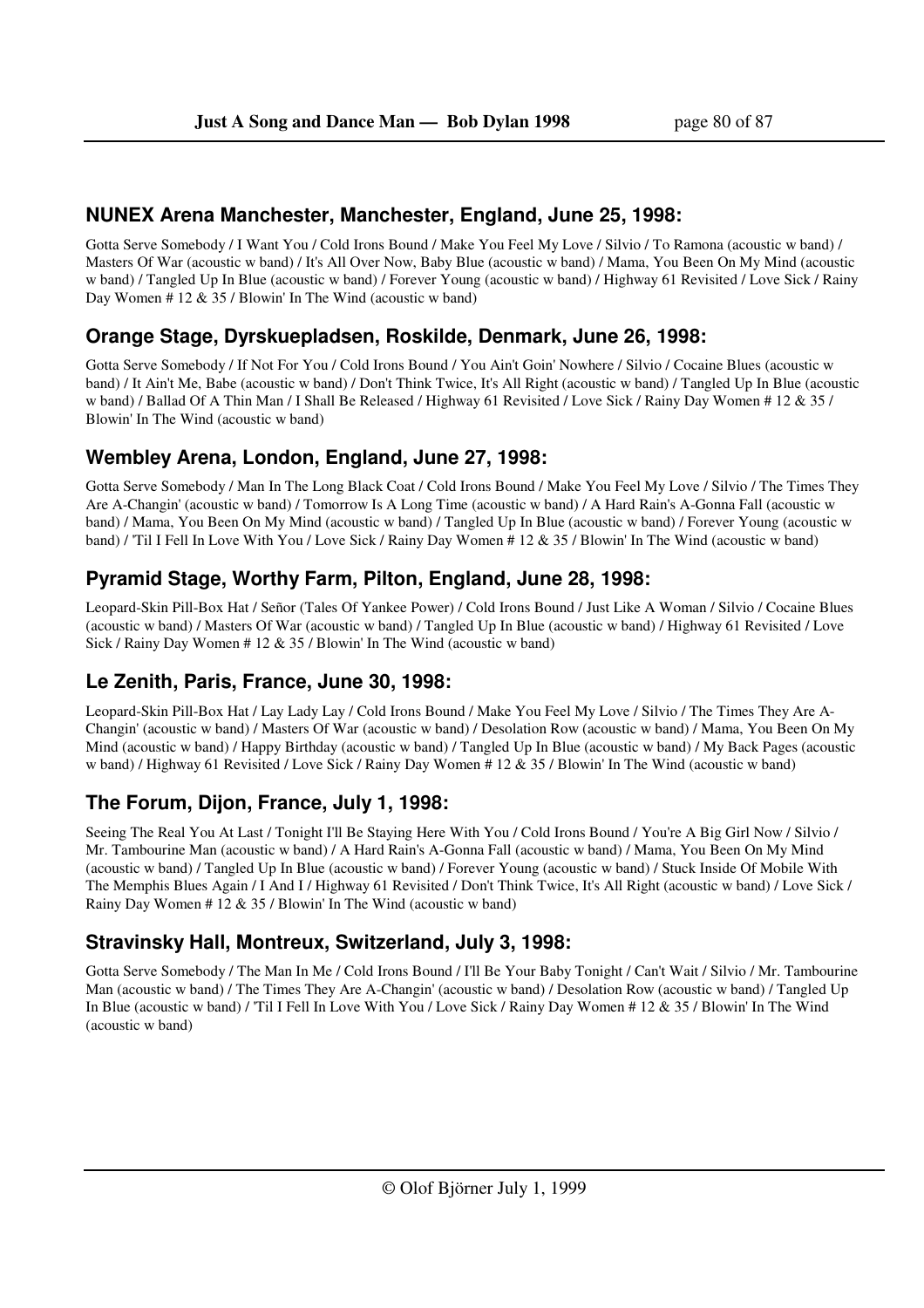#### **Castello Scaligero, Villafranca, Italy, July 4, 1998:**

Leopard-Skin Pill-Box Hat / If Not For You / Cold Irons Bound / Simple Twist Of Fate / Can't Wait / Silvio / Mr. Tambourine Man (acoustic w band) / Masters Of War (acoustic w band) / Boots Of Spanish Leather (acoustic w band) / Tangled Up In Blue (acoustic w band) / I'll Remember You / Highway 61 Revisited / Don't Think Twice, It's All Right (acoustic w band) / Love Sick / Rainy Day Women # 12 & 35 / Blowin' In The Wind (acoustic w band)

#### **La Scalinata, Rome, Italy, July 5, 1998:**

Gotta Serve Somebody / Man In The Long Black Coat / Cold Irons Bound / Born In Time / Can't Wait / Silvio / Rank Strangers To Me (acoustic w band) / Desolation Row (acoustic w band) / One Too Many Mornings (acoustic w band) / Tangled Up In Blue (acoustic w band) / Make You Feel My Love / 'Til I Fell In Love With You / It Ain't Me, Babe (acoustic w band) / Love Sick / Rainy Day Women # 12 & 35 / Blowin' In The Wind (acoustic w band)

#### **Piazza Napoleone, Lucca, Italy, July 6, 1998:**

Gotta Serve Somebody / Señor (Tales Of Yankee Power) / Cold Irons Bound / What Good Am I? / Can't Wait / Silvio / Mr. Tambourine Man (acoustic w band) / A Hard Rain's A-Gonna Fall (acoustic w band) / Tangled Up In Blue (acoustic w band) / Forever Young (acoustic w band) / She Belongs To Me / Blind Willie McTell / Highway 61 Revisited / Love Sick / Rainy Day Women # 12 & 35 / Blowin' In The Wind (acoustic w band)

#### **Collegno Pellerossa Festival, Torino, Italy, July 9, 1998:**

Gotta Serve Somebody / I Want You / Cold Irons Bound / Just Like A Woman / Can't Wait / Silvio / It's All Over Now, Baby Blue (acoustic w band) / Masters Of War (acoustic w band) / Tangled Up In Blue (acoustic w band) / Knockin' On Heaven's Door (acoustic w band) / Make You Feel My Love / Blind Willie McTell / Highway 61 Revisited / Love Sick / Rainy Day Women # 12 & 35 / Blowin' In The Wind (acoustic w band)

### **Unidentified Venue, Escalarre, Spain, July 11, 1998:**

Leopard-Skin Pill-Box Hat / Señor (Tales Of Yankee Power) / Cold Irons Bound / I'll Be Your Baby Tonight / Can't Wait / Silvio / Cocaine Blues (acoustic w band) / Don't Think Twice, It's All Right (acoustic w band) / Tangled Up In Blue (acoustic w band) / Forever Young (acoustic w band) / Stuck Inside Of Mobile With The Memphis Blues Again / I Shall Be Released / Highway 61 Revisited / Love Sick / Rainy Day Women # 12 & 35 / Blowin' In The Wind (acoustic w band)

#### **Racetrack, Frauenfeld, Zürich, Switzerland, July 12, 1998:**

Leopard-Skin Pill-Box Hat / Señor (Tales Of Yankee Power) / Cold Irons Bound / I'll Be Your Baby Tonight / Can't Wait / Silvio / Don't Think Twice, It's All Right (acoustic w band) / Tangled Up In Blue (acoustic w band) / Forever Young (acoustic w band) / Stuck Inside Of Mobile With The Memphis Blues Again / I Shall Be Released / Highway 61 Revisited / Love Sick / Rainy Day Women # 12 & 35 / Blowin' In The Wind (acoustic w band)

# **9.5 Tour of Australia and New Zealand**

#### **Mercury Lounge, Crown Casino, Melbourne, Victoria, Australia, August 19, 1998:**

Leopard-Skin Pill-Box Hat / Pretty Peggy-O / Can't Wait / Shelter From The Storm / Tough Mama / You're A Big Girl Now / Cold Irons Bound / Cocaine Blues (acoustic w band) / Mr. Tambourine Man (acoustic w band) / Masters Of War (acoustic w band) / Roving Gambler (acoustic w band) / Tangled Up In Blue (acoustic w band) / Dark As A Dungeon (acoustic w band) / Forever Young (acoustic w band) / Highway 61 Revisited / Love Sick / Rainy Day Women # 12 & 35 / Blowin' In The Wind (acoustic w band) / 'Til I Fell In Love With You / Silvio / I Shall Be Released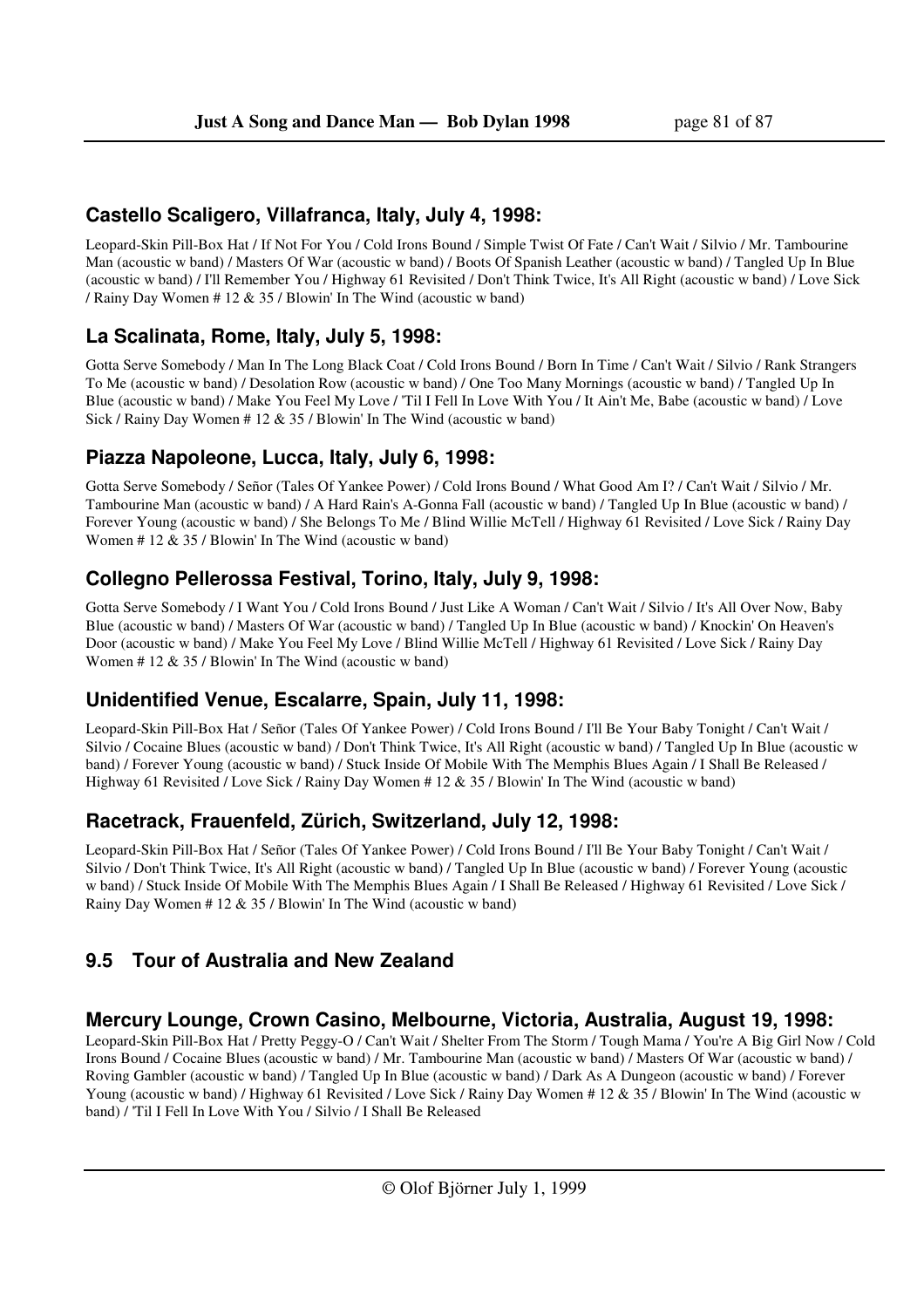## **Melbourne Park, Melbourne, Victoria, Australia, August 21, 1998:**

Gotta Serve Somebody / Señor (Tales Of Yankee Power) / Cold Irons Bound / What Good Am I? / Just Like A Woman / Silvio / Mr. Tambourine Man (acoustic w band) / Masters Of War (acoustic w band) / Tangled Up In Blue (acoustic w band) / Forever Young (acoustic w band) / Can't Wait / Highway 61 Revisited / Love Sick / Rainy Day Women # 12 & 35 / It Ain't Me, Babe (acoustic w band) / Blowin' In The Wind (acoustic w band)

# **Melbourne Park, Melbourne, Victoria, Australia, August 22, 1998:**

Leopard-Skin Pill-Box Hat / Tonight I'll Be Staying Here With You / Can't Wait / Simple Twist Of Fate / Watching The River Flow / Cold Irons Bound / Friend Of The Devil (acoustic w band) / Don't Think Twice, It's All Right (acoustic w band) / Tangled Up In Blue (acoustic w band) / My Back Pages (acoustic w band) / Forever Young (acoustic w band) / 'Til I Fell In Love With You / Love Sick / Rainy Day Women # 12 & 35 / It Ain't Me, Babe (acoustic w band) / Blowin' In The Wind (acoustic w band)

## **Adelaide Entertainment Centre, Adelaide, South Australia, Australia, August 24, 1998:**

Leopard-Skin Pill-Box Hat / Man In The Long Black Coat / Cold Irons Bound / I'll Be Your Baby Tonight / I Don't Believe You / Silvio / Don't Think Twice, It's All Right (acoustic w band) / Desolation Row (acoustic w band) / Tangled Up In Blue (acoustic w band) / Forever Young (acoustic w band) / The Times They Are A-Changin' (acoustic w band) / 'Til I Fell In Love With You / Matchbox / Love Sick / Rainy Day Women # 12 & 35 / It Ain't Me, Babe (acoustic w band) / Blowin' In The Wind (acoustic w band)

## **Burswood Dome, Burswood Resort Casino, Perth, West Australia, Australia, August 26, 1998:**

Leopard-Skin Pill-Box Hat / I Want You / Can't Wait / Positively 4th Street / Watching The River Flow / Cold Irons Bound / Don't Think Twice, It's All Right (acoustic w band) / The Times They Are A-Changin' (acoustic w band) / Tangled Up In Blue (acoustic w band) / Forever Young (acoustic w band) / Ballad Of A Thin Man / Highway 61 Revisited / Love Sick / Rainy Day Women # 12 & 35 / It Ain't Me, Babe (acoustic w band) / Blowin' In The Wind (acoustic w band)

### **Darwin Amphitheatre, Darwin, Northern Territory, Australia, August 28, 1998:**

Maggie's Farm / License To Kill / Can't Wait / It Takes A Lot To Laugh, It Takes A Train To Cry / Under The Red Sky / Silvio / Stone Walls And Steel Bars (acoustic w band) / Don't Think Twice, It's All Right (acoustic w band) / Tangled Up In Blue (acoustic w band) / Knockin' On Heaven's Door (acoustic w band) / This Wheel's On Fire / 'Til I Fell In Love With You / Love Sick / Rainy Day Women # 12 & 35 / It Ain't Me, Babe (acoustic w band) / Highway 61 Revisited / Blowin' In The Wind (acoustic w band)

## **Townsville Breakwater Entertainment Centre, Townsville, Queensland, Australia, August 30, 1998:**

Maggie's Farm / Lay Lady Lay / Can't Wait / Simple Twist Of Fate / It Takes A Lot To Laugh, It Takes A Train To Cry / Silvio / Oh Babe It Ain't No Lie (acoustic w band) / Masters Of War (acoustic w band) / Tangled Up In Blue (acoustic w band) / Cold Irons Bound / She Belongs To Me / 'Til I Fell In Love With You / Love Sick / Rainy Day Women # 12 & 35 / Don't Think Twice, It's All Right (acoustic w band) / Blowin' In The Wind (acoustic w band) / Highway 61 Revisited / Forever Young (acoustic w band)

# **Entertainment Center, Brisbane, Queensland, Australia, September 1, 1998:**

Maggie's Farm / The Man In Me / Cold Irons Bound / Born In Time / Can't Wait / Silvio / Stone Walls And Steel Bars (acoustic w band) / It's All Over Now, Baby Blue (acoustic w band) / Tangled Up In Blue (acoustic w band) / Blind Willie McTell / I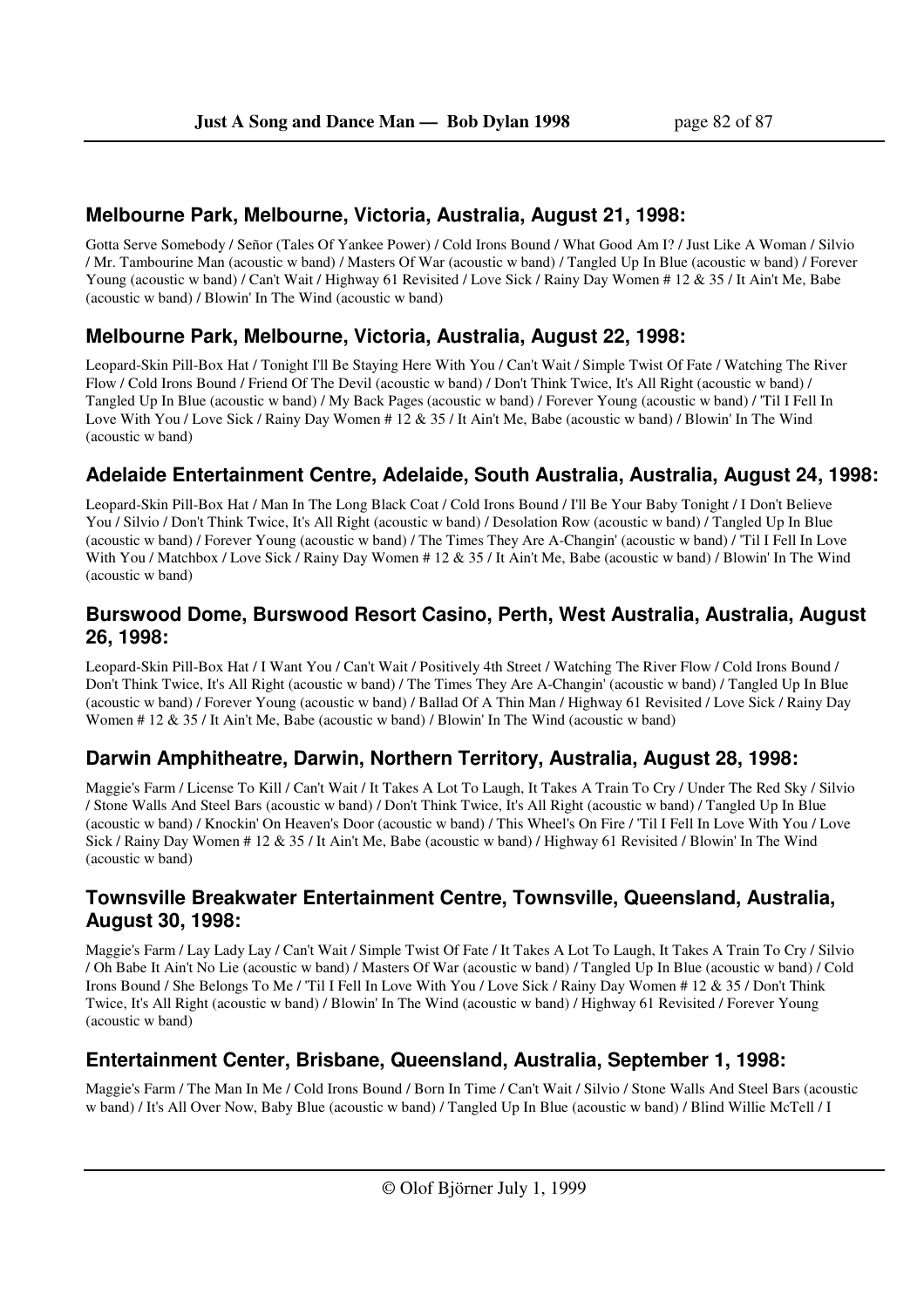Shall Be Released / 'Til I Fell In Love With You / Love Sick / Rainy Day Women # 12 & 35 / Blowin' In The Wind (acoustic w band) / Highway 61 Revisited / Forever Young (acoustic w band)

### **Entertainment Centre, Sydney, New South Wales, Australia, September 3, 1998:**

Maggie's Farm / Tonight I'll Be Staying Here With You / Cold Irons Bound / Shelter From The Storm / Can't Wait / Silvio / Stone Walls And Steel Bars (acoustic w band) / Desolation Row (acoustic w band) / Tangled Up In Blue (acoustic w band) / Don't Think Twice, It's All Right (acoustic w band) / Blind Willie McTell / 'Til I Fell In Love With You / Love Sick / Rainy Day Women # 12 & 35 / Blowin' In The Wind (acoustic w band) / Highway 61 Revisited / Forever Young (acoustic w band)

### **Entertainment Centre, Sydney, New South Wales, Australia, September 4, 1998:**

Leopard-Skin Pill-Box Hat / I Threw It All Away / Cold Irons Bound / Just Like A Woman / Can't Wait / Silvio / Stone Walls And Steel Bars (acoustic w band) / Love Minus Zero - No Limit (acoustic w band) / Tangled Up In Blue (acoustic w band) / My Back Pages (acoustic w band) / She Belongs To Me / 'Til I Fell In Love With You / Love Sick / Rainy Day Women # 12 & 35 / Blowin' In The Wind (acoustic w band) / Highway 61 Revisited / Forever Young (acoustic w band)

## **Entertainment Centre, Wollongong, New South Wales, Australia, September 5, 1998:**

Leopard-Skin Pill-Box Hat / I Threw It All Away / Cold Irons Bound / Every Grain Of Sand / Can't Wait / Silvio / Roving Gambler (acoustic w band) / One Too Many Mornings (acoustic w band) / Tangled Up In Blue (acoustic w band) / The Lonesome Death Of Hattie Carroll (acoustic w band) / Make You Feel My Love / 'Til I Fell In Love With You / Love Sick / Rainy Day Women # 12 & 35 / Blowin' In The Wind (acoustic w band) / Like A Rolling Stone / Forever Young (acoustic w band)

### **North Shore Event Centre, Glenfield, Auckland, New Zealand, September 7, 1998:**

Leopard-Skin Pill-Box Hat / Lay Lady Lay / Cold Irons Bound / You're A Big Girl Now / Can't Wait / Silvio / Mr. Tambourine Man (acoustic w band) / Masters Of War (acoustic w band) / Tangled Up In Blue (acoustic w band) / The Times They Are A-Changin' (acoustic w band) / She Belongs To Me / 'Til I Fell In Love With You / Love Sick / Rainy Day Women # 12 & 35 / Blowin' In The Wind (acoustic w band) / Highway 61 Revisited / Forever Young (acoustic w band)

### **North Shore Event Centre, Glenfield, Auckland, New Zealand, September 8, 1998:**

Maggie's Farm / Señor (Tales Of Yankee Power) / Cold Irons Bound / Just Like A Woman / Can't Wait / Silvio / To Ramona (acoustic w band) / Desolation Row (acoustic w band) / Tangled Up In Blue (acoustic w band) / This Wheel's On Fire / I Shall Be Released / 'Til I Fell In Love With You / Love Sick / Rainy Day Women # 12 & 35 / Blowin' In The Wind (acoustic w band) / Highway 61 Revisited / Forever Young (acoustic w band)

### **Queens Wharf Event Centre, Wellington, New Zealand, September 10, 1998:**

Maggie's Farm / The Man In Me / Cold Irons Bound / Tears Of Rage / Can't Wait / Silvio / Friend Of The Devil (acoustic w band) / Don't Think Twice, It's All Right (acoustic w band) / Tangled Up In Blue (acoustic w band) / The Times They Are A-Changin' (acoustic w band) / I'll Remember You / 'Til I Fell In Love With You / Love Sick / Rainy Day Women # 12 & 35 / Blowin' In The Wind (acoustic w band) / Highway 61 Revisited / Forever Young (acoustic w band)

#### **Westpac Trust Entertainment Centre, Christchurch, New Zealand, September 12, 1998:**

Leopard-Skin Pill-Box Hat / Lay Lady Lay / Cold Irons Bound / Just Like A Woman / It Takes A Lot To Laugh, It Takes A Train To Cry / Can't Wait / Silvio / Don't Think Twice, It's All Right (acoustic w band) / Boots Of Spanish Leather (acoustic w band) / Tangled Up In Blue (acoustic w band) / Knockin' On Heaven's Door (acoustic w band) / 'Til I Fell In Love With You / Love Sick / Rainy Day Women # 12 & 35 / Blowin' In The Wind (acoustic w band) / Highway 61 Revisited / Forever Young (acoustic w band)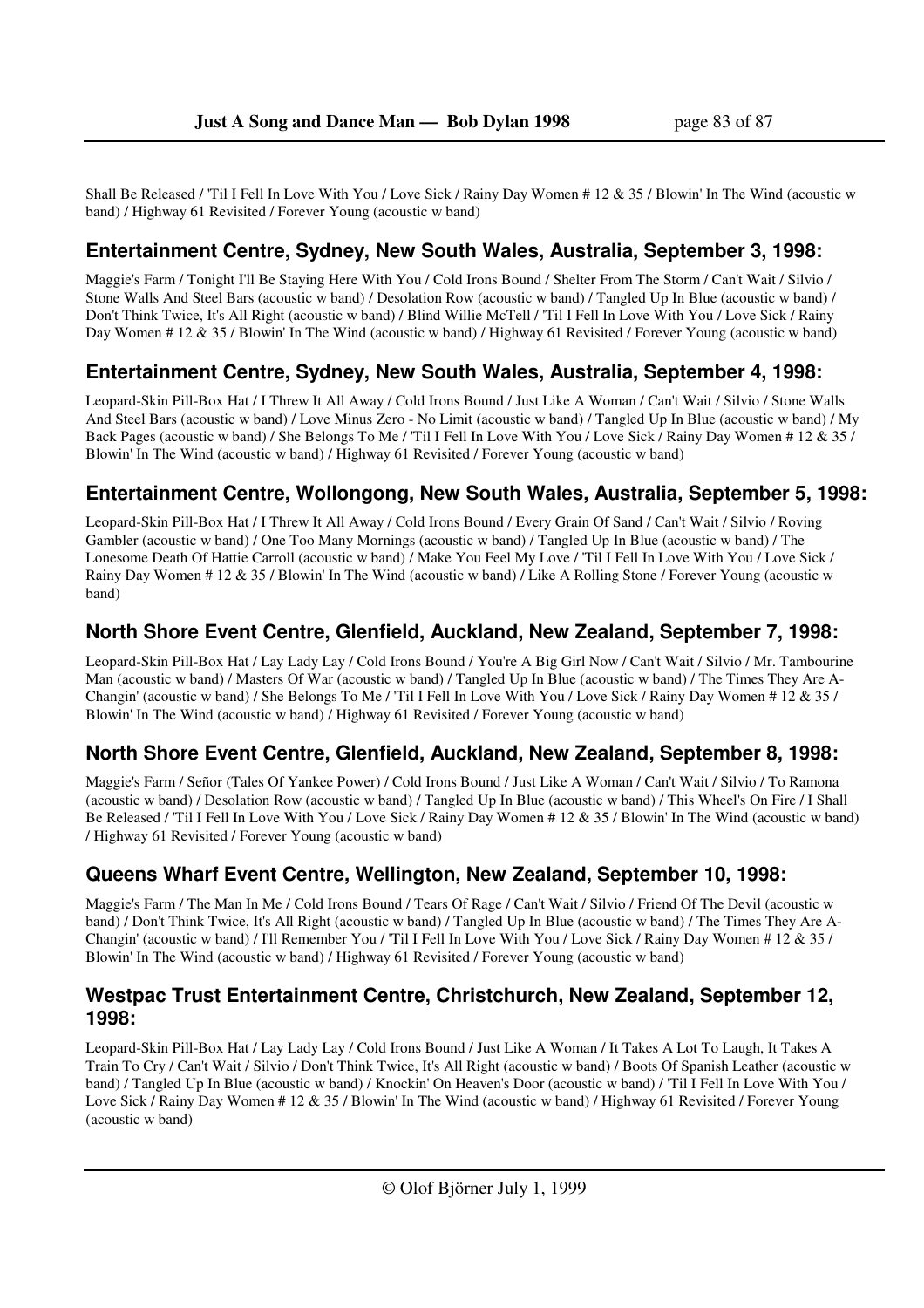# **9.6 US West Coast Tour With Van Morrison**

## **Alexander and Baldwin Amphitheater, Maui Arts and Cultural Center, Kahului, Maui, Hawaii, September 17, 1998:**

Leopard-Skin Pill-Box Hat / Tonight I'll Be Staying Here With You / Cold Irons Bound / Just Like A Woman / Can't Wait / Silvio / Don't Think Twice, It's All Right (acoustic w band) / The Times They Are A-Changin' (acoustic w band) / Tangled Up In Blue (acoustic w band) / Knockin' On Heaven's Door / She Belongs To Me / 'Til I Fell In Love With You / Love Sick / Rainy Day Women # 12 & 35 / Blowin' In The Wind (acoustic w band) / Highway 61 Revisited / Forever Young (acoustic w band)

## **Arthur L. Andrews Outdoor Theatre, University Of Hawaii At Manoa, Honolulu, Hawaii, September 17, 1998:**

Leopard-Skin Pill-Box Hat / Tonight I'll Be Staying Here With You / Cold Irons Bound / Simple Twist Of Fate / Can't Wait / Silvio / Stone Walls And Steel Bars (acoustic w band) / Don't Think Twice, It's All Right (acoustic w band) / Tangled Up In Blue (acoustic w band) / It Ain't Me, Babe (acoustic w band) / I Shall Be Released / 'Til I Fell In Love With You / Love Sick / Rainy Day Women # 12 & 35 / Blowin' In The Wind (acoustic w band) / Highway 61 Revisited / Forever Young (acoustic w band)

## **Grandstand, Puyallup State Fair, Western Washington Fairgrounds, Puyallup, Washington, September 22, 1998:**

Maggie's Farm / Man In The Long Black Coat / Cold Irons Bound / You Ain't Goin' Nowhere / Can't Wait / Silvio / Don't Think Twice, It's All Right (acoustic w band) / Masters Of War (acoustic w band) / One Too Many Mornings (acoustic w band) / Tangled Up In Blue (acoustic w band) / Make You Feel My Love / 'Til I Fell In Love With You / Love Sick / Rainy Day Women # 12 & 35 / Blowin' In The Wind (acoustic w band) / Highway 61 Revisited / Forever Young (acoustic w band)

# **Rose Garden Arena, Portland, Oregon, September 23, 1998:**

Maggie's Farm / I Want You / Can't Wait / Under The Red Sky / Silvio / Stone Walls And Steel Bars (acoustic w band) / Mr. Tambourine Man (acoustic w band) / Tangled Up In Blue (acoustic w band) / The Lonesome Death Of Hattie Carroll (acoustic w band) / Make You Feel My Love / 'Til I Fell In Love With You / Love Sick / Rainy Day Women # 12 & 35 / Blowin' In The Wind (acoustic w band)

# **McArthur Court, University Of Oregon, Eugene, Oregon, September 24, 1998:**

Everything Is Broken / If Not For You / Can't Wait / Positively 4th Street / It Takes A Lot To Laugh, It Takes A Train To Cry / Silvio / Cocaine Blues (acoustic w band) / Masters Of War (acoustic w band) / Tangled Up In Blue (acoustic w band) / Blind Willie McTell / Highway 61 Revisited / Love Sick / Rainy Day Women # 12 & 35 / Blowin' In The Wind (acoustic w band)

# **Concord Pavilion, Concord, California, September 25, 1998:**

Gotta Serve Somebody / I'll Be Your Baby Tonight / Can't Wait / Queen Jane Approximately / Silvio / Friend Of The Devil (acoustic w band) / Masters Of War (acoustic w band) / Tangled Up In Blue (acoustic w band) / My Back Pages (acoustic w band) / Blind Willie McTell / Highway 61 Revisited / Love Sick / Rainy Day Women # 12 & 35 / Blowin' In The Wind (acoustic w band)

# **Shoreline Amphitheater, Mountain View, California, September 26, 1998:**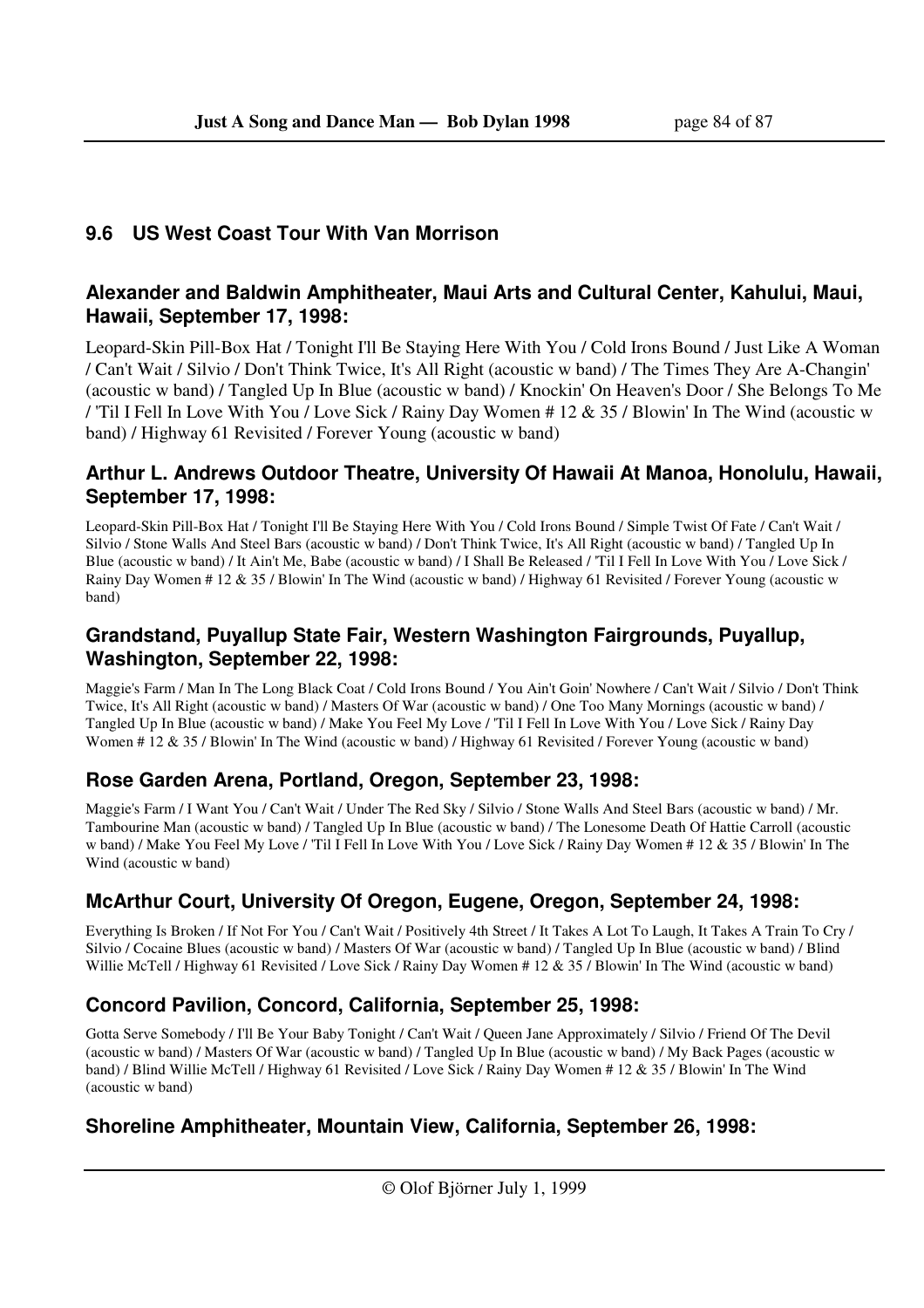Leopard-Skin Pill-Box Hat / License To Kill / Can't Wait / Simple Twist Of Fate / It Takes A Lot To Laugh, It Takes A Train To Cry / Silvio / I'm A Rovin' Gambler (acoustic w band) / It's All Over Now, Baby Blue (acoustic w band) / Tangled Up In Blue (acoustic w band) / Make You Feel My Love / 'Til I Fell In Love With You / Love Sick / Rainy Day Women # 12 & 35 / Blowin' In The Wind (acoustic w band)

## **Reno Hilton Ampitheater, Reno, Nevada, September 27, 1998:**

Gotta Serve Somebody / Lay Lady Lay / Cold Irons Bound / You're A Big Girl Now / Can't Wait / Silvio / Mama, You Been On My Mind (acoustic w band) / Desolation Row (acoustic w band) / Tangled Up In Blue (acoustic w band) / Make You Feel My Love / 'Til I Fell In Love With You / Love Sick / Rainy Day Women # 12 & 35 / Blowin' In The Wind (acoustic w band)

# **9.7 US And Canada Fall Tour**

#### **Olympic Saddledome, (Canadian Airlines Saddledome), Calgary, Alberta, Canada, October 15, 1998:**

Leopard-Skin Pill-Box Hat / I'll Remember You / Cold Irons Bound / Just Like A Woman / Can't Wait / Silvio / Masters Of War (acoustic w band) / Knockin' On Heaven's Door (acoustic w band) / Tangled Up In Blue (acoustic w band) / Make You Feel My Love / 'Til I Fell In Love With You / Love Sick / Rainy Day Women # 12 & 35 / Forever Young (acoustic w band) / Blowin' In The Wind (acoustic w band)

### **Edmonton Coliseum, Edmonton, Alberta, Canada, October 16, 1998:**

Gotta Serve Somebody / I'll Remember You / Cold Irons Bound / Just Like A Woman / Can't Wait / Silvio / It Ain't Me, Babe (acoustic w band) / Masters Of War (acoustic w band) / Mama, You Been On My Mind (acoustic w band) / Tangled Up In Blue (acoustic w band) / Make You Feel My Love / 'Til I Fell In Love With You / Love Sick / Rainy Day Women # 12 & 35 / Blowin' In The Wind (acoustic w band) / Highway 61 Revisited / Forever Young (acoustic w band)

### **Saskatchewan Place, Saskatoon, Saskatchewan, Canada, October 18, 1998:**

Gotta Serve Somebody / I'll Remember You / Cold Irons Bound / Just Like A Woman / It Takes A Lot To Laugh, It Takes A Train To Cry / Silvio / The Times They Are A-Changin' (acoustic w band) / Masters Of War (acoustic w band) / Don't Think Twice, It's All Right (acoustic w band) / Tangled Up In Blue (acoustic w band) / Ballad Of A Thin Man / Highway 61 Revisited / Love Sick / Rainy Day Women # 12 & 35 / Blowin' In The Wind (acoustic w band) / 'Til I Fell In Love With You / Forever Young (acoustic w band)

# **Agridome, Regina Exhibition Park, Regina, Saskatchewan, Canada, October 20, 1998:**

Gotta Serve Somebody / I'll Remember You / Cold Irons Bound / Just Like A Woman / Can't Wait / Silvio / Mr. Tambourine Man (acoustic w band) / Masters Of War (acoustic w band) / Tangled Up In Blue (acoustic w band) / My Back Pages (acoustic w band) / She Belongs To Me / 'Til I Fell In Love With You / Love Sick / Rainy Day Women # 12 & 35 / Blowin' In The Wind (acoustic w band) / Highway 61 Revisited / Forever Young (acoustic w band)

### **Winnipeg Arena, Winnipeg, Manitoba, Canada, October 21, 1998:**

Gotta Serve Somebody / I'll Remember You / Cold Irons Bound / Just Like A Woman / It Takes A Lot To Laugh, It Takes A Train To Cry / Silvio / It Ain't Me, Babe (acoustic w band) / Masters Of War (acoustic w band) / Tangled Up In Blue (acoustic w band) / The Lonesome Death Of Hattie Carroll (acoustic w band) / Make You Feel My Love / 'Til I Fell In Love With You / Love Sick / Rainy Day Women # 12 & 35 / Blowin' In The Wind (acoustic w band) / Highway 61 Revisited / Forever Young (acoustic w band)

### **Duluth Entertainment & Convention Center, Duluth, Minnesota, October 22, 1998:**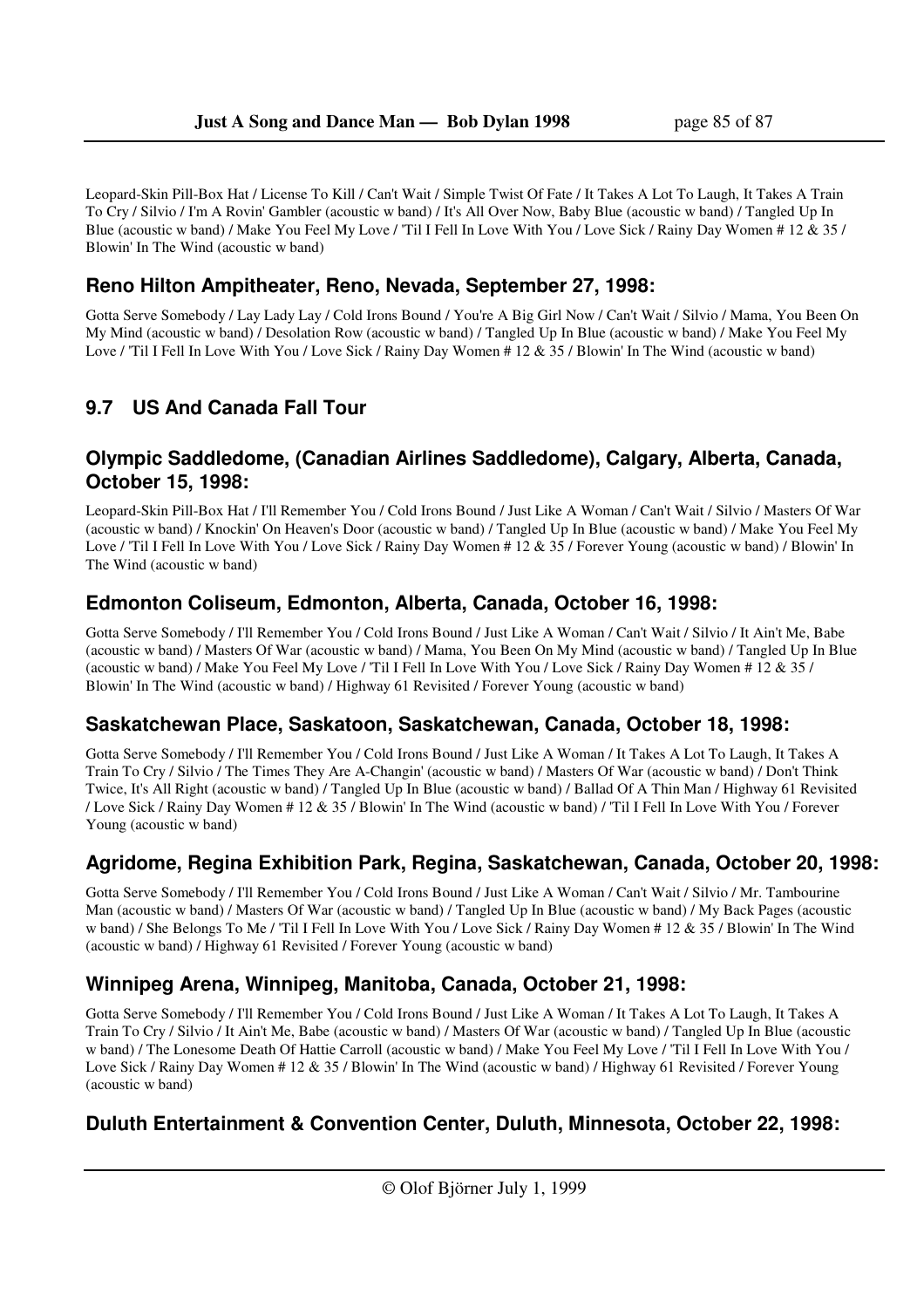Gotta Serve Somebody / I'll Remember You / Cold Irons Bound / Just Like A Woman / Can't Wait / Silvio / Tomorrow Is A Long Time (acoustic w band) / Masters Of War (acoustic w band) / Tangled Up In Blue (acoustic w band) / Don't Think Twice, It's All Right (acoustic w band) / Ballad Of A Thin Man / 'Til I Fell In Love With You / Love Sick / Rainy Day Women # 12 & 35 / Blowin' In The Wind (acoustic w band) / Highway 61 Revisited / Forever Young (acoustic w band)

# **Target Center, Minneapolis, Minnesota, October 23, 1998:**

Gotta Serve Somebody / I'll Remember You / Cold Irons Bound / Just Like A Woman / Silvio / It Ain't Me, Babe (acoustic w band) / Masters Of War (acoustic w band) / Tangled Up In Blue (acoustic w band) / My Back Pages (acoustic w band) / Make You Feel My Love / Highway 61 Revisited / Love Sick / Rainy Day Women # 12 & 35 / Blowin' In The Wind (acoustic w band) / 'Til I Fell In Love With You / Forever Young (acoustic w band)

# **United Center, Chicago, Illinois, October 25, 1998:**

Gotta Serve Somebody / I'll Remember You / Cold Irons Bound / Just Like A Woman / Silvio / It Ain't Me, Babe (acoustic w band) / Masters Of War (acoustic w band) / Don't Think Twice, It's All Right (acoustic w band) / Tangled Up In Blue (acoustic w band) / Make You Feel My Love / Highway 61 Revisited / Love Sick / Rainy Day Women # 12 & 35 / Blowin' In The Wind (acoustic w band) / 'Til I Fell In Love With You / Forever Young (acoustic w band)

## **Market Square Arena, Indianapolis, Indiana, October 26, 1998:**

Gotta Serve Somebody / I'll Remember You / Cold Irons Bound / Positively 4th Street / Watching The River Flow / Can't Wait / Tomorrow Is A Long Time (acoustic w band) / Desolation Row (acoustic w band) / Tangled Up In Blue (acoustic w band) / She Belongs To Me / Highway 61 Revisited / Love Sick / Rainy Day Women # 12 & 35 / Blowin' In The Wind (acoustic w band) / Like A Rolling Stone

## **The Palace, Auburn Hills, Michigan, October 28, 1998:**

Gotta Serve Somebody / Million Miles / Stuck Inside Of Mobile With The Memphis Blues Again / You Ain't Goin' Nowhere / Can't Wait / Tomorrow Night (acoustic w band) / It's All Over Now, Baby Blue (acoustic w band) / Masters Of War (acoustic w band) / Tangled Up In Blue (acoustic w band) / Make You Feel My Love / Highway 61 Revisited / Love Sick / Rainy Day Women # 12 & 35 / Blowin' In The Wind (acoustic w band) / 'Til I Fell In Love With You / It Ain't Me, Babe (acoustic w band)

### **Maple Leaf Gardens, Toronto, Ontario, Canada, October 29, 1998:**

Gotta Serve Somebody / Million Miles / Just Like Tom Thumb's Blues / I'm Not Supposed To Care / Cold Irons Bound / Tomorrow Is A Long Time (acoustic w band) / Masters Of War (acoustic w band) / My Back Pages (acoustic w band) / Tangled Up In Blue (acoustic w band) / Every Grain Of Sand / Highway 61 Revisited / Love Sick / Rainy Day Women # 12 & 35 / Blowin' In The Wind (acoustic w band) / 'Til I Fell In Love With You / It Ain't Me, Babe (acoustic w band)

### **Corel Centre, Kanata, Ottawa, Ontario, October 30, 1998:**

Gotta Serve Somebody / I Want You / All Along The Watchtower / Simple Twist Of Fate / Cold Irons Bound / Girl From The North Country (acoustic w band) / The Lonesome Death Of Hattie Carroll (acoustic w band) / Masters Of War (acoustic w band) / Tangled Up In Blue (acoustic w band) / Positively 4th Street / Highway 61 Revisited / Love Sick / Rainy Day Women # 12 & 35 / Blowin' In The Wind (acoustic w band) / 'Til I Fell In Love With You / Forever Young (acoustic w band)